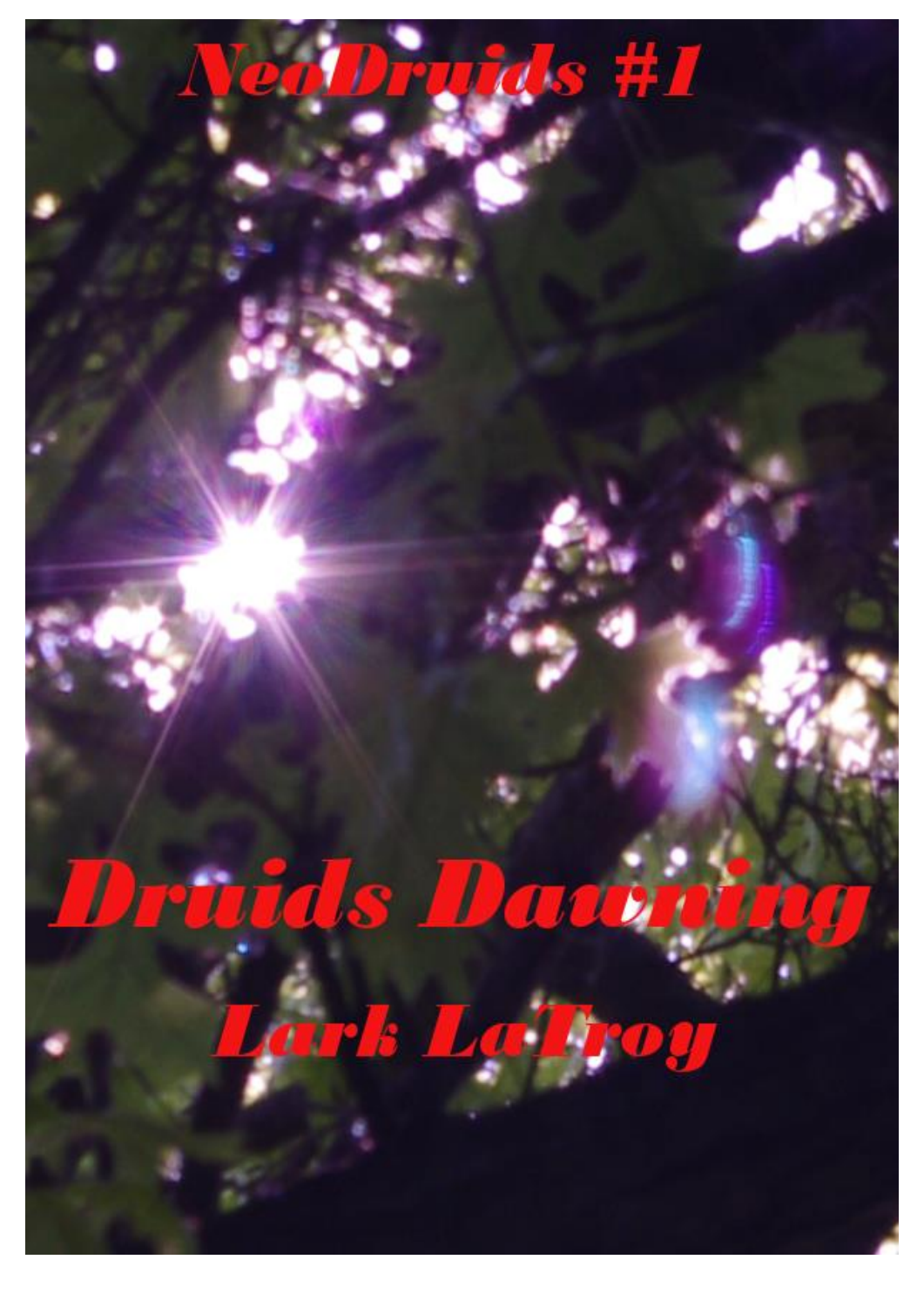# **Druids Dawning**

*NeoDruids Book 1*

Lark La Troy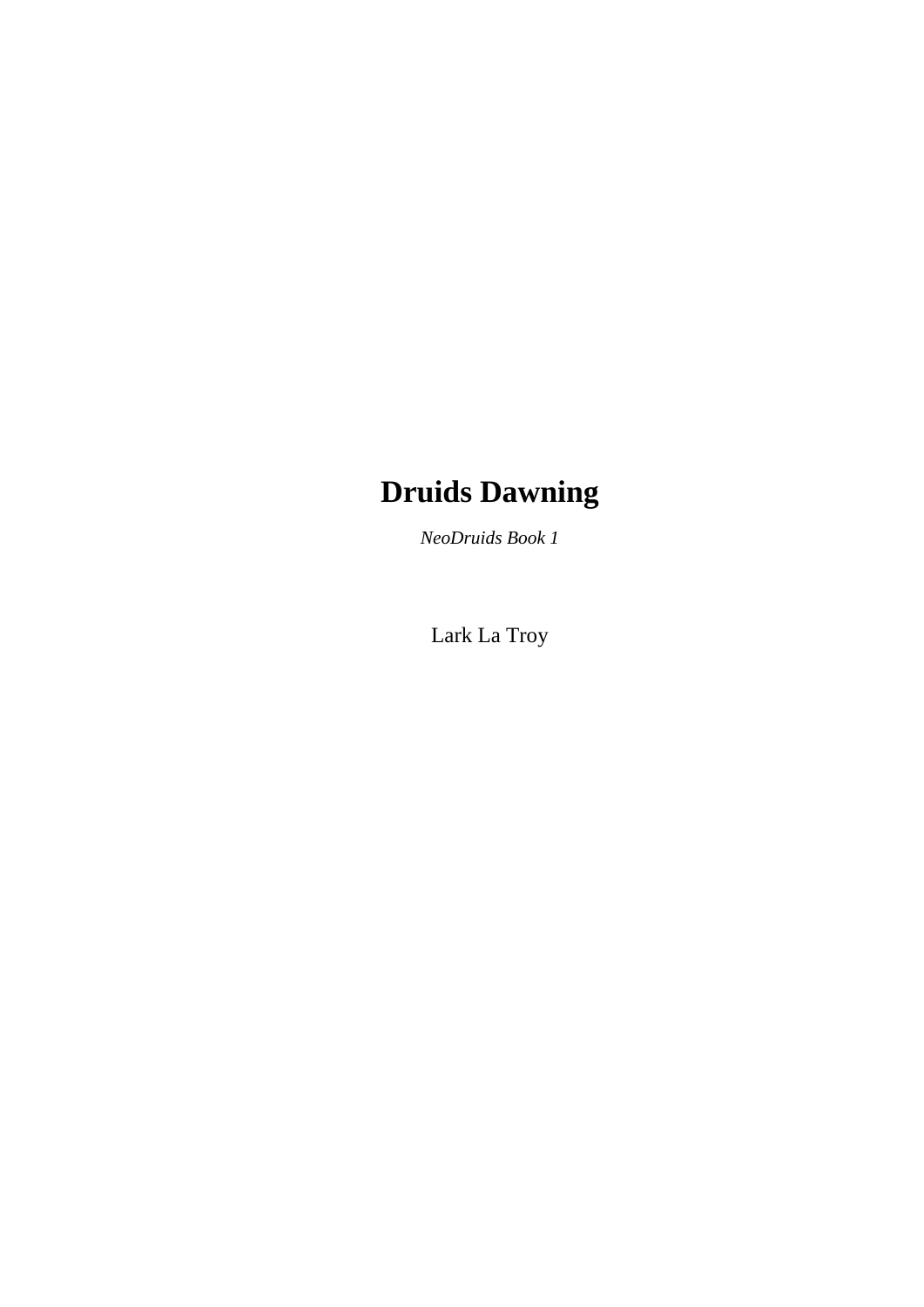Copyright 2014 by Lark's Library

Druids Dawning is copy written as is and owned by Lark LaTroy. All characters and scenes are fictional except were actual land marks are named.

Cover photograph and art provided by Lark LaTroy

Second Edition ©2014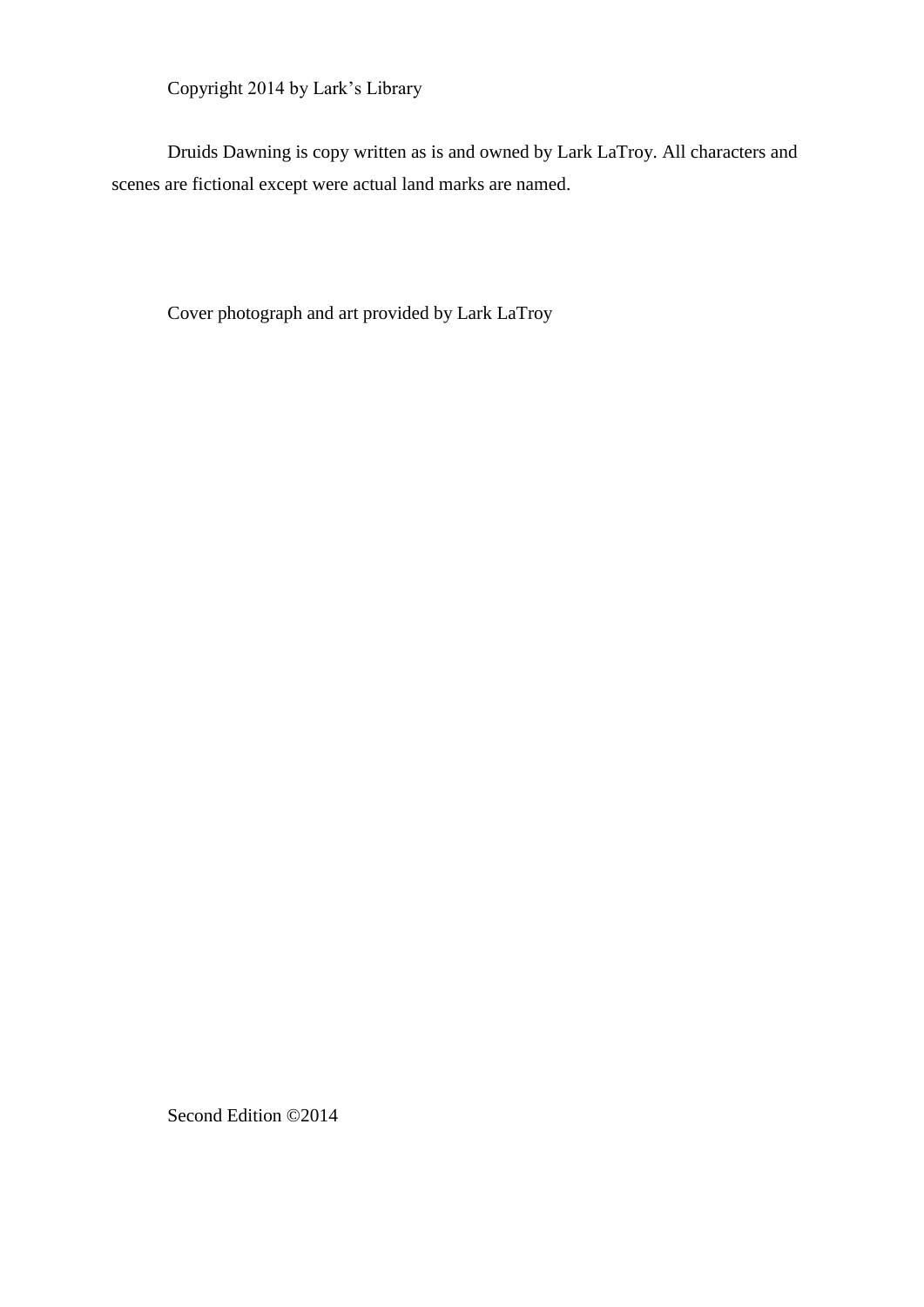*Dedicated to Faith Bicknell-Brown: Her knowledge and teaching made this story possible.*

> *And as always, To Sharon*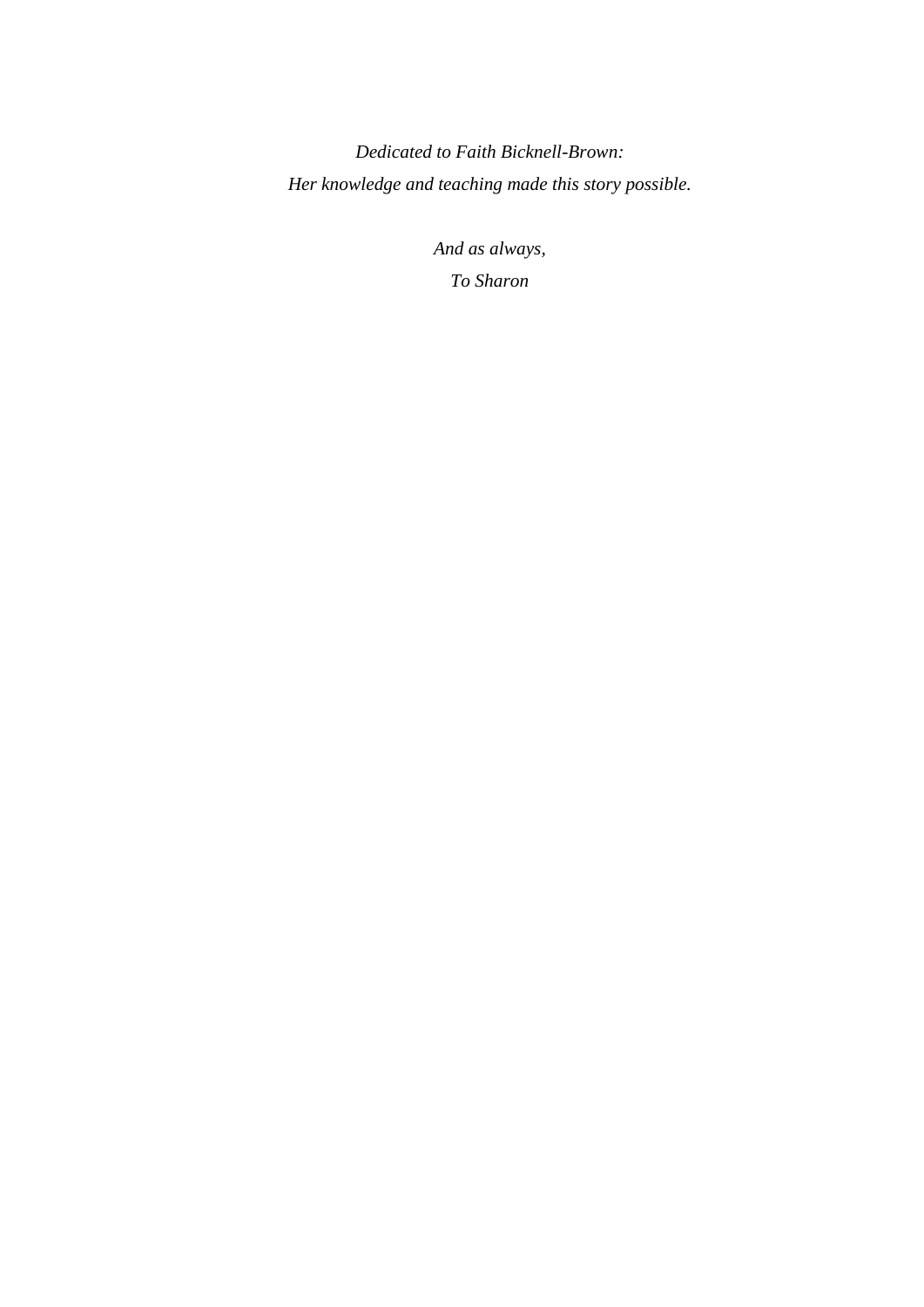## **Initiation**

The young man stood still as the members of The Order gathered around him. The altar held all the instruments of initiation; the High Priestess lay perfectly still in her role on the altar. The night felt warm and the forest echoed with the sounds of the night. They had all gathered under a new moon to initiate the newest member.

"Step forward, Falnon," Galnor said in a gentle voice

The initiate in the black robe stepped forward and bowed his head to his mentor.

"Are there any of The Order who can find cause for this student to not be admitted?" Galnor asked.

No one moved, nor spoke.

"Very well. Falnon, do you swear to uphold the Druid creed? To teach as well as be taught? To protect all from harm and to revere all nature and the goddess?"

"I do," the student replied in a shaky voice.

"I have trained you for a year and a day. You have learned of our ways and our codes. No one knows what the true Druids were like except in us, the keepers of the ancient wisdom. We, the New Druids, try our best to uphold the old ways. You, Falnon, are the latest to accept those ways. Prepare yourself for the vision."

He dropped his black robe from his shoulders and stood naked before the seven Druids. The High Priestess remained on the altar but her gaze went to the young man. Galnor brought up the chalice and the young man drank the mixture of wine and herbs. The mixture produced a mild hallucinogenic, which would aid him in his quest.

Next, Galnor brought forth the pitcher. He poured the scented oil over the man's head and shoulders. The aroma of sandalwood and lavender filled his nostrils. The drug started to take effect. As the oil ran down his naked frame, the hands of the Druids worked to smooth the oil over his skin. The new Druid swayed slightly as the drug and the sensation of touch took over.

The Druids moved their hands over his body in a more intimate fashion. He felt many fingers between his legs and the crack of his rear. As the drug worked on his mind, the Druids worked on his cock and rump, and he became lost between reality and vision, between control and the erotic desire to spread his seed.

"I see the world, Galnor; I am above it, soaring over it. I see it as a negative, white is black and black is white," he said in a stilted voice.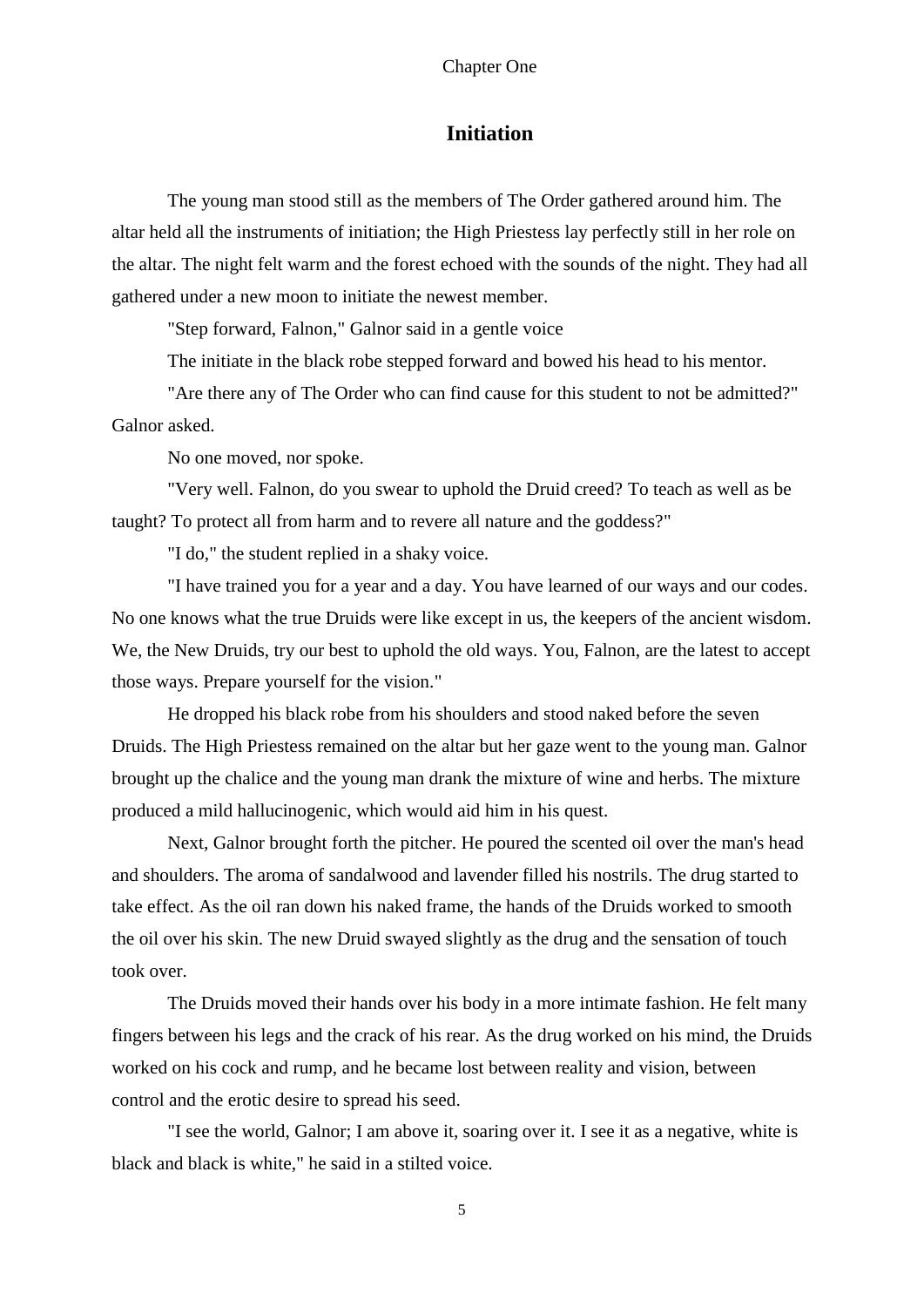The others continued to worship the young man's body, and tenderly they stroked his hard shaft and probed his fluctuating rear with their fingers.

"Mountains, mountains of dark trees, trees that sing. I hear them, Galnor, they sing and I hear them. I see a citadel. It is all black; black onyx. Tall, polished, and with many spires. High on a mountain covered with singing dark trees. I'm settling on a battlement."

His body swayed more and his hard flesh began to throb. The Druids continued to manipulate him, and one of them started gently squeezing the undulating sac between his trembling thighs.

"I see myself, Galnor. I am a raven. A black raven perched on the battlement. I see myself and know myself, Galnor," he cried out happily.

As he described his vision, his body gave way to the hands of the Druids. Jets of hot white sperm exploded from his throbbing cock and his body twitched with ecstasy. The Druids did not stop, but continued to stroke and fondle the young man, keeping him aroused. The vision had not ended and the others kept him at the edge.

"I see people, Galnor, hundreds of people below me, in the citadel. They are sharing life. Men, women, all of them a tangled mass of life and humanity. Their bodies moving as a sea of flesh, human flesh that needs to be held. They hold each other as lovers and share their lives together. They are so beautiful, Galnor," he stated and cried.

The Druids gently helped the young man to his knees. He knelt on animal skin and they prepared him for the ending of his vision. The one called Galnor stepped behind him and poured more oil over the tight rear presented to him.

"I am life. I see life and I am life. The world is a beautiful woman and I see the life she gives."

Galnor knelt behind his student and slipped off his white robe. He poured oil over his own throbbing flesh and moved forward.

"Galnor, I understand. The sun is black and the shadows are white. I see and understand."

Galnor slowly pressed his way into the tight rear. He smiled at how easily his hard cock slid into the tight opening. Galnor slowly started using the younger man's body. He reached around and stroked the twitching cock and undulating sac.

The student moaned in time with Galnor's thrusts. They picked up speed and he gave himself over to both the drug and his mentor. Galnor stroked his student as the drug filled the student's mind with visions.

"A world of life, all life. Past life, new life. I see it all. I feel the life of the goddess and the gods within me."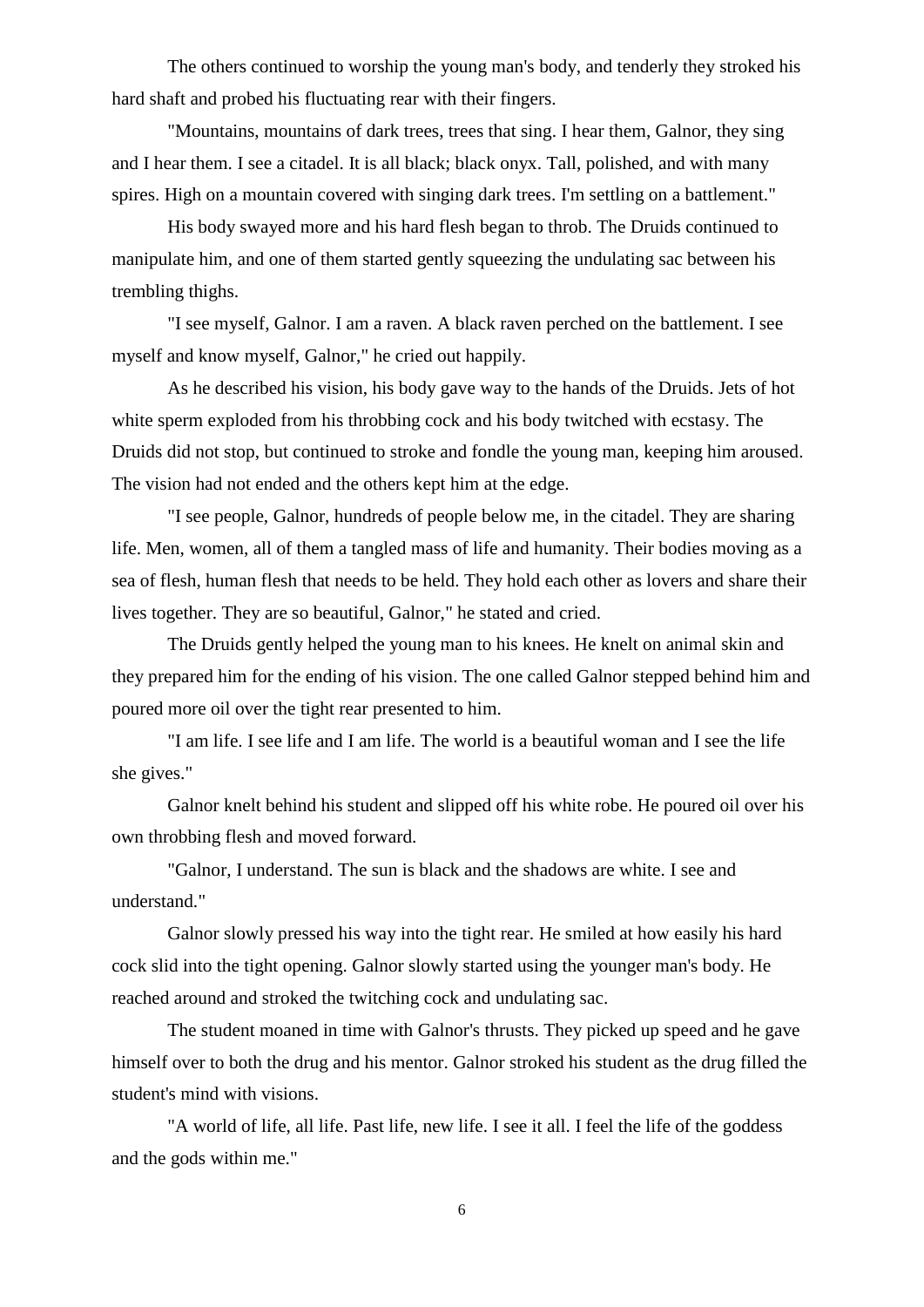It took very little time before the two men both cried out as they came together. Galnor pumped jets of hot cum into the twitching rectum of his student. Hot cream exploded from the new Druid and landed on his legs and the fur. Galnor held him tightly during their shared orgasms. When finished, Galnor extracted himself from his student and the Druids helped to lead him towards the altar.

The Druids tenderly washed the body of their newest member. Galnor put his white robe back on and watched as his student prepared to receive his new status. The High Priestess motioned for Galnor to approach. When Galnor reached the altar, he took the silver ring from her hand.

The Druids dressed the new member in a white robe and Galnor could see the drug started wearing off. His student looked around, very aware of the change, and Galnor smiled. He approached and nodded.

"Falnon, you are now a Druid. You have seen yourself as you exist beyond the veil of reality. You understand your place in the universe and you will do wonderful things in the years to come. Remember always, there is no end to learning, and what you teach to others, teaches you in return," Galnor said as he slipped the silver ring onto Falnon's right ring finger.

"Thank you, Galnor. I will honor our ways all the days of my life."

Falnon looked at his hand and smiled to himself. A silver ring with an oak tree carved into the disk. The symbol of the grove, their sacred meeting place. Falnon stepped over to the High Priestess as she stood up. She tenderly kissed him on the lips and whispered into his ear.

"Now, handsome Falnon, you understand both male and female. You have acted as both, remember always how it felt."

"I will, Priestess. Thank you for your guidance and support."

As the ceremony ended, the nine Druids slipped off secretly into the woods to return to their homes.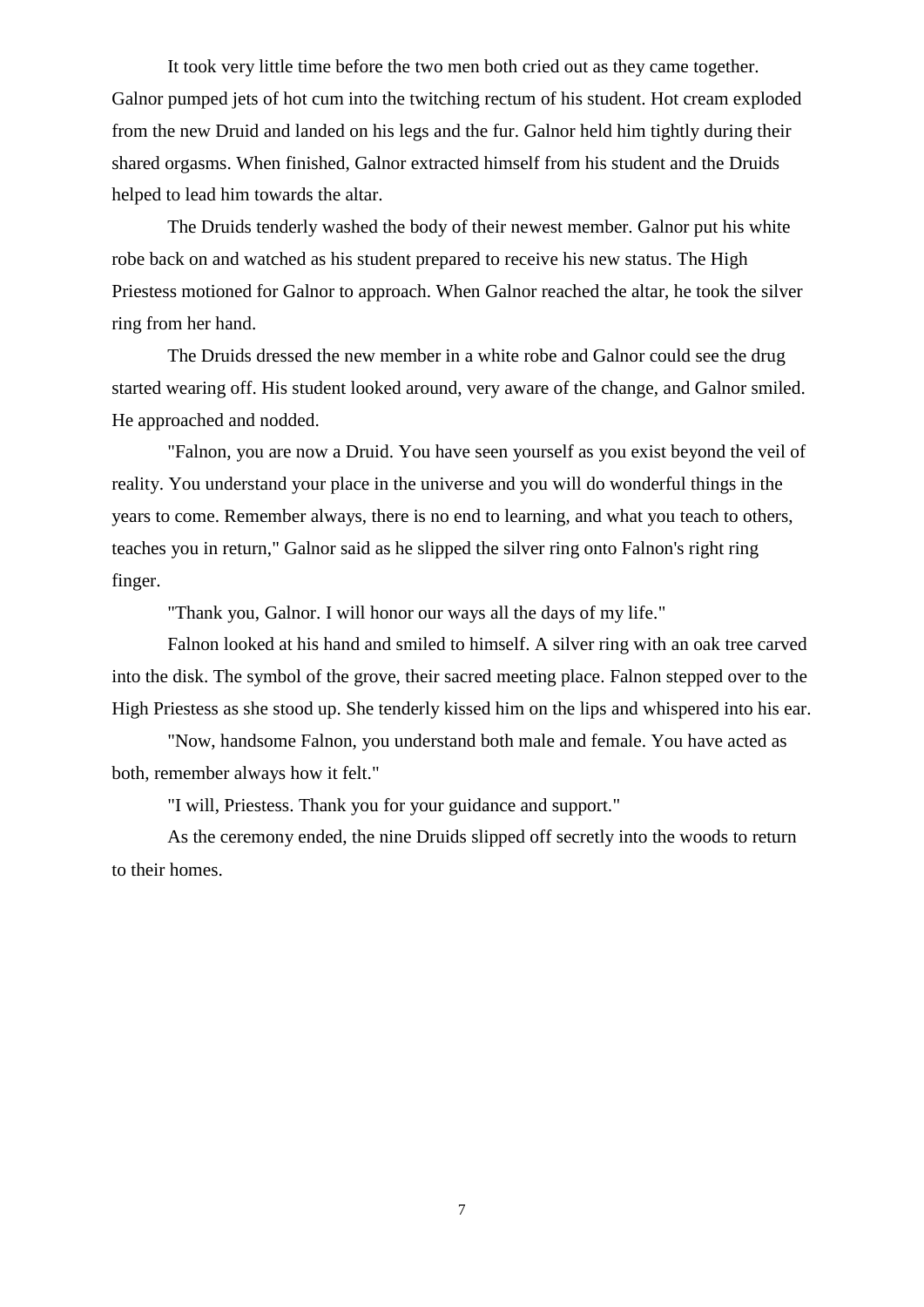### **Discovery**

"I've added those last two servers and ports to the users' document, Mitch," Jill said. "Thanks, Jill. Maybe now we can get it past legal."

"Well, they are picky, Mitch. But I think this is a good document."

Jill Reese, technical writer for the NeoTech Company, smiled as she handed the finished document to him. She gazed at him and sighed softly, and felt herself becoming lost in his appearance. Without meaning to, her eyes locked onto his. Twin pools of hazel, which looked almost like ice. She reminded herself of the company's policy of no fraternization. Still, she wondered what it would be like to feel his arms around her, pressing her full breasts into his chest. He might not have been a body builder, but his tall frame and satisfactory build enticed her.

He took the document from Jill and their fingers touched; he grinned happily at his tech writer before starting to read.

"So, did you have a good weekend, Mitch?"

"Yes, in fact I did," Mitch replied, showing Jill the ring on his right hand.

"Oh, that's nice. What kind of tree is that?"

"An oak tree. It's the symbol of the grove."

"So, you were initiated, finally?"

"Well, not finally. Training lasts for a year and a day. Initiation happens on the night of the first full moon after training."

"What happened?"

"Well, that part I can't tell you about. But I can say that I am now a full Druid."

"I think it is just so different. You told me what you were studying, but to actually hear you talk about it. I'd have thought you'd have to keep it secret."

Mitch giggled. "No, nothing like that, Jill. We're allowed to discuss just about all aspects of our religion, but the initiations are kept private."

"And the ring, that's to show you passed everything, right?"

"Something like that. It's a signal to others that I'm a member of a very old religion and order."

"I'm just glad you made it, Mitch. I know how much you were looking forward to it," Jill said softly.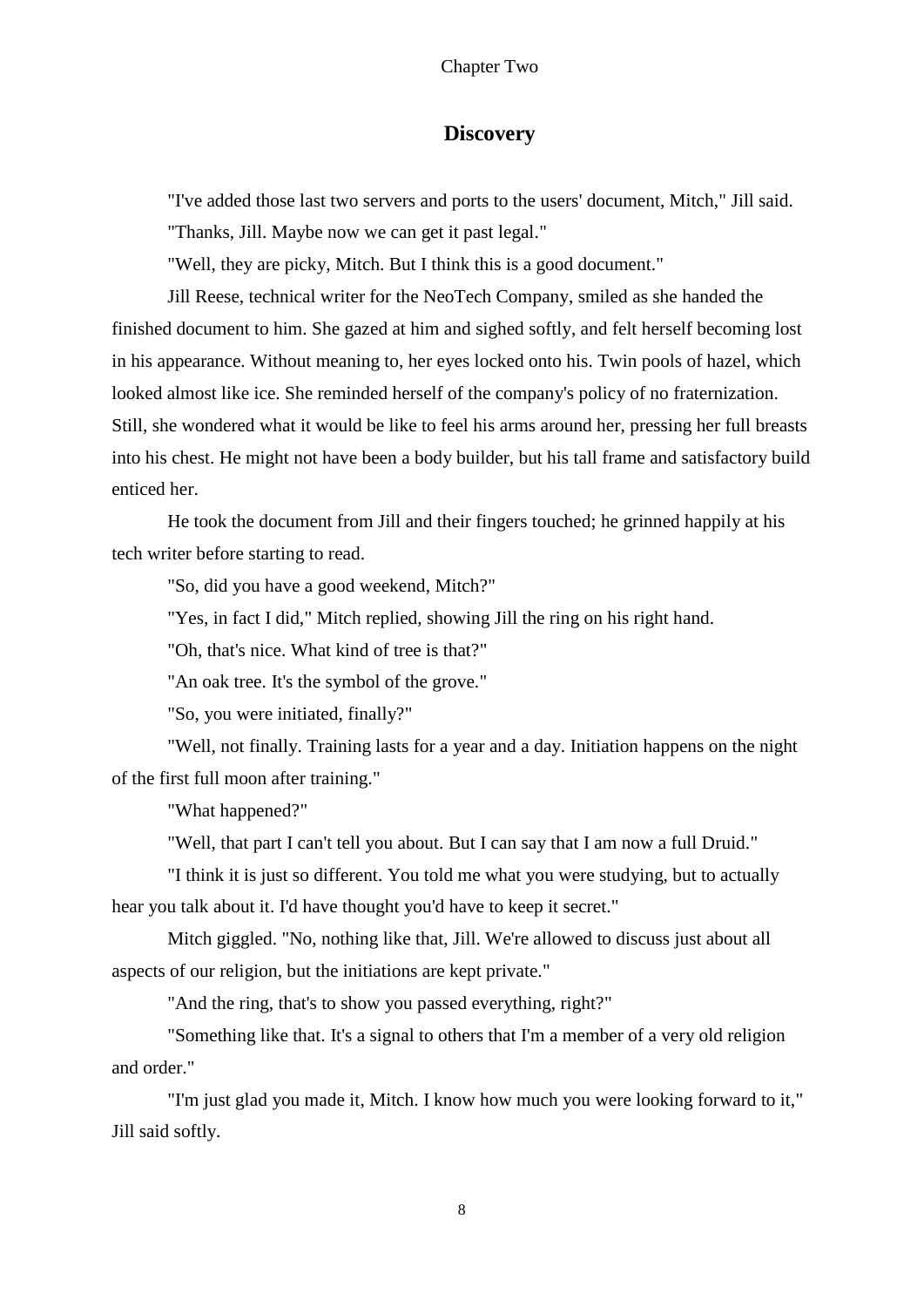\* \* \* \*

Jill returned to her desk, sat down, and sighed in frustration. It had happened again. Just seeing Mitch, talking to him, even about work, made her feel things she knew were wrong. The feelings had been growing stronger too. Before, she had only been fascinated by the highly intelligent man. However, in the last few weeks, fascination had given way to something more intense. She felt moisture start to seep into her panties. The urge to slip her hand into her pants for relief was most frustrating.

"Knock it off, Jill. Never get your honey where you get your money," she muttered. The feeling of lust Jill had for Mitch was maddening.

Just once, she wished he would look at her as someone other than a coworker. Sometimes she wondered if Mitch even saw her as a woman. Jill had always brushed off the advances of other men in the company. She knew her looks attracted them, but she only had eyes for one man, and he apparently did not see her as she wanted. All of her selfrecriminations did nothing to relieve the itch between her thighs.

Throughout the morning, Jill struggled to keep focused on her work. Desires and fantasies kept getting in the way. Mitch came out to her desk a couple of times during the morning to clarify a few things, which made the frustration even worse. She asked herself, *'Why do I get all flustered around him?'* and she could only come to one answer. Mitch Walker had become the object of her desire and nothing short of a good fucking would help. The problem, however, was they worked together, and the company had very strict rules about office romances. Jill groaned in sexual agony and wished the clock would move faster. She would give herself some relief during lunch.

\* \* \* \*

Mitch sat back at his desk and let his thoughts wander. He had started to feel things the morning after the initiation, and two days later, those feelings were crowding in on his concentration. Trying to clear his mind, Mitch realized he could not help but focus on the vision. It made an impact on him and his mind constantly showed him the images. More than that, Mitch felt things from around him. It seemed as if he were more attuned to the world and everyone in it.

He'd felt something from Jill when their fingers touched, something good. He noticed the pretty tech writer many times, but he always saw her as a member of the company, never anyone he could become involved with emotionally. That Monday morning, however, he had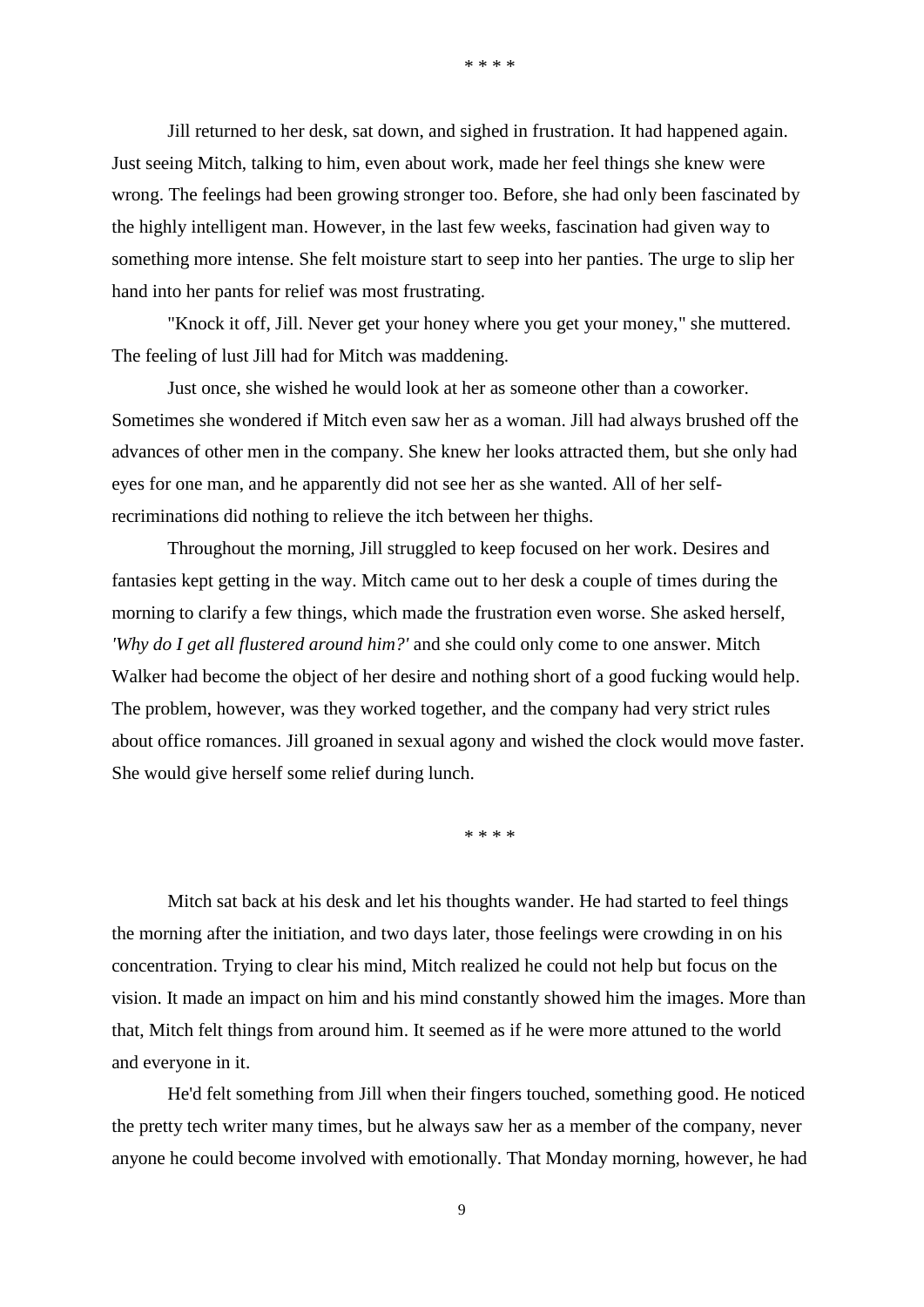seen Jill Reese in a different light.

Mitch watched Jill head off to lunch. Something in her walk told him Jill had some intense feelings. The slight swelling of her nipples and the sway of her hips as she moved towards the elevators hinted she could be a very seductive woman, and he was not the only person watching her. Two other members of the department, Jeff and Brian, talked about the pretty lady. Their conversation became crude and Mitch called them up short.

"You two know the rules. Sexual harassment will not be tolerated in this company."

"Oh, come on, Mitch, you know as well as we do, that babe is hot," Jeff said.

"Yeah," said Brian, "you can't tell me you haven't watched and wondered about her too, Mitch."

"You both want to be written up? Then by all means, keep talking like that. She doesn't have to hear you for a complaint to be made," Mitch said firmly.

"Fine, whatever you say," Brian replied with a sneer.

Mitch stepped back into his office, closed the door, and started his own lunch. As he ate, he thought about the comments made by the two programmers. He had to admit, Jill did affect him. He also made it a point to never discuss it or act on it. Jill had earned his respect and he would do nothing to damage the fine working relationship they had.

\* \* \* \*

Jill stepped out of her car and made her way into the forest. There were many secluded areas in the park and she had a favorite area no one else seemed to know about. Her desires had become a fire that needed to be put out and her love of the outdoors led her to that spot. Just the thought that she might be caught caused her lust to build even higher. As she walked towards her secret place, she felt her panties become drenched, and she moved quicker.

Once in the stand of trees, far away from any sensitive ears or prying eyes, she unbuttoned her blouse and opened the front clasp of the bra. She grabbed at her tits hard and tugged at the tight nipples. The warm air caused her skin to become more sensitive and she gently bit her lower lip and increased the pressure on her nipples. Sharp, electric shocks jumped from her tits to her crotch, and she moaned loudly as she continued to tease herself.

Jill tugged off her shirt and bra and sighed passionately as a gentle breeze caressed her bare skin. Unable to wait any longer, she pulled down the zipper at the back of her pants and pulled them over her legs. Her fingers slid over the front of the white cotton and she groaned at the wetness. The cotton was soaked and she yanked the thong off hard and fast.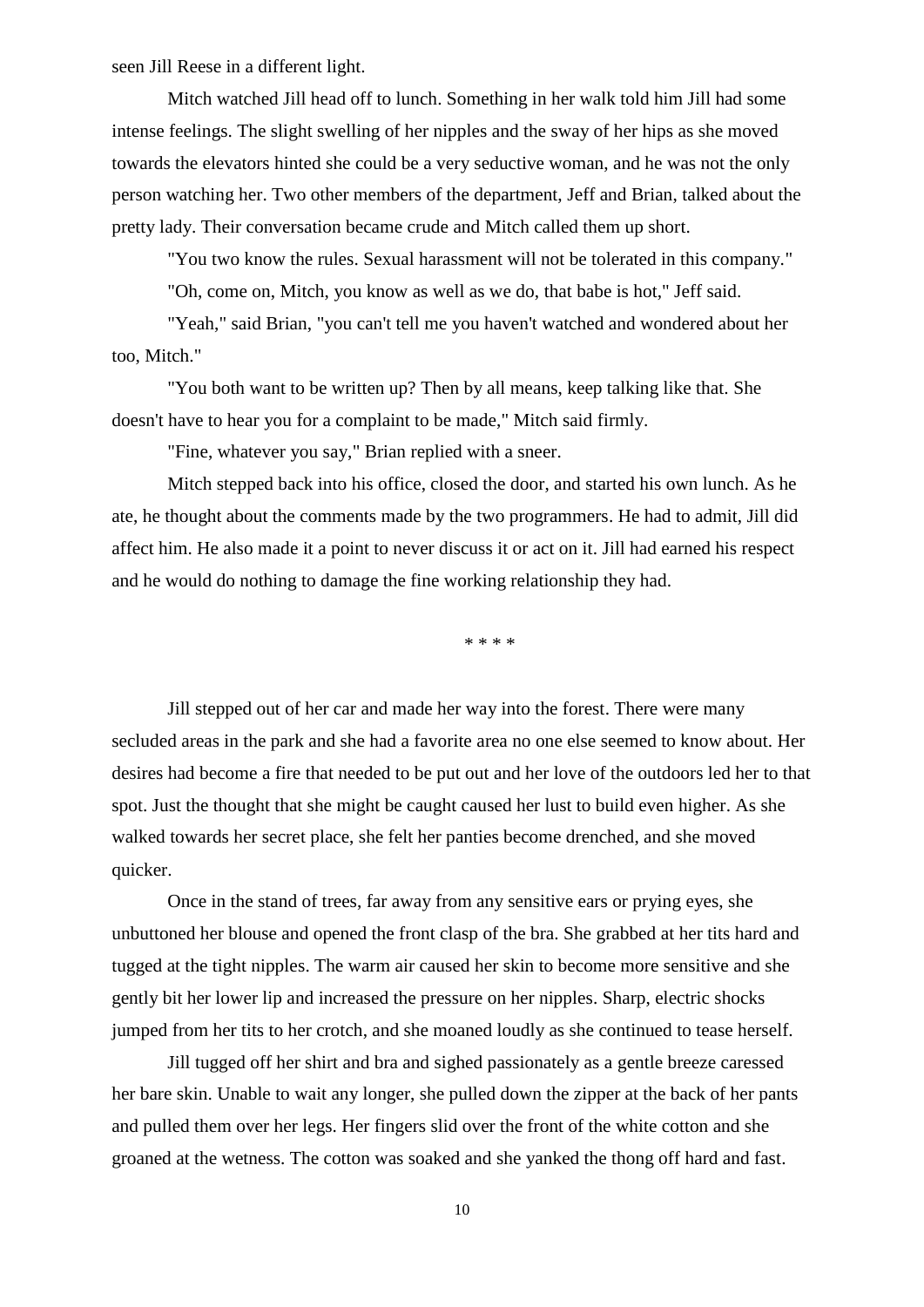She threw herself onto the ground and ran her hands over her body, increasing her lustful desires a thousand-fold.

She kept in mind an image, the image of Mitch Walker. As she fantasized about him, she rubbed her clit between the two middle fingers of her right hand. Her body responded wonderfully and she moaned a little louder. Reaching under her thigh with her left hand, she slowly pumped the middle finger in and out of her dripping opening. Jill became lost in her feelings and groaned Mitch's name.

Warm liquid ran from Jill's hot opening, down over her puckered rear. Moving her hand, she used the soaked middle finger to smear the natural lube around the tight hole. Slipping the two middle fingers of the right hand into herself, Jill gently pushed the other finger into her rear. Her voice grew a touch louder and the grass tickled. Jill started to pump both hands rhythmically at the same time. The singing birds covered most of the sounds and the warm breeze kissed her sensitive skin. Jill Reese became one giant sense organ, feeling nothing but the sensations of lust.

For Jill, the world vanished. The intense pleasure she felt in her body drove all other thoughts from her mind. Only Mitch remained, and she became the plaything of the man she desired. She gave herself over to him in the fantasy and he used her in the most incredible ways. As her fantasy built to its climax, she felt her own orgasm building as well. Jill started to tease her g-spot, and in moments, she lost all control.

She bit her lower lip as she started to come. Hot juice flowed and her fingers drove her over the edge into bliss. The orgasm became overwhelming and her body was not her own. Jill cried out loudly as she came. She pushed her butt up off the ground and arched her back, shaking with delight. It seemed as if her orgasm would never stop. The power and sensations kept growing the longer it lasted.

Finally the orgasm passed. A wonderful afterglow of sensual lust filled her mind and she brought her right hand to her face. She licked and sucked the juices from her fingers and then dipped those fingers into the dripping hole for more. Many times her fingers found her soaked flesh and many times she sucked her fingers dry. It had been one of the best sessions she had ever given herself. Jill's only regret was the fact Mitch had not been inside of her when she came.

Once satisfied, Jill started to dress again. She found her thong still soaked and laid it aside. Rapidly, she slipped into her bra, pants, and shirt. Jill bunched up the wet thong in a ball and held it as she leaned back against the large tree. Looking up, Jill watched a squirrel scamper along the branches and she smiled. It suddenly dawned on her that she had treated herself to intense pleasure, under the spreading leaves and branches of a large oak tree.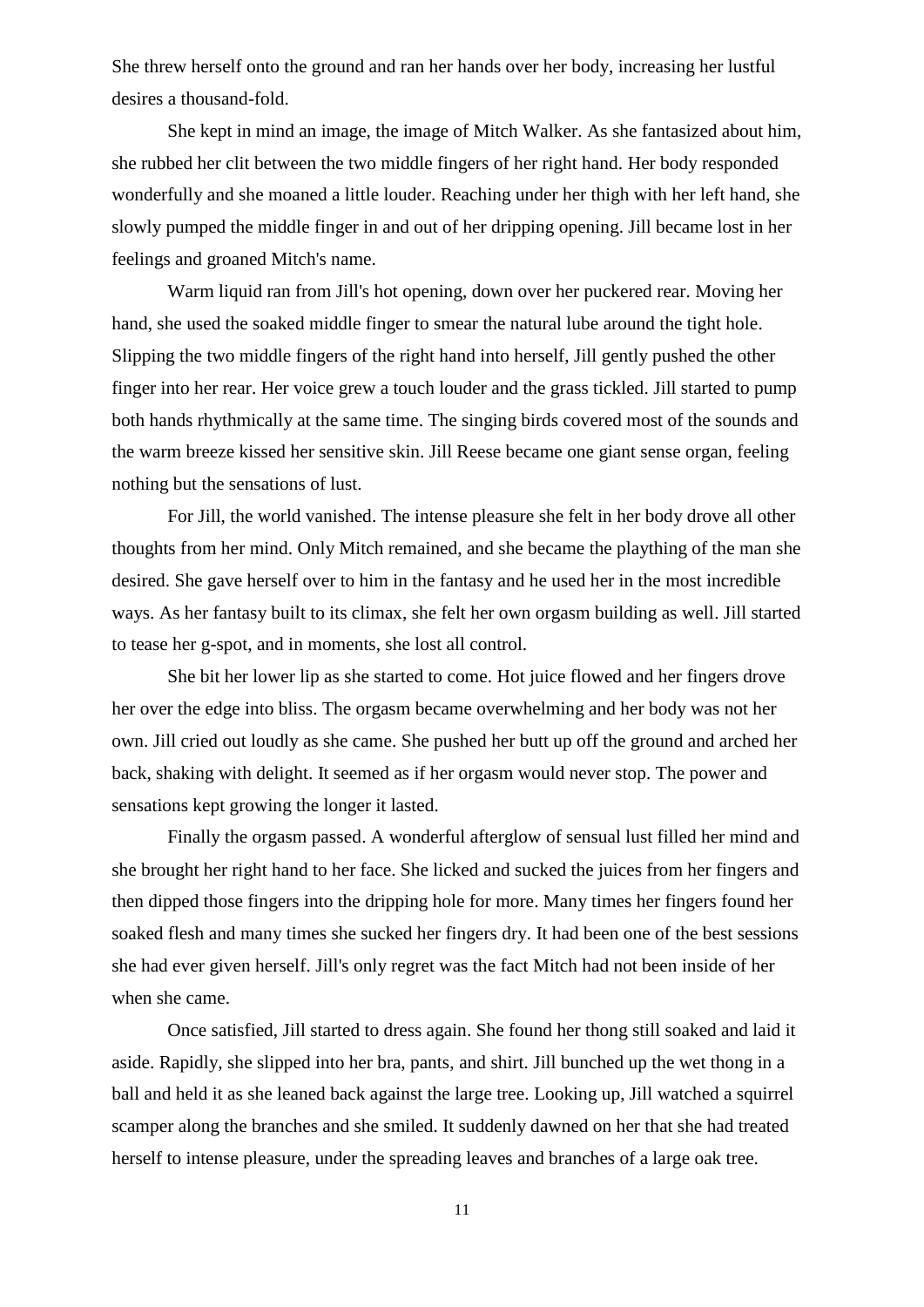"Just like the one on his ring," she muttered. "Why am I drawn to you, Mitch Walker?"

After a few minutes, she made her way back to her car. She needed to get back to work.

\* \* \* \*

The afternoon seemed to fly by, for which Mitch was grateful. After his coworkers had left, Mitch finished a few minor changes to Jill's document and then shut down for the night. He rode the elevator to the lobby alone and again started to feel something strange and new to him. He'd better call Galnor when he got home. Maybe the wine and herbs had unknown after-effects. Mitch was not so much worried as confused.

The feeling did not abate when he reached the street. He threw the strap of the computer bag over his head and walked towards the T-station. The new feeling was very strange, as if Mitch were somehow out of the correct time. He felt like he was seeing his actions before he preformed them. It had made for a rather difficult afternoon. As he started down the sidewalk, Mitch could not get the strange impression out of his mind.

Two steps later, a new feeling came to Mitch, and this one stunned him: it started at the base of his spine, like a tingling from electricity. It moved up Mitch's back and he stopped walking, unsure of what he felt. The tingle grew in intensity as it moved towards his head. Then the bright flash flared in Mitch's eyes and he closed them quickly. He felt no pain, but it scared him.

He opened his eyes slowly and what he saw shocked him more than the physical sensation. The world had turned to shades of gray in his sight, no color at all. Mitch could see the street, the people, the buildings, yet everything seemed to move slowly. More than the sudden loss of color, Mitch found his gaze pulled in a particular direction. A revolving door on the front of a building tugged at his vision.

A tall, well-dressed man stepped through the spinning door. He set down his briefcase, threw on his suit jacket, then grabbed the case and started down the sidewalk. For some reason, Mitch could not take his eyes off this man. Mitch did not move to follow him. He stood still and watched.

As the man walked down the sidewalk, he pushed through a number of people waiting at the entrance of an alley. The man did not seem to care, and he walked boldly into the mouth of the alley. Mitch sensed danger in what he saw, and just as suddenly, the vision ended and the world returned to normal.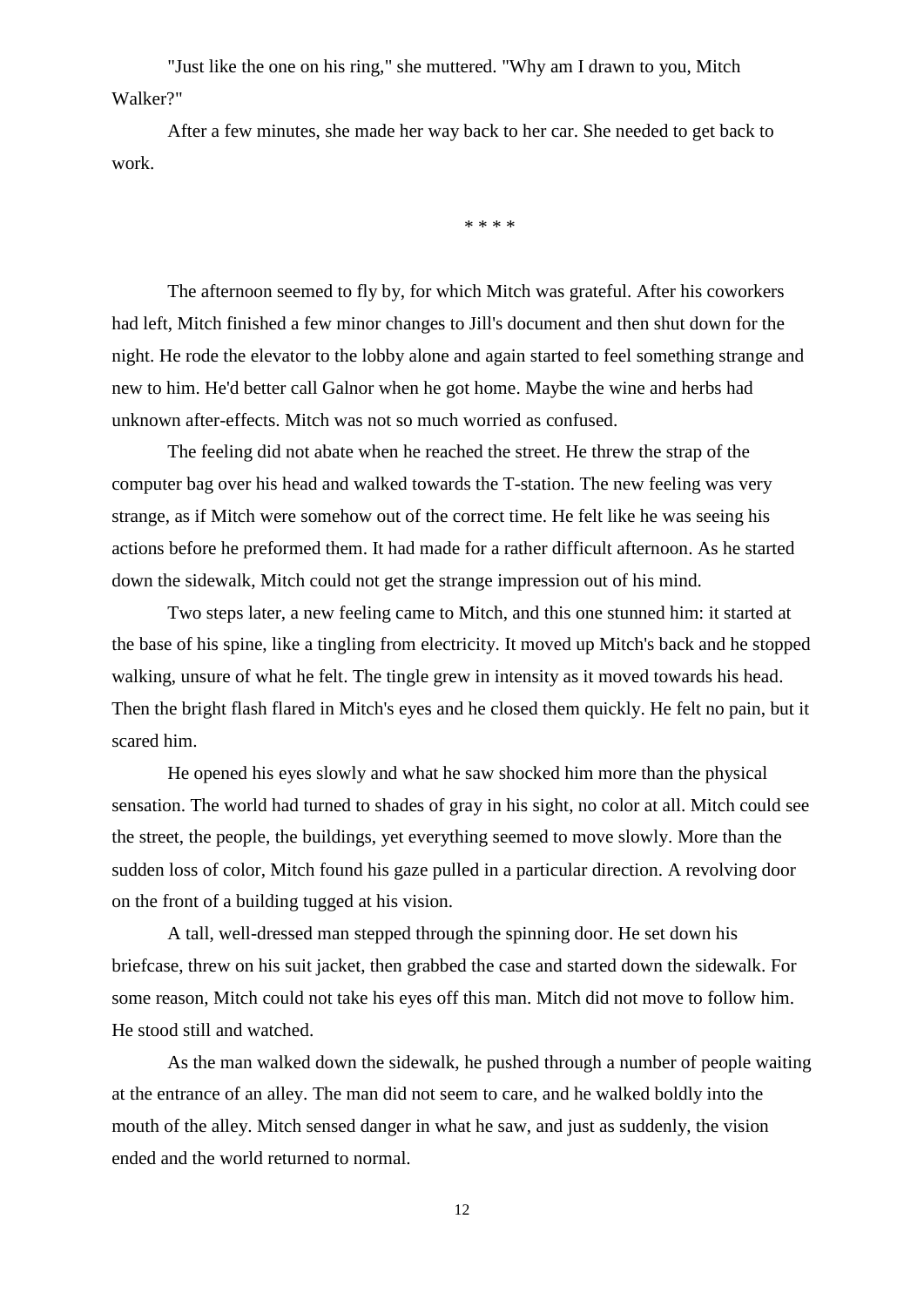He shook his head and looked around in a dazed state. The people did not take notice of the confused man standing in the middle of the sidewalk. As Mitch tried to gather his bearings again, he saw something that made him flinch. About fifteen yards in front of him was a familiar revolving door. The same man from the vision stepped out, threw on his jacket, and started down the sidewalk towards a knot of people standing at an alley.

Panic filled Mitch's mind. He tried to catch up to the man. He knew what would happen by the third step the man would take. He had to reach him; there were just so many people in the way. He remained too far ahead of Mitch. Even when he called out to the man, it did no good. The panic built to the level of fear, he would never reach the man in time.

"WHAT THE FUCK!" the man said as Mitch pulled on his jacket.

"I'm sorry… but…"

The delivery truck roared through the mouth of the alley. The driver did not even try to slow down as he turned on to the street, tires squealing.

"Jesus!" the strange man exclaimed.

"I'm sorry, I didn't mean to pull so hard," Mitch said.

"Sorry? Young man, you just saved my life. They didn't even slow down. How can I ever thank you?"

"Hmm, look both ways next time," Mitch whispered.

Mitch turned and walked back up the sidewalk, the way he had come, as the stranger shouted his thanks. Something else had happened and Mitch became very confused. When he reached the last spot he remembered standing in, he walked back towards the mouth of the alley. He counted as he walked and then stood stunned. Twenty yards. Somehow, Mitch had covered twenty yards on a crowded Boston sidewalk in an instant.

He looked around; no one seemed to have noticed. Now scared, Mitch hurried to the station. His mind raced with the kind of thoughts he could not even be sure were sane. He had to call Galnor, had to ask his teacher what had happened to him. Something was not right.

He set down his computer bag on the chair by the apartment door. His only thought at that moment: call Galnor. He picked up his phone, and did not even think about the numbers he pushed. He heard one ring, then a soothing voice.

"Hello, Falnon, something happened today, didn't it?"

"Galnor, I'm going insane, I just know it. What did you and the others put in that drink?"

"Relax, son, you're not going insane. Why don't you come down to O'Connor's? I've got a pint of ale here with your name on it. We need to talk."

"Galnor… I…"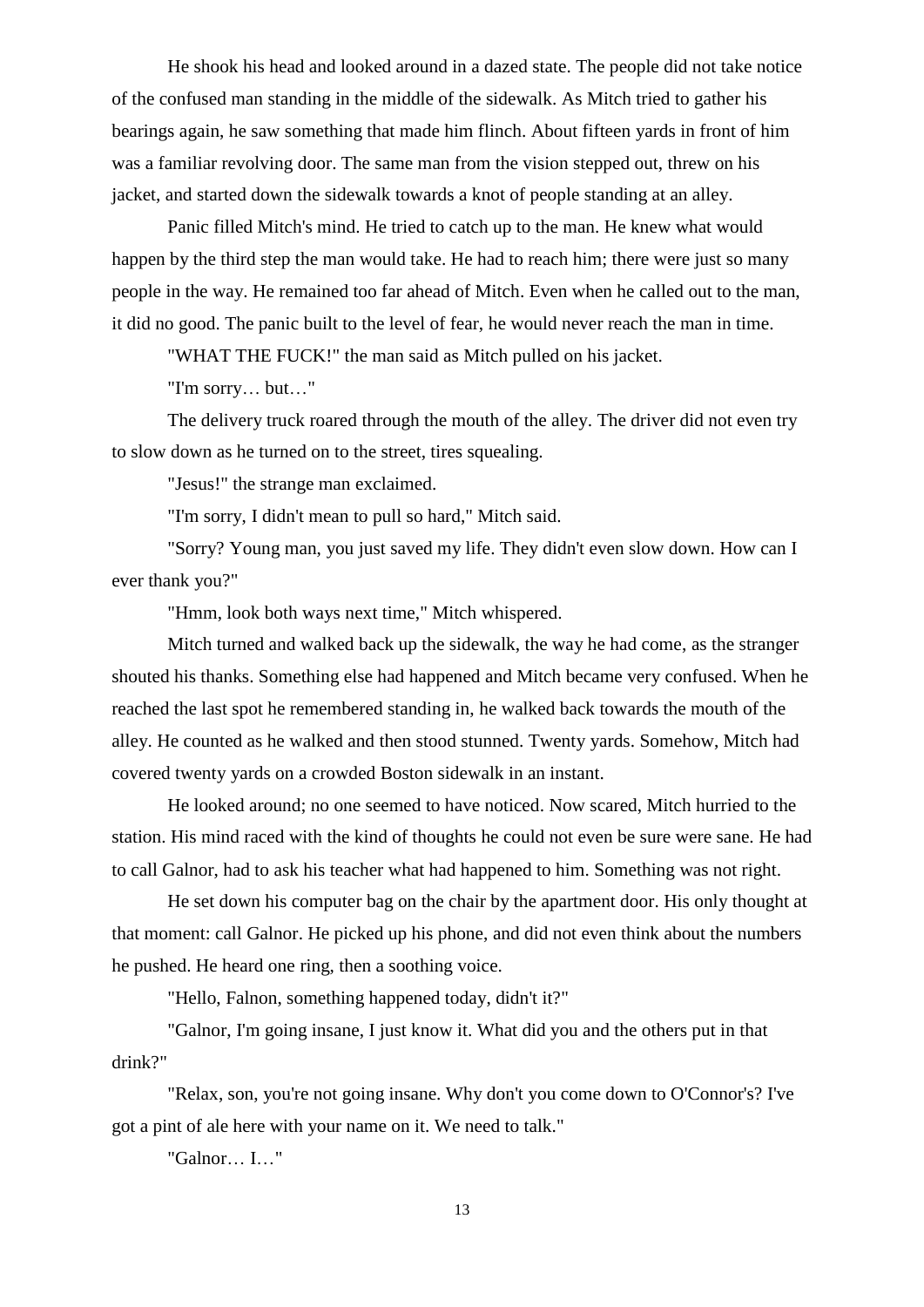"Ten minutes, Falnon. I'll see you here in ten minutes. You need answers and I'm here to give them to you."

Mitch hung up his phone and, in a dazed state, started for the pub.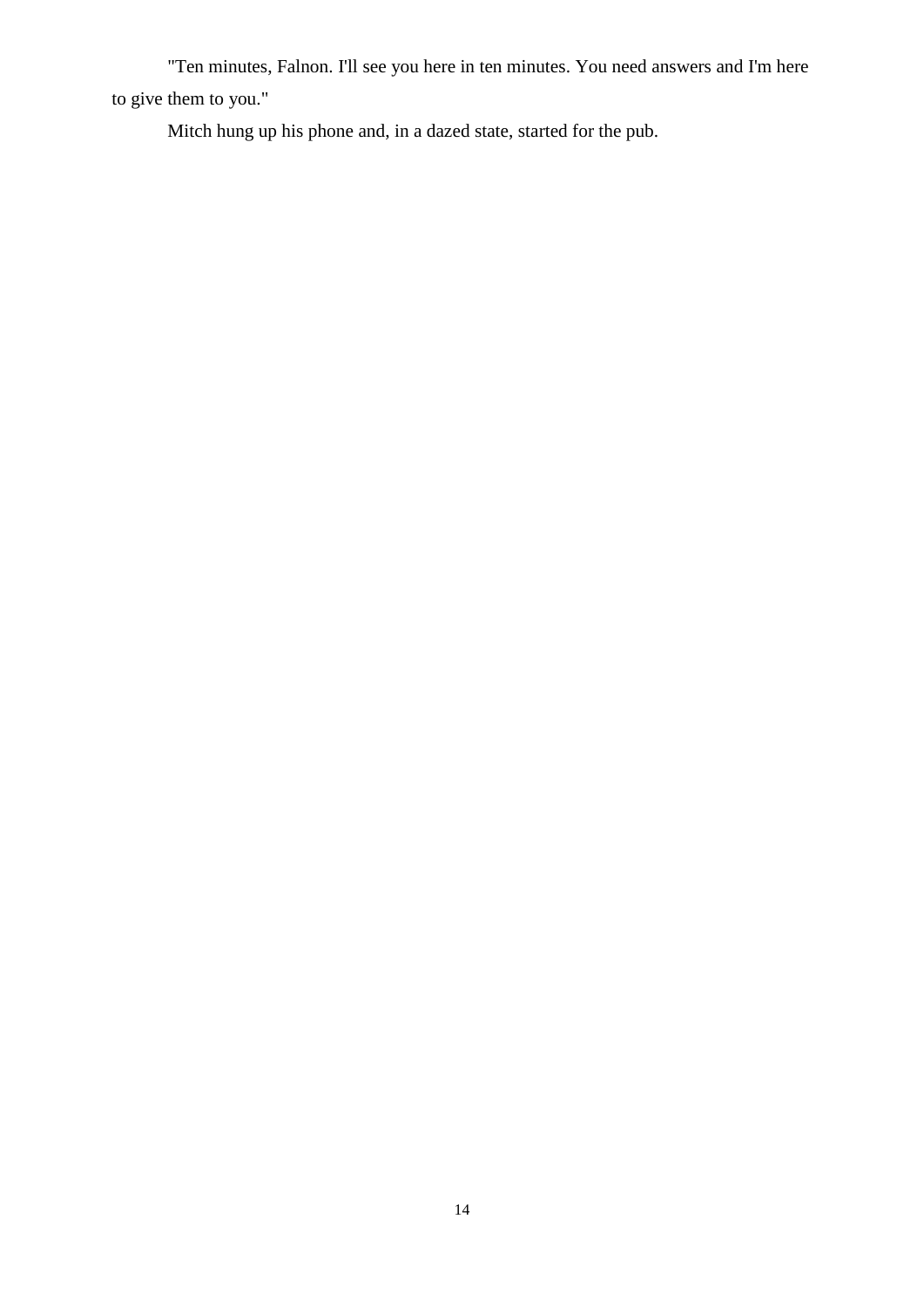### **Explanations**

"You might want to slow down there, Falnon. No sense in getting drunk before you ask your questions."

Galnor laughed for a moment as Mitch drained the pint glass in one long swallow.

"Why stay sober? If it's real, then everything I thought I understood about the world has changed."

"Tell me what happened today."

Mitch told his teacher and friend about the events of the afternoon. Galnor listened very closely to everything and nodded a few times with a narrow smile on his lips. When Mitch finished his story, he poured another pint from the pitcher on the table and waited for his teacher to say something. Galnor sat quietly for several minutes and seemed to be lost in deep thought.

"Foresight. A wonderful gift, and very coveted too. Many Druids dream of having the foresight, but to also have been given blink-stepping. Incredible," Galnor muttered.

"I don't understand. What does it mean, Galnor? I thought the stories about the gifts were meant to inspire me and help guide me. I never dreamed they were true."

"They are true, Falnon, insofar as we have told you. The other eight of us in The Order, we have our gifts from the Goddess as well. Lang can create a thunderclap. Celice controls elements. I have the gift of deep darkness. But to receive these two, one only mentioned twice in our oral traditions, this is unheard of, Falnon."

"So, what are they, really?"

"The first: the foresight. This is no mere glimpse into future events, Falnon. With control and practice, you will be able to see events, past and future, as if you are living them, and for as long as you want. It can be as little as setting your sight a couple of seconds ahead in time to weeks, even months. Both forward and back.

The second, we call it blink-stepping. I would say it's being able to step from one place, to any place you want to be, in the blink of an eye. Not just places you can see, like what happened today, but even places you know. However, blink-stepping to an unknown place is dangerous. If you don't know what is around you, it is possible to step into a solid wall of rock."

"That would be bad, wouldn't it, Galnor?"

"You'd never survive. You would become part of the rock, or wall, or other solid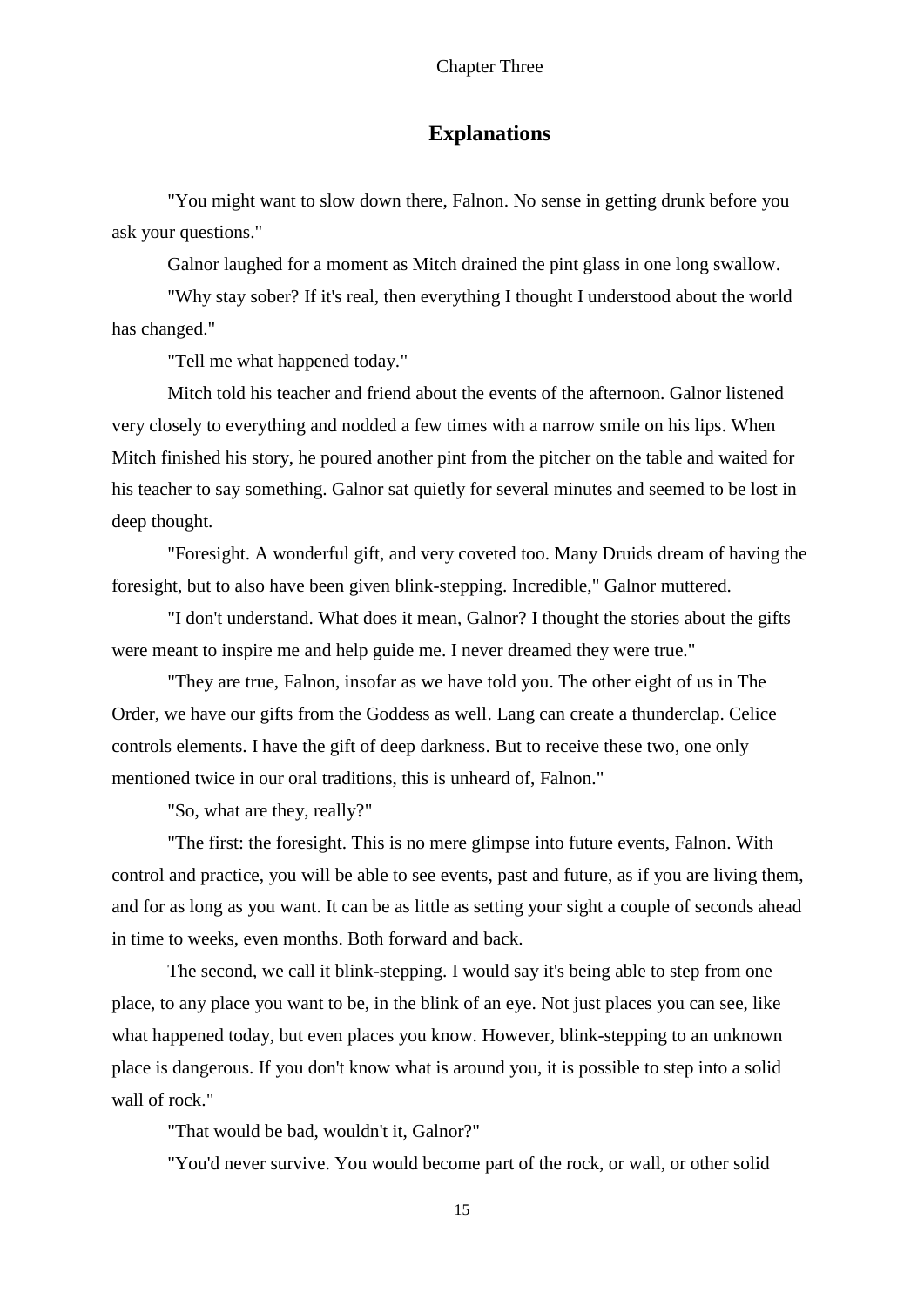object you stepped into."

"Great. Just great. I find it hard enough to keep track of time as it is, and now I can be even more confused. Right up until I step into the side of a building and die."

Galnor could see that his young student had grown distressed.

"You have to practice, Falnon. However, you have to be careful when you practice. Only try to blink-step across an open room on the start, or in a park or open field. As to the foresight, you can practice that any time. Just understand, until you master the gift, you will see things that might not make much sense to you. Also, the foresight will affect your dreams. I'd suggest you keep a notebook by your bed, to write down any intense dreams you might have."

"Practice, you say. Sure. How the hell am I supposed to practice, Galnor, when I don't even know how I did it this afternoon?"

"By trying to recreate the feelings and sensations you had today. Remember, you felt a tingling sensation in your back. Try to call that back up. As to blink-stepping, I don't know. Druids so rarely receive this gift that information on practicing does not exist. I'm sorry, Falnon. That is something you will have to discover for yourself."

Mitch looked down at the empty glass in his hand. During his training, he had heard the stories of how the Goddess gave gifts to Druids that deserved and earned them. Most gifts seemed tied to the vision received during the initiation. Mitch tried to tie together his vision and what had happened, but could not find the link. He looked up at his teacher and shrugged.

"Why me? Why give me something my own teacher can't help me understand?"

"We don't have all the answers, Falnon, you know that. Magic and life are full of mysteries. It is why we teach and learn. You have been given not only a rare gift, Falnon, but also the opportunity to record how to practice blink-stepping. Perhaps, in another thousand years, your experience will help another young Druid learn the gift even faster."

"But why these two?"

"Sometimes, when a Druid receives more than one gift, it is because they will face something that will require them to use both. The last time, Quinsor faced a great plague. She had been given the gifts of healing and rain. She healed whole villages of the sickness, and then helped them grow their crops by calling down the rain. In this way, she kept the people healthy. I don't know what you'll face, Falnon. Just remember, The Order will be there to back you up and support you."

"I know. I'm just so confused."

"Don't dwell on it. Set it aside for a while and live your life. When your curiosity gets the better of you, then explore what you have been given. Just be careful. These gifts are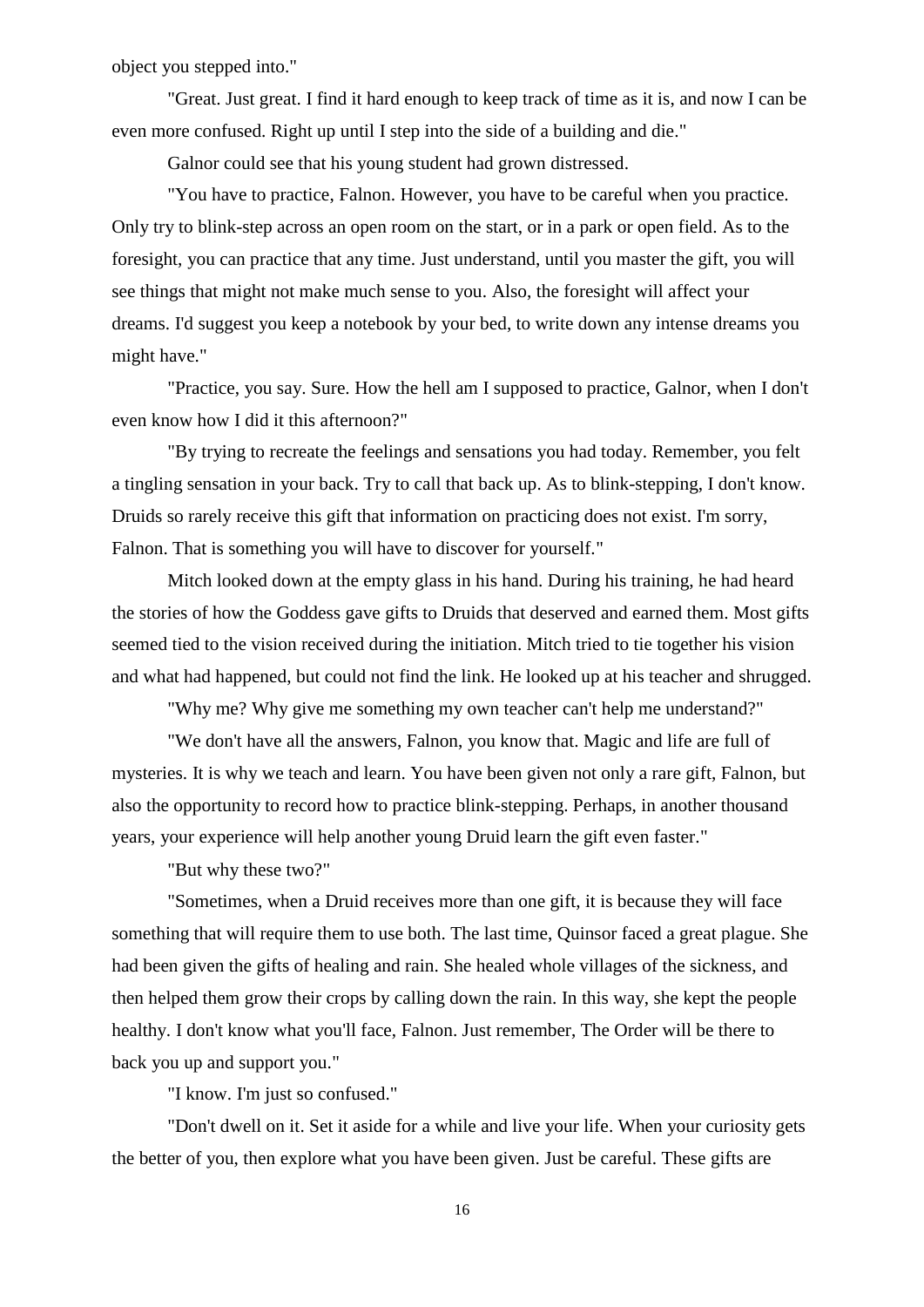given to you to help guide all of us and so you may better teach and be taught. They are not playthings and not for petty amusements. If you abuse the gifts, they can be taken from you when you may need them the most."

"So, even if I do see tomorrow's lottery, I shouldn't play."

"Depends. Will you learn something from it? Will the winnings help you teach others or protect others? If you are meant to be involved in something you see, you'll know."

"Oh, so now I have to judge my visions as well. Wonderful."

"You act, Falnon, like you don't want these gifts?"

"No, Galnor, it's not that. I mean, I think it's great, really. The responsibility, that's the part that scares me. I mean, what if I abuse the gifts and don't realize it?"

"The old creed, Falnon: harm none, including yourself. If using the gifts will harm someone, then you're abusing them. Stop and reevaluate what you are doing at that time."

"Power corrupting, and all that. Is that what you mean, Galnor?"

"Yes. Don't let the gifts go to your head. You have them for a reason. Trust in your training."

Mitch thought for a few minutes, and then nodded. He stood up to leave and stopped next to his teacher. Something else had been on his mind and he decided to ask.

"So, Galnor, did you enjoy screwing me in the ass the other night?" he asked with a snicker.

"Falnon, it was a ceremony, your initiation into The Order."

"That's not an answer, Galnor, and you know it. I'm just curious, that's all."

"You responded quite well, young man. And you are rather desirable. Of course, the Priestess already has her hooks into me, so I can only indulge my other side during rites. But to answer your question, yes, I did enjoy myself, and you."

"I'm glad I pleased you, Galnor," Mitch replied as he headed out of the bar.

On his short walk back to his apartment, Mitch thought hard on what Galnor had told him. He still felt very confused about the two gifts. He questioned himself on how he could practice something he did not even understand. The fact that he had saved a stranger's life made him feel proud but, at the same time, troubled. He could not be sure of how he had done it, much less if he could recreate the event, even though he wanted to.

As soon as he stepped through the apartment door, Mitch decided he would try to blink-step. He looked at his phone on the breakfast bar in his apartment and concentrated on reaching the phone without moving. All he succeeded in doing was to develop a mild headache. His frustration grew but he also remembered Galnor's advice. Set it aside and try again when he was not so distracted.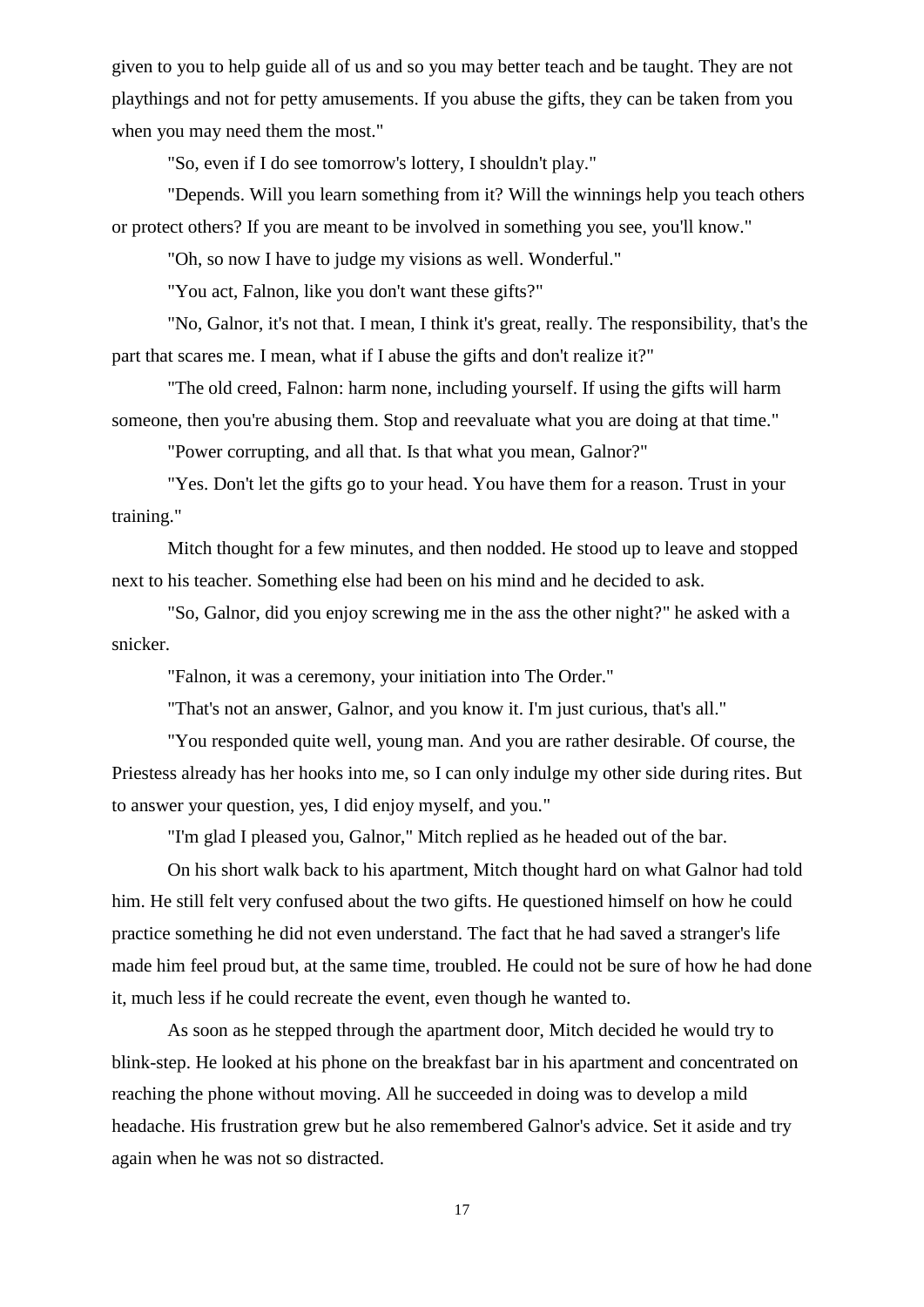Instead of trying to figure it out, Mitch made dinner, cleared up some work on his computer, and watched a little TV for the night. Near ten, he shut off all the lights, took a fast shower, and headed off to bed. He laid still and thought about work for a while, until he felt himself drifting off to sleep. It had been a strange day and, as he dozed off, Mitch hoped the following day would bring some answers.

The dream started simply enough. He flew over the city. A kind of giddy excitement filled his dream and he gazed down on the buildings and streets. The night seemed peaceful, and he felt drawn in a certain direction. As he slowed down in the dream, it seemed as if he were perched on a window two stories up from the ground. He peered into the open window and received a bit of a shock at what he saw.

Jill Reese lay on a large bed in a dark room. Her fingers were working madly between her thighs, and her naked body writhed with excitement and lust. It shocked him to hear Jill call his name in an erotic tone. Transfixed and deeply aroused, he could not pull his eyes from the beautiful woman as she brought herself to an explosive climax. It was as if he were actually peeking in on Jill and watching her most intimate moments. The realization the he was spying on his coworker brought up feelings of guilt, and the dream changed to a deserted street in an area of town he did not recognize.

As he tried to get his bearings, he felt a certain dread at the change in his dream. Everything looked gray and he searched for the focus of the dream. Suddenly, he realized he stood in an area of town just outside the infamous Combat Zone, also called China Town. The area looked to be made up of mostly cheap apartments and run down stores. Confusion grew over why the dream had changed to this setting. As he fought with the confusion, his gaze drifted up the street, and then he saw her.

A small woman with long black hair, wearing a traditional short Asian dress, moved quickly up the sidewalk across the street from him. She glanced behind herself several times, a look of terror in her eyes. Mitch moved across the street without walking and watched the woman approach him. She did not see him, and passed right through him as she hurried on. The look of terror did not leave her for an instant. Mitch followed her.

A huge hand in a black glove reached out of a dark entryway and grabbed the woman by the throat. She struggled hard to get away and Mitch hurried after her as she disappeared into the inky blackness. A large shape pulled the woman into what appeared to be an abandoned store. It dragged the struggling woman towards the far back corner where it then pushed her up against the wall.

She clawed at the large arm, her eyes blind with fear. Mitch was helpless to do anything but watch, and when the long, highly polished blade came into view, he screamed.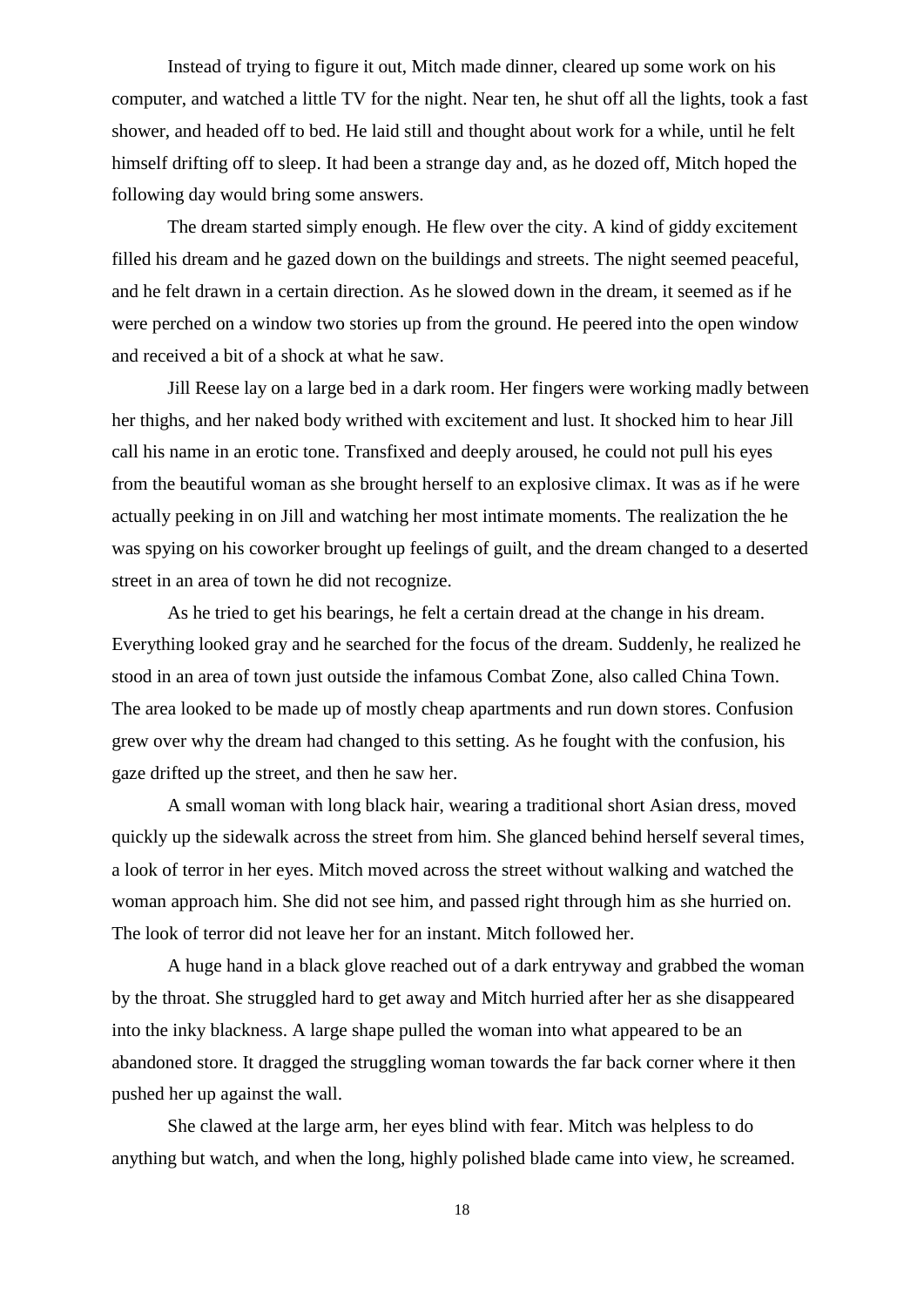Mitch sat up in his bed, screaming in terror, and for the life of him, he did not know why.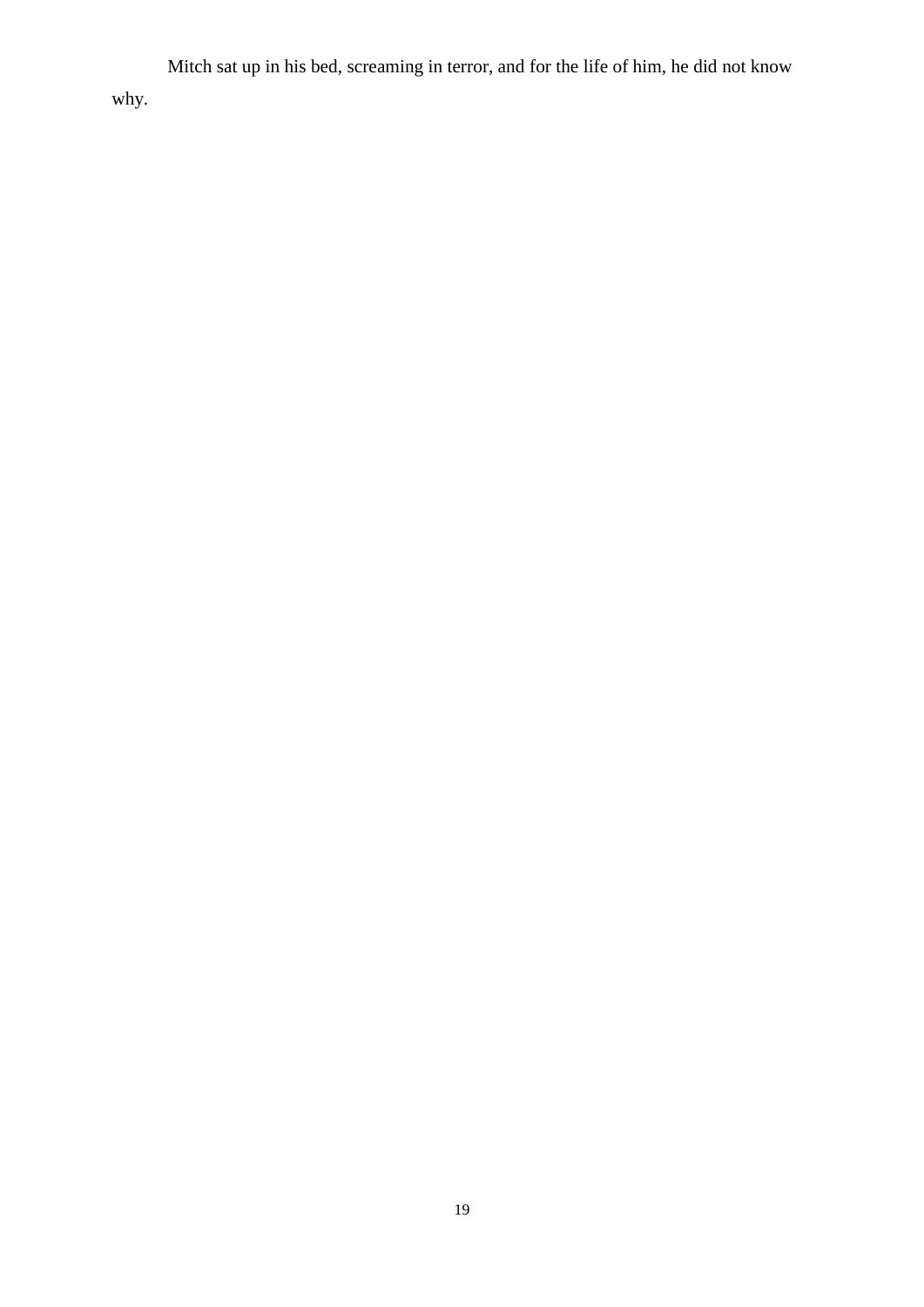#### **Reason**

The confusion did not abate in the least. In fact, in one particular area it grew to an almost unbearable level. It was not her fault, of course, but Jill Reese became more than just a coworker. Mitch fought the growing feelings he had whenever Jill came near him, but it was a losing battle.

Ever since the dream, Jill looked at him differently. He could almost see desire in her eyes and she seemed to put on an air of enhanced sensuality when she neared him. Of course, they both kept everything on a fully professional level, but he could not help but feel what he had dreamed might not have been a dream at all. The idea he had somehow actually peeked into Jill's second floor bedroom as she played with her body, confused him even more.

The dream about the murder, however, kept coming back to him. At random times during the day, he would see the large, black shape and the long, polished blade. Every time this happened, he broke out in a cold sweat and felt a fear he had never before known. For three days, Mitch tried to cope with the dream, but he finally had to admit he needed help. A fast phone call to Galnor set a meeting. Mitch took the T to Esplanade Park, and hurried to the stand of trees where he would meet with the others of his order.

"You look like you haven't slept in days, Falnon," Galnor commented.

"I don't think I really have. I can't shake it, Galnor, everyone. It felt and seemed so real."

"Tell us the dream, Falnon, and we'll help where we can," the Priestess advised.

Mitch recounted the dream about the Asian woman's murder. He left out no details, and while he could not be sure of what street he had dreamed, he knew the location was within about four miles. Mitch also informed The Order that the actual murder, though not witnessed, kept coming back to him in clear detail. He knew the long blade was used to kill the woman, even though he had not actually dreamed it himself.

"We live in a big city, Falnon. Murders happen often here and there's not much we can do about it," Gyffes offered in his deep voice.

"I know, but I can't get it out of my mind, and it's driving me crazy. It feels like I was there. Like I stood behind this giant and watched him get ready to kill a helpless woman."

"Perhaps, Falnon, you are meant to be involved somehow," Celice suggested.

"I hope not, Celice. I've never known this kind of fear."

"We cannot hope to deduce everything in one meeting, Falnon," the Priestess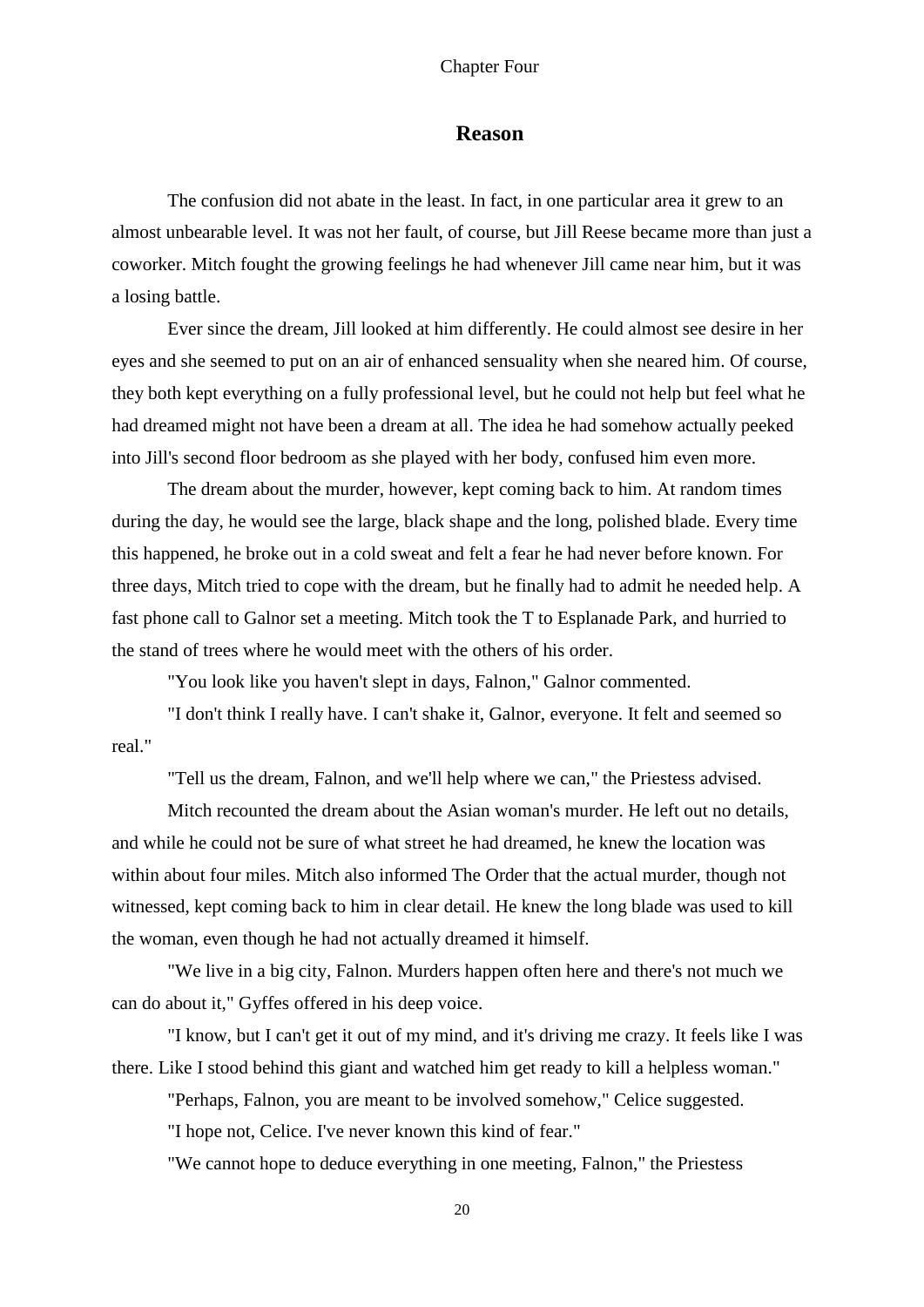commented. "Perhaps you will dream again, or have a vision that will add more clues to your knowledge. Be patient and open. Answer will come in good time."

"And what if I don't?"

"Then it was just a dream, Falnon. Take it for what it is and focus on your gifts," Galnor reassured the younger man.

"Yeah, practice. Do any of you have suggestions for me in that regard?"

The Druids all shook their heads but smiled. In turn, they each told Mitch that his gifts were his to discover on his own. They could only advise him about how not to abuse the gifts. This left Mitch still confused, but he promised The Order he would practice, as much as he knew. He also promised he would keep in touch with them through Galnor if he had any more dreams or visions.

Mitch, however, did not inform The Order about the other dream. He felt the one dream about Jill should remain private. Unfortunately, the dream about Jill made it very difficult for Mitch to practice his gifts, or concentrate on his work. Jill filled his mind and he wondered, with embarrassment, if what he had dreamed had been her actual body. If so, Jill had a phenomenal body, and, apparently, some pretty deep passions to go with it.

Throughout the days, Mitch gained a certain amount of control over his feelings. If he focused on the clock, he did not feel so far out of natural time. This gave him a kind of selfassurance he might yet master the foresight gift. As to his blink-stepping, however, Mitch only succeeded in frustrating himself. Try as he might, he could not find the right combination of feelings, desire, or thoughts that would allow him to move instantly from one place to another.

By the tenth day after the dreams, Mitch felt more at peace, enough so that he could concentrate again on his work, and he started to focus on seeing events, just a few seconds into the future. He learned, by keeping the time interval short, he actually did gain control over the foresight. The unsettling part remained, the tingling sensation in his back, with the final feeling of an electrical explosion in his head. It never actually hurt him, but he also did not care for the sensation at all.

Even though he started to get a handle on the foresight, his success caused more confusion with regard to Jill. It bothered him that his greatest achievement with the foresight happened when he would focus on Jill. He would concentrate, think of Jill, and see her doing her work, or heading towards his office, the copy machine, the break room, or elsewhere. It seemed to Mitch that as long as he focused on Jill, he had more control. Unfortunately, this practice made him feel guilty, as if he were spying on her.

As the end of his second week as a Druid drew to a close, Mitch realized he would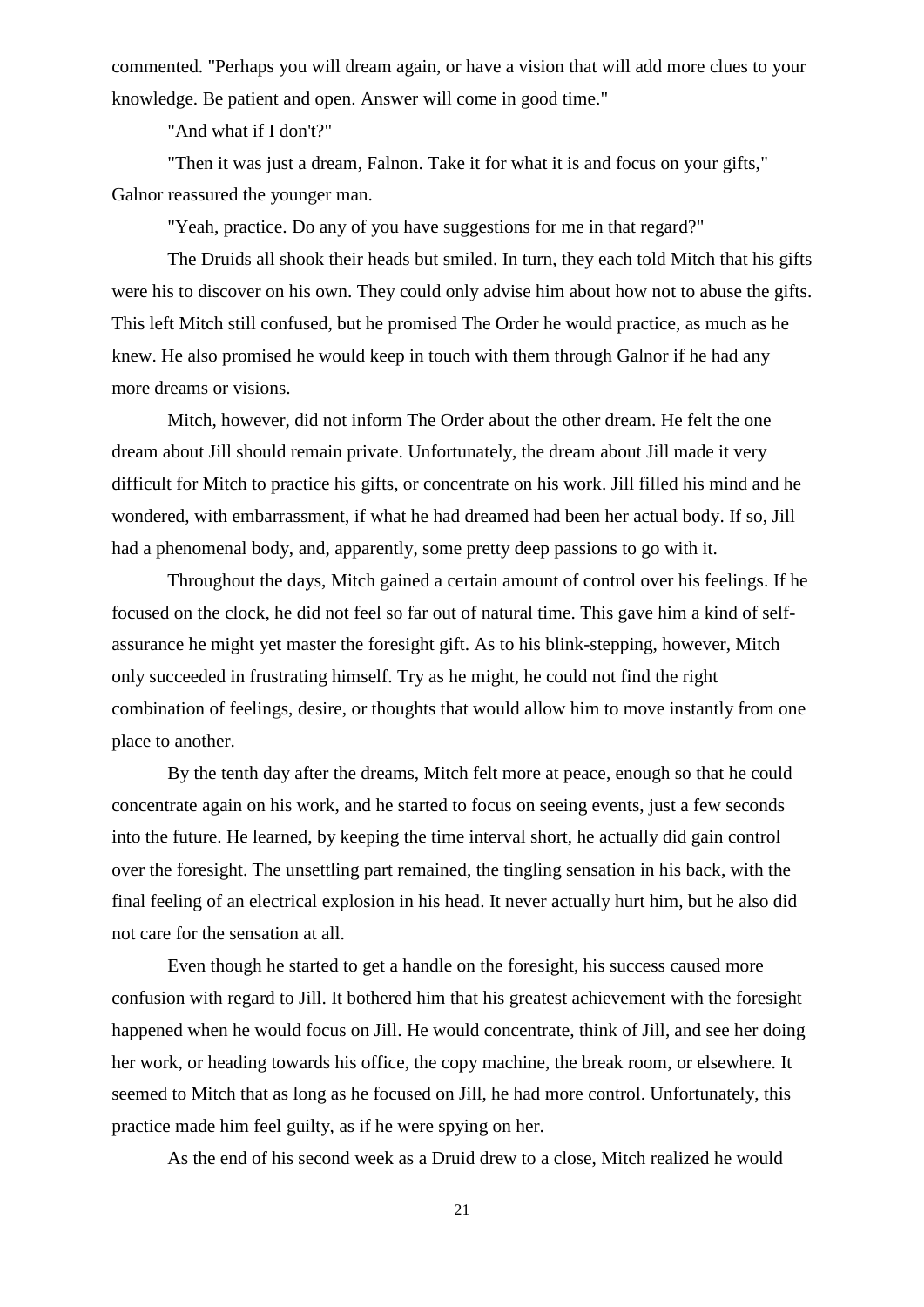master his gifts if, and when, the time was right. He would not push too hard, nor would he allow himself to become frustrated by not succeeding within an arbitrary time frame. During his training with Galnor, he had learned to sometimes sit back and let the world move at its own speed. He would continue to practice what he knew, but would not get depressed if he failed.

With his newfound outlook on the gifts, Mitch sat down on his sofa that Friday night with a beer and a book. It was his time to relax and he needed it more than anything. The previous two weeks had been hectic, both work and being a Druid, and he looked forward to doing nothing at all. He took his time, sipping the beer and reading the novel, until he felt the week catch up to him. Another thirty minutes went by and Mitch decided bed would be a good option. As sleep started to steal over him, his mind turned towards the one thing he enjoyed thinking about: Jill Reese. She had been on his mind a great deal, and his thoughts about her as he dozed off were happy and tender.

Once again, the foresight took over and Mitch peered into a second story window. This time Jill sat at a small desk in her room, typing on her computer. He recognized what she worked on and it made him happy to see her so attentive to her work. He saw a diagram for a new system they had been designing and, from the look of things, he knew he would have a finished plan by Monday morning. Jill finished her work and shut down the documentation software, revealing the image she had as the desktop wallpaper.

She tenderly kissed her own fingertips and touched the screen. It made Mitch happy as he saw his own smiling face in a picture taken during the office Christmas party. Jill got ready for bed, putting on a simple nightgown, short and loose. In the gray tones of the foresight, Mitch could not tell what color it might be, but Jill looked fantastic in it. As the pretty woman crawled into bed, Mitch had an intense desire to tenderly say goodnight to his coworker. Despite all the company rules, there remained a longing to tell the lovely lady that he knew about her desire for him.

The dream, or vision, lasted quite a while and Mitch enjoyed watching over her as she slept. He wondered if the foresight were actually showing him what occurred in the present time, or if it were of past events, or possibly future. He did not try to analyze it. He simply accepted it and continued to watch. Jill slipped into deeper sleep and, as she did so, he seemed to be pulled away from the window. He did not want to leave, but the foresight had a mind of its own.

He woke in his own bed, and a wave of confusion swept over him. Looking at his alarm clock, the numbers read 2:14am. He could not be sure what had caused him to wake up, but he decided to answer nature's call before going back to sleep. He slipped out of bed,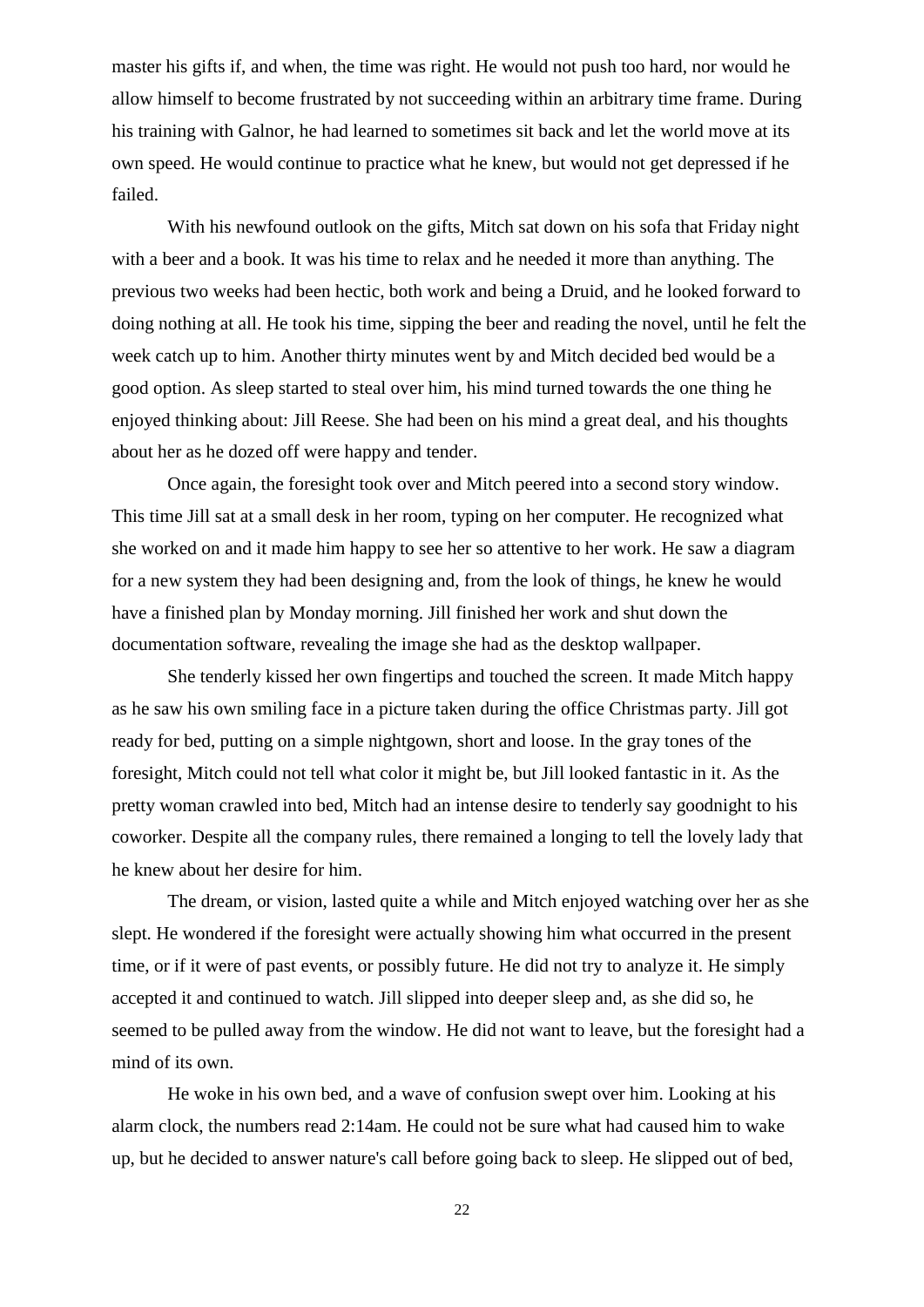and made his way to the bathroom. After a quick visit to the toilet and a sip of water, he felt ready to try to sleep again.

Two steps later, Mitch stood beside a hedge next to a house that looked very familiar to him. Then he realized he only wore his shorts. The shock almost caused him to cry out. The night was warm, and he knew if he were seen, he would be in big trouble.

"Damn it, now what do I do?" he muttered to himself. "Just what I need: to get my ass arrested as a peeping tom, at my coworker's home. I've got to get out of here."

He tried to make the blink-step work. Nothing happened. Again, he tried, thinking of his apartment across town. The only thing Mitch accomplished was raising his level of fear a great deal. That fear became near panic when a dog started to bark, it would be just a matter of time before someone saw him and reported him.

"Come on, you idiot, think. What made it happen?" he whispered. He crouched down behind the hedge and tried to concentrate. If he could only figure it out, he would be safe. The dog barking made it harder for him to relax and concentrate. The one thing he feared most might be Jill finding him. He had to find a way to reverse the step and get back home.

The sound of a neighbor yelling at the barking dog brought Mitch's fear to a new level and, despite his near naked state, he decided that moving away from Jill's place would be better than getting caught there. Looking around, Mitch saw no one. He broke from the cover of the hedge. In a low crouch, he started to move towards the street.

"Hey, you there," came a shout from behind him.

One step later, Mitch ran full tilt into his apartment door, then fell down onto his butt. He sat on his living room floor and rubbed his nose. Despite the pain he felt in his nose, he laughed. For two weeks, he had been trying to get the blink-step to work again. It did and he had almost been caught. He remembered Galnor telling him to practice only in open areas and places he knew. Strangely, the foresight had taught him about a place he had not known, and the blink-step had taken him there. The only question that remained, how?

Despite everything, Mitch still did not know how he had stepped from his apartment to the yard of Jill's house. He needed to talk to Galnor again and made plans to call his teacher in the morning. Perhaps Galnor would find something in the latest series of events to help guide the young Druid before he hurt himself. As he laughed, Mitch picked himself up off the floor, got some ice from the freezer, and headed back to his bedroom.

He slept soundly, and near nine the following morning, he woke up to his phone ringing. All he wanted was to sleep a bit longer, so he grabbed the phone and groaned.

"Hello," he whispered.

"Falnon, get up. Get up now, there's a problem," Galnor said.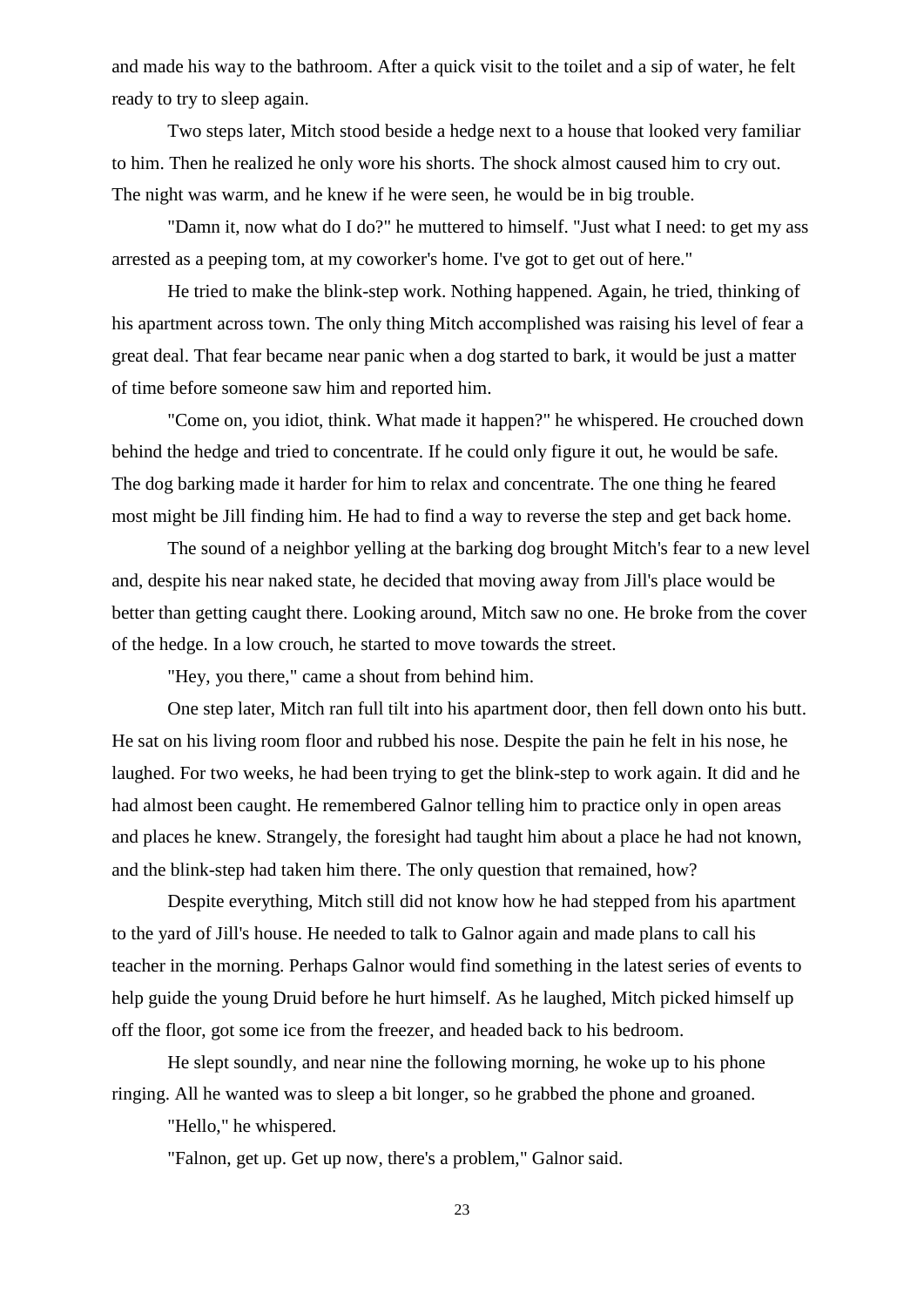"What's the matter, Galnor?"

"Go turn on the TV and find the news. We'll be at your place in an hour."

"Sure, Galnor. Sure. But what's wrong? You sound terrified."

"I have reason to be, and so do you, Falnon. Watch the news."

Mitch hung up the phone and dashed to his living room. After turning on the local news, he faced a dread that threatened to suffocate him.

"Lucy Wong, owner of the Golden Sunrise gift shop, was found brutally murdered today in an abandoned store just outside of China Town. Authorities are releasing very little information, but sources inside the police department are reporting this is the fourth murder by what some have dubbed The Full Moon Killer. This morning, workers discovered the body, and it is not clear as yet what connection Lucy Wong has with the other three murder victims, other than the time and method of her death," the reporter stated.

Mitch started to shake. The TV cameras showed a street and storefront that were all too familiar to him. He had seen them before; in what he thought had only been a dream. However, there, on his TV, was solid evidence that he had foreseen the woman's murder. The realization that this had been the fourth such murder caused Mitch's blood to run cold.

"What have I gotten myself into?" he muttered.

As he listened to the news report, Mitch dressed quickly and started some coffee. The report went on in great length about Lucy Wong's murder. Mitch, of course, already knew about the long knife or sword. He had seen it. The news went into details that Mitch had not seen in the dream.

For one thing, the four victims had nothing in common, except how and when they died. The first was Jeff Ross, a retired ship builder. That man would have been a tough opponent for anyone, but he had died horribly, his heart pierced by the long blade of the killer. The second victim, Stephanie McCormick, a housewife with two children. Killed the same way, and during a full moon. The third victim, Andrew Spencer, was a homeless drug addict. And, finally, Lucy Wong. Same method of death. Everything identical. The method of the killings sickened Mitch. The news reported that the killer used a very long blade, possibly a sword of some kind. What the police could report about the killer remained sketchy at best. The police stated, however, the killer would be a very large person, and very strong.

"These are ritual murders. Someone is performing a dark ritual, but why?" Mitch said to himself.

The knock on his door brought Mitch out of his deep thought. He let the other eight members of The Order file into his apartment, and turned off the TV. When everyone settled, he looked at them closely. Having them in his home gave him some comfort. He knew why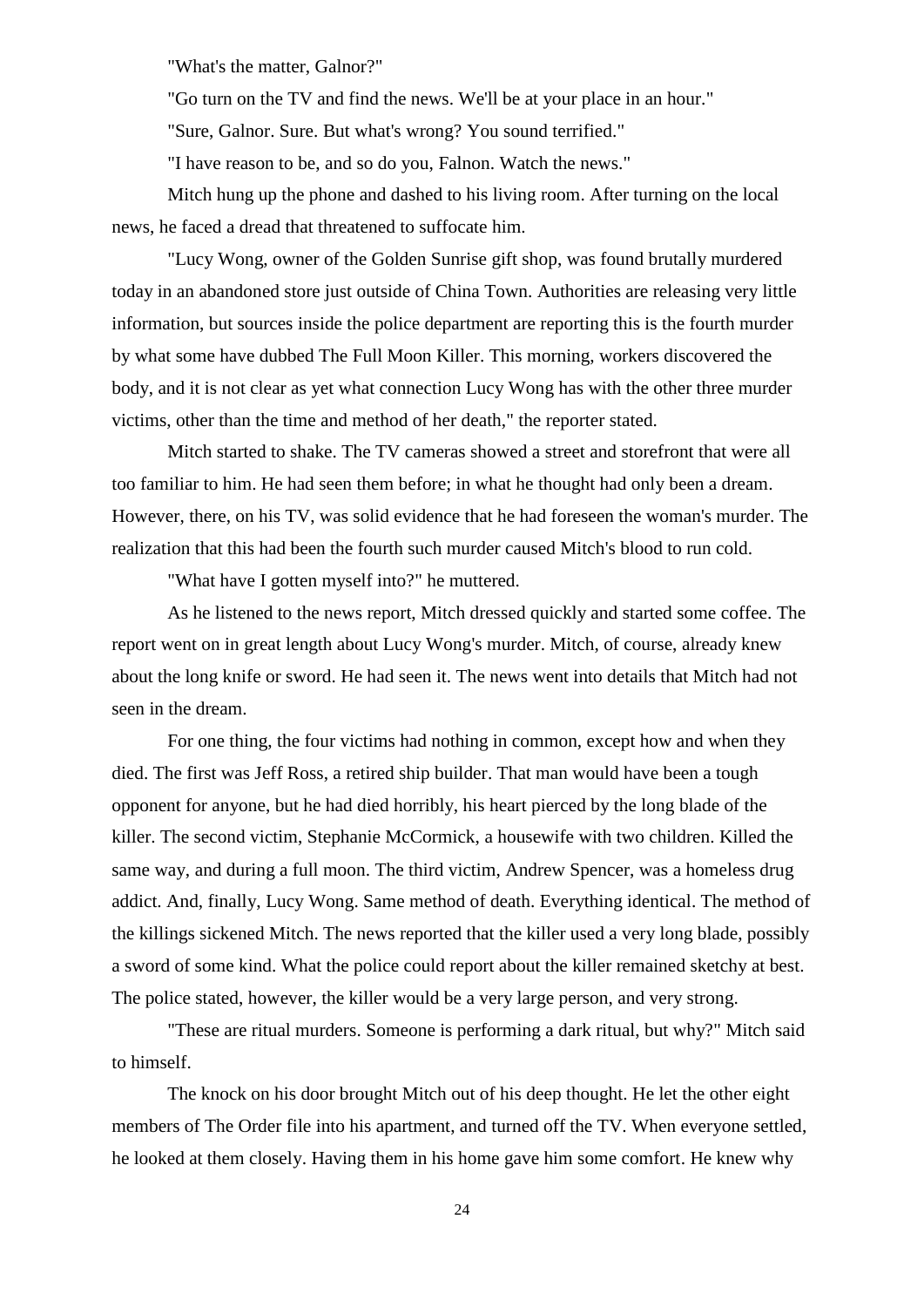they had come to him; they had all heard the dream. Nevertheless, the solemn gazes they cast towards him told Mitch that his life had just gotten much more complicated. The Priestess stepped over to Mitch.

Mitch admired the very beautiful woman as she looked deeply into his eyes. Her long brown hair flowed over her shoulders and down her back. She wrapped her slim arms around him and hugged him tightly to her full breasts. He wrapped his arms around her slim waist and hugged her in return.

"You are not alone, Falnon. You will not have to face this on your own," she whispered in his ear.

"I know, Priestess. I know, and I'm thankful you all are here," Mitch whispered back.

Mitch and the Priestess sat down and Galnor looked around the room. As the oldest of all the Druids in The Order, Galnor would lead and the others would listen. When his eyes came to rest on Mitch, a warm reassurance filled the room and he believed he might yet get through the upcoming ordeal.

"Well, now I know why I received the gifts I have," Mitch commented.

"Perhaps. Don't be so sure that this task is ours to face, Falnon," Galnor replied.

"Then how will I know, Galnor?"

"By what happens over the next few days. If you were given the gifts to fight this man, you'll receive confirmation within three days. How have your practice session been going?"

"Hmm, well, I'm kind of getting the hang of the foresight. Not much control over it, but a little."

"And the blink-step?"

"It's only happened one other time now. And I still have no real control."

"Get control. If you get confirmation that this fight is ours, we only have twenty-eight days before the next killing. We cannot let that happen."

"I… I mean, how? I still don't know what triggers it."

"I understand, Falnon, but you have to understand. This is dark magic we are dealing with here. We have to be at full strength, all nine of us, if we are to win. We can't let this continue."

"But you don't even know if it's our fight. You said so yourself, Galnor."

"True, but Lang will help you discover the truth."

"Lang? I don't understand."

"I work in the police department, Falnon. A detective. I have access to all the evidence and information on this case. Monday, after things have settled down a bit, you and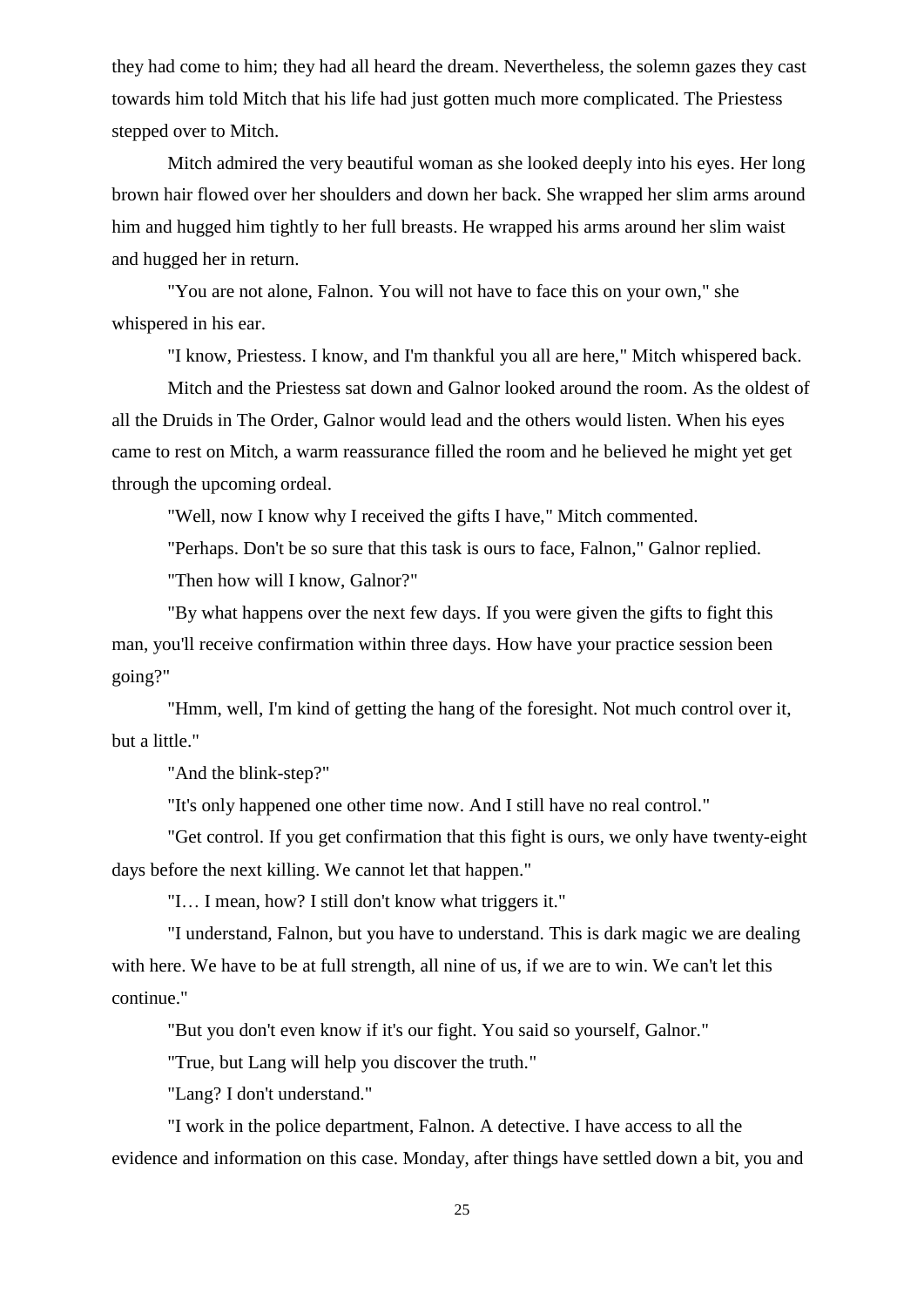I will visit the latest crime scene. Maybe you'll see something that will help us discover who we are looking for."

"But I already told you all about the dream. What more can I tell you?"

"Nothing now, but when you go to the crime scene, the impressions you get there will hopefully confirm our involvement. And your foresight might just help identify this killer before he strikes again," Lang answered in a very tender voice.

"All right. Monday. After work. I'll meet you at the office and we'll go," Mitch said.

"No, you'll meet Lang here. He will take you," Galnor stated in a flat tone.

"I have to work, Galnor. I still have bills to pay and a life to maintain," Mitch said.

"No. You need to focus and concentrate. You need to gain control and we don't have much time. If we are not to fight this battle, then all you have lost is one day. If, however, this is our fight, and more people die, how will that affect your life, my young friend?"

"Okay, I'll call in sick, or something. Lang, I'll be here. What time?"

"I'll come by around two in the afternoon. Don't wear anything you don't want to get dirty," Lang answered.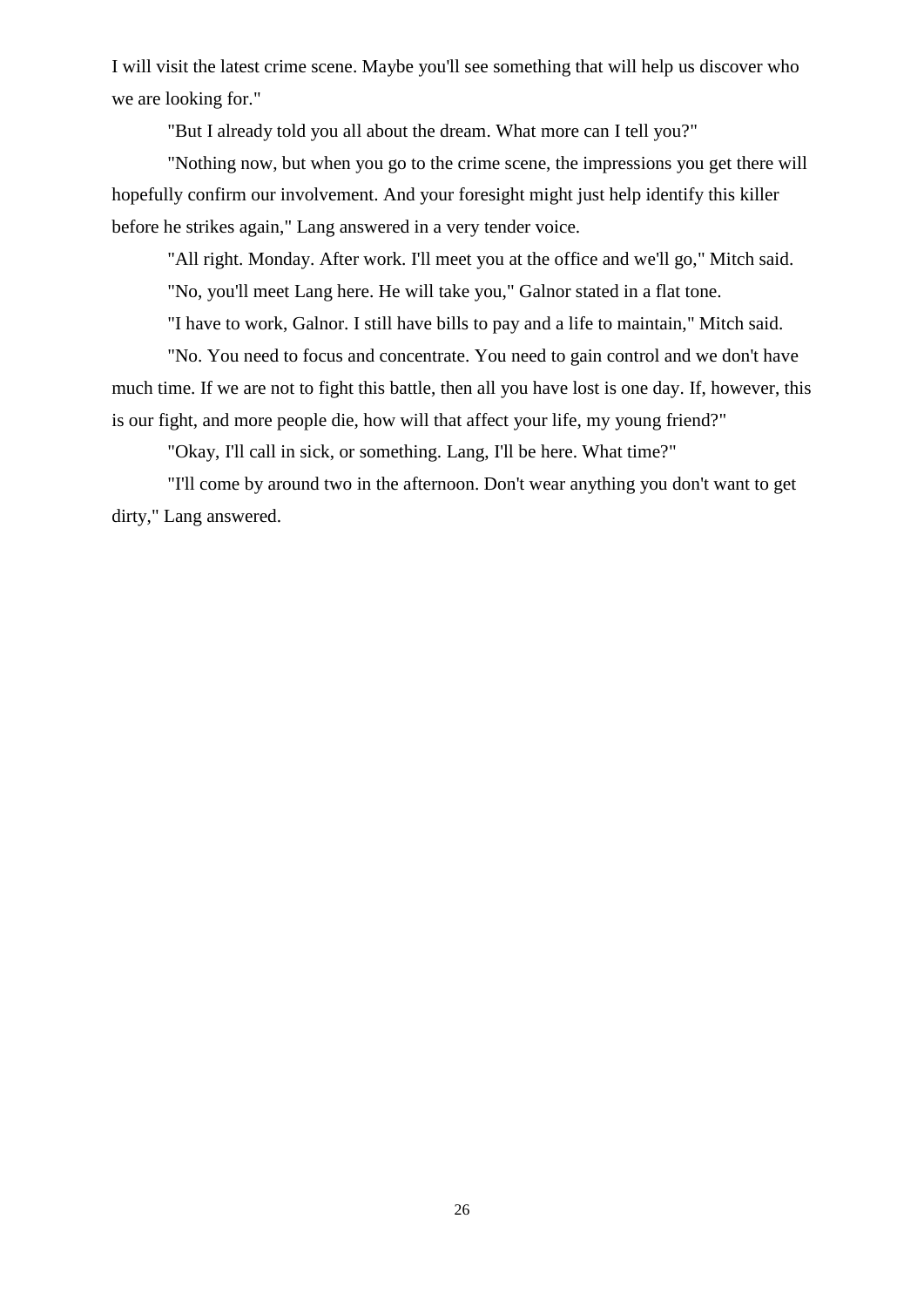#### **Search**

Despite the admonition of his fellow Druids, Mitch could not relax and concentrate on his gifts that weekend. Instead, he started his own research on The Full Moon Killer. Mitch wanted to know everything he could about the murders, where they happened, when, how, and possibly even why. He knew the police were stumped by the seeming randomness of the murders. Each death happened in a different part of Boston, and with different kinds of people.

One thing Mitch and the police both knew was that the killer switched off for each murder. Male, female, male, female. The next murder on the full moon would be a man, although the police did not know where. By studying the past murders, Mitch hoped to find some clue as to the next one and maybe help Lang head it off. Even if he learned that the Druids were not to fight this thing, he could at least do something to help.

One of the first things Mitch learned filled him with a certain loathing. By counting out moon cycles, he surmised that the killer apparently planned not less than six murders. The cycle had come around once again and October would see both of the next full moons, the second being on October thirty-first. The fact that it would be a full moon on Samhain, the Celtic New Year, gave Mitch a slight shudder. He had never feared the day, but he also learned through Galnor that some cults viewed the day with malicious intent. Magic had power at the crossroad of a year, and the killer would try to perform some kind of ritual that night under the full moon. To what end, however, Mitch would not even hazard to guess.

Using his computer, Mitch plotted out the four murders on a map of the city. At first there seemed to be no pattern to the locations, and Mitch wondered if he'd find any link at all. Taking his time, he examined the history and pictures of the scene of each murder. He hoped to find some physical landmark, or clue as to why the killer picked those locations. After several hours of research, Mitch had just as many unanswered questions as when he started. Nothing seemed to be special about the locations, and he still could find no reason for the murders happening in those areas.

He went to his kitchen and grabbed another beer. Frustrated, he sighed hard at not being able to see a pattern or connection in the murders. While lost in his thoughts, Galnor's words came back to him. Perhaps he was not supposed to be involved. Maybe the vision he had happened because of the newness of his gifts. Maybe he should stop trying so hard to involve himself in something he probably could not fight anyway. Just as quickly, Mitch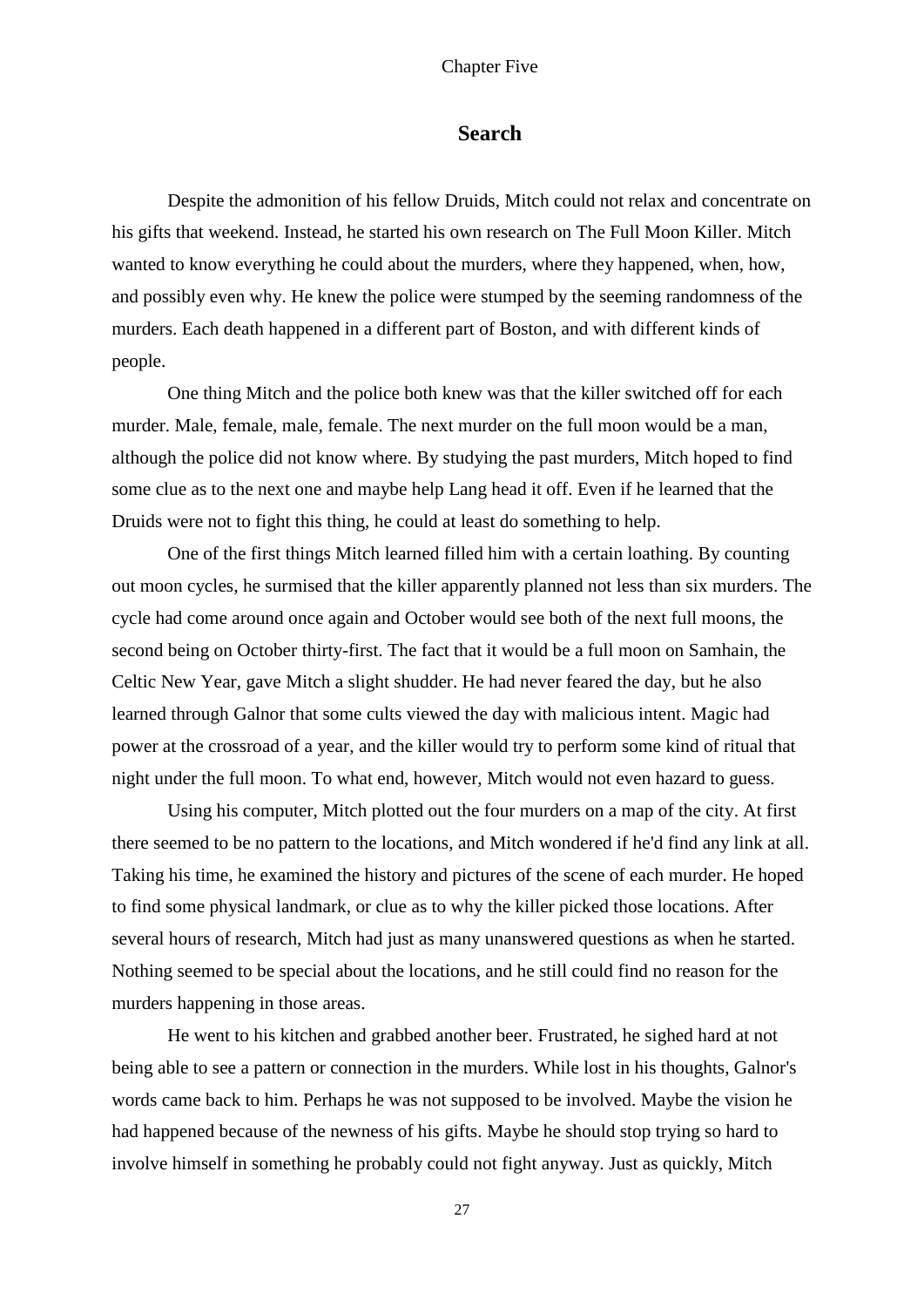berated himself for having such thoughts. He had become a Druid with the promise of helping people. To give up when he could at least try would be a violation of his oath, and Mitch would not allow himself to do that.

He returned to his computer and sat down, not really seeing anything. He let his mind go blank and hoped that maybe the foresight would show him something. He sipped at his beer and relaxed. Answers would come in their own time, and he knew that trying to push things would only lead to mistakes or errors. Mitch rolled over in his mind the little bit of connection he had found.

*Three men, three women. Six murders, six full moons. Six locations. Six, six times six. Three times three, times six. Three times three is nine at six locations.*

Mitch opened his eyes. The idea of the numbers three, six, and nine reminded him of something from his training. He looked at the map on his computer screen and saw a pattern. Using the scale marker on the map, Mitch plotted lines from the first three murders. Each line came to exactly nine miles and, when finished, Mitch saw a perfectly formed, inverted triangle. The fourth murder had happened six miles south of the third. With a shaking hand on the mouse pad, Mitch plotted two nine-mile lines from that point: one line due east, and the other towards the North End of Boston. Checking the distances and spacing, a strong sense of dread crept over him as he looked at a perfect right triangle positioned directly over the inverted triangle on the map.

The six-pointed star stunned him. Each murder planed to complete a geometric shape. The implications of the dark ritual scared him. Galnor had been right, a very dark and evil magic was at work in Boston. Someone, or something, would kill six times in a very specific pattern. The reason the police could not find a link between victims became clear to Mitch, there was no link. It did not matter who the victims were, as long as they were three males and three females. Clearly, the killer simply picked the most convenient person at the height of the full moon, and in the right location.

Using the zoom feature on the map, Mitch zeroed in as close as possible to the site of the next murder. The map showed a park in an industrial complex. There were also some apartment buildings nearby. Armed with the pattern he found, Mitch thought his day out with Lang would be more productive, and that with his discovery, Lang could mobilize the police to stake out the park and catch the killer before he could harm anyone. What the ritual might be remained a mystery to Mitch, but he did not care at that point. With the plotted location for the next killing, the odds were better that the ritual would be stopped, and the murderer caught.

Mitch called his office Monday morning and complained that he had the flu. His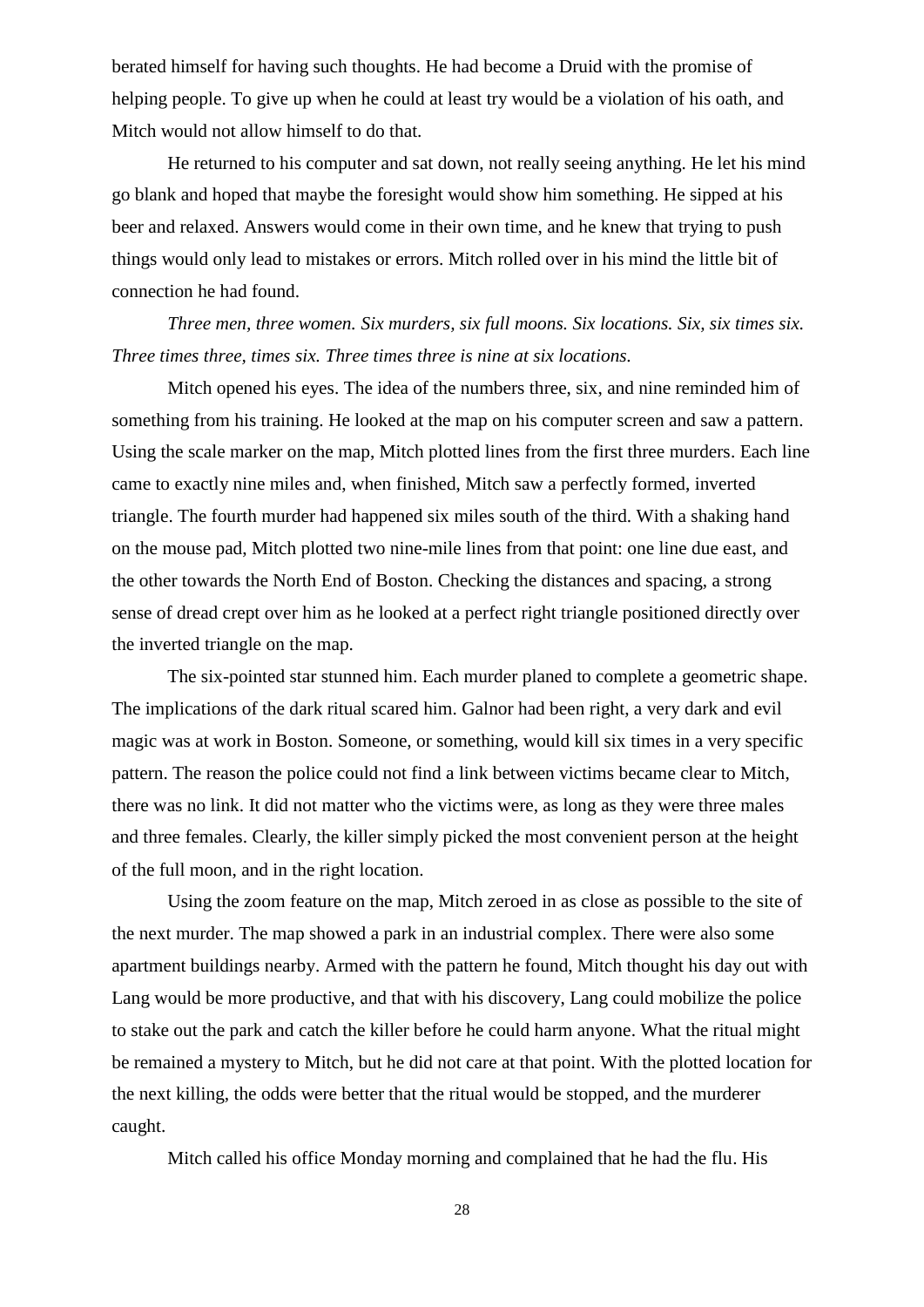manager did not argue and told Mitch to take care of himself. With that out of the way, Mitch contacted Lang to say he was ready. He then called Galnor, explained what he had discovered over the weekend, and asked for advice. Galnor told Mitch to be open to all possibilities, and to let his gifts guide him.

"Above all else, Falnon, don't try to force the foresight. You will be going into an emotionally charged area. A woman died there. Let the gift work at its own pace, not yours."

"I understand, Galnor." Mitch said. "I don't want to see it, but I understand why. Maybe I can get a description of this killer."

"With what you've discovered about the possible upcoming murders, the police will have much more to work with. Lang will get it to them in the proper way. You just concentrate on seeing the beast and details so the police know who they are looking for. You are strong, Falnon. You can do this."

Lang knocked on Mitch's door shortly after two. Before setting out, Mitch showed him what he had discovered, or thought he had discovered. Lang examined the map and addresses. Nodding in agreement, he told Mitch that his idea sounded more rational than anything else the police had been able to come up with.

"At least there is a pattern. I don't know why we didn't see it before, but then again, most of my fellow officers are not open to the more subtle aspects of the world and magic."

"It must be difficult, being a police detective and a Druid. Don't you ever wonder if the two worlds will overlap and you'll get lost between them?"

"No, Falnon, I don't. Part of your oath is to protect others. I took that same oath, remember? This is my way of protecting others and still remain true to my Druid training."

"Have you ever had to use your gift in the line of duty?"

"The thunderclap?" Lang chuckled. "No, thank the goddess. I like the other cops too much to subject them to that." Lang giggled as they both headed towards his car.

Lang's good nature helped to calm some of the dread. Visiting the scene of a murder would not bother him, but the dream of the murder scared him enough, and having to actually try to see more became a nightmare. He knew he would be looking backward in time, and that his goal was to gather information on the killer. Lang needed a description, and Mitch hoped he could provide it.

When they arrived, they approached the abandoned shop in silence. Mitch took a moment to clear his mind before crossing into the darkness. The two of them stepped over the threshold at the same time, but for Mitch, it took all his strength to do so. Lang turned on his flashlight and slowly, the two of them moved towards the place Lucy's body had been found. The silence and darkness became oppressive to Mitch, and more than anything, he wanted to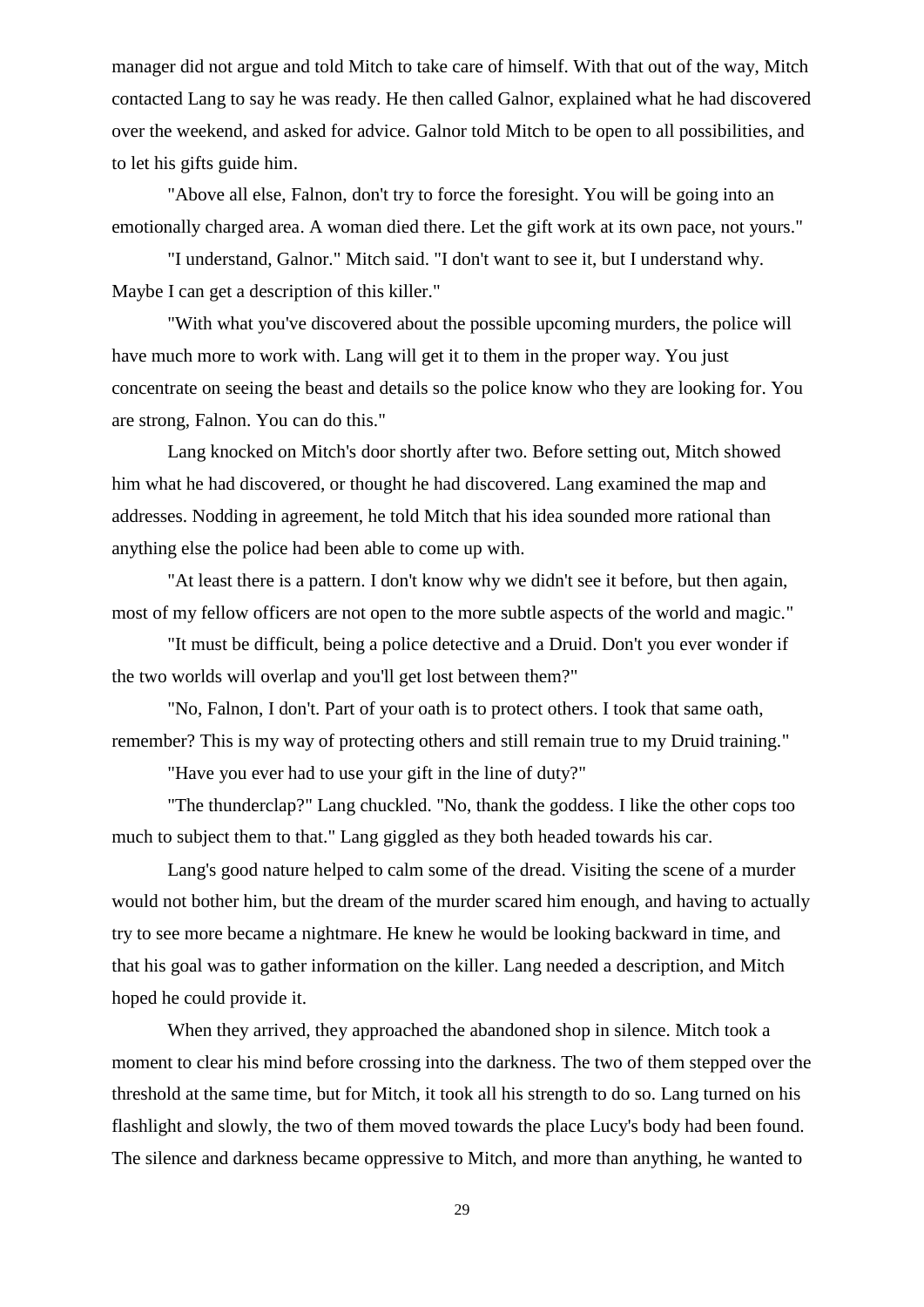hurry up and get it over with. When he saw the tape outline on the floor a great sense of loss and sadness washed over him. She should not have died, not like that.

The two men moved around the scene. Lang watched Mitch as he tried to let his gift work on its own. He was too ashamed of his fear to meet Lang's gaze. Eventually, they wound up on opposite sides of the taped outline. When Mitch finally did look up, Lang gazed at him with an expression of soothing compassion. Lang clearly did not like using Mitch in this way any more than Mitch wanted to be used. But the killings had to stop, and Mitch was the only person who had any chance to end it.

The foresight hit him hard. The world suddenly turned into gray hues and Mitch could feel his body suspended off the ground. A giant hand held him by his throat, and he became almost blind with panic. The vision put Mitch into the place of the murdered woman. Everything she felt and did that night became his to know. He looked at the thing that held him by his throat and the fear grew. Despite his panic, he focused on the face he saw, made himself commit everything to memory. He tried to make the giant hand let go of him, just as Lucy would have, but the strength seemed inhuman. When the long blade came into view, Mitch made note of what it looked like, just before he screamed.

"FALNON! Falnon, are you all right?" Lang shouted as he shook Mitch by his shoulders.

"Oh god, Lang, I saw him!" Mitch cried. "I was her. Lucy. He held me. God, that face, the evil in that face,"

"You went blank, your face, it just went blank. Then, you screamed, like you were in pain."

"I died, Lang. I took her place and he killed me. So strong, so very strong."

"What did you see?" Lang pleaded.

Even as the tears coursed down his cheeks, Mitch worked to bring himself back in check. He had seen the killer and had to give Lang a description. Despite the horror of what he had seen, he had a job to do. Lang helped him off the floor and they hurried out of the shop, into the open air and sunlight. Mitch threw himself onto the hood of the car and sobbed. He died; he felt everything Lucy Wong felt when she died. The fear, the pain, the horror of what happened to her became a part of him. For just a moment, Mitch cursed the foresight for putting him in that situation. Lang's gentle hand, however, helped him relax, and to put the world back into perspective.

"I'm all right, Lang. It's not every day you see yourself die."

"You're not dead, Falnon, not yet. You said you traded places with her."

"No, not traded, I was her. Lang, it was happening to me. He held me off the ground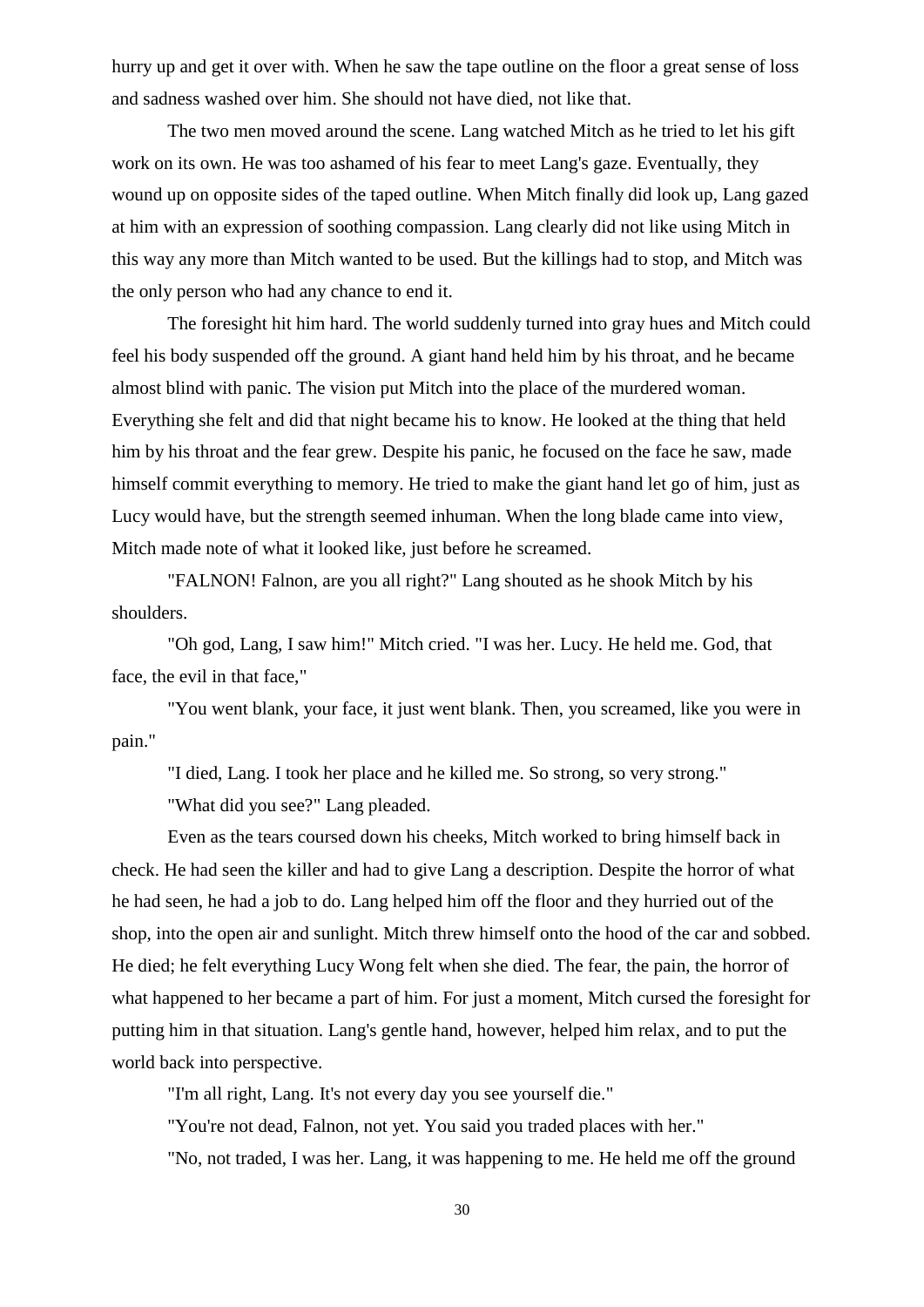with that enormous hand. He stabbed me with that... thing. It's not a sword, or a blade of any kind. More like a giant spike. Maybe four feet long, a very sharp point on one end and, I don't know, about an inch and a half, maybe two inches in diameter."

"And the killer?" Lang asked as he pulled out his notebook.

"Awful. Big, really big. At least six-feet-ten. He has solid muscle and is unbelievably strong. He held her off the ground with one arm as if she was nothing. Stabbed her here," Mitch said, pointing under his left arm, "and pushed that spike through her, real slow. He wasn't in a hurry, Lang: he pushed it through her body and out the other side in one very slow motion. I felt her die, me die. But that face, like something out of a nightmare."

"Can you describe his face for me, please?" Lang whispered, writing rapidly.

"His head looks like it is too big. No neck, almost as if his head just grew up from his shoulders. No hair at all, not even eyebrows. The mouth, it looks too wide, like it had been cut at the corners to make it wider. But his eyes, god, those vile eyes. They're black, Lang, no color at all. I don't just mean because the visions happen in gray tones, I mean they're black."

Lang continued jotting down notes. "Anything else?" he asked.

"No, nothing physical. Just this… overbearing feeling of hate. Like he hates all humanity. Lang, I don't think he's human. I don't know what he is, but that was like no human being I've ever met," Mitch said in a pained voice.

Lang finished his notes and the two men got back into the car. As Lang drove them away from the crime scene, Mitch kept his thoughts to himself. Despite the queasiness he had about what he had seen, he felt powerful. He had actually looked back into time and saw more than anyone could have about a horrible murder. Even though the action had frightened him, the assistance he had given would help Lang and the police find the killer and stop him before he could harm anyone else. Mitch no longer cursed his gift, but saw it as a tool to help people, maybe even save lives.

He became so engrossed in his thoughts that it took several moments for him to realize that the car had stopped moving. Lang had parked the car near an industrial complex. There were four low-rise buildings to the complex and in between the buildings; a large park could be seen. Mitch climbed out of the car and looked towards Lang.

"I hate using you like this, Falnon."

"You're not using me. I understand. So where are we?"

"This is the site you indicated on the map for the next attack. I'm hopping you'll be able to see the next victim. If we know who we're looking for, and where, we can stop this thing. I need you to try."

"I'll do my best, Lang. I'm just not sure how successful I'll be. Seeing a few minutes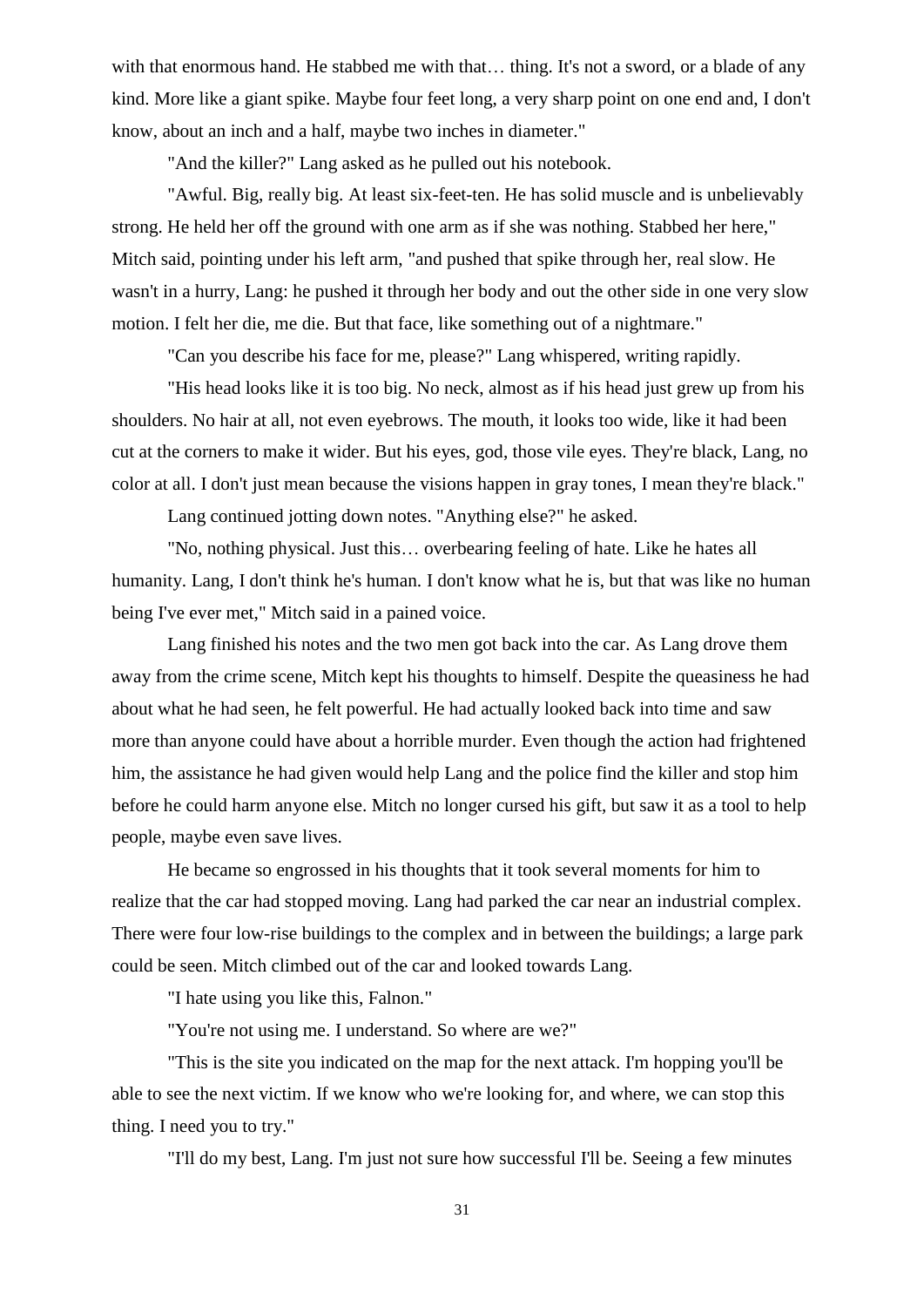into the future is one thing, but weeks, I've never done that before."

"Take your time, Falnon. Do what you can."

The two men walked around the complex and park. Some of the apartment buildings shared the grounds with the complex. They also saw a small boathouse at the shore of the harbor. There were people enjoying the day in the area, but the two Druids approached no one. Mitch kept his mind clear and open to any impressions that his gift might suddenly show to him. Lang followed just behind him.

Unfortunately, after two complete circuits of the park, Mitch became frustrated. Nothing happened and he felt that he was letting his fellow Druid, and the people of Boston, down. As they continued walking, he tried to make the foresight show him events. It failed every time, and after another walk around the park and buildings, he sighed loudly and leaned back against a tree, folding his arms in frustration.

"Nothing. I'm sorry, Lang, I see nothing. Maybe I'm wrong. Maybe this isn't where he'll strike next. I just don't know."

"Relax, Falnon. I trust your judgment. Perhaps you're trying too hard."

"I've done both, tried and not tried. I didn't have to force it at the crime scene, but I'm not getting anything here."

"You sound angry. Don't be. Five hundred years ago, Visscon had foresight as well. Tradition says that when she needed to see something in the future, she'd focus on the date and time she wanted to see. Maybe that is what you need to do. Focus on October third at midnight and let the foresight take you there."

Mitch nodded, and they started another walk around the park and complex. He made the date of October third the only thought in his mind. All desire, hope, and need became focused on that one date, and he wanted to see the full moon. As they walked, he let nothing cause his thoughts to stray from that one goal. When they drew near to a large elm tree in the midst of hedgerow, the foresight hit him almost painfully hard. He saw the full moon, and a dark park. He stood near the large elm, his eyes drifting to the left. Off in the distance a young boy appeared. The child called a name, and seemed to be searching for something. As Mitch watched the scene unfold in the gray world, the large, black mass of the killer appeared out of nowhere near the hedge. In a fluid motion, the black giant reached the boy, grabbing him hard about the throat. Mitch took off at a run, fear motivating his actions.

Mitch threw himself against the giant, but nothing happened. He passed through the killer as if passing through air. The look in the boy's eyes told him more than he wanted to know. The vision seemed real, as if he were in the park, on the night, witnessing the event as it took place. Try as he might, there was nothing he could do to change what he saw. When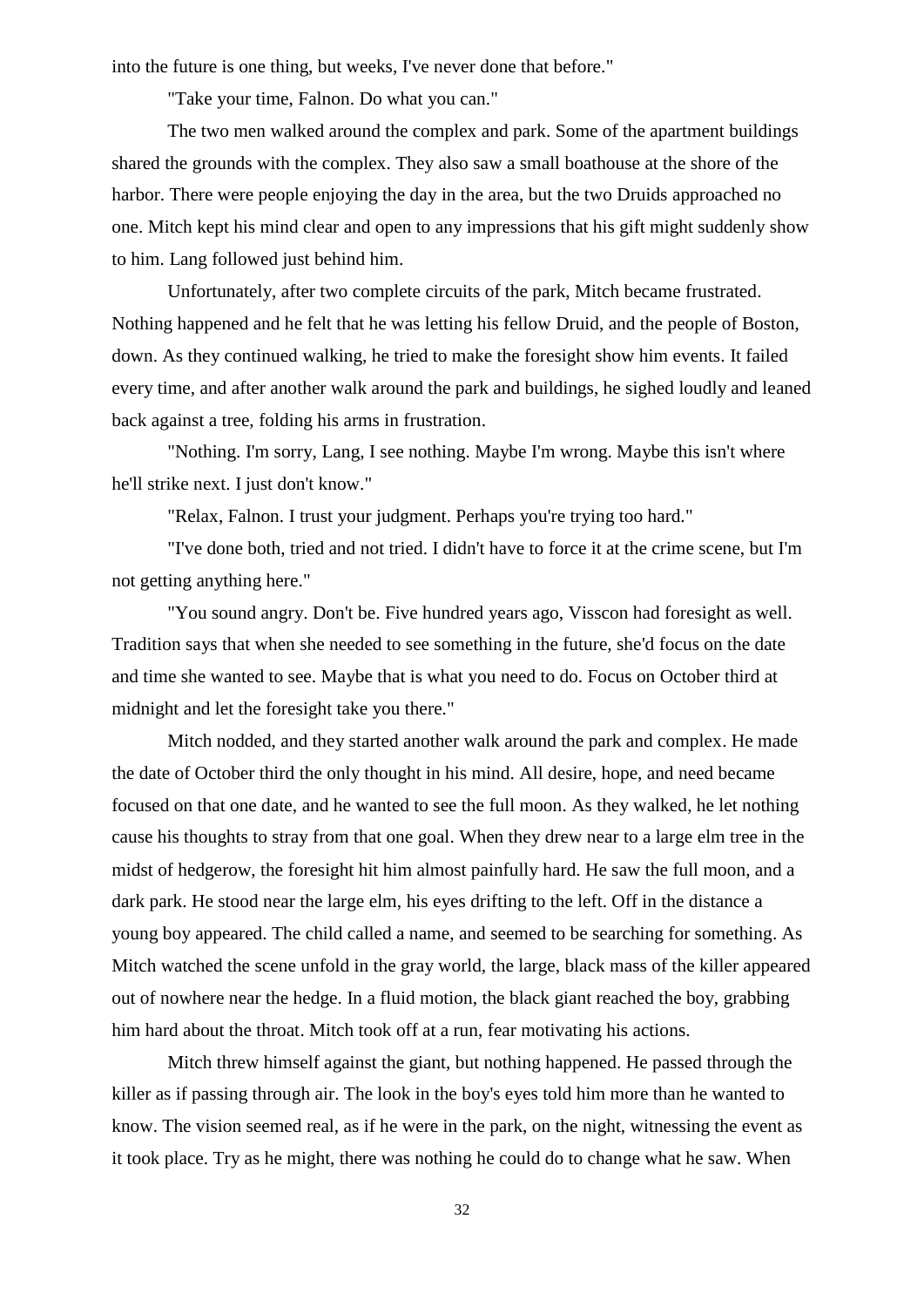the long silver spike came into view, he closed his eyes, not wanting to see another murder.

"Falnon… Falnon, are you okay?" Lang whispered.

Mitch came out of the vision, on his knees under the elm tree, tears coursing down his cheeks. "No, Lang, I'm not. It is here, he'll kill here. It will be a boy, Lang, a young boy. Maybe twelve years old. He'll come from over there," Mitch pointed towards an apartment building to the south of the park. "The killer came out of those hedges. The boy will be wearing jeans, an oversize Boston Red Socks jersey; he has light hair, probably blond. The name he will be calling is Rocky, probably a dog. He is your next victim, Lang. I couldn't stop it."

Lang took down the notes he needed. That, and with the other information he had, Lang would set up a stake-out of the park on the night of October third. With enough police watching the park, there was a good possibility that the killer would be caught before he even saw the boy. Mitch had to hope they stopped him. It was the only way he could deal with what he had seen. He also knew of a way to find out if they would succeed.

"We need to visit the last site on the map, Lang," Mitch said.

"Why? I now know where this bastard will strike next, and what the intended victim looks like. With enough officers here that night, we'll catch him, and stop him."

"I have to be sure. I'm the one who sees these events, Lang, and I have to know."

"All right, we'll go check it out. I hope for all our sakes, you see nothing this time."

Mitch also hoped that he would see nothing, but he focused on October thirty-first as Lang pulled out of the parking lot. He continued to focus on the date as they rode towards the North End of Boston. The location he had indicated was not precise, and a short search would be needed to find the right street. They were going to an older section of Boston that Mitch had never visited, but he trusted Lang to seek out the most likely location from his map. They reached the area in good time, and Lang started a slow drive as Mitch concentrated on the date.

The first road they drove through, a cul-de-sac, turned out to be nothing. As they turned up the next road, with Lang driving slowly, Mitch looked at his feet. For some moments, nothing happened, until a familiar tingle started in his spine. Looking up, the house at the end of the street, in the center of the cul-de-sac, a house that had become very familiar to him over the last couple of weeks became his focus. When he recognized it, the pain hit him hard, and he screamed in agony and grabbed his head.

The foresight hit him harder than ever before and, in an instant, Mitch saw the dark street, the house, and a woman walking towards the house with some grocery bags in her hands. The black killer seemed to pour out of an alley directly in front of the woman. He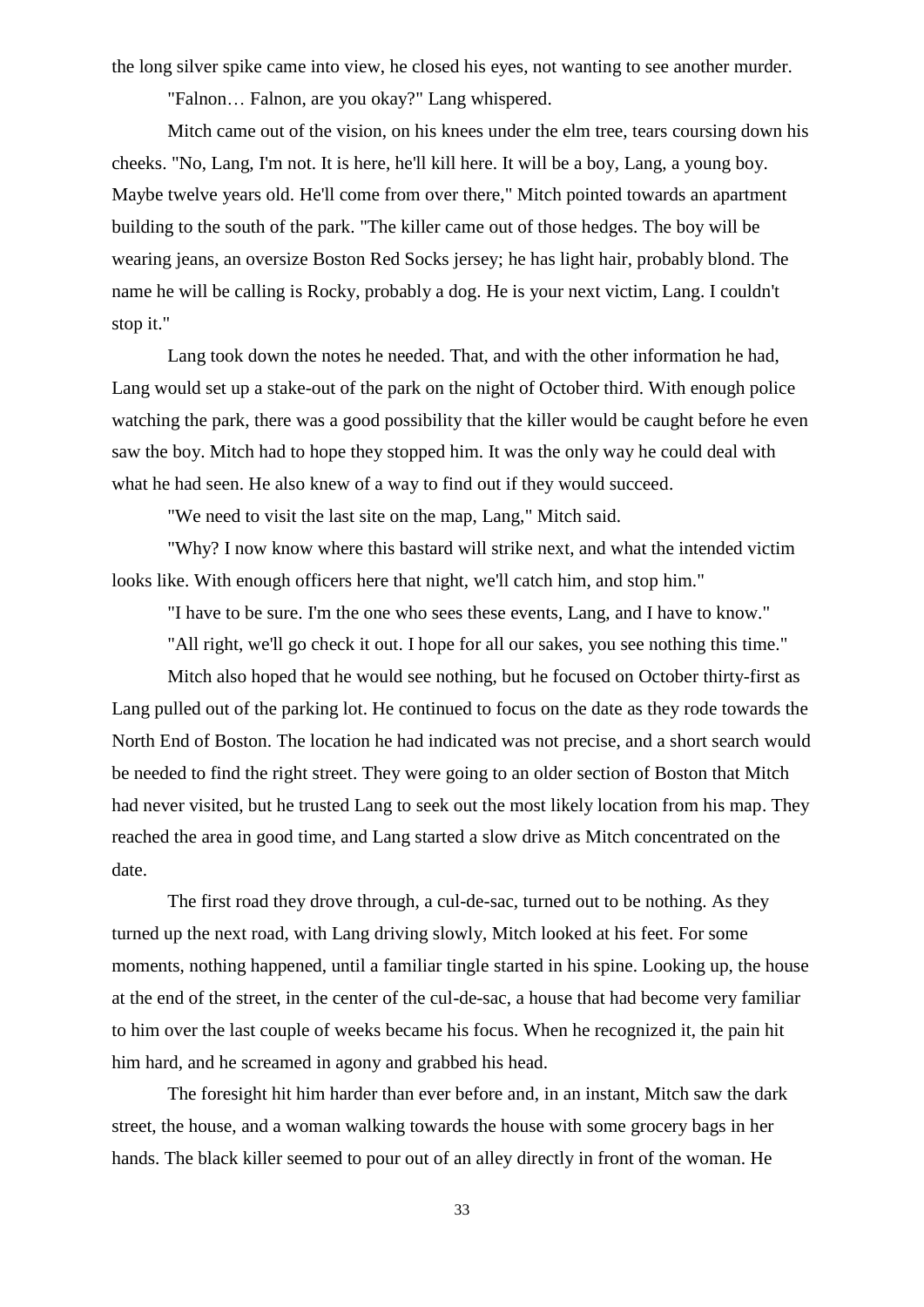grabbed her hard and fast, the bags falling from her hands as the giant hoisted her into the air. In the vision, Mitch again threw himself at the killer, wanting to do anything to stop him. He failed, but something changed.

Just as the silver spike came into view, the killer looked at him as Mitch stood behind the woman. The monster could see him; it knew he was there. The killer smiled a sick, sadistic smile at Mitch just as he stabbed the struggling woman under her left arm. A split second later, the vision changed. A vile, perverted scene came to Mitch in his foresight, and he could not make it stop. One horror upon another filled his vision with pain and fear. The insanity of it all threatened to drive him mad. In an instant, the culmination of the ritual murders came to Mitch's gifted sight, and he recoiled in terror from what he saw.

The vision ended as abruptly as it started, and Mitch clawed at both the door handle and his seat belt. He got the door open but could not wait to release the belt. So, leaning over hard to his right, Mitch gagged has his stomach forced it contents out onto the pavement below. The foresight had shown him too much, and Mitch had been sickened by what the murders meant, and where they would lead. As he retched, he cried. He knew the police would fail on the third, and he knew the identity of the last victim. He did not want to believe it, but he had seen her die.

"Falnon, don't tell me we fail," Lang stated.

"You do, and god, what will come after, after the ritual is complete. We have to stop this, Lang, we have to," Mitch groaned

"What did you see?"

"Get me out of here; take me away from here, Lang. I can't bear to look at that house."

Lang gunned the engine, and the tires squealed as he pulled away from the cul-de-sac as fast as he safely could. Keeping one eye on the road, and one on Mitch, Lang was waiting until his partner said something.

The only thing Mitch wanted was to be away from that place. He did not know what to do, but he had to do something. Jill Reese could not die that way; he would not allow it, no matter the cost.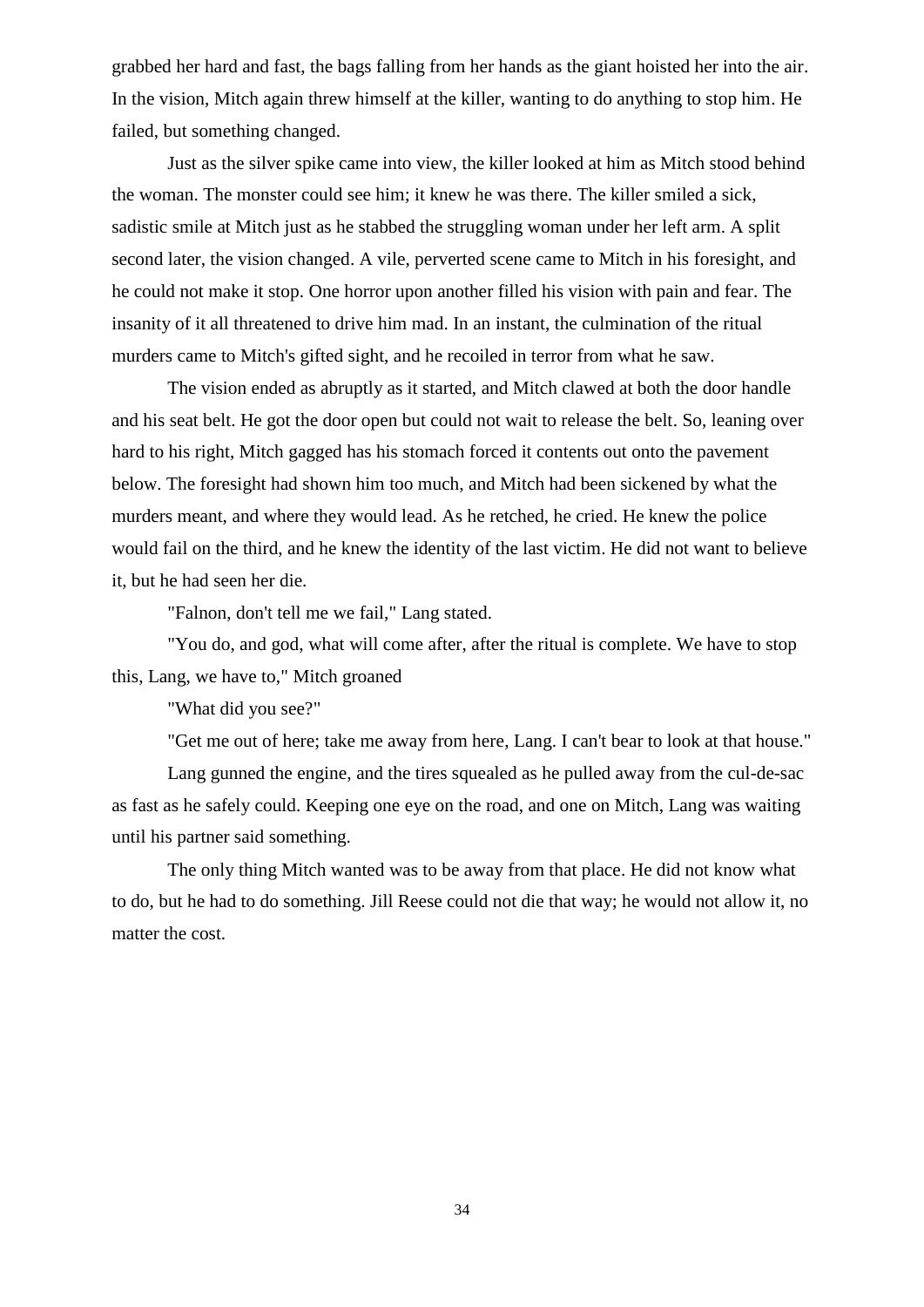## **Revelations**

Mitch sat perfectly still as Lang drove away from Boston's North End. He fought with the images in his mind, and the horror they created in his emotions. He had no idea what to do. Over and over again, his mind played back the murder of his coworker and what the world became after she died. He had to find a way to stop it, but he had no idea how. Since becoming a Druid, he had never felt so helpless. After the last vision, he wondered if there was anything anyone could do.

During the ride back to Lynn, Lang tried to talk to the young man, but Mitch did not respond in any way. He simply sat in the car, staring out the front window. He did not see the city, the sky, or the other cars. He only saw darkness and flames, a world where people were violated and brutalized by horrible creatures, and the human race did not die. He saw millions of people, screaming and begging for death, but they lived on. The whole of humanity reduced to nothing more than the playthings of insane, impossible, sadistic creatures that took great delight in torturing the flesh of humanity. He saw hell on Earth, and nothing more.

When the car stopped again, they were at Mitch's apartment. Lang had to actually pull the Mitch from the passenger seat and help him to his apartment. Once inside, Lang led the young man to his easy chair and helped him sit down. Mitch continued to stare off into empty space, fighting to regain some control over his thoughts. The horror of his foresight threatened to drive him mad. He tried to focus on more pleasant images, but failed, and wept at his failure. He wept painfully, out of bitterness for what he foresaw as a failure on his part and the end of life as he knew it.

Time became irrelevant to him. He no longer seemed to have a concept of time. In a single day, he had pushed his mind both backward and forward into time. However, he had not even tried at the last site. It had come to him without warning, hurt him in its power, and showed him a world where time ceased to have any meaning. As much as he sobbed for Jill's impending death, he knew she would be the lucky one. Those who remained after the ritual ended would suffer thousands of deaths, for eternity, and never be allowed the relief of death. Mitch sobbed for the world.

Off in the distance, deep in his mind, he heard a familiar voice. A voice of soothing tones and tender words. Words that cut through the maze of terror and seemed to pull him from the hell in his mind.

*"We are here for you, Falnon, standing beside you. You do not face this alone. Come*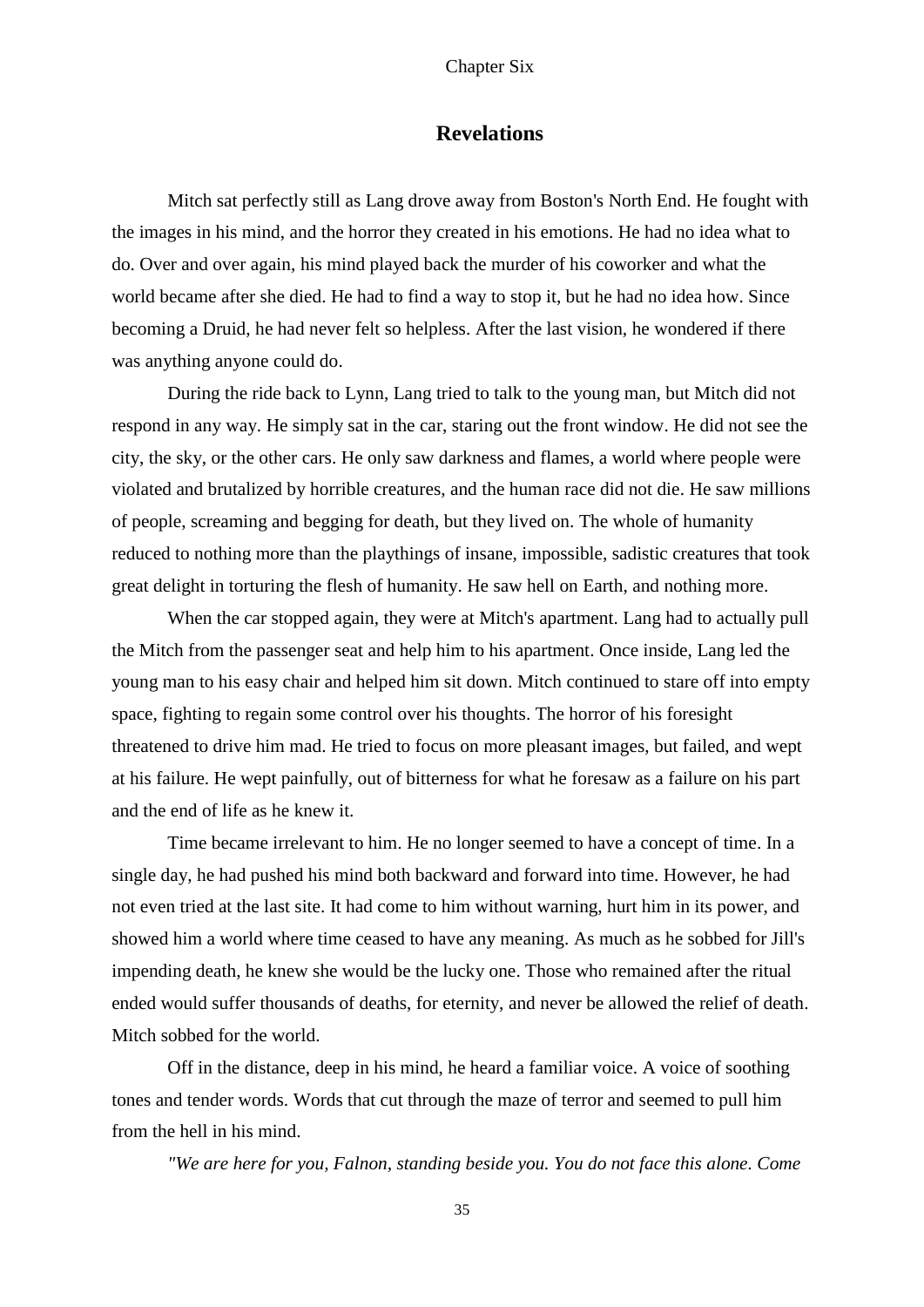#### *back to us. Let it go and let us help you face the future."*

In a slow, almost methodical way, the visions of horror and insanity started to fade, and after what seemed like days, Mitch opened his eyes to find the Priestess kneeling in front of him, holding his hand, and smiling at him. Looking around quickly, he saw the eight members of The Order in his apartment. Night had fallen and sometime during his struggle, and the other Druids had come to his aid. Lang had never left his side.

All the Druids showed signs of worry and compassion in their eyes. Galnor looked the most worried. "You have given us quite a bit to fret over, Falnon. Lang says you suddenly screamed and got very sick, asked to leave, and then said nothing."

"I know, Galnor, all of you. What I saw is… it's… I can't even describe it. One horror after another, on and on, everywhere, all at once."

"Take it easy, son," Galnor offered with a smile. "You've had a hard day. Lang told us what you saw at the crime scene, and in the park. Take your time; tell us when you are ready."

"We don't have time, Galnor. Two lives are in immediate danger, the whole world after that."

"It's that serious?" Eiler asked.

"I wish you could see what I saw, and then again, I'm very glad you can't. I can tell you all that the last victim is named Jill Reese. She is my technical writer at work, and my friend."

"You know her?" the Priestess asked in a stunned voice. "Is she important to you, Falnon?"

"She is important as a human being," Mitch replied as he felt his cheeks turn red. "I took our oath to protect all people, not just the people I know."

Lang giggled. *"*It would seem by your reaction Falnon, that Jill Reese means more to you than just a coworker."

Mitch looked at the floor. He had not told them about his dreams, or the time he had blink-stepped to her house without even trying. The dreams had been private, not something he felt he should share, even with his fellow Druids. But after the day of searching for answers, his dreams about Jill became much more than dreams and he had a stronger connection to her than even he wanted to admit.

He looked up and smiled at his eight companions. "You're right, Lang, there is more, much more."

Mitch related to the Druids what he had not told them before, the foresight-induced dreams, his feelings at finding himself outside of Jill's home. When he told the others about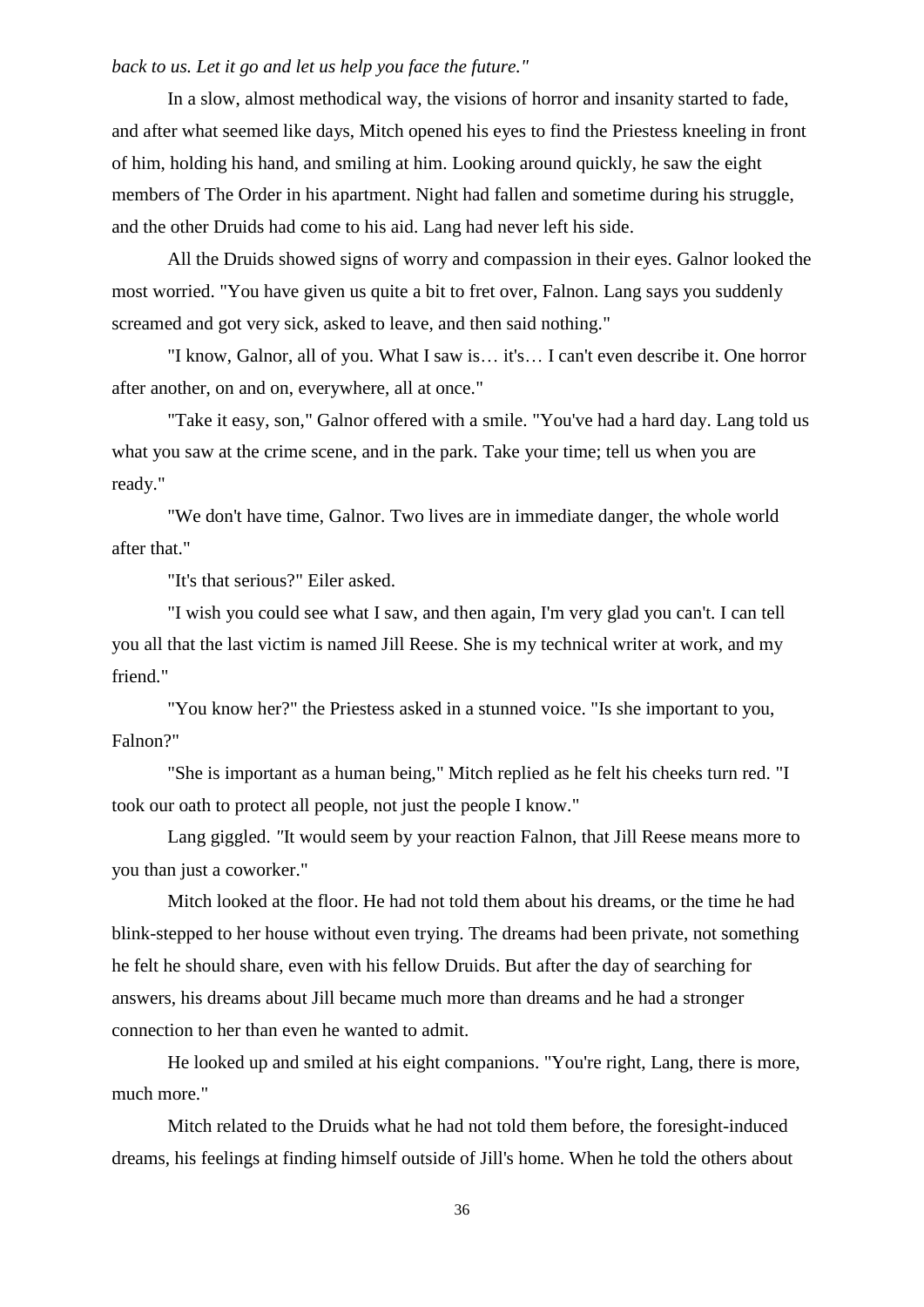being in a near panic at possibly being discovered, Galnor smiled at the revelation. Mitch finished his story; he sat back in the chair and waited for the rebuke he knew would be coming.

*"*So, this young woman is important to you," the Priestess stated. "Important enough that you have found control over one of your gifts by concentrating on her."

Mitch nodded. "I have found that if I focus on her, I can see through the foresight, events that will happen around her. But this last one, it hurt. Not just what I saw, but actual pain."

Galnor laid his hand on the young man's shoulder. "You should not have hidden this from us, Falnon. We are here for you, to help guide you."

"I know. It's just, the dreams were private. I saw things about her that are… personal, to her."

"And to you," Lang said. "She is your focus, your link if you will. Perhaps, with her help, you can gain control over the blink-step as well."

"Does she know?" the Priestess asked.

"That I'm a Druid? Yes, she knows. That I have gifts and have seen her? No, that I have not told her."

Galnor smiled. "She accepts you being a Druid?"

"Yes, in fact she is very interested in it. Of course, I now know why she is so interested. Jill Reese has the hots for me," Mitch said with a laugh, and the Druids laughed with him.

Galnor motioned for one of the other Druids to join him. The lovely woman smiled, picked up her sketchpad, and moved to the sofa next to Mitch's chair. She called herself Gywellyn, and she looked to be about thirty years of age. Her dark hair framed her pretty face, and her eyes gazed at Mitch with tenderness and compassion. In The Order, she was their healer. She possessed the gift of healing, whereby she could enhance a person's own healing ability. She also had an extreme talent for art, and Lang asked Mitch to describe the killer to her. Lang would use the sketch to start the search for the killer through police channels.

While Mitch described the killer for the artist, the other Druids congregated around Lang. He informed them about how he planned to make use of Mitch's visions, and the sketch. His plan sounded simple enough. Broadcast the sketch as far and wide as possible. Search everywhere and through every database available for any possible matches to the killer. If the police failed to track him down by the third of October, he planned to have enough police in the park to capture the killer before the boy Mitch had seen could be

37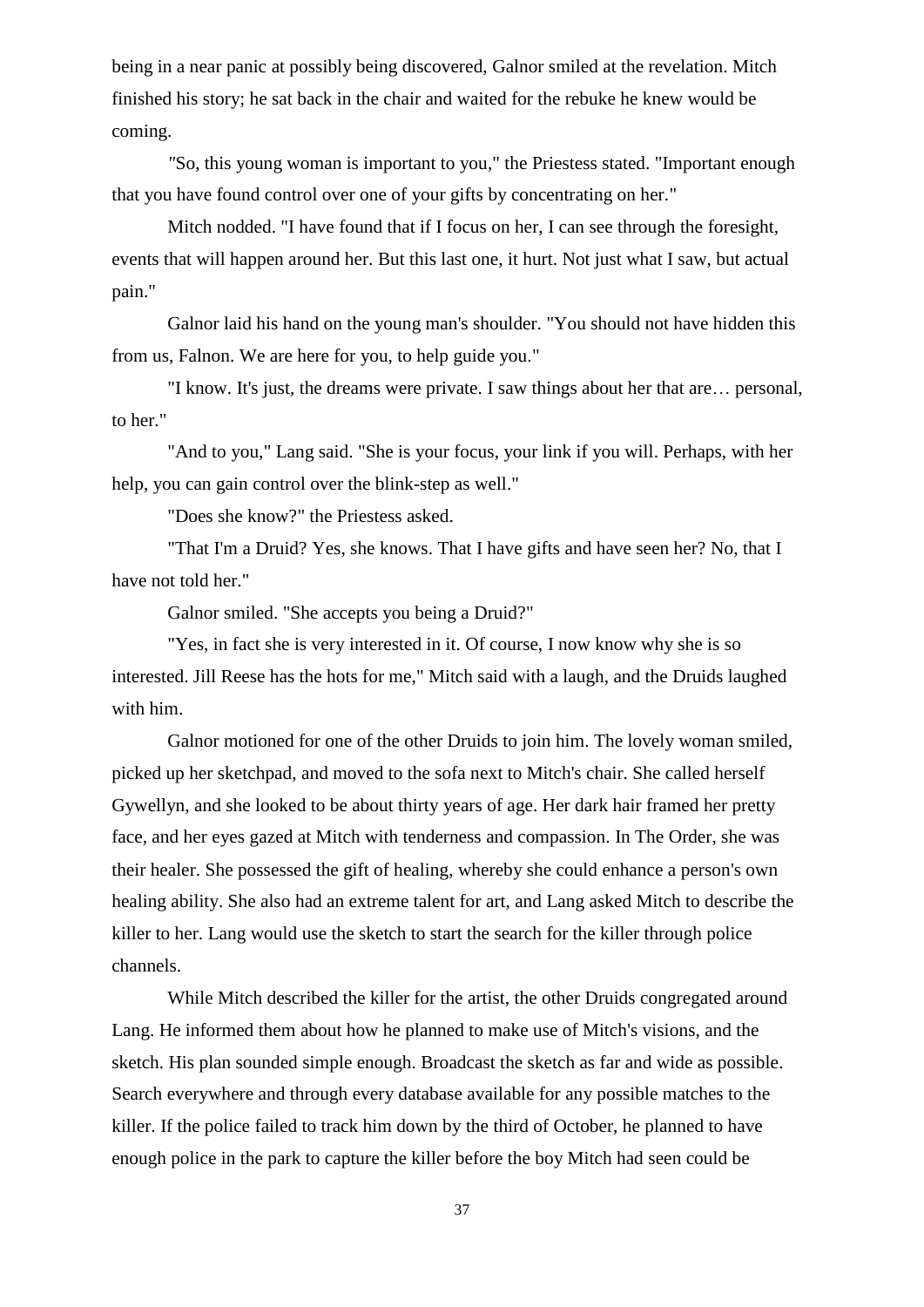harmed. Of course, none of them were fooled into a false sense of security. All of the Druids knew the police might fail.

"I doubt we will fail," Lang offered.

"I hope not. That child has not even started living his life yet," Galnor stated. "He must be allowed to continue on, safe from this killer."

"I just hope we catch this guy before the third."

"You will, Lang," the Priestess said "After all, Boston's finest are going to be on the job. And once that sketch is broadcast on television, you'll have the whole city helping you find this… thing."

Despite forty-five minutes of work, and three attempts, Mitch groaned at the latest sketch.

"I don't know, I guess I'm not very good at descriptions."

"It's okay, Falnon, I know the image scares you," Gywellyn said. The tenderness in her voice made Mitch stop worrying, and he sighed with resignation.

"He does scare me. The last foresight vision, I could swear he saw me."

"Just relax. Look at what we've got and tell me what to do."

"I'm glad you didn't see it."

"Perhaps if I did, I could sketch him more accurately," Gywellyn offered.

"What do you mean by that?" Mitch asked.

"This, Priestess, some help please."

"How can I help?" the Priestess offered.

"Falnon is having trouble describing the killer in accurate detail. I was hoping you could touch his mind and let me see the face," Gywellyn suggested

"Do you agree to this, Falnon?" the Priestess asked in return.

"I don't understand."

"My gift is the ability to touch and read other people's minds. I can see their memories and thoughts. But I can also transmit those thoughts from one person to another. Kind of like one of your networks, where one computer shares information with another. I just do it with people's minds."

"That's why I heard you. You touched my mind when I couldn't find a way out," Mitch replied in a stunned voice.

"Yes, that's why you heard me. You were so lost, you didn't even realize we'd come in to your home. Lang said you hadn't moved in over an hour. I had to do something to reach you."

"Did you see? See what I saw? Did you see what he plans to do?"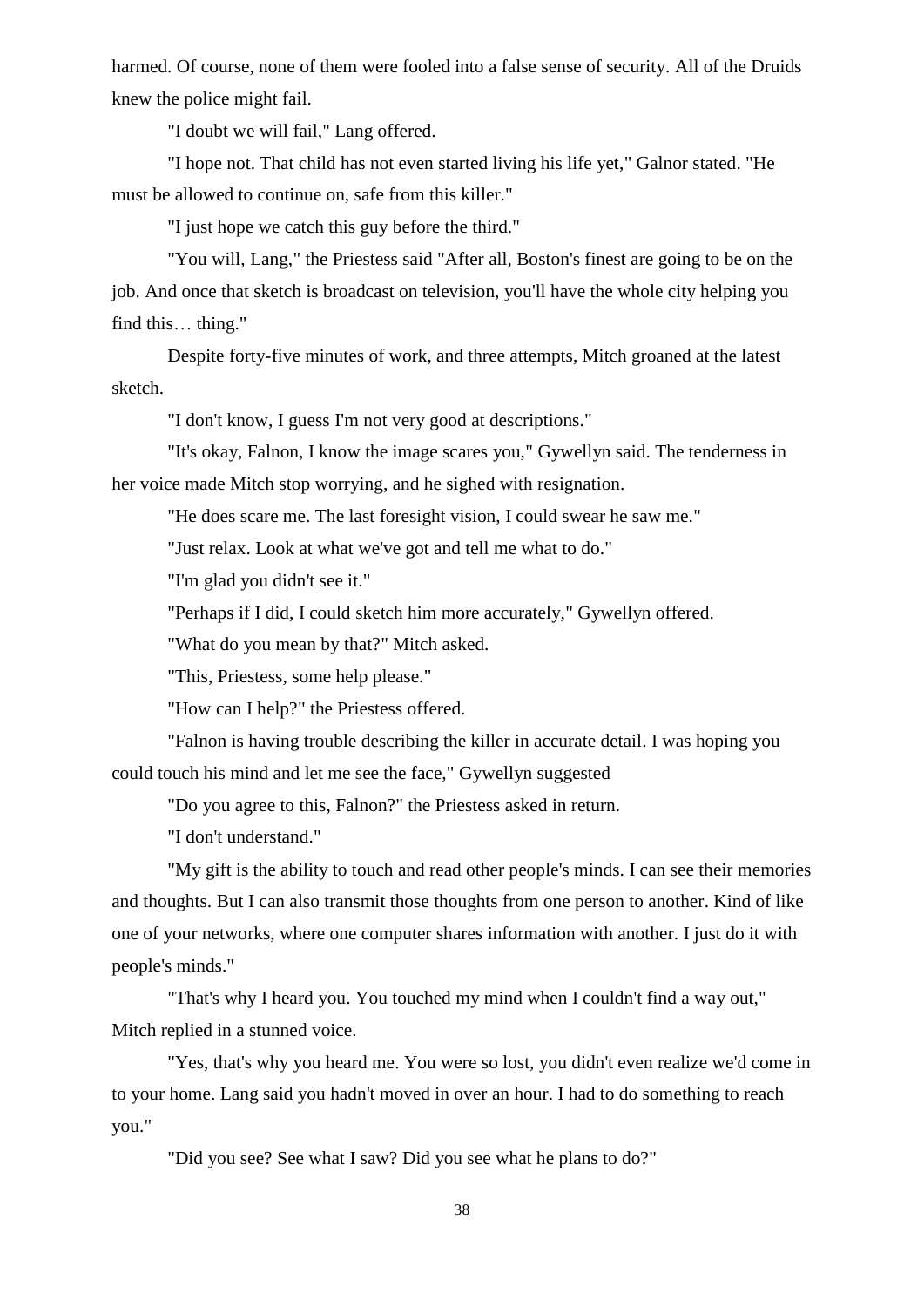"No, I did not. I only spoke to your mind; I don't search for specific images or memories, unless you allow me."

"What do I have to do?" Mitch asked, as the others Druids started to gather around.

"Just focus on the face of the killer. See it just the way you saw it in your visions. Don't let your mind wander. I'll touch that memory and share it with Gywellyn. She will see exactly what you and I see."

"Okay, I'll try," Mitch sighed.

"No, don't just try," the Priestess exclaimed. "You have to stay focused. If you let your mind wander, we will both see more than you agreed to."

Mitch nodded and took a deep breath. He thought of only the killer's face. As much as he hated the image, he forced himself to see it. In his mind, he saw the murder of Lucy Wong again. He remembered seeing himself in her place, when he had the closest look at the killer. Mitch focused on that single image and nodded towards the Priestess. She took his hand and reached out with the other hand to Gywellyn.

He felt her mind in his, as if he were two people. Concentrating hard, Mitch worked to keep the image of the killer's face foremost in his thoughts. A strange sensation filled his mind — a feeling of incredible power and peace. The Priestess's presence had a very soothing effect on him. She not only touched his mind, but also shared a part of hers with him. In a few moments, an almost giddiness overpowered him, and in that moment, he made his one mistake. The horror of his last vision jumped to the front of his thoughts. He saw again, the world in chaos, and burning. The vile creature that killed on each full moon stood on a pile of writhing human bodies. Mitch again slipped into the hopelessness of defeat.

In the horror of it all, a sudden jolt of fear slipped into his mind. It was not his own, but it intensified his to a new level. He struggled to regain control, to focus just on the killer's face. But the damage had been done. Without meaning to, Mitch Walker had shared the most horrible memory in his mind with the Priestess and Gywellyn. No matter how hard he tried, he could not suppress the frightening final vision of what would happen if the killer was not stopped.

A sudden jolt of pain caused Mitch to yank his hand away from the Priestess. When he looked around, the sight of the other Druids caused him to become concerned. He saw something in their eyes that told him things had changed. Changed in ways he could not possibly imagine. Lang looked terrified; Gywellyn's body shook hard. The Priestess had a face of almost pure white, and even Galnor trembled with fear. Something had happened and Mitch had no clue as to the cause.

"I'm sorry," the Priestess whispered. "I had no idea. Oh, Falnon, what you've seen,

39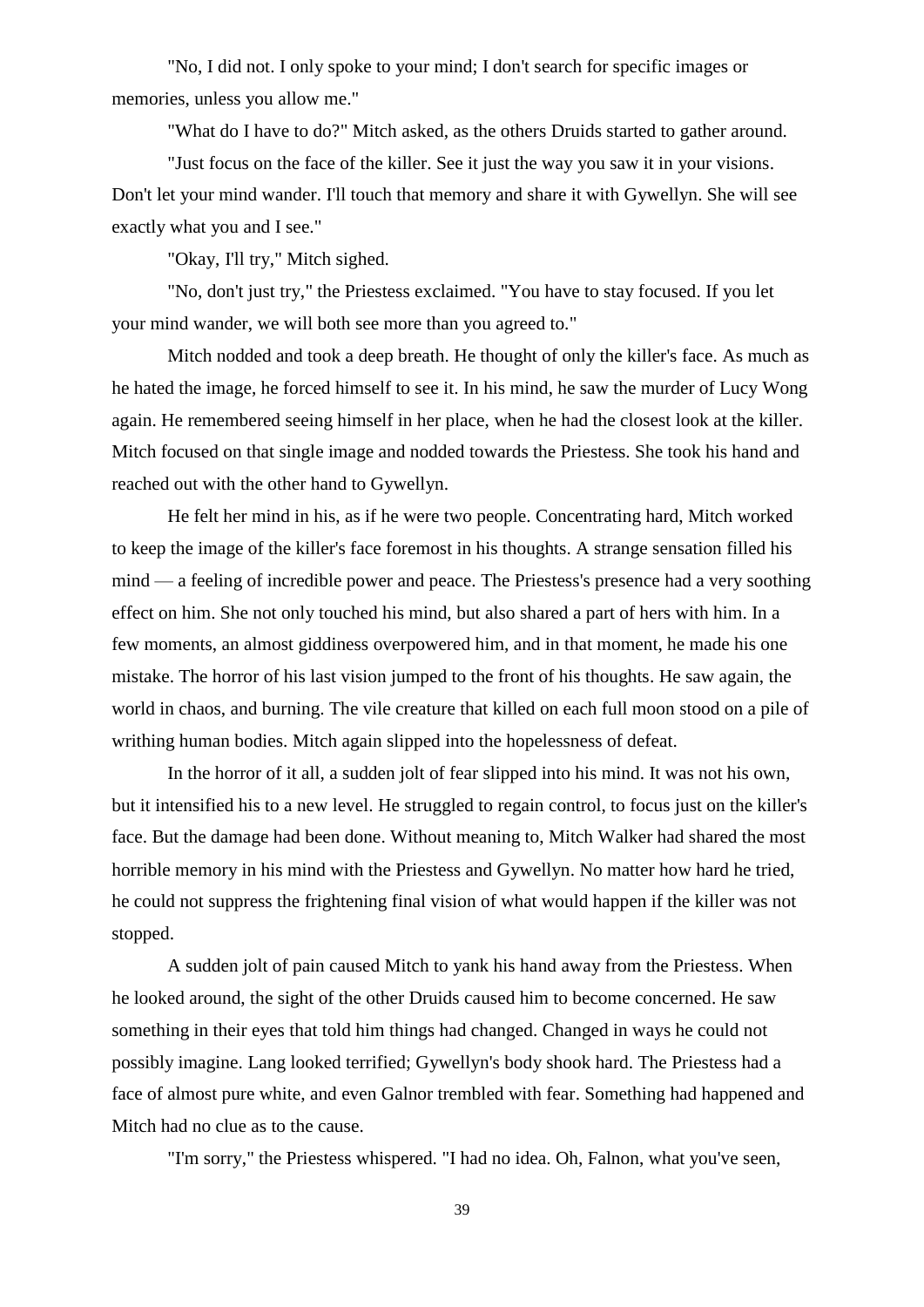what he plans to do…"

"Priestess, you… saw it?" Mitch questioned.

"I couldn't help it. It's so disgusting. Those people, thousands and thousands of people. They can't die, but they want to, just to stop the pain."

"He is a monster," Lang hissed. "Sweet goddess. He has to be stopped."

"You saw it too, Lang?" Mitch asked

"They all did, and more." The Priestess whispered. "I couldn't help it. When I saw what you saw, my mind, my gift, sent the images out in a burst of pain. I've done something terrible," she said as she started to weep.

"I don't understand," Mitch said, looking towards the others.

"Our Priestess can broadcast the thoughts of others, over long distances. We saw your vision, Falnon. The horror you couldn't even tell to Lang. We saw it. No wonder you withdrew from everyone. If that is what happens when the last murder takes place, then the whole world is at risk," Galnor said in a shaking voice.

"He must be stopped, quickly," Eiler said. "The world can't end like that."

"What do you mean you've done something terrible, Priestess?" Mitch asked.

"My… mind blasted those images out of me. I couldn't control it." The beautiful woman wept. "I don't know how far, but every mind I touched saw what you saw. There are now dozens, maybe hundreds, of people who know what you know. They didn't ask for it, never agreed to it, but they know it, they saw it."

"People, other people know?" Mitch asked.

"Yes, and it is all my fault," the Priestess cried. "I've shown others what they should never see," she exclaimed in a terrified voice.

"No, it's not your fault. I couldn't stay focused. I'm sorry. But… it just slipped in there."

"Falnon, you saw this. The world in flame and monsters tormenting people. This is the world you saw after the last murder?" Celice asked.

"Yes, what the ritual is for. Why he murders and what he wants."

"Then we have to be involved," Galnor spoke firmly. "This is not a matter just for the police. The whole world is under threat. All life will be chaos if this killer is not stopped."

"He will be stopped," Lang growled. "Even if it costs me my own life, I will stop him. I won't let the world end up like that."

"You have one chance, Lang." Galnor said. "If the police fail on the third, we will have to get involved. Falnon, get control of the blink-step. This is urgent. You must gain control. Talk with Jill; let her help you. Bring her to us if you must, but get her to help you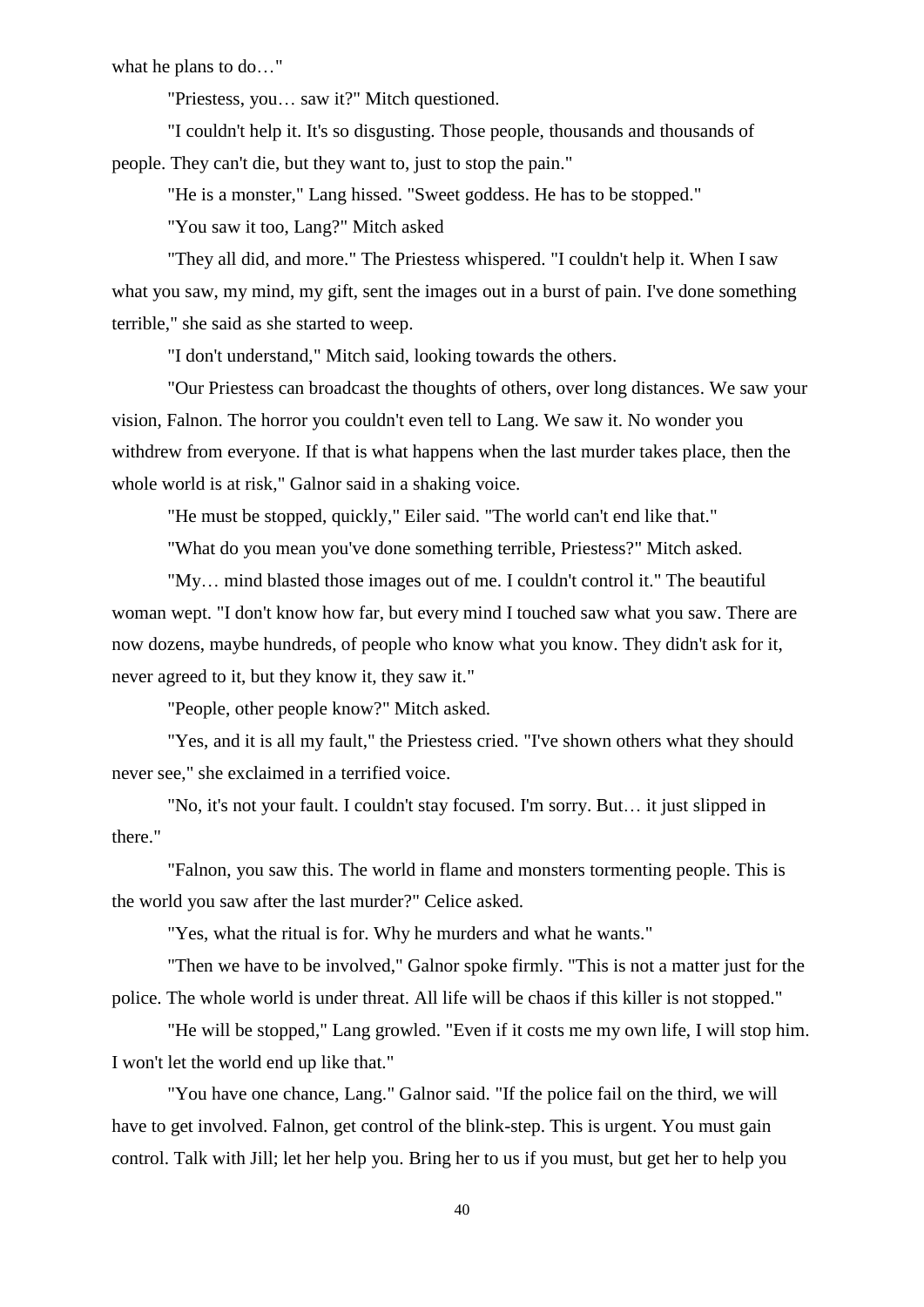gain control."

"But, Galnor…" Mitch started.

"There are no buts, Falnon," Galnor snapped. "We have to be at full strength to face this thing. You were right; this man kills for a ritual. He is planning to turn the world into a place of eternal torment, to every living thing on this planet. We have to stop him. Talk to her, convince her to help."

"I'll try," Mitch replied, defeat n his voice. "I just hope she understands."

"Make her understand," the Priestess stated. "We need her help. She doesn't know it yet, but she has a very big part to play in saving the world from a fate worse than death."

"What about the others?" Lang asked

"There is nothing I can do for them," the Priestess replied. "I just hope they can deal with it. We can't waste our time finding each of them to help them forget. We have to focus on stopping this beast before the ritual can be completed."

Mitch gazed around his living room at the other Druids. With a fast nod and a wink, he let them know that he would do whatever might be needed to stop the Full Moon Killer from carrying out his plans. The police had one chance, but after that, the Druids needed to take over. Even Lang agreed that when it came to the final attack, the Druids might be more effective than the police would be. The logical, analytical police department could not understand the implications of the ritual. Lang told all of The Order that if the police did fail on the third, the Druids had to take over. It would be a fight of magic against magic.

Mitch only hoped he would be ready for the fight.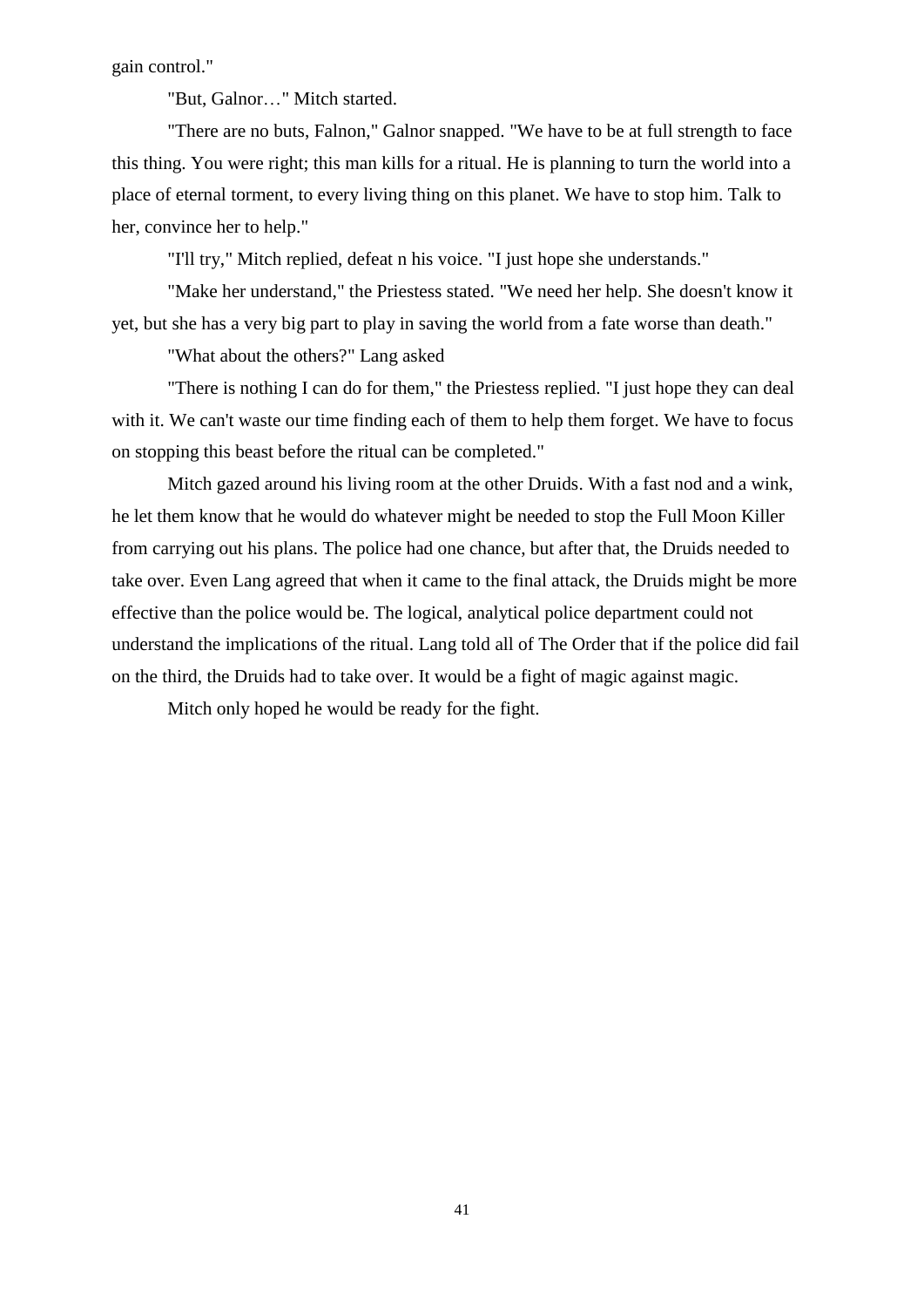## **Practice**

Mitch sat in his office thinking of nothing. The horror of what he had seen filled his mind, despite his attempts to block it out. She would die, and the world would flame at her death. He had to do something, anything, but he could not think of one single thing that would change the outcome. His heart broke at the thought of Jill dying, but his mind screamed at the thought of the world being tortured beyond measure. He chastised himself. What good were magical gifts if he could not change the outcome of what he saw? Try as he might, Mitch feared he would lose before he'd even started the battle. The knock on his office door startled him out of his confusion and brought him back to reality.

"Hey, how are you feeling?" Jill asked softly.

"Oh, Jill, sorry. I didn't realize it was you."

"You don't look so good. Maybe this flu is tougher than you thought," she said

"Yeah, maybe," Mitch said

"Hey, it's not anything serious, is it?"

"No, no, nothing like that. I'm just tired. There's a lot going on, and I'm having a tough time dealing with it."

"Maybe you should take a few more days off. After all, we really don't have anything major going on."

"Yeah, nothing major. You have no idea how major things are," Mitch whispered. "Pardon me."

"Nothing. Listen, I need to talk to you, Jill. Privately. Do you think you could get away for a couple of hours, just to talk?"

"Well, there's nothing big on the agenda right now. How about we go out for lunch?"

The gleam in the woman's eyes made him smile. The thought of a lunch date with him apparently made her very happy. She turned to leave and he admired her outfit. Jill had worn a cute dress, with a bib overall type of top, and a short-sleeved, white, pull-over top. The skirt stopped at her knees and, as she walked, her hips swayed seductively. Mitch thought about the dreams he had about her, and the memory caused his anguish to build again. She had only just really started her life; to see her die would be a tragedy he could not accept.

As the morning dragged on, Mitch rehearsed what he planned to say to Jill. Every conversation, however, sounded weak, without any real urgency. He could not tell her that she would die, but he also had to ask for her help. If, as the other Druids claimed, she was his

42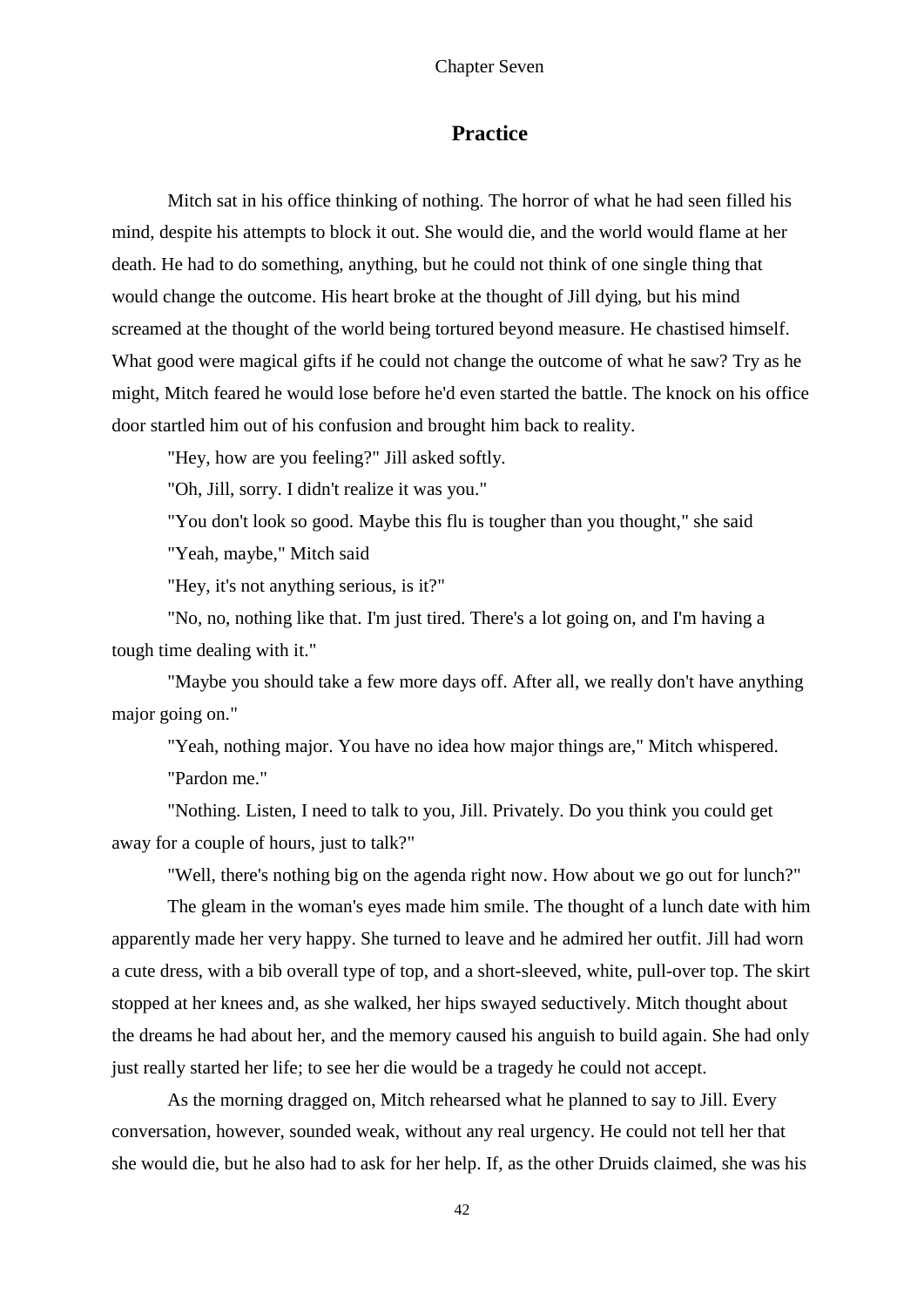focus, he needed her permission to help with his practice. The blink-step had to be brought under control if he were to face the killer. Jill might be the only way he could achieve that control. He hoped she would understand and agree to help him with his practice. He needed her help, but he did not want her to be frightened by the gifts.

He decided that he would simply say whatever he needed to, based on the situation and her reactions. At noon, he called her desk and told her where to meet him, and what time. Despite the urgency of the situation, being caught by their boss, even for a simple lunch, might cause problems. She agreed to the rendezvous, and Mitch shut down his system, grabbed his jacket, and headed for the street. He waited in front of the Key Bank, four blocks from the office. When Jill pulled up with her car, he climbed into the passenger seat and started to relax.

"Where to?" Jill asked.

"Anywhere. I'm actually not that hungry, I just need to talk with you."

"It sounds urgent."

"Jill, you have no idea how urgent. We need to go someplace private, away from prying eyes and sensitive ears."

"I know a spot, near the Charles River. It's very private and secluded."

"That sounds fine," Mitch stated, then sat back to collect his thoughts.

The drive didn't take long, and after Jill parked her car, they walked into the park. Mitch kept a respectable distance from her, but could tell that she wanted him to move closer. Jill guided him to her secret spot, just beyond the hedgerow, to her place where she had spent some private time a couple of weeks before. Once past the bushes, she headed to her favorite tree, the big oak. She leaned back against the old tree and waited for Mitch to start talking.

Mitch gazed at the old tree and smiled. She had picked an excellent spot for their talk, and the site of the enormous oak gave him a sense of calm, for which he silently thanked the goddess. Turning his gaze towards Jill, he saw her not as his coworker, but as a beautiful woman, with a grown woman's desires and needs. Despite what he knew about the future, that moment in time became a wonderful scene for him. The image in his mind caused him to have a feeling of hope, that maybe he could help change the outcome. Then the familiar tingle started in his back, and in a moment, the foresight had taken him to a time where Jill laid under those branches of the great tree, lost in passionate ecstasy and lust. The vision ended, and Mitch smiled slightly at the pretty woman resting against the tree trunk.

"You've been here before, haven't you, Jill?"

"What makes you say that?"

"Oh, just your familiarity with this tree. This is your grove."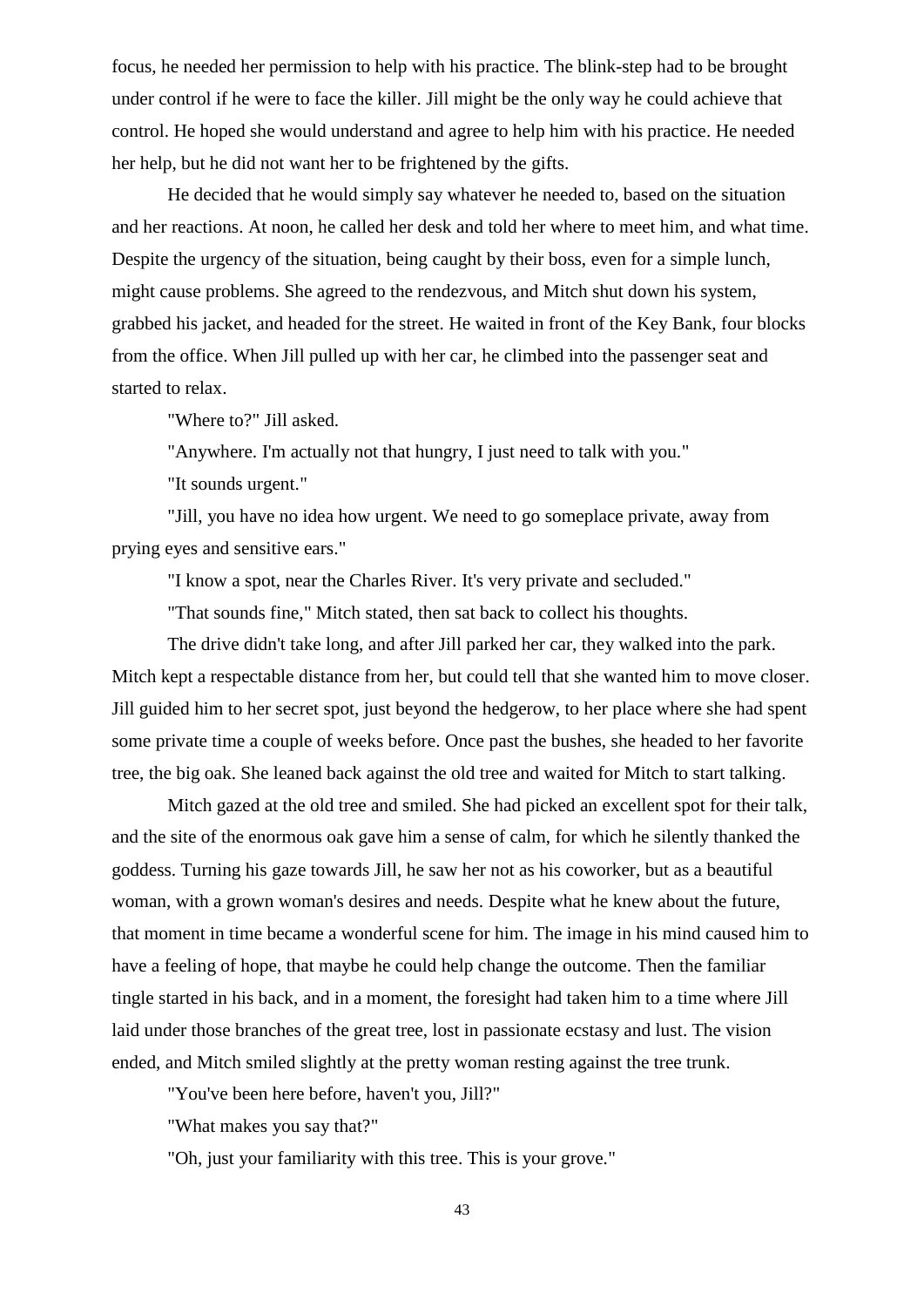"My grove? It's only one tree."

"One or a hundred, it doesn't matter. You come here to find peace, to find yourself. This is the place you come to be with nature."

"Well, yes, I've been here before. I like this spot. No noise, a big tree, a lot of peace and quiet."

"Good, that will make it a little easier for me to tell you what I have to."

"And what is that, Mitch?"

"You remember when I told you about some of the Druid stories? How Druids receive gifts after their training and initiation."

"I remember. They are great stories too."

"Well… they're not just stories, Jill. Recently I've come to find out the gifts are real."

"Oh, come on, Mitch. Real? What, like magic powers and all that?"

"Exactly like that. I know it sounds incredible, but they are real."

"Mitch, I'm a skeptic and realist by nature. Many religions claim to have special powers, but I've never seen proof. You're going to have to do better than that."

"Okay, how's this? On your computer desktop at your house, you have a picture of me that was taken during the Christmas party last year."

"How did you…"

"You drink cinnamon apple tea with your lunch every day that you eat in the office."

"But…"

"You came here, about two weeks ago, and spent the lunch hour exploring your body with your fingers, leading you to a very explosive orgasm."

Jill's eyes grew large and her mouth opened in stunned amazement.

"Two nights later, you fantasized about me, while again playing with your body, leading to another…"

"That's enough!" Jill shouted. "How did you— where did you…"

"Like I said, the gifts are real. I have two gifts. One is called the foresight. It allows me to see events in the future, as well as in the past. Shortly after we reached this tree, I saw you here, about two weeks ago. I'm sorry; I still have problems controlling it. But I did see you, both here and at your house."

"You've been spying on me?"

"No, Jill, never. Like I said, I'm still learning how to control it, just like I'm trying to control my other gift."

"And what's that, remote rape?" Jill hissed.

"I'm sorry. I should have used more tact. I never meant to see your private life, but for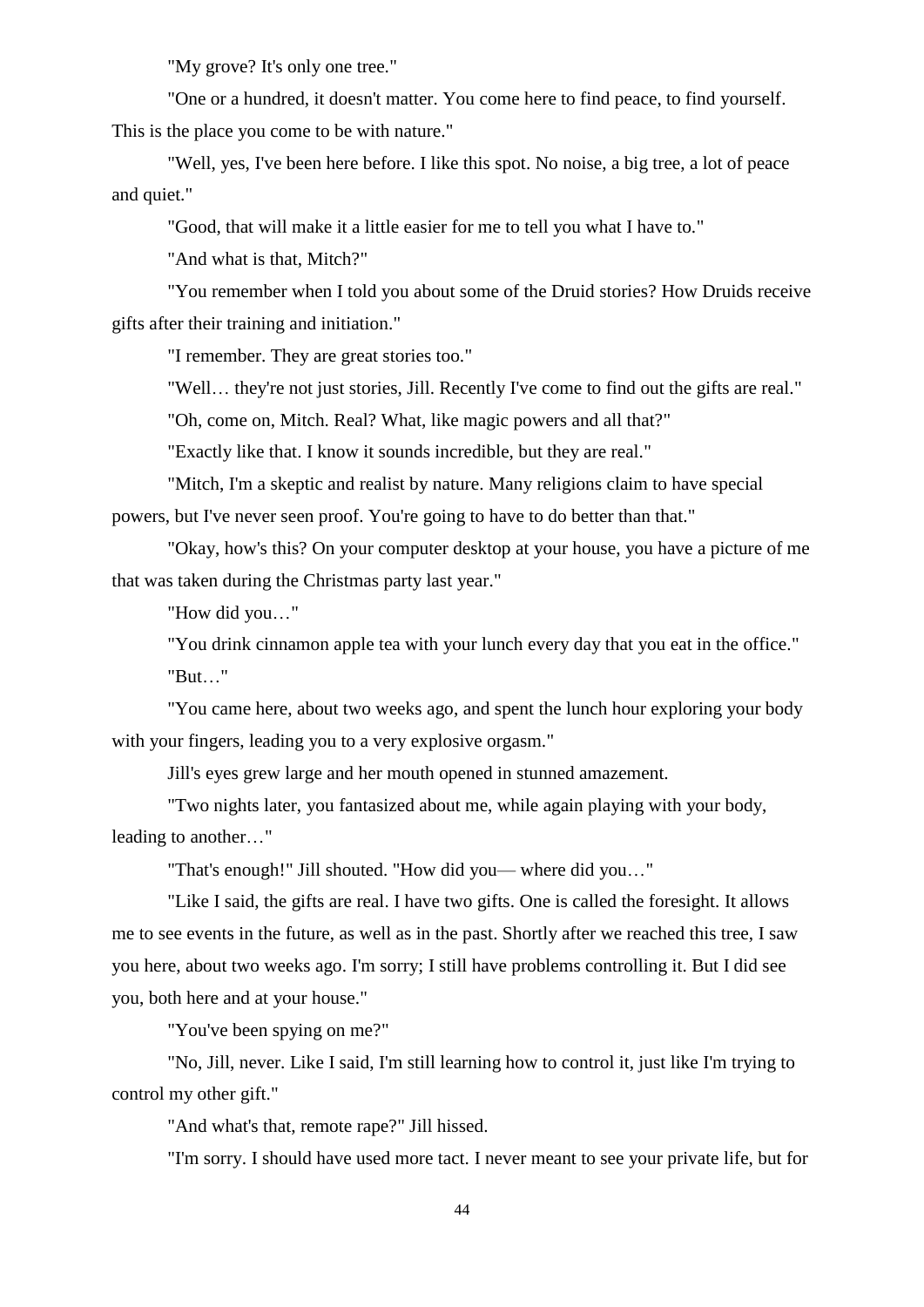some reason, the foresight shows me things about the people I care most about."

"You care?"

"Yes, very much so. I don't mean to embarrass you, or peek where I'm not wanted. I'm working on gaining control, but sometimes the visions just happen. That's what happened today, right here."

"Then you know how I feel about you."

"Yes, I do. I've seen you, in your house, here under this tree. I even went to your house once. Despite not having your address, I found myself at your house, about three in the morning, close to a week ago."

"I don't understand."

"The other gift I have is called blink-stepping. It's the ability to move from one place to another, physically, in the blink of an eye. The first time it happened, I actually saved a man's life by stopping him from stepping in front of a moving truck. The second and third times, I found myself at your place, and then back in my apartment."

"But how?"

"I don't know how. All I know is that I can. Most Druids only receive one gift. Once every thousand years, a Druid comes along who receives more. It usually happens because they will face a great challenge. Apparently, it is my time."

"But, why tell me this? I mean, it sounds special, and wonderful. But, Mitch, why are you telling me?"

"Because I need your help."

"My help? What about the other Druids in The Order?"

"They are the ones who told me to talk with you. You see, Jill, they feel that you are my focus. You're the link to tapping into my gifts and gaining control over them. With the foresight, I have the most control when I focus on you. I think that is why I've seen you so often, even when I didn't want to. They hope that by telling you about the gifts, you might be willing to help me gain control over the blink-step."

"But what can I do?"

"Give me someone to focus on. The idea is, if I concentrate on blink-stepping to you, I'll learn how to control the gift and use it whenever I need to."

"So, what, you just want me to be here?"

"I guess. The blink-step is so rare that our oral and written information on it is sketchy at best."

"This is a lot to take in. You know that I desire you, that I have strong feelings for you, and now you want me to be available to you so you can just appear, in front of me? I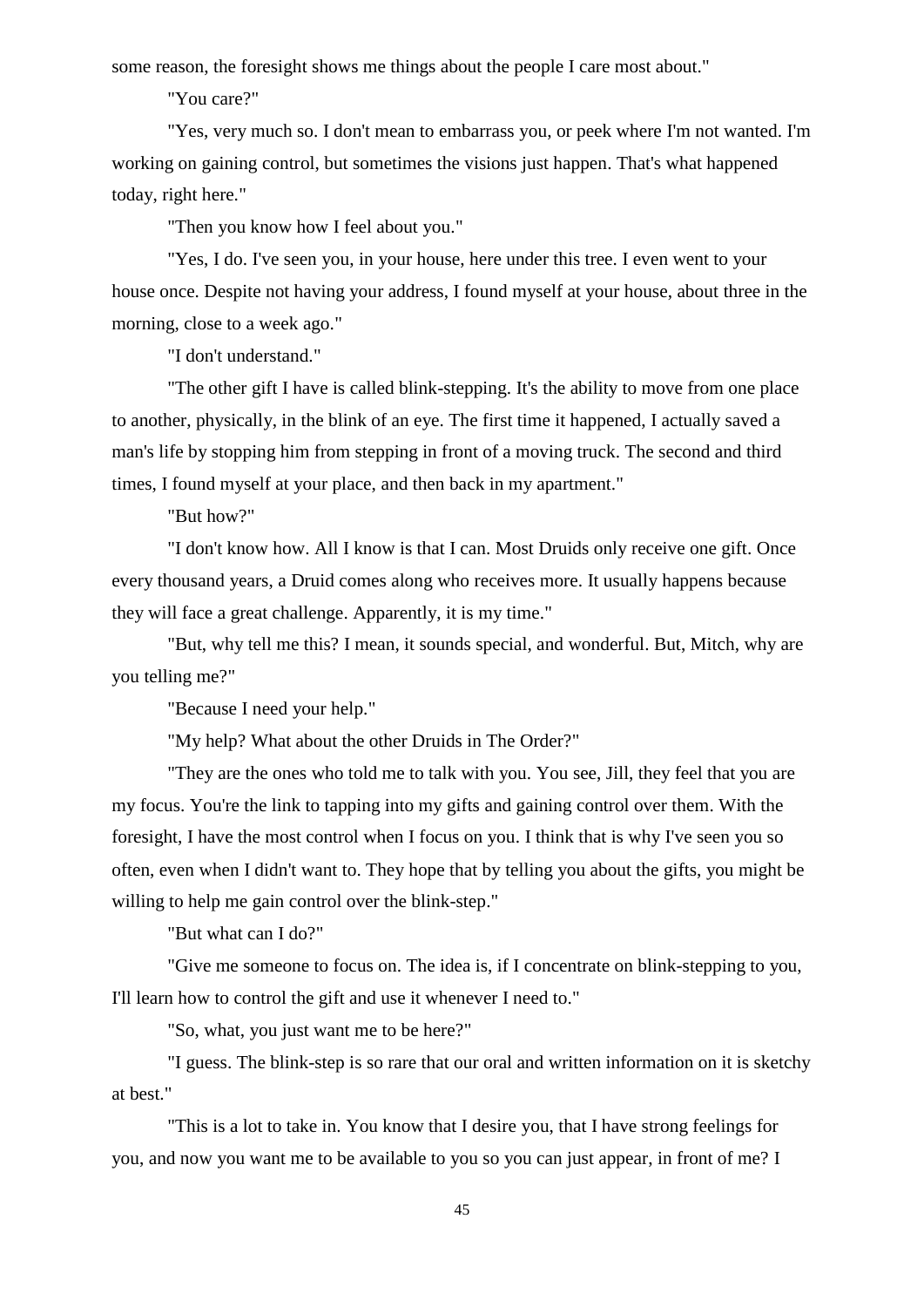don't know, it sounds a bit fantastic."

"I know, and believe me, if there were any other way, I'd take it. But time is short, and I have to gain control over this before…" Mitch trailed off and shuddered.

"Before what? Mitch, what's wrong?"

"There is something bad in this city, Jill. Something evil that is trying to create a horrible world of never-ending pain and agony. You've heard about The Full Moon Killer?"

"Yes, he struck again just a few days ago."

"Yeah, I saw it."

"You what? Mitch, how?"

"The foresight showed the death of Lucy Wong to me. At first I thought it was just a dream, but it wasn't."

"Have you told the police?"

"Yes, one of The Order is a detective working on the case. He took me to the latest crime scene and I saw what happened, saw the killer. I also know where the son of a bitch will strike next. The police are going to do whatever they can to stop him, but if they fail, we only have one more chance to stop him. The Druids will have to face him, and I have to be the one to lead the others. It is my burden, my calling, if you will. If I fail, the whole world will suffer."

"I don't understand. I mean, what you've told me so far is incredible, but the whole world?"

"He's performing a ritual. Six murders, in six precise locations, on six full moons. The next is on October third, the last, October thirty-first. The Celtic New Year."

"Halloween. I never believed the day could be so powerful. I mean, I'd heard stories about it, but, Mitch…"

"Believe me, Jill, I never thought there was much to the stories either. But what I've seen, what I've done, I don't doubt it any longer. I know far too much now."

Jill moved away from the tree and thought very hard on what he had told her. It would be an enormous amount of information for anyone to take in, but she also had to deal with being the focus of a Druid's powers. She walked slowly round the area, not saying a word, but clearly lost in thought. Mitch did not interrupt her. He waited silently as she fought with the sudden influx of fantastic information.

"Can you prove to me that this… blink-step is real?"

"I can try. That's all I can offer right now."

Jill nodded and walked back to the tree. She pointed out into the clearing, indicating that Mitch should move away from her. He walked about thirty yards into the clearing and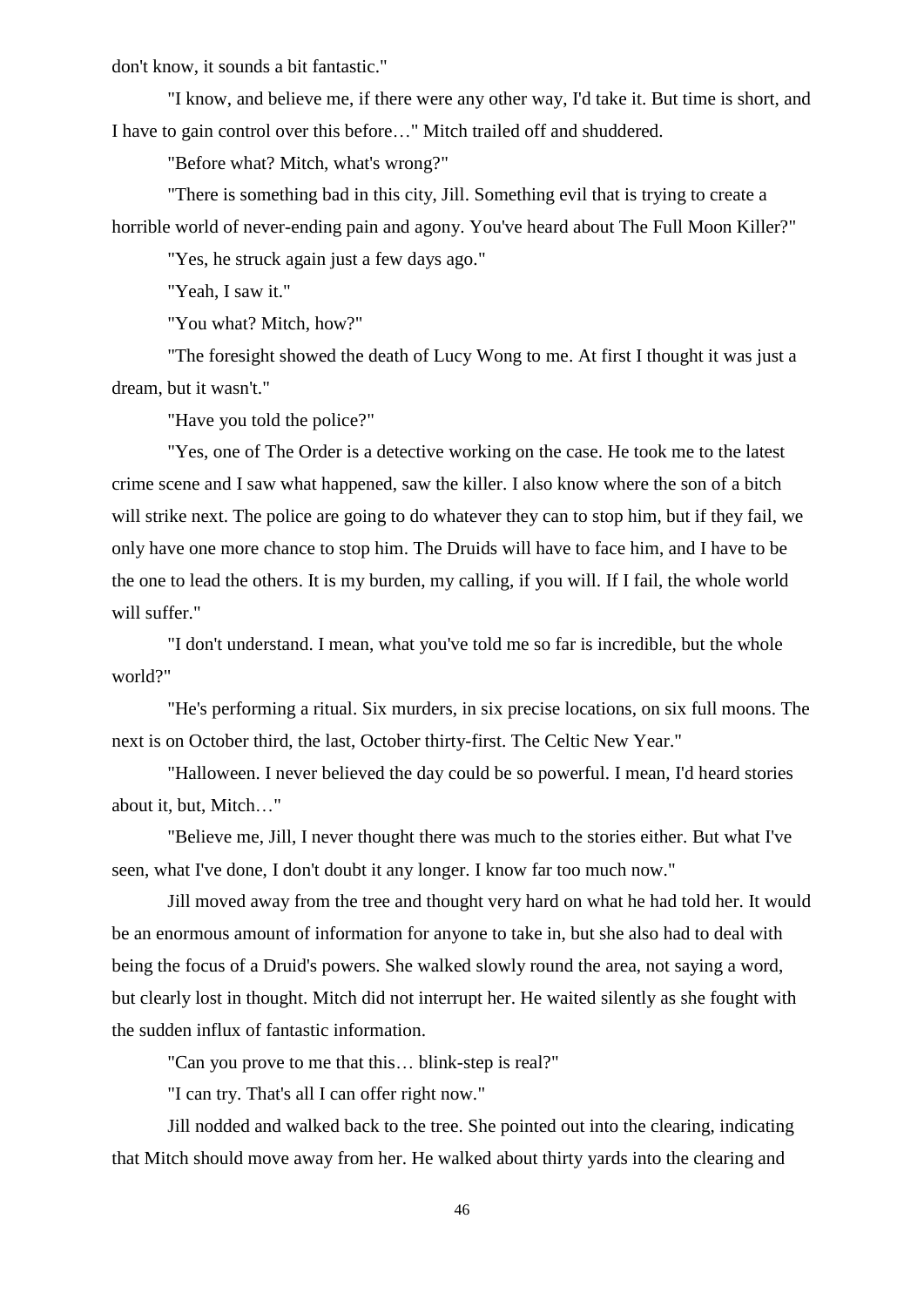turned. She leaned back against the tree and watched. Mitch focused all his attention and energy on reaching her without walking. His gaze grew intense and his desire to stand near her built. Despite all his focus and concentration, he remained rooted firmly where he stood. His frustration started to grow and he tried even harder to reach her.

Jill, from her vantage point by the tree, waited as Mitch concentrated. He clearly believed what he told her, and she wanted to believe it as well. For several minutes, she waited for him to cross the distance between them, in the blink of an eye. Nothing happened. Finally, taking a chance that maybe the focus of his attention had to be more basic, more primal, she reached down and took hold of the hem of her skirt. In a slow, seductive fashion, Jill pulled the dress up to her chest, spread her legs wide, and showed off the white cotton that covered her intimate flesh.

"Jesus!" she shouted. "You did it!"

"I did, didn't I?" Mitch gasped.

"It's primal. You have to need to be with me, not just want to," Jill offered.

"Apparently. I saw your panties and suddenly wanted you. That has to be it."

"You sneaky pervert." Jill laughed. "You want me just as much as I want you, and you never said."

"I guess I didn't realize it. Maybe the old primitive nature is what is needed. I'm sorry, I don't mean…" he stammered.

"Shh," she said while placing a finger on his lips, "it's okay. Nothing to be ashamed of. I want you, you want me, and we're both adults. What's the problem?"

"Work," Mitch muttered.

"I think, from what little you've told me, this is a lot bigger than our jobs. But I won't say anything if you don't."

"I don't want you to get into trouble, or get fired. We have to be careful."

"Agreed, mum's the word," Jill said.

"Can we try again?"

"Sure. You head out into the clearing and I'll stay here."

For more than an hour, Mitch practiced his blink-step with the help of the beautiful woman. Every time he used the gift, he appeared standing only inches from the pretty woman. Her poses were provocative, almost as if she were modeling for him. If one pose did not produce the proper response, she would strike a more seductive one. At some point during the practice, he saw her panties on the grass near the tree. When Mitch appeared in front of her that time, he had stepped closer than ever before, and the growing bulge at the front of his pants made him smile.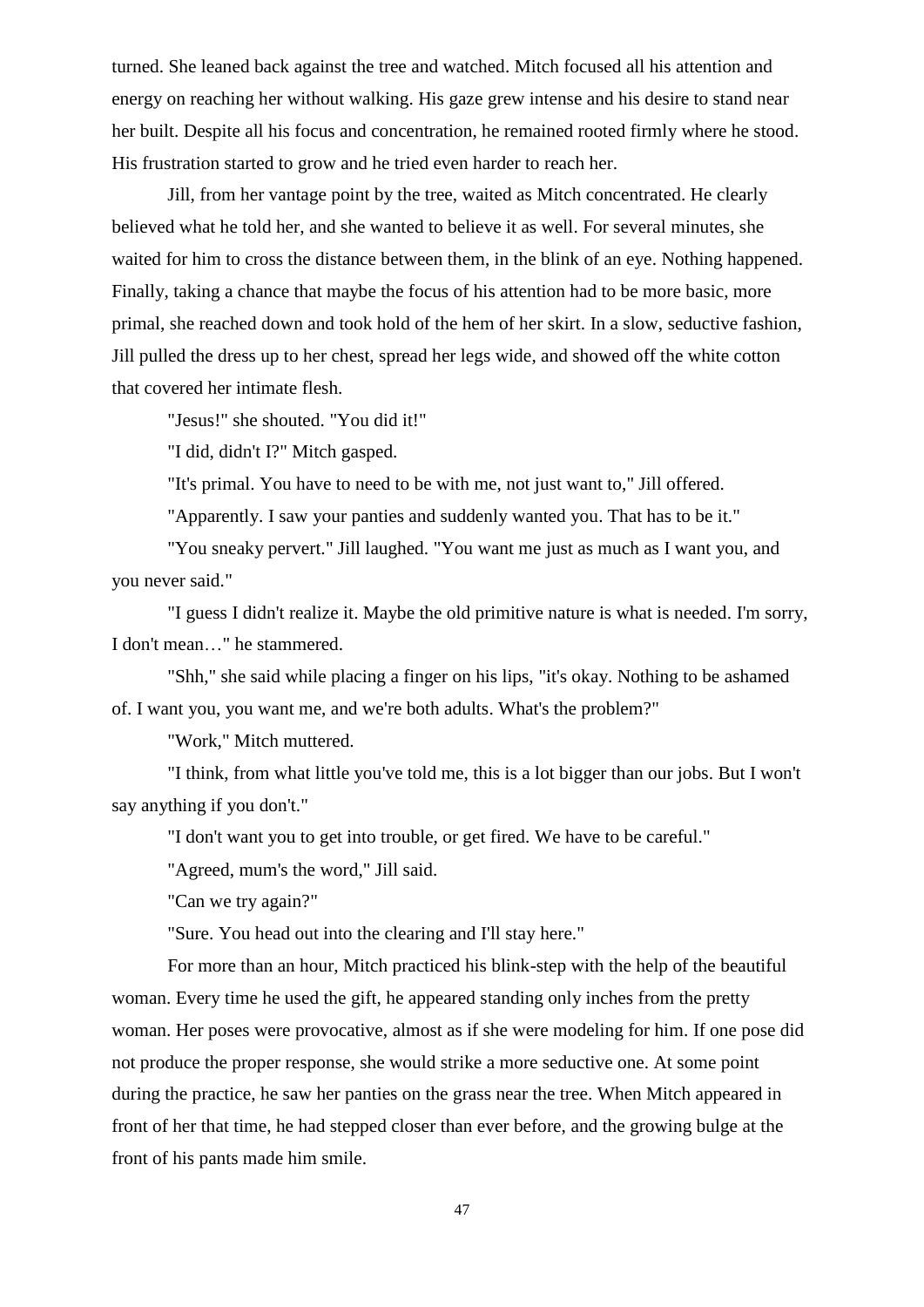On the last attempt, Mitch dashed across the clearing to the trees on the far side. He disappeared from Jill's view. He hid in the trees, watching her, but she did not have a clear indication where he might be. He watched her as she waited for him to appear. He wondered how far she would go to draw him out. He gasped in amazement when he saw Jill. With a quick hand, she unbuttoned the straps to her dress, and it fell to the ground. Seconds later, her top laid next to her panties, and moments after that, her bra joined the pile of clothing. When she kicked off her shoes and leaned back against the tree, spreading her legs wide, she raised her arms over her head, and closed her eyes. He could wait no longer.

His lips pressed against hers with a passion he had never dreamed. From out of nowhere, he had appeared in front of her, closer than ever before. His hand gently cupped one of her breasts, and she sighed with intense pleasure at finally feeling his touch. It did not take long before more clothes joined hers, and the two of them started to roll on the cool grass. His hands needed to be everywhere and she let his fingers explore her most private areas. She reached between his thighs and found the hard, throbbing flesh she had longed after. In seconds, she had guided that hard shaft into her sopping opening. A cry of joy escaped her throat as he started to pump his flesh in and out of her body.

Mitch groaned with erotic joy as he felt his seed rush into the body lying below him, and he tensed hard as he continued to thrust against her, her own powerful orgasm starting to build. She wrapped her legs around his hips, tugged at his shoulders, and he picked up speed. Mitch lifted her off the ground, and as he held her in his arms, her body exploded in lustful abandon. She shook against him and cried tears of joy. He helped her finally realize what she had desired for so long. The man that filled her dreams had filled her body with the warm passion she desperately needed. The answer to a question came instantly, the moment her orgasm started. He delighted in the fact that she did love him, and would continue to love him.

"My god, I never imagined." Mitch panted.

"Neither did I. I mean, I fantasized about you, what it would be like. But this, I never dreamed it could be like this."

"We're in trouble. If Dunlap finds out, he'll fire us both."

"Mitch, there are more important things in this world. You've shown me that your powers are a fact. You have gifts I can never have. But magic does exist. You've shown it to me. Who cares what Dunlap might think? You have a job to do. And I plan to help you do that job, any way I can," Jill said firmly as she sat up.

"I believe you will." Mitch sighed. "Thank you. I just hope we have enough time." As Jill started to get dressed, Mitch thought about what he had seen.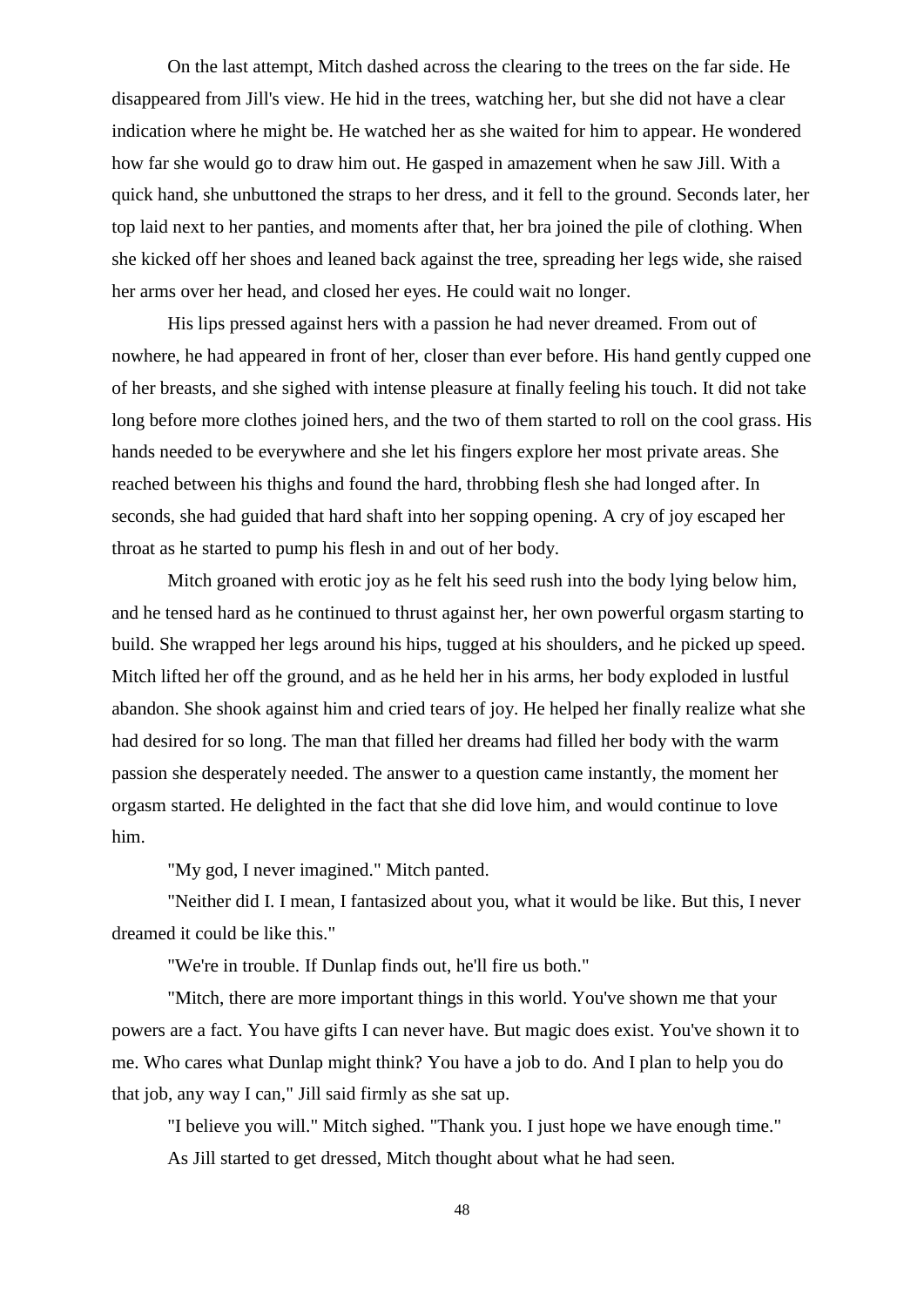"Over my dead body will you kill her," he muttered as he grabbed his pants.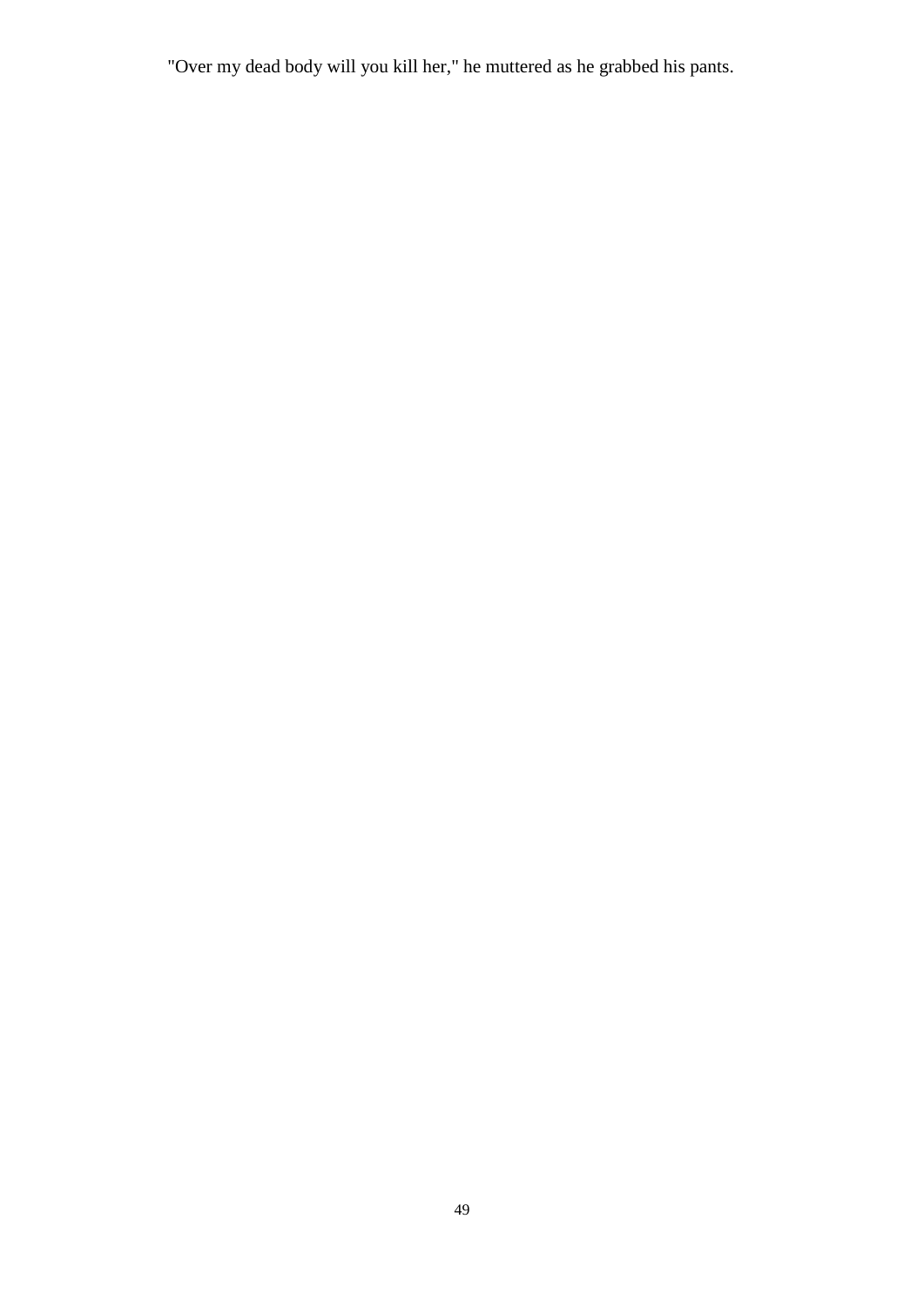## **Failure**

As the days progressed, Mitch gained more control over the blink-step. With Jill's help, he could focus his attention, and the gift, on moving towards Jill without her needing to be so provocative. He called Galnor and explained how he had started learning what sensations he needed to use the power. Galnor asked him to record his findings so that future Druids that might receive the gift would have a guide to follow. His teacher also updated him on the actions of Lang and the police.

With the sketch in hand, Lang informed the task force that an anonymous witness provided him with a description of the killer. The sketch was shown on every news broadcast, as well as published on the front page of the Boston Globe. Tips as to the possible location of the killer poured into the police hot line. Unfortunately, all the tips proved to be dead ends, and the police were no closer to catching the killer than before the sketch had been shown. Still, the effect on the city helped to alert people about what to look for. Lang also convinced the Commissioner to stake out the East side park. With luck, the killer would be caught before the next murder could take place.

Mitch and Jill continued their secret rendezvous, so that he could practice his blinkstep. Each meeting became an adventure in erotic exploration of the other's body. Jill acted especially thrilled, and explored her deepest fantasies with him. Mitch enjoyed his intimate times with his coworker, but never lost sight of why he practiced. The memory of his vision helped to keep him focused, and his desire to see Jill's life continue made him practice even harder. She always rewarded him with an intense roll in her bed, and the love they felt for each other grew with every meeting. Even though they had become close, Mitch continued to keep his vision of Jill's death a secret. He did not want to frighten her, and vowed to protect her at all costs.

On October first, the Druids met in the Esplanade Park. Lang took charge and started their meeting off with information about the police plans.

"We will have almost two-dozen officers in the park. Since Falnon has given me the exact location of the murder, or planned murder, I'll have my officers spread out to cover the entire area."

"And when the boy shows up?" Mitch asked.

"He'll be shuffled away quickly. I want the child out of the area and under police protection till he gets back home."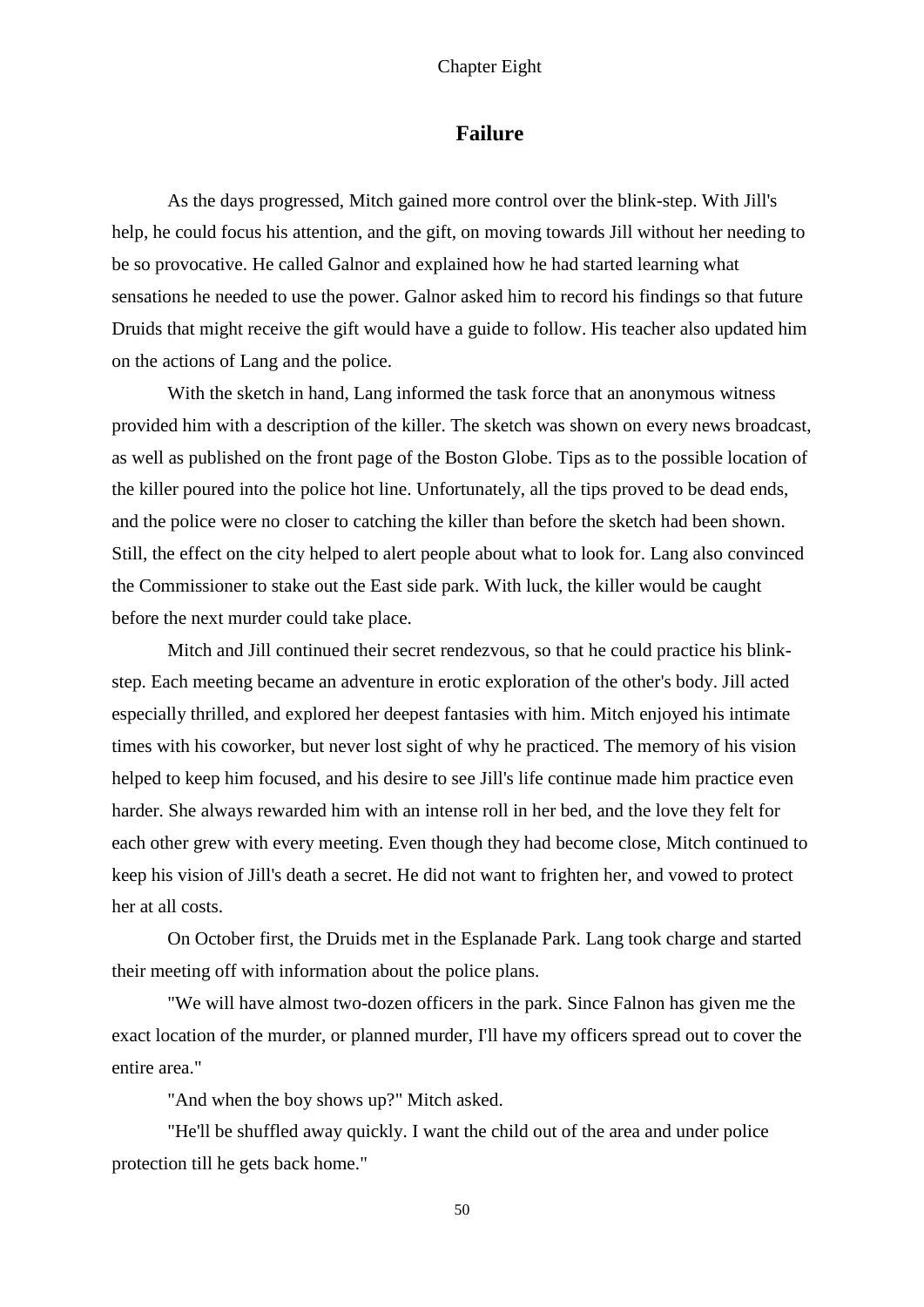"Then you'll wait for the killer to make his move?" Galnor asked.

"Yes. Since Falnon has identified where the killer will come from, we will have the largest contingency of officers in that location. Our hope is to catch this person alive. But they have been told to take no chances. If they have to shoot, they will."

"I hope it does not come to that," the Priestess replied.

"So do I, Priestess. I want him alive. He has to stand trial for his crimes. I will not lose a single officer if I can help it."

"They mean a lot to you, don't they?" Gywellyn asked.

"They are my brother and sister officers. Their lives are in my hands. I won't lose any of them because of this murderer," Lang stated in a firm voice.

"You will let us know what happens after it is over, right?" Mitch asked.

"Of course. We have to know, all of us. If, and I hope that is a small if, we fail, then as Galnor told us, the last site is up to us. If the police cannot stop this killer, then we have to. I'll tell you all honestly, I don't relish that idea at all."

"Lang, you are probably the bravest among us. Your work as a police detective is part of our strength. If this killer frightens you as much as it appears, then we will support you in whatever you do," the Priestess replied in a tender voice.

"Thank you. I'll need that."

"How goes your practice with the blink-step?" Galnor asked Mitch.

"Well, it's going well. You all were right, if I focus on her, the blink-step is easier to control," Mitch answered.

"Good. And how is the lady?"

"Well, she's fine. She doesn't know everything, but I've been working on helping her understand our ways."

"Does she understand what you are doing?" the Priestess asked.

"Pretty much. She knows that magic is real, and that we have gifts. I just have not told her what I've seen. I don't think she can handle that right now."

"Well, do what you have to. She means a lot to you, Falnon. You've obviously developed a relationship with her," the Priestess offered.

"She has come to mean a great deal to me. I won't let her die. But more than that, I won't let this bastard turn the world into hell. If preventing her death stops him, then I'll stop him," Mitch said.

"Good. Keep practicing. We might need your special gifts to defeat this killer," Galnor stated.

"I hope not," Mitch replied. "He scares the hell out of me."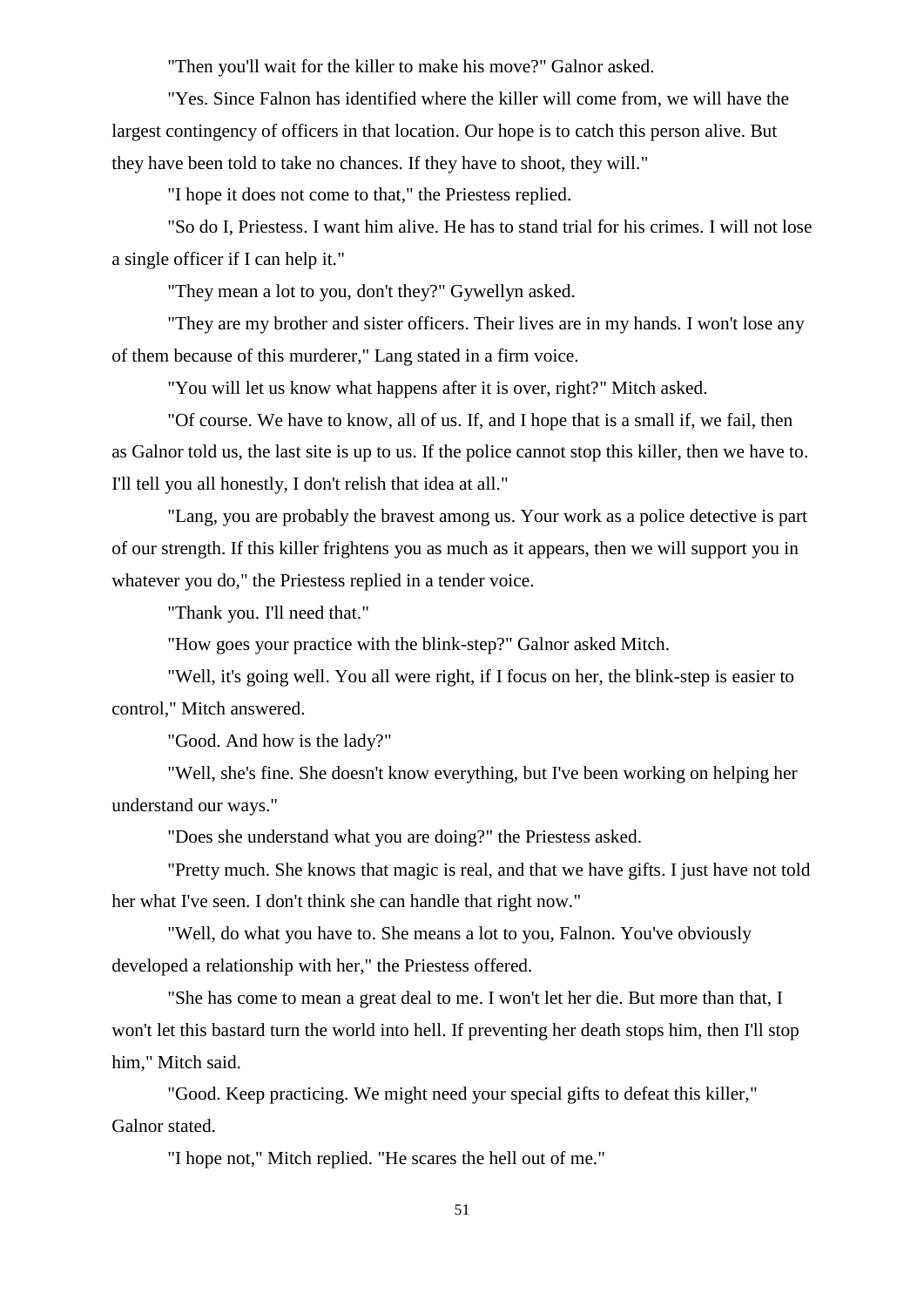"Do you want to save her?" Lang asked.

"It's not about her. I realized a couple of days ago; the whole world is in danger. It really does not matter what I want. It's not about Jill, but the whole world. How can I live with myself if I fail?" Mitch stated in a firm tone.

"You will do what you have to. Not only to save your love, but the whole world," Galnor offered.

"I just hope the police catch him first," Mitch replied.

"I agree. If Lang and his officers do what they do best, then this killer will be arrested long before October thirty-first," the Priestess said.

Despite Lang's reassurances, the evening of October third became a tense time for all of the Druids. Mitch had gone to Jill's house that evening. She knew he worried about what would happen near midnight. She tried to comfort him, to take his mind off the killer, but he remained lost in his thoughts. Near nine o'clock, she presented herself to him in a soft, long, dark blue nightgown, and clearly aroused. Unfortunately, he looked right through her.

They went to bed together and Jill fell asleep quickly. Mitch, however, continued to check his watch. The last time he saw read 11:32. When morning came, he found himself waking up to the smell of fresh coffee and breakfast. Rubbing his face with his hands, he stepped quickly to the bathroom, then grabbed his robe and made his way downstairs to the kitchen.

"Morning, sleepy head," Jill teased.

"Hi. Sorry I was so distant last night."

"Don't worry about it. You have things on your mind. Any visions?"

"No, thank the goddess. I probably wouldn't have gotten any sleep if I had seen anything."

"Well, breakfast is ready and we have to go to work."

"I'm going to call Galnor, just to see what went on this morning."

The call to the older man, however, brought the world crashing down. The boy had been saved, but a murder had still taken place.

"How? I thought…"

"It was one of Lang's officers," Galnor said.

"Oh, no. How is Lang?"

"He's doing his job. I don't have all the details, but Lang has asked to meet with all of us tonight, away from Boston."

"Where?"

"The Swampscott grove."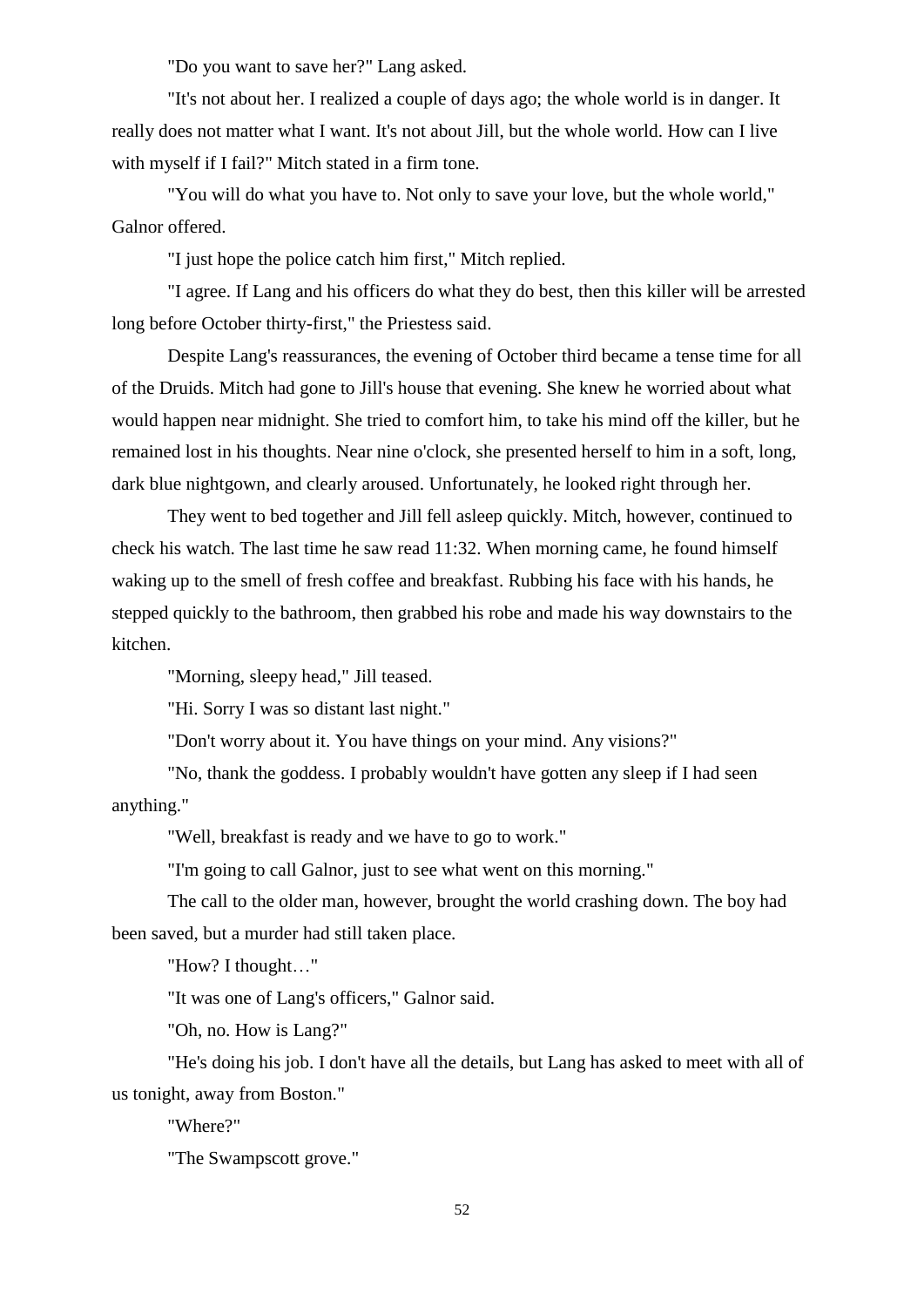"What time?"

"Eight, or as close to that as possible."

"We'll be there."

"We?" Galnor questioned.

"I'm bringing Jill. It's time she knew everything."

"We'll receive her with all respect and tenderness."

Mitch hung up the phone and told Jill about the mornings events. She quickly turned on her TV, and they both watched the horrible report on the news. The murdered officer, Thomas Mitchell, was a fifteen-year veteran of the Boston Police Department. He had asked to be assigned to the task force. Despite all safe guards, Lieutenant Mitchell had been killed inside the hedgerow where Mitch had seen the killer come from. The detective's gun lay next to his body, and no other officer had heard a sound. It had only been during the checking process that Lang learned of one officer not responding. Mitch and Jill both knew that Lang must have been devastated at the loss of a fellow officer, and friend.

On their way to work, Mitch told Jill to cancel any plans she had for the evening. He would direct her to the grove that the Druids used near Swampscott. Jill protested at first, but he explained that she needed to meet with the Druids and that there were things she needed to hear. He could not be sure of how he would tell her she'd be the next victim. He did know that she had to be told, and that she would not be out of sight of at least two of the Druids at all times.

Work that day for both of them became a tedious activity. Jill answered her phone in an automatic way. She heard some coworkers complain that Mitch spoke short and direct to everyone with whom he came in contact. They both ate silently in their respective spaces at lunchtime. Jill wanted to go to Mitch, but she knew that would be a risk. Despite everything she knew, she still had to worry about their jobs. She loved Mitch deeply, and would do nothing to jeopardize his position in the company. Even if it meant she would quit. She knew he loved her, and that he would do the same for her, if he had to.

At five, Mitch joined Jill at her car and silently the two of them headed off. Unknown to both of them, they had been seen. A stealthy figure slipped from the shadows of the parking garage, and headed back into the office building.

Jill and Mitch grabbed a quick dinner, which neither of them tasted, at a restaurant in Salem. After their meal, they started towards Swampscott, Mitch giving directions to Jill as she drove. The drive through part of the wild country south of Swampscott gave her an eerie feeling. She saw the tall, old trees and smelled the swamp gas. Her mind filled with images of ancient rites and magical practices she had always believed as just stories. The thought of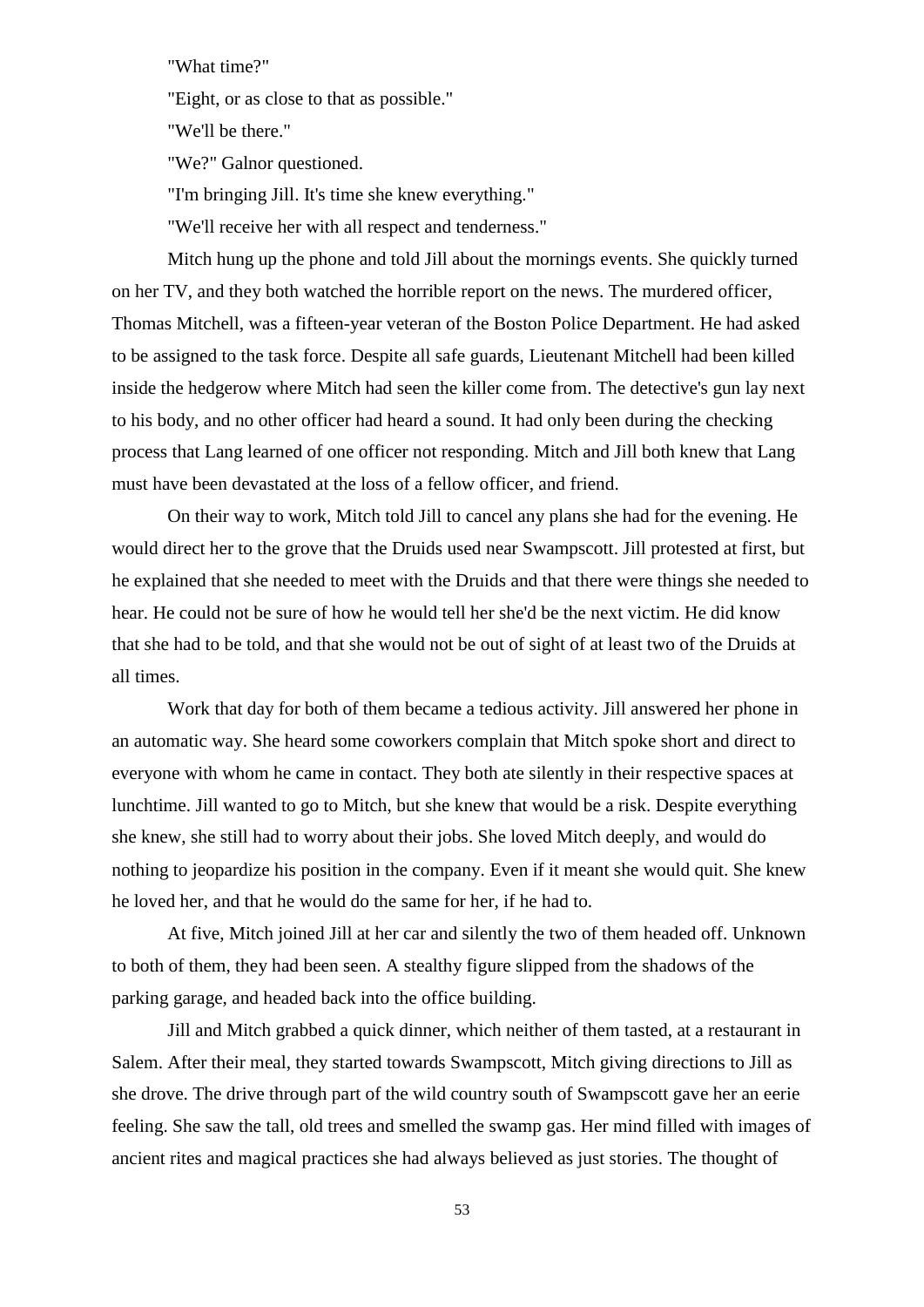meeting Druids, other than Mitch, filled her with a certain apprehension.

Mitch guided her along a dirt road. When a line of trees stopped their progress, she shut off the car, and they both started to walk in the direction he indicated. After about ten minutes, they came into a thinner section of the woods. They stood in a small clearing and waited.

"Where are they?" Jill asked, while looking at her watch.

"They are here. Wait," Mitch whispered.

Out of the trees, shapes moved into the small clearing. They all wore normal clothing, but the way they appeared seemed magical to the uninitiated woman. When the eight other members of The Order gathered around them, Jill reached out to take Mitch's hand. She clutched at it in fear and turned to look at her lover. Mitch smiled softly towards her and squeezed her hand with warmth.

"Falnon, perhaps you should introduce your guest to us," Galnor started.

"My friends, I'd like you all to meet Jill Reese."

"You are welcome in our circle, Jill Reese. There is nothing here to harm you, and you are among friends," the Priestess replied.

"Umm, hello," Jill stuttered.

"Falnon, why have you brought this visitor to the sacred grove?" Galnor asked.

"She is in danger, and with her, the entire world," Mitch replied.

"I'm what?" Jill gasped.

Mitch explained his visions, and what he had seen to Jill in the gentlest way possible. Jill stood rooted to the spot, in stunned horror, as her lover told her of the future. She gripped his hand harder than even she thought possible. The Druids drew closer to her, and as Mitch finished telling her what he had seen, she broke down crying, slumping to her knees.

"Why? Why me? I've never hurt anyone. Why does he want to kill me?" she sobbed.

"Because you are a woman," the Priestess replied. "You happen to live right where he plans to finish the ritual. Jill, you must understand your part in this."

"Understand my part? You're all telling me that some freak plans to kill me, and bring hell on Earth after my death. What's to understand? I want to live," Jill screamed at the Druids.

"We know, and you will," Lang said, trying to sooth the frightened woman. "We are going to protect you. But we need your help."

"My help? My help will get me killed. I don't want to die."

"And we won't let anything happen to you," Mitch replied, trying to comfort her.

"You get away from me," Jill shouted. "You've been using me. You knew this would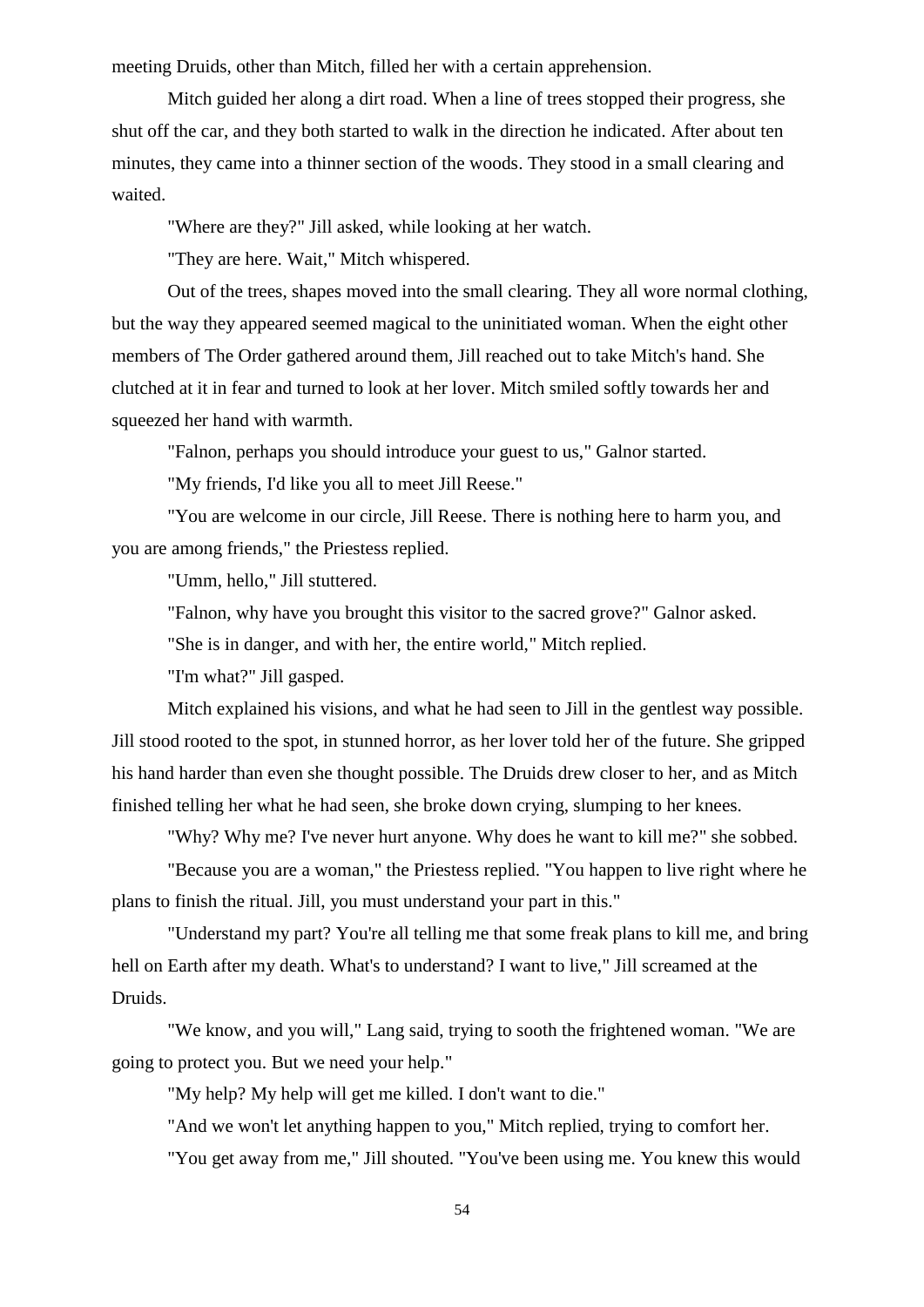happen, knew what he would do, and you hid it from me," Jill cried, and dropped to her knees.

"I've been trying to protect you, to keep you alive. I needed your help, now you need ours."

"How can you help me, when a cop died because of this killer?"

"We can be near you, watch you, guard over you. You won't be alone, Jill Reese," Galnor said as he knelt down next to the hysterical woman. "We have ways of keeping you under our care, even if you don't see us. We don't want anything to happen to you, but you must understand."

"Understand what? Am I bait?" Jill hissed.

"Perhaps. You have to understand that it does not matter who this fiend kills, as long as the last person to die is a woman, and before the full moon passes its zenith on the thirtyfirst," the Priestess stated.

"So, he might not kill me?" Jill asked.

"No, he might kill some other woman. But that is not the end of it. If he does kill on that night, the ritual will be complete. What comes after, you will wish he had killed you," Lang said.

"I don't understand."

"Falnon, she needs to see," the Priestess said.

Mitch nodded, and knelt down next to his lover. The Priestess knelt with them and took both of their hands.

"I'm going to show you what Falnon has seen. I need to ask you, do you agree to this?"

"You can show me what he's seen?"

"Yes, but it must be your choice. I will tell you that what Falnon has seen affects the entire world. It is the fate of this world, and all life, if we fail. Will you let me show it to you?" the Priestess said in a soothing voice.

Mitch watched Jill as she thought about the offer. He saw fear in her eyes, and he suddenly could not look at her. What he knew frightened him as much as it did the other Druids. Jill, however, was not a Druid. She had become a part of something beyond her ability to control.

"Show me. I see the fear in his eyes and I need to know what he knows. If it scares Mitch this much, I need to know why." Jill sighed. "After all, I love him, and I know he loves me."

"Then close your eyes, relax, and don't try to resist. You'll feel as if there are two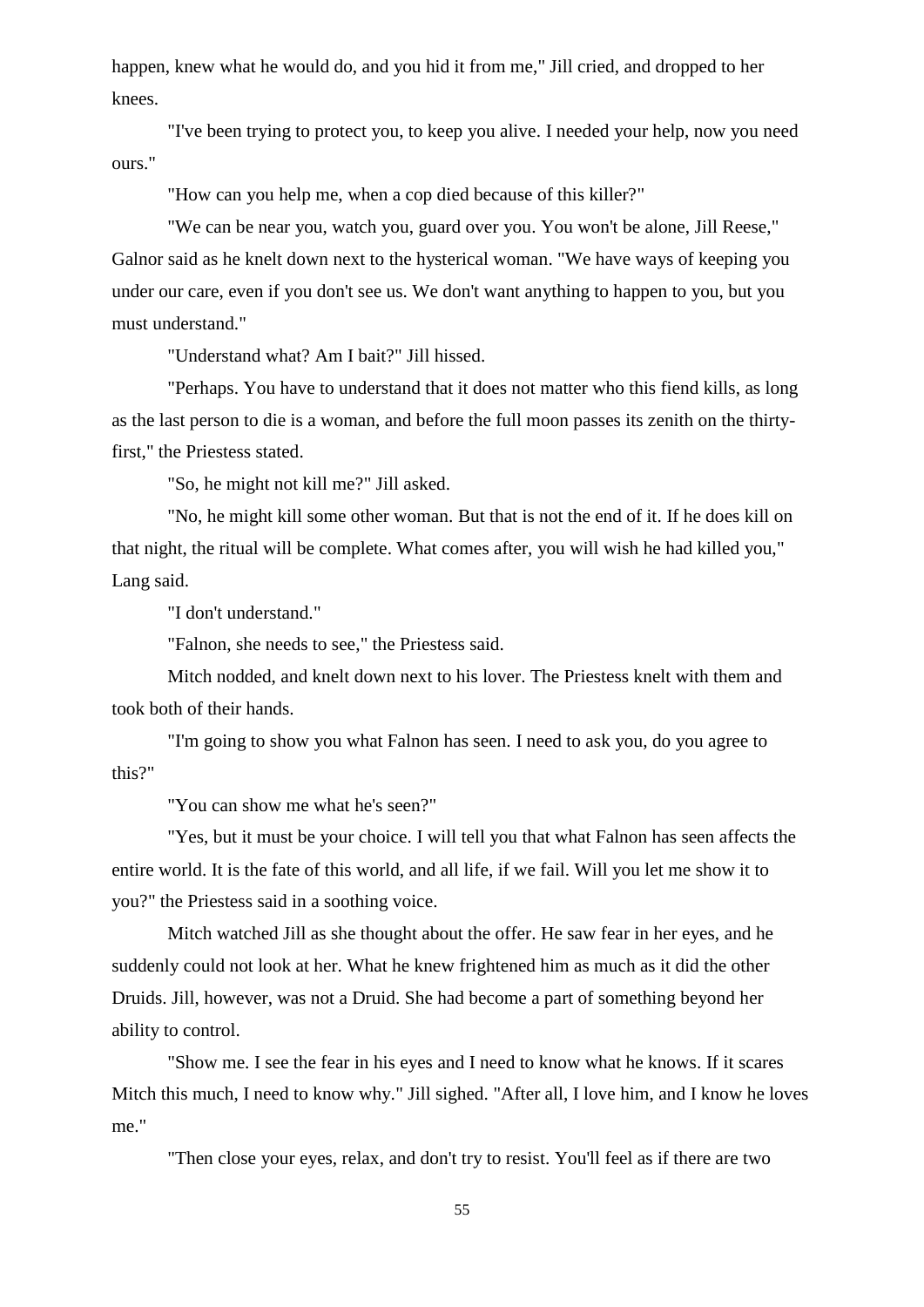people in your mind. Don't try to push me out, I'm there to help," the Priestess offered.

With his eyes closed, the Priestess took his hand. He called up in his mind the memory of the horrible fate of the world, after Jill's death. When the Priestess touched his mind, he felt her recoil from the memory. Still, she remained connected to him. Even with the horror of what he knew, Mitch held nothing back. The terror of what he had seen filled his memory. By focusing on the feeling of the Priestess in his mind, he was able to remain in control, barely. As the memory flowed, he kept focused on the sensation of a second mind, joined to his own. It was not until he heard the horrible scream that he felt the Priestess let go and his eyes snapped open.

Jill had come up off her knees. She screamed in terror and backed into Galnor, who grabbed her in his arms. She struggled to get away. Her voice echoed in the night as the horror of what she had been shown took hold. The Priestess jumped up just as quickly, dashed to the frightened woman, and placed both her hands on Jill's head. The Priestess closed her eyes, and in a matter of moments, Jill stopped fighting, stopped screaming, and started to relax. Moments later, she crumpled into a heap of sobbing flesh on the ground at Galnor and the Priestess's feet.

"No. Oh my god, no. The children… the people, what are those things?" Jill muttered through her tears.

"It is the world as it will be, if we don't stop this killer," the Priestess answered as she knelt down. "It is why we need your help. Why Falnon asked you to help."

"It's not about me," Jill sobbed, looking up at the Priestess. "The whole world, everyone, even you, will suffer if he is not stopped."

"Yes. There is much more at stake than six lives. If he does not kill you, he will kill another woman to complete his ritual. We have all seen this horror, Jill. We know what you know. Falnon saw a fate worse than death, we have to stop it from happening," Galnor whispered.

"I'm sorry, Jill, I couldn't tell you before," Mitch said. "The police were going to do everything they could to capture, or kill, this guy on the third. A man still died. There is only one full moon left, and we know it will kill on your street. Please, don't hate me. I just want to save you and the world."

*"*I don't hate you, Mitch," Jill cried. "I understand now. You've been carrying this for weeks, you know. I don't want to die, but I don't want the world to become what I saw."

"Then let us help keep you safe. We will maintain a watch on you, both the Druids, and the police," Lang offered.

"Thank you, all of you. But this is also my fight now," Jill answered as she stood up.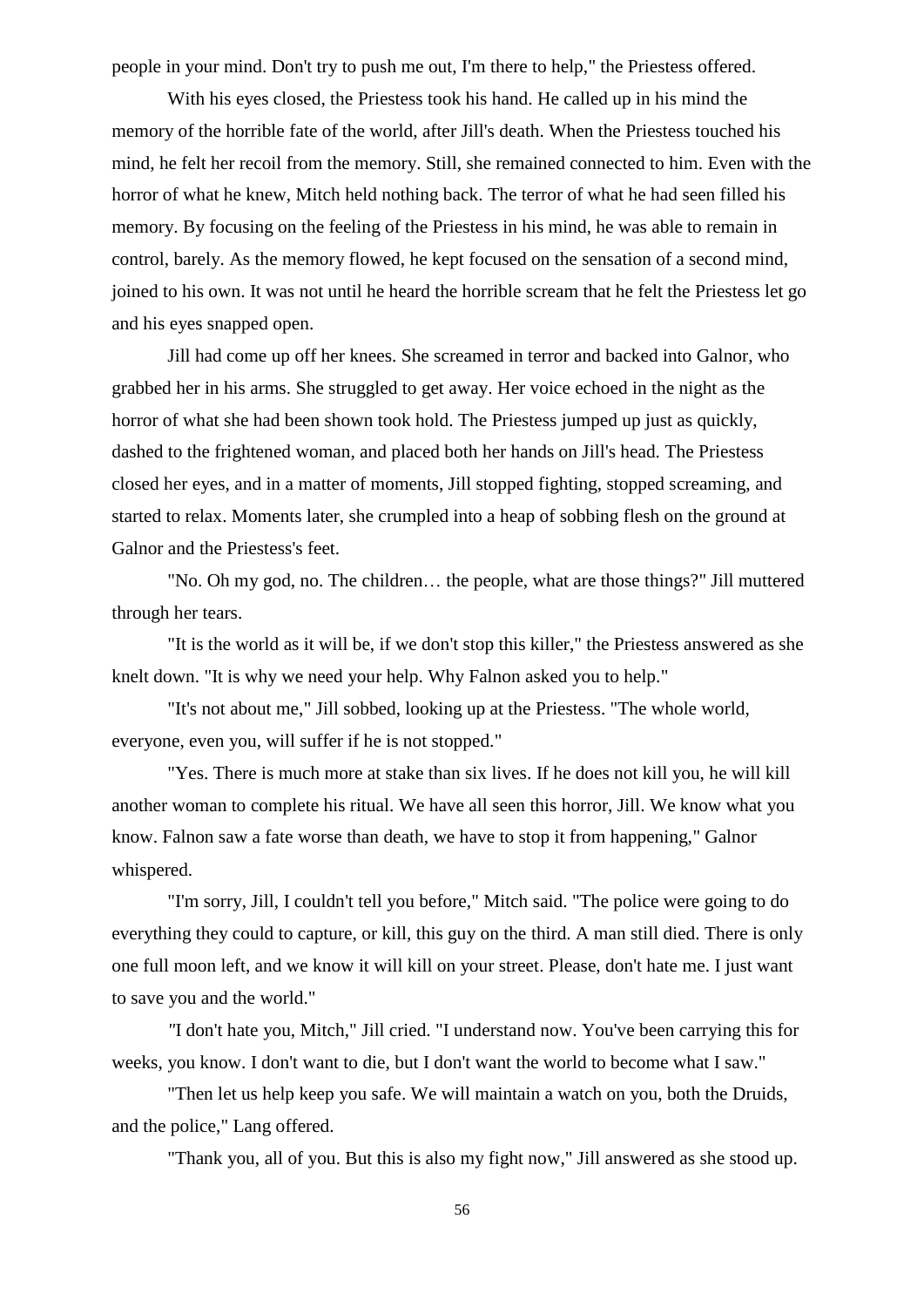"What can I do to help?" she said with firm resolve in her voice.

"Jill…" Mitch started.

"No, don't tell me to stay out of the way, Mitch Walker. I may not be a Druid, I may not have gifts and powers, but damn it, I'm going to help stop this fucker, no matter what," Jill replied in an angry, tone of voice. "No one deserves to suffer like I just saw. Now what can I do to help?"

The Druids laughed loudly at her determined nature. Clearly, Mitch had not expected Jill to want to take an active part in stopping the killer and his ritual, but he realized there would be no arguing with her. He put his arm around her shoulders and hugged her close. The love he felt for her grew immeasurably that night, and he knew that if they survived the thirty-first, Jill would make a fine student, and Druid.

"Help Falnon practice his gifts," Galnor answered. "Somehow, he is the key. He has two gifts, both powerful and special. He must be in control of those gifts, regardless of the situation."

"I will," Jill said. "And you'd better be ready to practice you butt off, mister. No nookie for you if you don't stop this monster."

The Druids laughed again as Mitch felt his face turn red. Jill threw her arms around him and hugged him tightly. Even in the somewhat irreverent nature of her statement, he heard the truth in what she said. There would be no love, no passion, if he and the Druids failed. Life as he knew it would come to an end, and the world would suffer untold misery. Despite his feelings for Jill, he had to be ready. Somehow, without the benefit of his foresight, he understood he would be the one facing the killer.

A situation and event he did not relish in any fashion.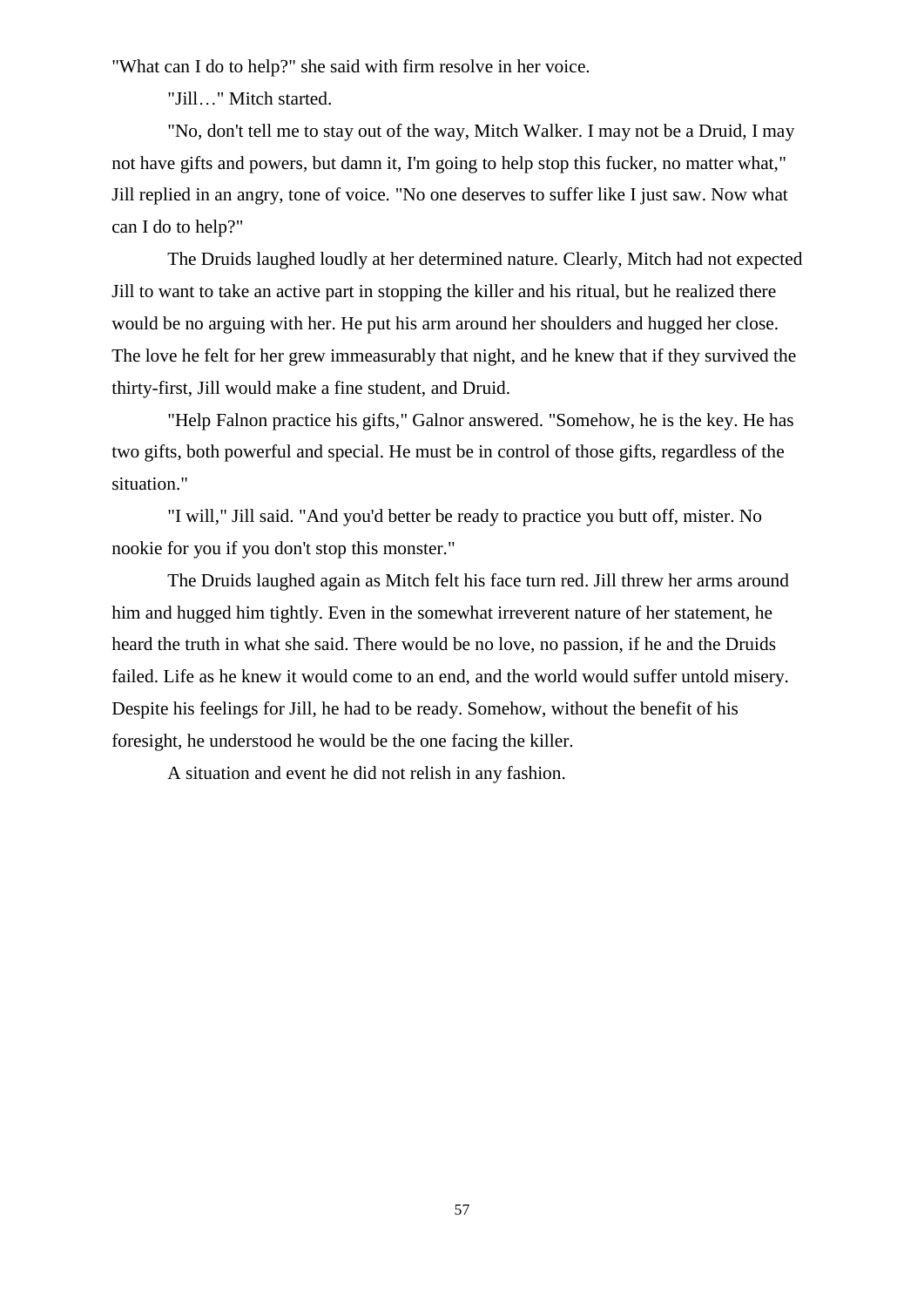## **Planning**

"What do you mean, by zenith of the full moon?" Jill asked Lang.

"We're not really sure, but apparently, this guy has to kill before the moon passes the zenith point, directly overhead. We've used the best forensics technology and timed the deaths of the other victims. Lieutenant Mitchell died before midnight, but apparently, just as the moon was overhead, directly overhead," Lang replied.

"So, if he misses that point in time, he fails. Is that it?" Jill asked.

"We hope. Honestly, Miss, I doubt if any power, Druid or human, could stop this guy. He killed my officer, and no one heard a sound. He managed to slip into and out of the park without being seen and killed one of my men in the process."

"You don't sound too sure of yourself, Lang. It is Lang, right?"

"Yes, Lang. That is my Druid name. Just as your young man is called Falnon, but you know him by another name."

"This is very confusing," Jill muttered.

"Just understand, Miss, we have two names. The name the world knows, and the name the Druids know."

"Jill, we all pick a name that we are known as for our Druid names. You know me as Mitch Walker, and it is the name I was born with, but I chose the name Falnon as my Druid name. It sounded a bit more Celtic, if you know what I mean," Mitch said.

"I think it is a wonderful name, Falnon," Jill replied.

"All right then, to business. We know we are going to face this killer on the thirtyfirst. Lang, how should we proceed?" Galnor boomed, bringing their meeting back to order.

It was the night of October fifth, and the Druids had come together to set up their plans and strategies for dealing with the killer that threatened the existence of the world. Galnor took charge and looked to Lang for advice on the best ways to deal with the evil in the city.

"Well, I really don't know," Lang replied. "I mean, we did everything by the book in the park, and I still lost a man. We saved the child, but the killer still got what he wanted. He apparently came out of nowhere, killed Tom, and then vanished the same way. How do you plan against that?"

"We have to come up with something. If nothing else, some way to keep him from killing, at least till after the appointed time," the Priestess said.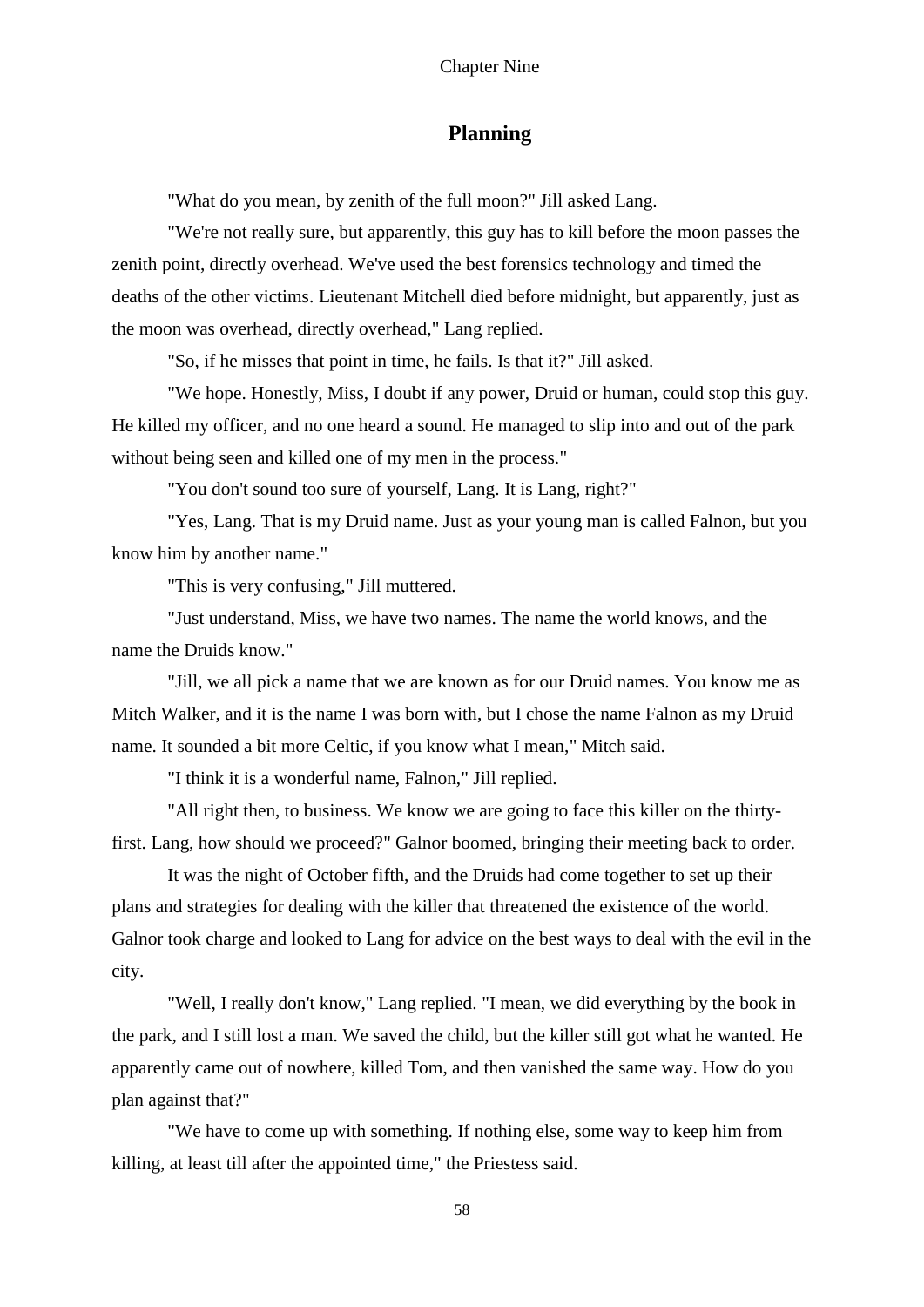"Okay, so what do we do?" Mitch asked.

"Well, I'm open to suggestions," Lang replied.

The Druids sat in Jill's living room and pondered the question. They were out of their element, dealing with something that, despite two days of research, they had found nothing in the way of information as to what they were up against. A killer that could evade the police, kill without a sound, and vanish into the night, and they found nothing about this in their lore or tomes. Worst of all, they could find no information as to the kind of ritual the killer focused on. Mitch's frustration seemed to grow the more he tried to find a solution. He and the Druids knew they had to fight the killer, but actually finding a way, seemed impossible to them all.

"Okay, fine," Mitch blurted. "We already know events can be changed. The boy didn't die. Someone did, but not the boy I saw. That means we can change the outcome, right?"

"Sounds reasonable," Galnor answered.

"Then perhaps it's time I used one of these gifts to our advantage," Mitch growled. "Wait here, I'll be right back."

Without even trying, Mitch appeared in an instant on Jill's street, two doors down from her house. He looked around at the state of affairs in her area. Many of the houses were empty, as the city had started a renovation project to make her neighborhood a historic area. Many houses on Jill's street were under repair, and Mitch made note of all the construction supplies and tools. Perhaps he could make use of them, when the time came. He started walking up the sidewalk, and he fixed his mind on October thirty-first. Within three steps, the foresight took over and Mitch again saw the full moon, Jill's street, and Jill.

Unlike the first time, Mitch also spotted the Druids. They were situated in various locations around the cul-de-sac. Mitch watched himself, and the sight of his actions caused him to gasp in amazement. He saw Jill, facing the killer. In an instant, he watched himself blink-step to a space behind Jill. The killer reached out and grabbed her by her throat. Jill tried to fight back, but Mitch remained focused on his future self, grabbing Jill around her waist. They vanished from sight. The killer looked around in confusion. As Mitch concentrated on the vision, the killer turned and looked in his direction. Mitch once again felt as if the killer could see him.

That feeling became a realization a moment later, as the killer charged towards the spot where Mitch felt himself watching the events unfold. The hate in the killer's eyes scared him. As the giant brought up his silver spike, Mitch threw his arms over his eyes, and the vision ended.

Looking around on the street, it was daylight again; color filled his sight and Mitch

59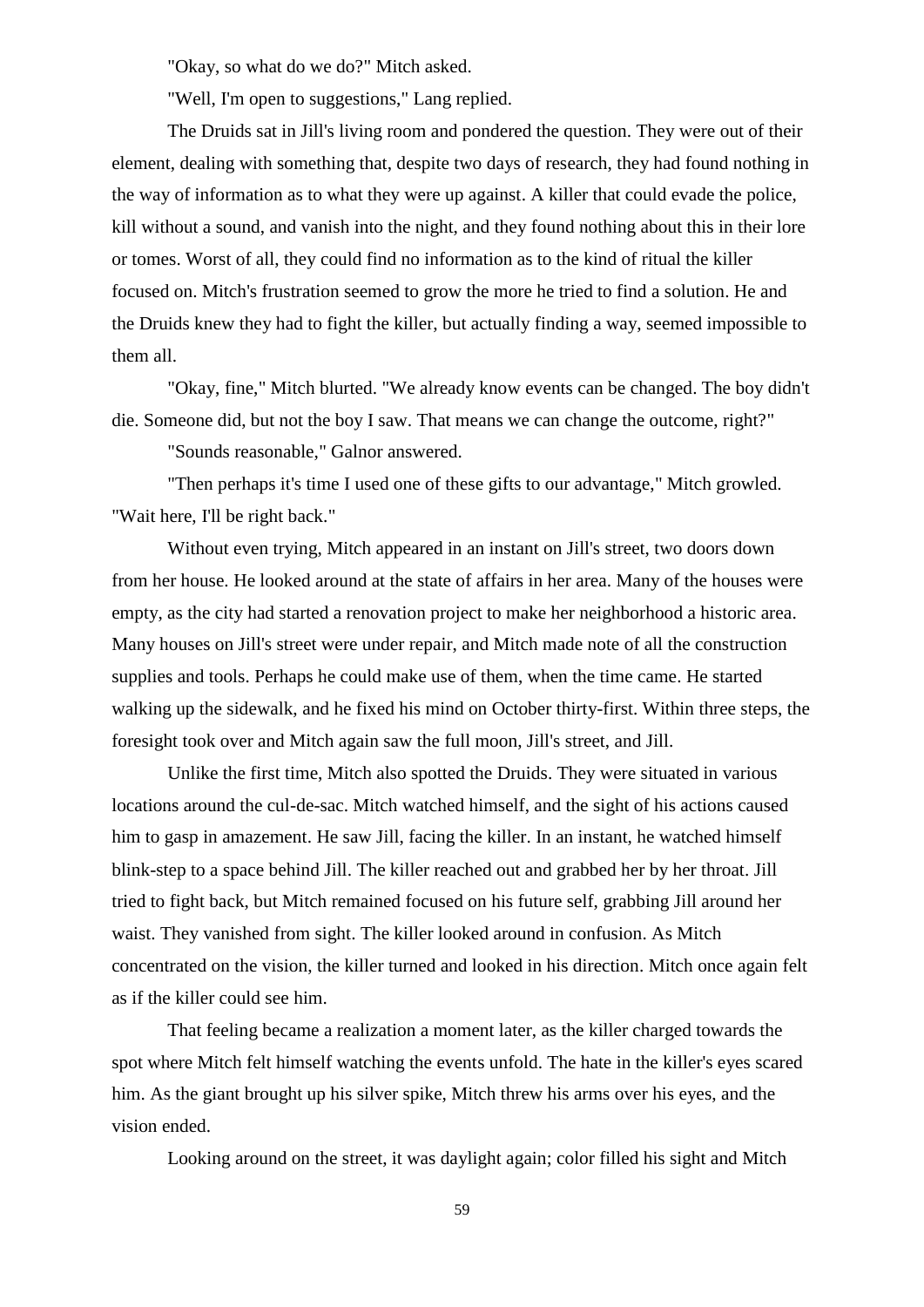shuddered at the memory of the vision. Moments later, he appeared again in Jill's living room, among the Druids.

"Things have changed, but some of it is not for the best," Mitch reported.

"What do you mean?" Galnor asked.

"He saw me. We do face him, and I somehow blink-step both Jill and I away from him. But he saw me — the 'me' watching the vision. He attacked me," Mitch replied in fear.

"Oh, this is not good," the Priestess groaned. "If he knows who you are, he might try to kill you before the thirty-first."

"I don't think he knows who I am. But I just feel like he can see me in the visions."

"Then you must mask yourself from him. Don't try and see him, don't try and see the thirty-first," Lang offered.

"I won't. I don't like seeing him at all."

"You said you were able to blink-step, both you and Jill, away from him?" the Priestess asked.

"Yeah, I grabbed her around her waist, just as he started to lift her off the ground. Then, bam, we were gone. He looked around for us, and that's when he charged at me."

"Then we know one thing that must be done. Falnon, you need to practice carrying something when you blink-step," Galnor stated.

"You didn't see where you took her?" Lang asked.

"No, I didn't, but it was away from the killer. And he seemed mighty pissed about it."

"Good, then we have a way to fight him. Falnon, as long as you can blink-step someone away from him, then you can keep him off-guard till the moon is out of place," Lang commented.

"That's a good idea, but I think we need more," Mitch commented.

"Like what?" Jill asked.

"Like Galnor. Just as he attacked me, I saw Galnor start to form an area of darkness."

"I can do that, but it is total darkness. No one can see inside of the area."

"Maybe. Perhaps I can," Mitch said with a grin.

"How?" Jill asked.

"Easy, I set my vision a second or two into the future."

The Druids looked at Mitch with a mixture of amazement and admiration. He had hit upon the one idea that none of them would have thought of.

"It's like this. Galnor creates his area of darkness, around the killer and me. I use my foresight to see just a second or two into the future. I then spend however long it takes to keep him off-guard. Once the moon has pasted zenith, he will have lost."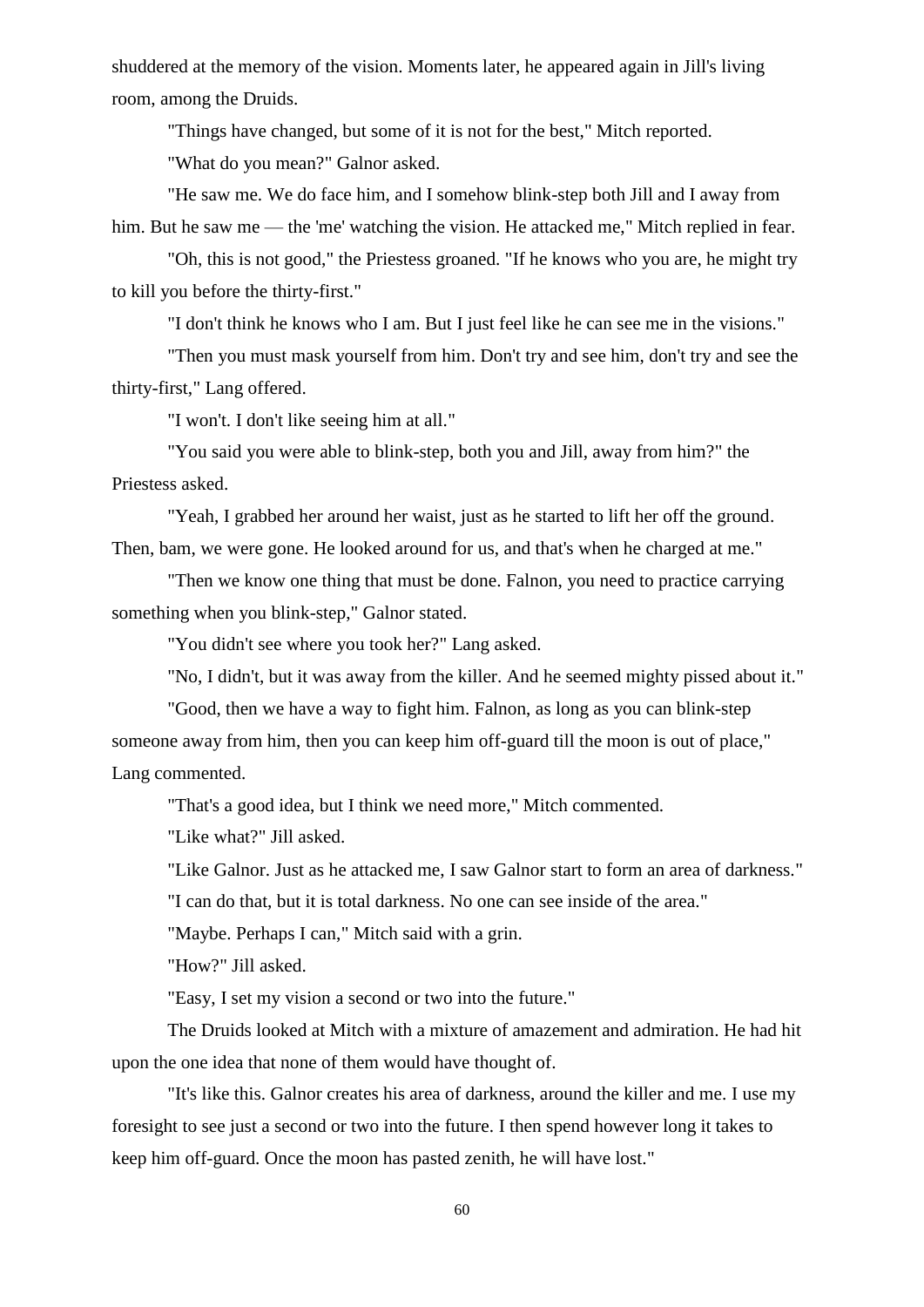"Risky," Lang offered. "We can't see into Galnor's area of darkness either."

"Ah, but you can." Mitch said, and looked at the Priestess. "She can touch my mind, and show all of you what is happening."

"But we don't even know if you can see in the darkness," Galnor protested.

"Only one way to find out, isn't there?" Mitch replied.

He took Jill by her hand and led her to one side of the living room. He then stood on the other side and smiled. Galnor stood up, spread his arms slightly, and turned his hands, palms up. In seconds, a dark sphere started to form in the center of the living room. Within moments, it had grown to cover the entire room. Mitch concentrated on Jill, and focused his attention two seconds into the future. The gray hues of the foresight took over, and Mitch saw Jill, the Druids, the furniture, everything. He walked over to Jill, took her hand and led her to the Priestess. He then walked around the living room, touched each Druid in turn and called them by name.

Galnor called back the dark sphere and smiled. "We have a plan."

"All that is left is for me to practice blink-stepping with a payload. I've never done that before, but apparently, I will."

"Start small," Galnor offered. "Don't try it with Jill right away. Try a book, a cup, anything, but not her until you have control and confidence."

"I understand," Mitch replied with a nod.

On the start, however, Mitch discovered that carrying an item while he blink-stepped could be a problem. He started with a book, a rather large book with a decent weight. He stood in his living room and willed himself to the bedroom of his apartment. When he arrived by the bed, he his hands were empty. Returning to the living room, he found the book lying on the floor, right where he had been standing just a few seconds before. Each of seven attempts failed. His frustration started to grow, but he quickly forced it down and tried again.

After several more attempts, Mitch took a break. He sat in the big recliner and thought. It struck him as strange that he always found himself clothed when he would blinkstep. He also remembered that when he saved the man's life —the first time he ever used the gift— his computer bag traveled with him. He knew it was possible to carry something, but the question of how it happened eluded him for some time. After several more attempts with the book, he looked at it on his floor. Suddenly, he broke out laughing.

*'Don't think about it. It's a natural part of you, not something special,'* he thought.

He realized that he never thought about carrying his clothes with him and that when he first discovered the gift, he hadn't even thought about the computer bag. He also realized how lucky he was to live on the ground floor. The idea of the heavy book being dropped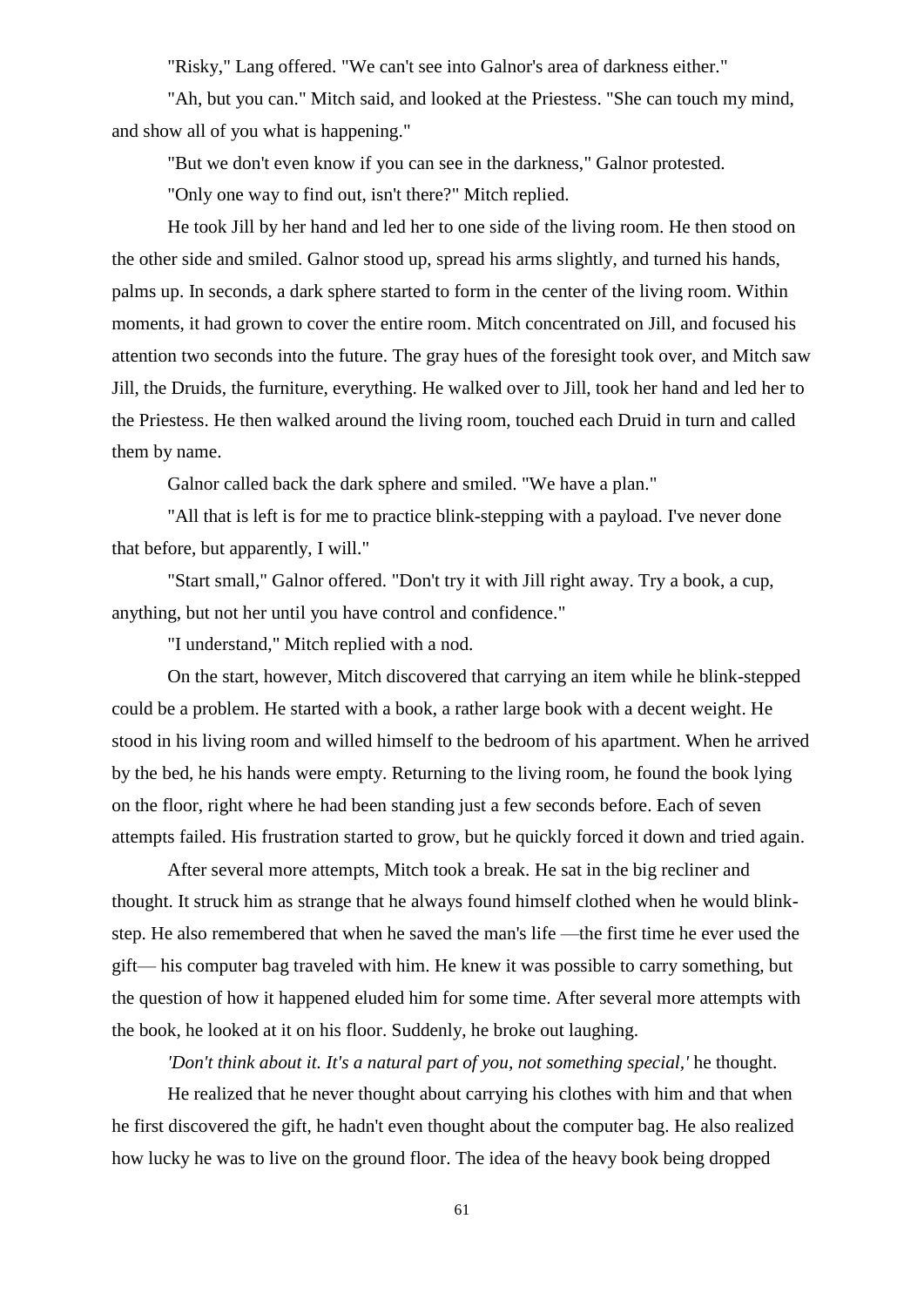many times would have aggravated his neighbors. As he giggled, he picked up the big book, tucked it under his arm, and blinked. He appeared next to his bed, the big book still under his arm. He had found the answer. He simply had to make whatever he carried a natural extension of himself. Mitch began to practice with other objects, and his theory proved to be correct.

Even awkward objects, like chairs, a small table, a sofa cushion, he carried with each blink-step. He finally decided to try to move something rather large. Wrapping his arms around the big recliner in the living room, he focused on blink-stepping to the other side of the living room with it. Unfortunately, he ended up standing alone. He tried several more times, but the big chair seemed to refuse to budge. Finally, with a hint of anger, Mitch grabbed the large chair and actually lifted it slightly before blinking.

He shocked himself when he and the recliner appeared on the opposite side of the living room. It suddenly dawned on him that he had to lift an object in order to move it with him during the blink-step. He tried again with the recliner, returning it to its original location in the living room.

*'That explains it*. *She was off the ground when I grabbed her. It can't be grounded or I won't move it,'* he thought. *'A limitation, but not an insurmountable one.'*

Mitch reported his discovery to the Druids. He demonstrated for them his ability to move an object with the blink-step, as long as he could hold it off the ground. With newfound confidence, the Druids made plans to gather at Galnor's house for several drills. Galnor asked Mitch to bring Jill with him. When Mitch presented the idea to her, Jill accepted without hesitation.

"If it means keeping the world safe, I'll happily help all of you," she said.

"Would you like to see it?" Mitch offered.

They stood in Jill's kitchen. He gently wrapped his arms around her and lifted slightly. Jill gasped in amazement as she suddenly stood with him, in her living room. Then, with just as much surprise, they appeared in her bathroom. Again, Mitch lifted and they popped into her bedroom. Then finally, back in the living room. With a look of extreme admiration in her eyes, she kissed him deeply.

"I never imagined," she said, "to be able to move instantly from one place to another. This is incredible."

"I think I have control over it. That's why we need the drills. Lang says it's to prepare us for the thirty-first."

Mitch scooped Jill up in his arms, and in an instant, they arrived outside a large house. He set her down and then rang the doorbell. He put his arm around her and held her close.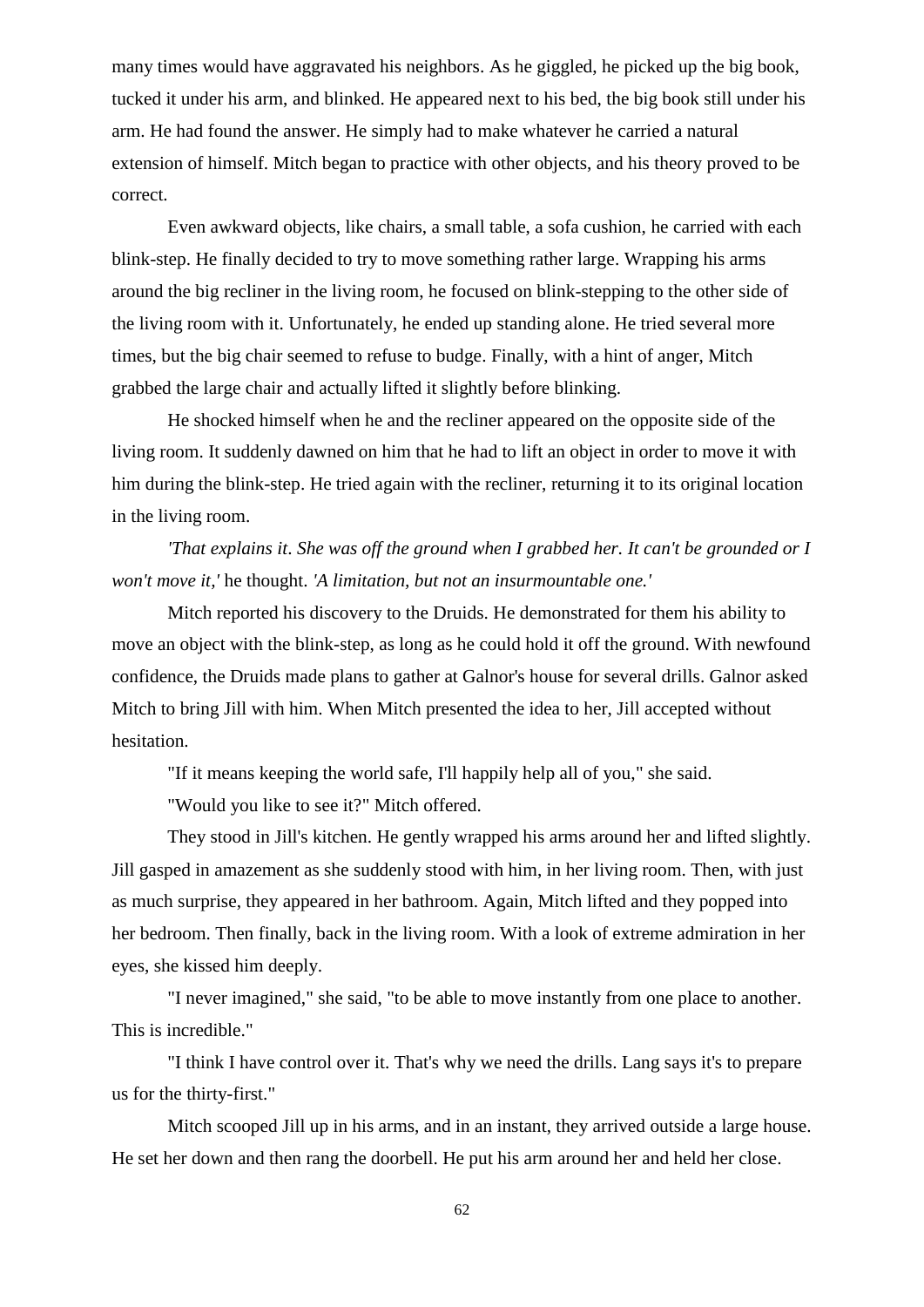When the Priestess answered the door, she smiled at them and motioned for them to enter her home. At the back of the house, Galnor had a large gym. The other Druids were present and everyone quickly arranged themselves for the drills.

During that evening, Jill met with all the Druids. She at last learned all their names and gifts. The Priestess impressed Jill with her beauty, as well as her gift to work inside the minds of people. Tall, blonde, and blue-eyed, Celice showed her how anything she held could be changed and altered. The small stature of Gywellyn made Jill wonder how the little woman could help. When she heard that Gywellyn would only be used to heal injuries, Jill understood. When Lang used his thunderclap, she realized just how powerful the police Druid could be. Eiler would not be taking part in the battle. The quiet brown-eyed woman's gift gave her mastery over all languages, and she told Jill she would be of no use in the fight to come.

When Jill saw Imhear use his gift, she smiled big. A man who could explode to redirect kinetic energy would be devastating. She also met Gyffes, the master of throwing. A big man who had the ability to hit any target he thought of, with anything he threw at it. She admired Gyffes' gift, especially when he threw a knife or some other pointed weapon. Galnor's zone of darkness continued to impress her. However, Mitch's ability to see in the darkness, and move instantly from one place to another, gave her hope.

Lang pushed everyone hard. He drove the Druids to their limits, and then pushed even more. Jill had the easy part, she just needed to play the victim. She watched intently as the Druids practiced with their gifts, all for the purpose of saving her life, which would save the world. She enjoyed being carried by Mitch every time he would blink-step. However, more than her enjoyment, she realized that the Druids were preparing for a battle none of them wanted, but that they could not avoid. She saw in several of them a look of worry, as if they wondered if they could actually defeat the creature that planed to throw the world into chaos.

Their intensity, their drive, caused Jill to admire the Druids as much more than just people. She saw them as protectors, as the only beings that stood between life as she knew it, and a world of unimaginable torture and madness. The memory of Mitch's vision, which the Priestess had shown her, came back to her mind. The horror of what this killer planned for humanity was what drove these Druids. They would not let the world suffer. They would give their lives to save the world, if they had to.

In that moment, Jill Reese felt an intense desire to join them. To become a Druid, and to help protect the world from forces that most people did not want to acknowledge, much less knew about. She had been thrown into their world, forced to see what had been hidden for thousands of years. She had not asked to see the power of the Druids, but that night in

63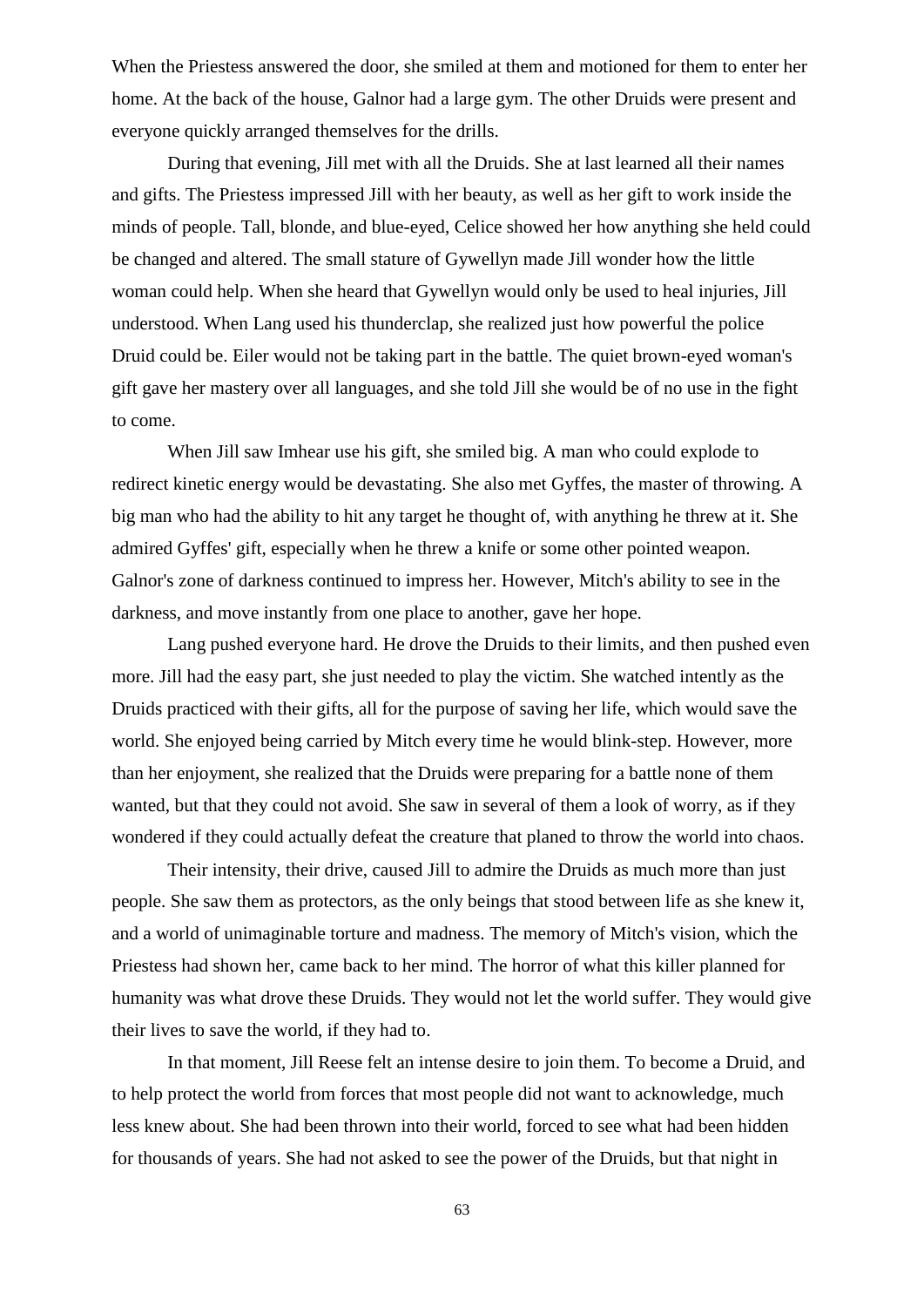Galnor's gym, she found them to be the most incredible people on earth. They asked for no recognition, and they would slip into the shadows once the fight was over. Only Lang would remain, and he would keep the Druids' presence secret from the other police. His fellow officers would not understand, but Jill did. She understood, and felt herself drawn to the nobility of the people who practiced so hard around her.

Mitch used the blink-step to take Jill home after the practice session. She looked at him, drawn to his strength and power. Those were not the only traits that attracted her. She kissed him hard, trying to tell him with her emotions how much she appreciated him, and what he planned to do. Despite the fear she felt over the killer, being with Mitch made her feel safe. She knew he would do everything to protect not only her life, but also the lives of every woman in the area on October thirty-first. He had to; the world depended on it, even if the world did not know about the danger it faced.

"I think we're ready. We'll have several more sessions to hone our skills together, but I think we're ready for this guy."

"Don't get cocky, Mitch. He's been impossible to catch so far, and he kills without regard as to whom. He's mad, and with what I saw, from you, he's dangerous to the whole world."

"I won't let anything happen to you, Jill."

"It's not about me anymore. I get that now. I can't die. If I do, by his hand, the whole world suffers. I don't have powers like you and the others; I'm just a mortal woman. But I can help, and I will. But promise me; promise me one thing, my dear sweet Mitch."

"Anything."

"If you can't save me, if it comes to a choice between me and the world…"

"Jill, stop."

"No, I'm serious. If there is no other way to save the world, don't let him kill me. You do it."

"I won't do that."

"Mitch, you might not have a choice. If he kills me, then the whole world is doomed. If you or one of the others kills me, he fails, and the world is kept safe."

"You'd do that? You'd sacrifice your own life to save the whole world?"

"Yes. Because I can't stand the idea of you, living in that world, suffering what we all have seen. I love you too much to let that happen to you."

"But…"

"Lang is a good shot. If it comes down to it, a bullet is better than what this freak has in mind."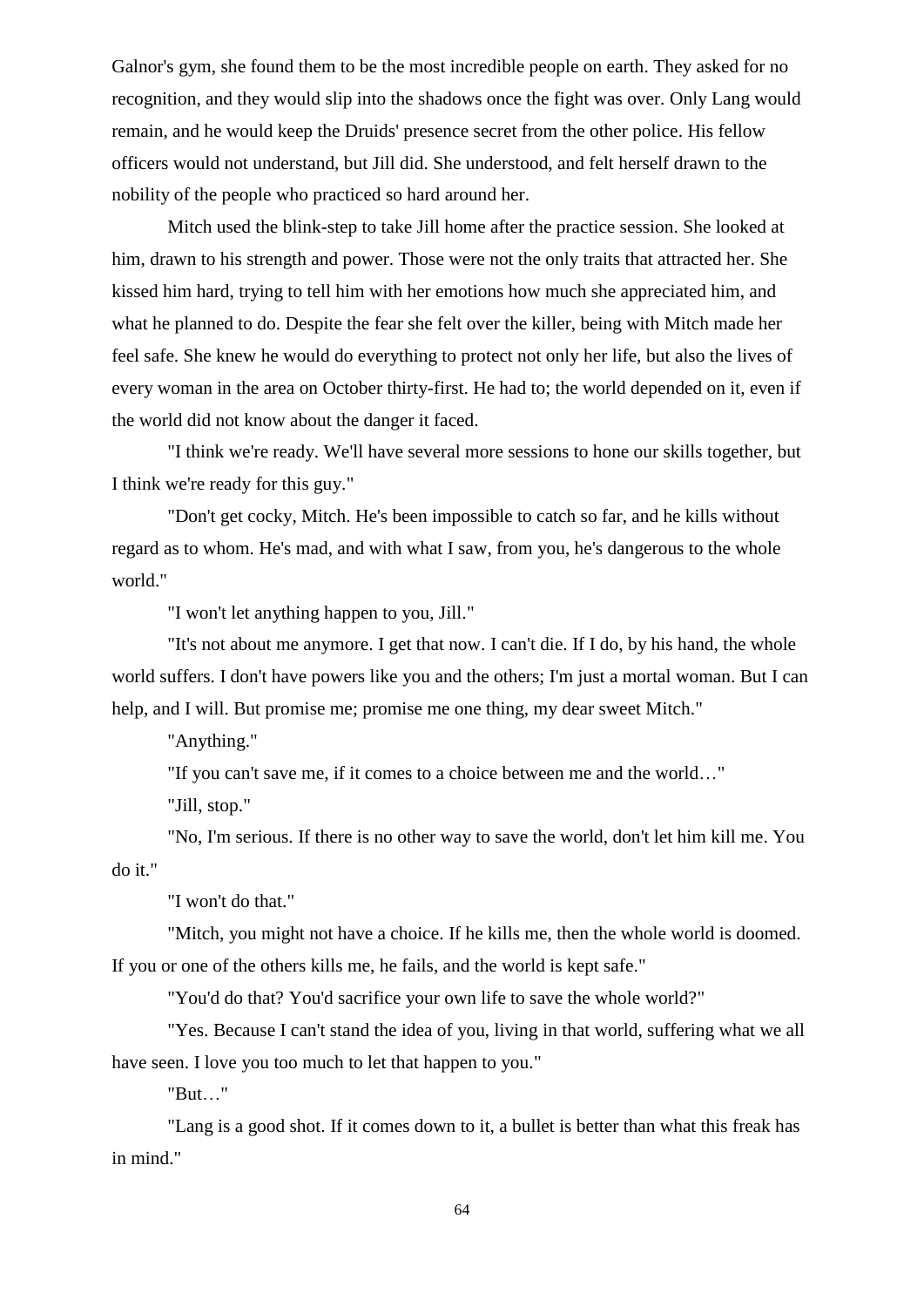With tears running down his cheeks, Mitch grabbed her hard and hugged her tightly to his chest.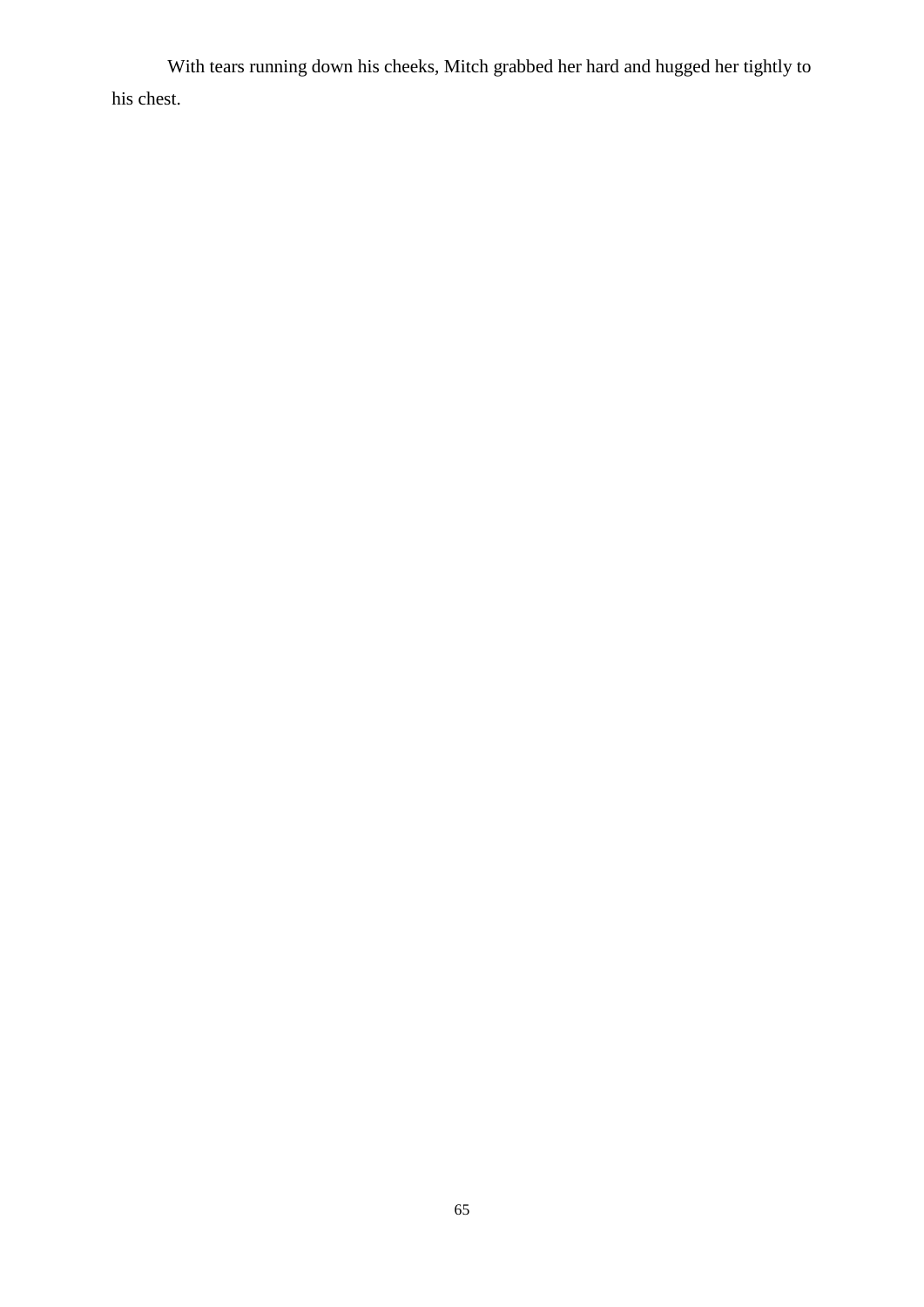## **Battle**

Despite the festive decorations and costumes in the office, Mitch found no reason to be happy. October thirty-first had come. He and Jill had gone to work, just to keep up appearances, but both showed the strain of their knowledge. He wished his gift had been the ability to stop time, not just see through it. Nevertheless, no matter how hard he tried, the clock continued to move forward. He knew that when darkness fell, and as the full moon traveled across the sky, the killer would look for his last victim. He prayed to the goddess that they were ready.

The stress on both of the young lovers also drew the attention of several people in the office. No one said anything, but the inability of the two young people to concentrate on their work became whispered rumors in the office. No matter what he tried, the relationship he'd built with Jill had become common knowledge in the office. He did not want her to lose her job, or to lose his. However, they had bigger issues to worry about that day, and the ridiculous rules Mr. Dunlap had established were very low on his list of priorities.

When the day ended, Jill stopped by his office. He put on a weak smile, asking her to be careful on her way home. She nodded and left for the day. He knew that several of the Druids were already near her house, watching the area. Lang had not informed the department about the possible location of the killer. He did not want the uninitiated police getting in the way of powers they could not possibly understand. He would call them when, and if, they were victorious. After a few minutes, Mitch packed up his computer, headed for the bathrooms, and once he found himself alone, blink-stepped to Jill's house.

He did not appear in her house. Instead, Mitch hid himself near the hedge. He took his position and waited for whatever the night might bring his way. Jill pulled up into her driveway, but he did not call out to her. She had been told the Druids would stay near her, but that they would not acknowledge her. A precaution Lang put in place, in case the killer was in the area, watching.

The vigil became one of stress and foreboding. Even with their practice sessions and training, Mitch wondered if the Druids could defeat the killer. He had seen things about the killer that made him doubt the nature of the giant man. There were times during his foresight visions when he felt the killer might not even be human. The only worry he had centered on Galnor's darkness. Mitch wondered if the killer might be able to see in the intense black. They had no way to test it, and the Druids all agreed that if the killer could see, they might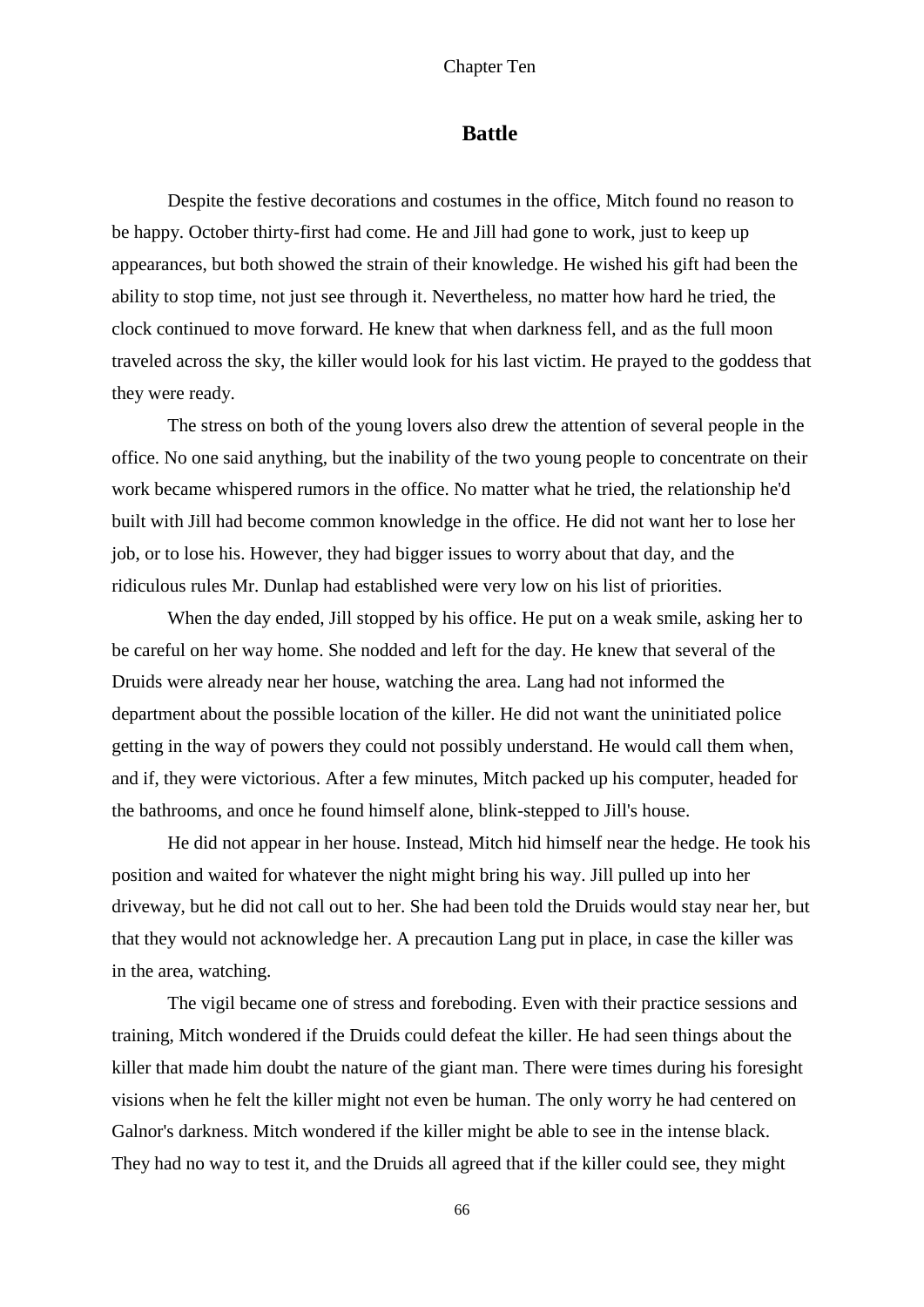fail.

*'Relax, Falnon. You will do just fine, and we will support you. We will fight, and we will win,'* the Priestess sounded in his mind.

The voice of the Priestess made him relax. Knowing the other Druids were nearby helped to calm his nerves as he watched the sun set, wishing it would not. Just after dark, the Trick or Treaters started their rounds. Children, with their parents, walked around the cul-desac looking for any house that might have candy for them. Jill had wisely kept her porch light off, so the children did not approach her house. At 8:40, Mitch noticed that no more children came into the street. He looked up and saw the full moon, and his spirit started to sink again. Looking around quickly, he noticed only a few houses with lights on. Most were empty, for which he felt eternally grateful.

While the minutes ticked by, a sense of apprehension filled his mind. Looking up, he saw the second floor bedroom light on and knew that Jill had probably seen him in his hiding place behind the hedge. His nerves were on edge, and every little sound made him jump.

*'Goddess, please help us be victorious tonight. The world is under threat, and I don't know if I have the strength to see this through. Please, help me keep her safe, help me keep the world safe. Guide me; guide us all as we face this monster.'*

Mitch watched the moon travel across the sky; he began to wonder if he had seen the wrong images. The moon had climbed high, and nothing had happened. There had been no screams, no sign of the killer. He hoped he was right, that they had positioned themselves in the correct location. As the moon climbed higher in the sky, doubt started to creep into his mind.

"I thought you could use some coffee," Jill's voice sounded behind him, making him jump.

"Jill! You're supposed to stay in your house," Mitch hissed.

"I'm sorry, but nothing is happening. I thought you could use some coffee. It might be a long night."

"I doubt it. The moon is close to the zenith," he replied, pointing up at the sky.

Jill looked up and smiled. The bright full moon lit up her street in wonderful shadows. "Maybe he won't strike tonight."

"He will, I've seen it. And so far, my foresight has not been wrong on big events. He'll be here. Now get back in the house," he growled.

"Fine, I'm going. Not even a thank you."

"Thank you, now get."

Jill smiled at Mitch before heading back towards her back door. Mitch watched her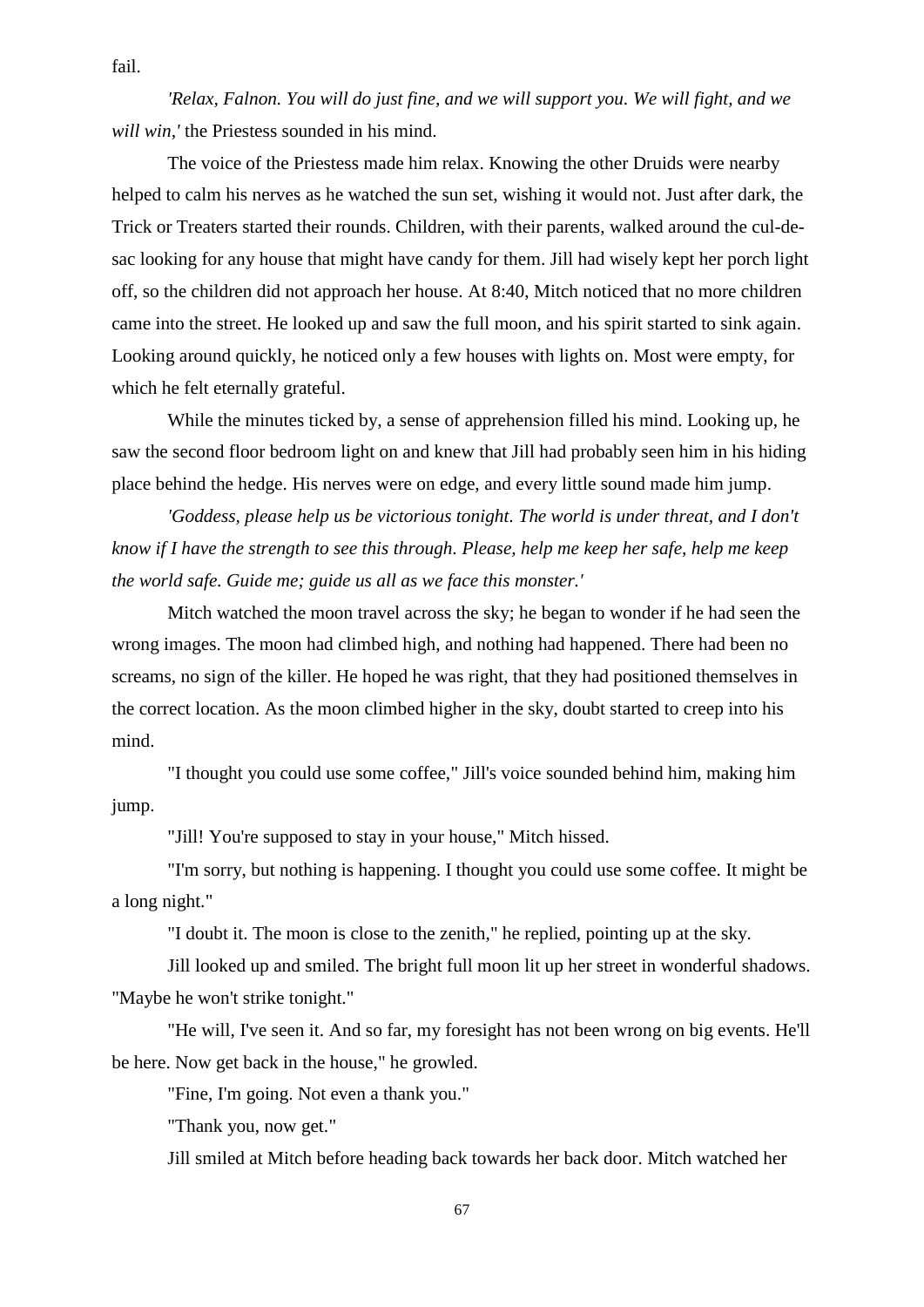leave and sipped at the coffee she had given to him. It tasted good, but he remained focused on his work. He watched Jill start around the corner of her house, then, she stopped. She turned quickly, started to run towards the street. Mitch saw the black shape following her, and he crouched low as it passed. Mitch was not the only one to see the killer pursue Jill. He felt the Priestess touch his mind, and he broke cover, charging after the killer.

It started. Jill dashed out to the front of her house. The huge black mass followed her, and Mitch followed the killer. In mere seconds, the killer caught Jill in his massive hand. He turned her quickly just as Mitch rounded the corner of the house. His vision became reality; the killer grabbed at Jill's throat and started to lift her off the ground. Mitch counted to three, and then he blinked. His sudden appearance behind Jill caused the killer to jerk and pause. It was all the time Mitch needed. He wrapped his arms around Jill's waist, blinked, and emerged standing next to Celice.

"Protect her," he hissed.

Celice smiled and opened her arms wide. Mitch pushed Jill against the woman. "Stay here, don't move, don't make a sound," he whispered.

Jill nodded. Mitch stepped back as Celice brought her arms forward, wrapping her large cloak around Jill. In an instant, the cloak, turned to granite. Mitch looked down into the small opening created by Celice's head and her arms. Jill huddled against the statue's body. Mitch blink-stepped to a pile of construction supplies and grabbed a four-foot length of rebar, about two inches in diameter. He stepped out in to the street, looked towards Galnor, and nodded.

The black sphere started to form in the middle of the street. As the killer approached, Mitch hefted the iron bar in his hands. Crouching low, he prepared to meet the killer in direct combat. The black sphere enveloped them both. Mitch quickly set his foresight to two seconds in the future, and he smiled at what the future vision showed him. The killer looked confused. His great black eyes searched the darkness for his enemy, but he could not see. The Priestess relayed the information to the other Druids from Mitch's mind. They were right; the darkness affected everyone, except Mitch. With a certain confidence, he started to approach the giant man.

"Where are you, Druid?" the giant shouted, his voice deep, but hollow. "Bring her to me. I will make her death quick, unlike yours."

Mitch moved around, watching the killer, as he would appear two seconds in the future. He could also see the other Druids. They had moved out of their hiding places and formed a circle around the black sphere that Galnor controlled. The sphere covered the entire cul-de-sac, and Mitch saw Galnor concentrating hard to maintain the zone. The killer pulled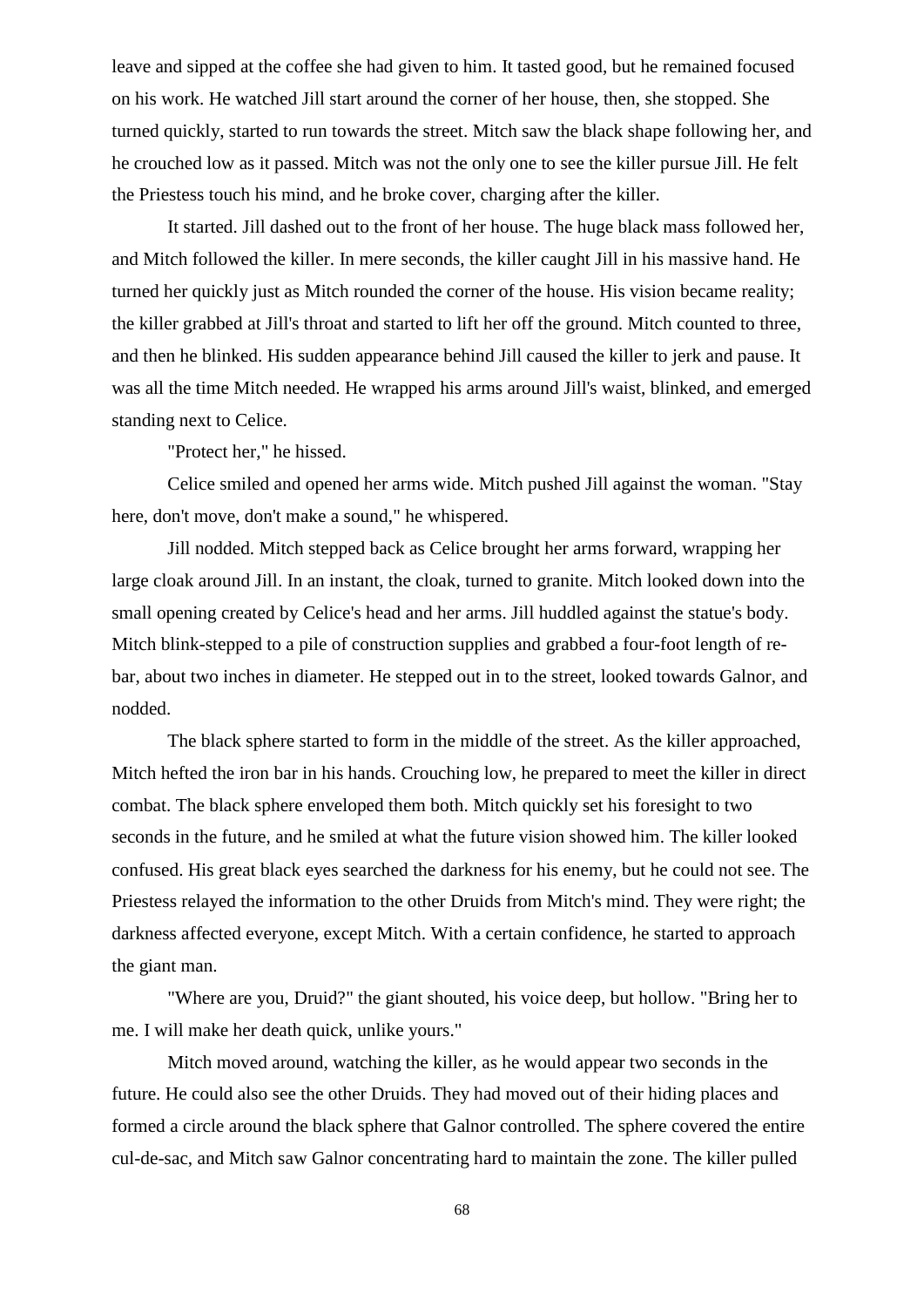the long silver spike from his coat. Seeing the weapon made Mitch shudder. He knew all-toowell what the thing would be used for, and he would not let the killer get near a single woman on the street.

"You will lose, killer," Mitch shouted. "You won't get her; you won't end your ritual." "Bring her to me and I promise to kill you both, quickly, painlessly."

"Never!" Mitch shouted, and then blinked.

He materialized on the killer's right side. He swung the iron bar as hard as he could against the giant's wrist. Once he stuck, he blinked away to a space some fifty feet from the killer. The big man roared in rage and swung the spike at where Mitch had been just a moment before. Mitch hoped to disarm the brute, but he realized quickly that his blow had not caused the desired effect. The man swung the spike in a circle around himself, roaring with anger, not pain. He had a sudden sinking feeling in the pit of his stomach. If he could not hurt the killer, how could he protect Jill, or anyone?

The battle started in earnest. Mitch blink-stepped rapidly around the killer, striking him as hard as possible each time he appeared. Despite his attempts, the killer always struck out at where Mitch had stood just two seconds before. It did not matter where Mitch struck, head, arms, legs, or body. The killer seemed impervious to pain. As the battle raged, Mitch started to feel lost. His arms grew tired; his head throbbed with the pain of concentration. He had to stop this thing, but every strike enraged the monster more. Mitch hid in the darkness, watching the killer swing his spike, looking for him.

*'You are not alone, Falnon, let us help y*ou,' the Priestess spoke in his mind.

Without warning, Mitch saw Imhear step into the darkness. His fellow Druid stood still, and Mitch saw a wicked smile on his face.

"Over here, monster," Imhear shouted.

The killer swung hard with his spike, right at Imhear. Mitch dropped the ground to avoid the enormous explosion that resulted from the strike. The killer staggered back, and fell on to the street. Mitch watched the bright lights form together in the shape of a man. Imhear stood again in the street, smiling broadly towards Mitch.

"You missed, killer. Care to try again?" Imhear taunted.

The killer struggled to his feet and charged in the direction of the voice. The spike held in front of him, he ran straight towards the Druid. When the tip of the spike touched Imhear's chest, another explosion took place, and the huge man flew backwards some twenty feet. After the lights reformed into Imhear, Mitch blink-stepped to his side.

"Thanks, I needed the break. How long can you keep him busy?" Mitch whispered. "As long as you need me to. You just keep your foresight as it is, I'll do the rest," the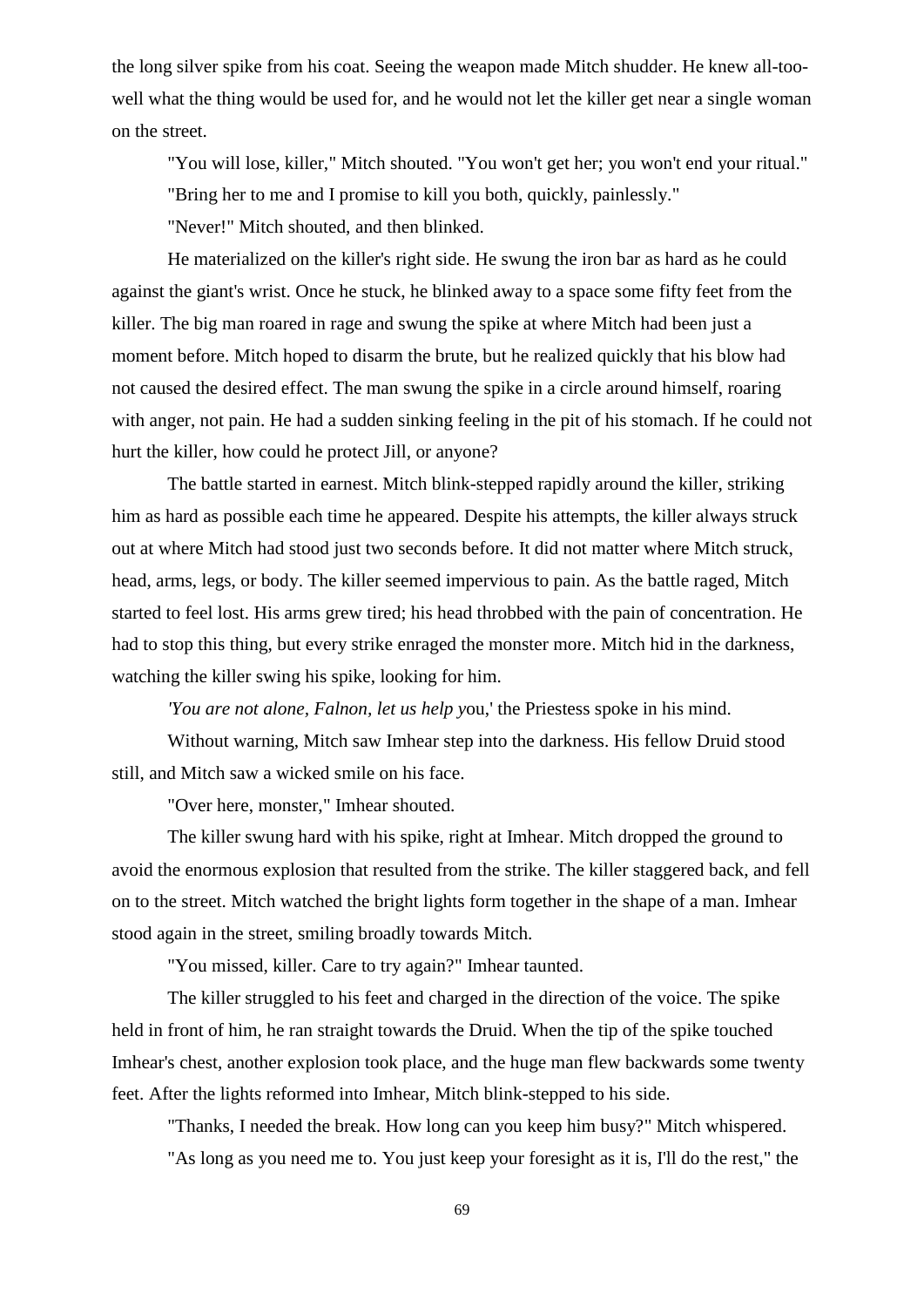man replied.

"Well then, between the two of us, we'll beat this guy yet," Mitch said.

"Just help me see him, Falnon, I'll keep him busy," Imhear offered.

Mitch looked up at the moon. Zenith would happen very soon. They just needed to keep the killer from all the women. Together the two Druids fought against the killer. Mitch would use his blink-step to get in close and strike hard. Imhear would attract the killer towards him, only to send him flying in a massive explosion of energy. They fought hard, and both of the Druids started to show signs of fatigue. The killer, however, seemed to have energy to spare. Despite all their attacks, the monster acted just as fresh as when the battle first started. Mitch looked up and wished the moon would move faster.

"I have to kill," the giant shouted. "The world belongs to me, give her to me. Let me finish what must be."

"The only thing that will be finished tonight is your reign of terror," Mitch shouted as he blinked.

As the battle raged, Mitch's control started to slip. The exhaustion affected him, and it took several moments to recover after each attack, before he could see and blink-step again. Imhear looked worn as well. The Priestess advised Mitch on another course of action. Mitch took it, needing the break.

"Over here, fucker," Mitch shouted, "Come get me if you can!"

The killer moved towards the voice. Mitch waited until the last possible moment. When the giant drew near, Mitch dropped to the pavement and covered his ears.

"Now, Lang!" he shouted.

Lang brought his hands together in front of his body, hard. The sonic boom that sounded from Lang's gift sent the killer flying further than ever before. The big man in flight was not the only result of Lang's thunderclap. Car alarms started to ring, and glass fell from broken windows. The thunderclap would no doubt bring others out to the street. At that thought, Mitch lost contact with the Priestess as she let go of his mind. He suddenly felt very alone, but got ready for another barrage against the killer's body.

Mitch appeared again near the killer's right side. He swung his iron bar with all his might. He had to keep this man from finding Jill, or any of the other women. Even as he swung, he got ready to blink-step away from the killer, knowing his attack would do nothing. He suddenly became rooted to the spot, as a sickening crunch sounded from the giant's forearm. The silver spike fell to the pavement and the giant man howled in pain. Not losing his momentum, Mitch dropped low, driving the end of the iron bar against the back of the killer's knee.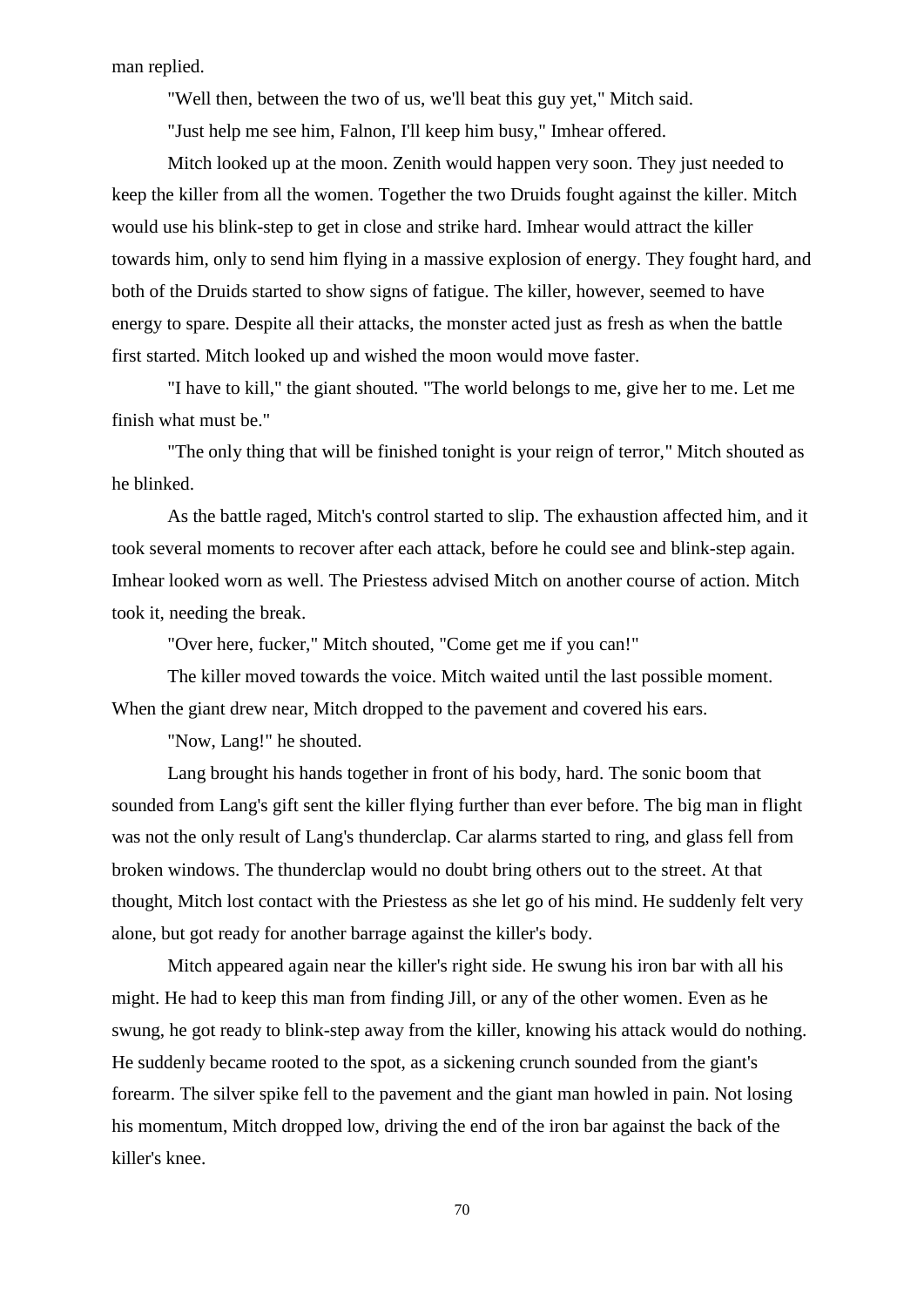The giant went down. Mitch looked at the moon. It had moved, just west of the zenith point. Stepping back again, Mitch looked down at the killer and saw something strange. While he gazed at the sight, Galnor started to pull back the sphere, and police sirens sounded in the distance. The killer rolled on the pavement, screaming in pain, cradling his right arm, and sobbing. As the darkness cleared, the giant looked up at Mitch standing over him.

"Please, don't hurt me, please. I'm sorry, I don't know… I'm sorry," the giant man sobbed.

Mitch had become engrossed in a strange prismatic mist that rose from the killer's body. It drew closer to him, brushed his check, and Mitch felt an intense hatred from the cloud.

*'You've won, for now, Druid. But you cannot defeat us. One day, we will return, to sow chaos and eternal death to you humans. Enjoy your lives while you have them. We will return.'*

The hideous, hollow voice had come from the mist and Mitch blink-stepped away from it as it started to rise into the sky. He watched in amazement as the multicolored cloud rose higher. He had no idea what it might have been, but the sudden touch of the Priestess in his mind caused him to relax. He moved towards Celice. Looking down into the small opening again, he saw Jill shaking against the stone statue of the Druid.

"Are you all right?" he asked in a soft voice.

Jill looked up at him, tears on her cheeks. "Are you?"

"Fine. I'm fine, Jill. It's over," he answered as he heard Celice sigh.

The granite statue started to change. The stone turned gray and cracked. A moment later, that statue shook off the fine dust, and opened her arms. Jill rushed into Mitch's arms, sobbing, and kissed him. Mitch hugged her and handed the iron bar to Celice.

"If you could, please? It has my finger prints on it."

"I'll take care of it, Falnon," the woman answered.

Jill watched in wonder as the iron bar became white. Celice had turned it into a staff of chalk, which she threw towards a pile of building supplies. It broke into dozens of pieces, and Celice smiled.

Mitch looked around. Lang had his gun drawn, standing over the crying man on the ground. The police cars flew into the cul-de-sac, just as other people started coming out of their houses. With his arm around Jill, Mitch led her up the street towards her house. They watched the police cluster around Lang, and the other Druids silently slipped away from the scene of the fight.

The Priestess met them both at Jill's steps. She smiled softly towards them and took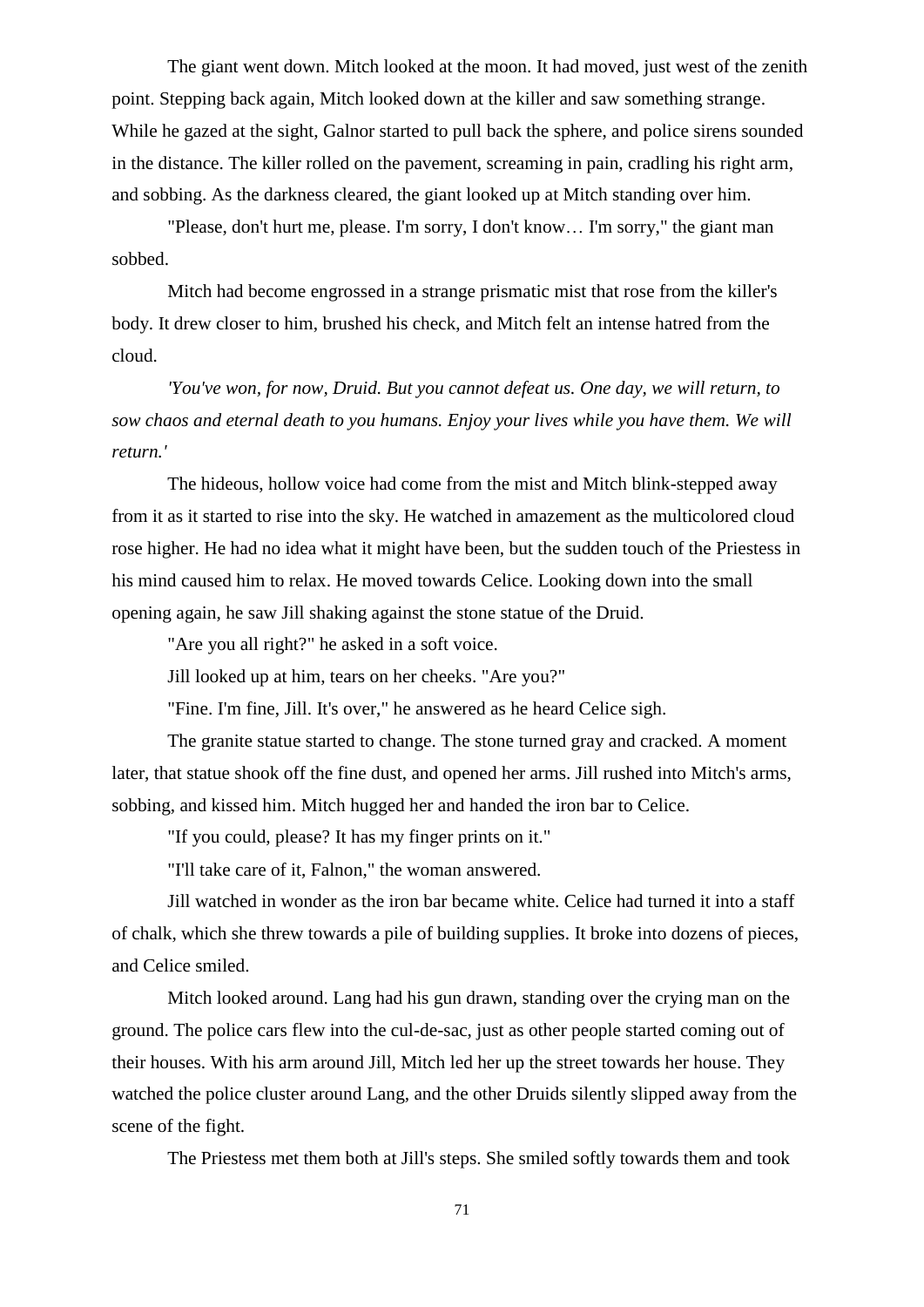them both by a hand.

"You've done well, Falnon. Better than I think even you expected."

"Priestess, I don't know how to thank you," Jill said.

"Your life is thanks enough. Keep living it, keep learning, and keep him close. And if you ever want to know more about us, you have only to ask. We'll hide nothing from you; you've seen too much as it is. Ask us anything you like."

"I will, thank you."

The Priestess stepped away, and Mitch giggled. "That's different. Normally outsiders are only told that our religion is Druid. I think you've impressed her a great deal," he offered.

"That's good, and I will ask questions," Jill said. "But right now, I just want some sleep."

They stood on her front porch and watched Lang and the other police arrest the huge man. Even though they were faced with the killer they had searched for, the police treated the man tenderly. They took no chances, but they also did nothing to aggravate his broken arm. The giant asked, constantly, what he had done wrong. The police said nothing as they helped to load him into a large police van. Lang looked up at Jill's house and smiled. Jill and Mitch waved at him, just before he stepped into the van with the killer.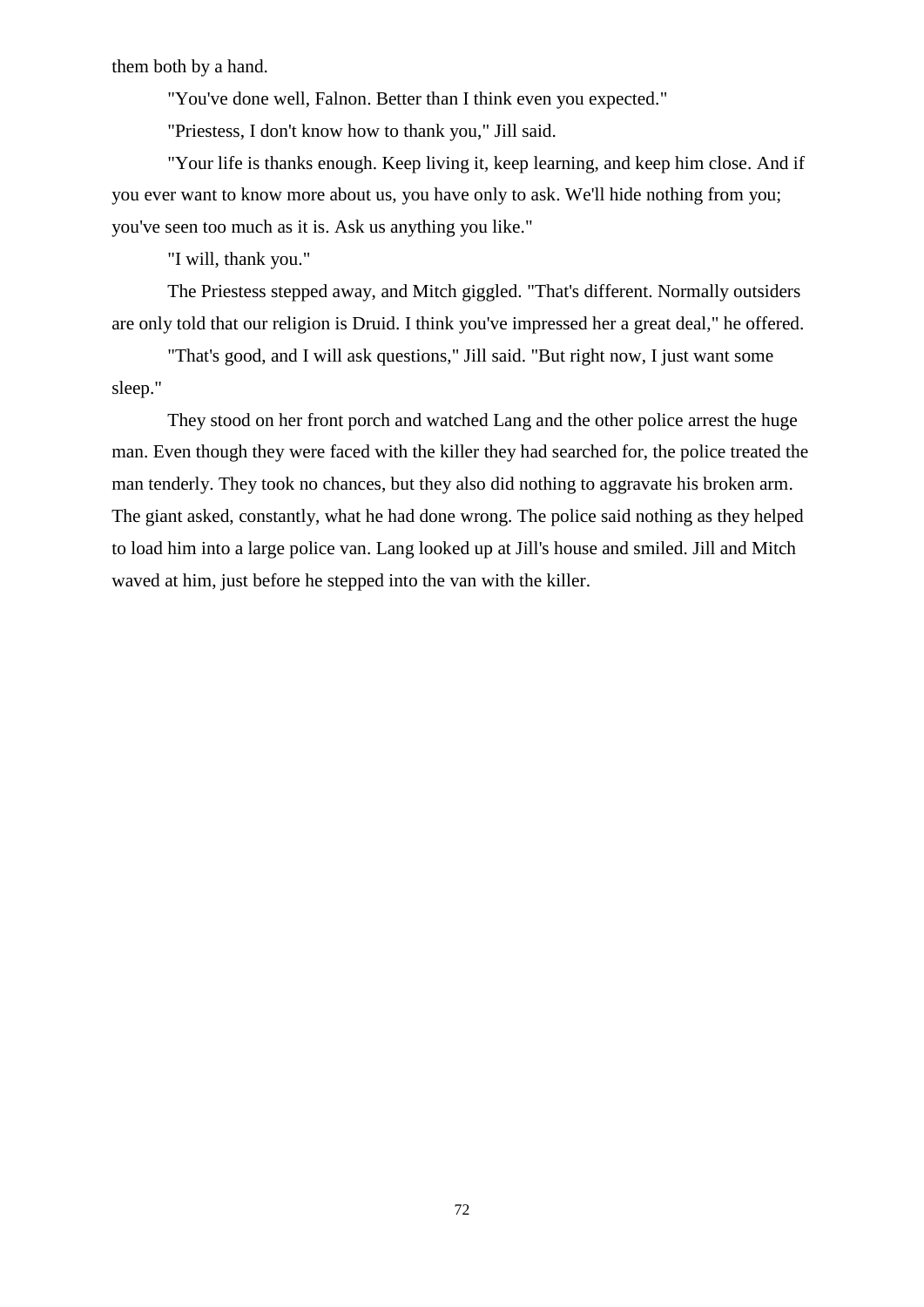## **Aftermath**

In the days following the arrest of The Full Moon Killer, the news reported everything. The morning of November first brought good news to the city of Boston. The police held a press conference during the morning news cycle. They announced the arrest of the killer, and reported that no murders had taken place during the night. The reporters asked if the strange sonic boom in Boston's North End had anything to do with the arrest. The police had no answers. They did promise, however, to look into the issue, and hoped to find the answer in possible military exercises. The killer himself became an enigma to both the police and the public.

Lang reported it all to the Druids about the big man. He called himself Todd, and became a strange case. After several examinations, psychiatrists and psychologists determined that Todd had the mental capacity of a four- or five-year-old child. Horribly deformed from birth, the giant man had never advanced beyond the most basic development. How he had survived and taken care of himself became a mystery. He stated that he had never seen the long spike before, and the last thing he remembered was finding a talking hole in the woods. It became clear that Todd showed all the indications of being so severely disabled that he could not have pulled off the murders. This caused Mitch to tell the others about the mist he had seen rising from the large man, and of what it had said before vanishing into the sky.

"In a way, I feel very sorry for what we had to do to him," Lang offered. "But at the same time, I'm glad we stopped him."

"He's an innocent," the Priestess replied. "He probably didn't even know he'd been taken over. I just have to wonder what took him over."

"He said it came out of the talking hole. We can't get any information from him as to where this hole is. He doesn't remember."

"Will he stand trial?" Galnor whispered.

"Probably not," Lang replied. "He doesn't understand the difference between right and wrong. He can't even tie his own shoes. I have a feeling court will find him incompetent to stand trial."

"Well, that's something. Clearly, it wasn't his fault. Something used him," the Priestess said.

"Yeah, I know. But what do I tell the court? Sorry, your honor, but some power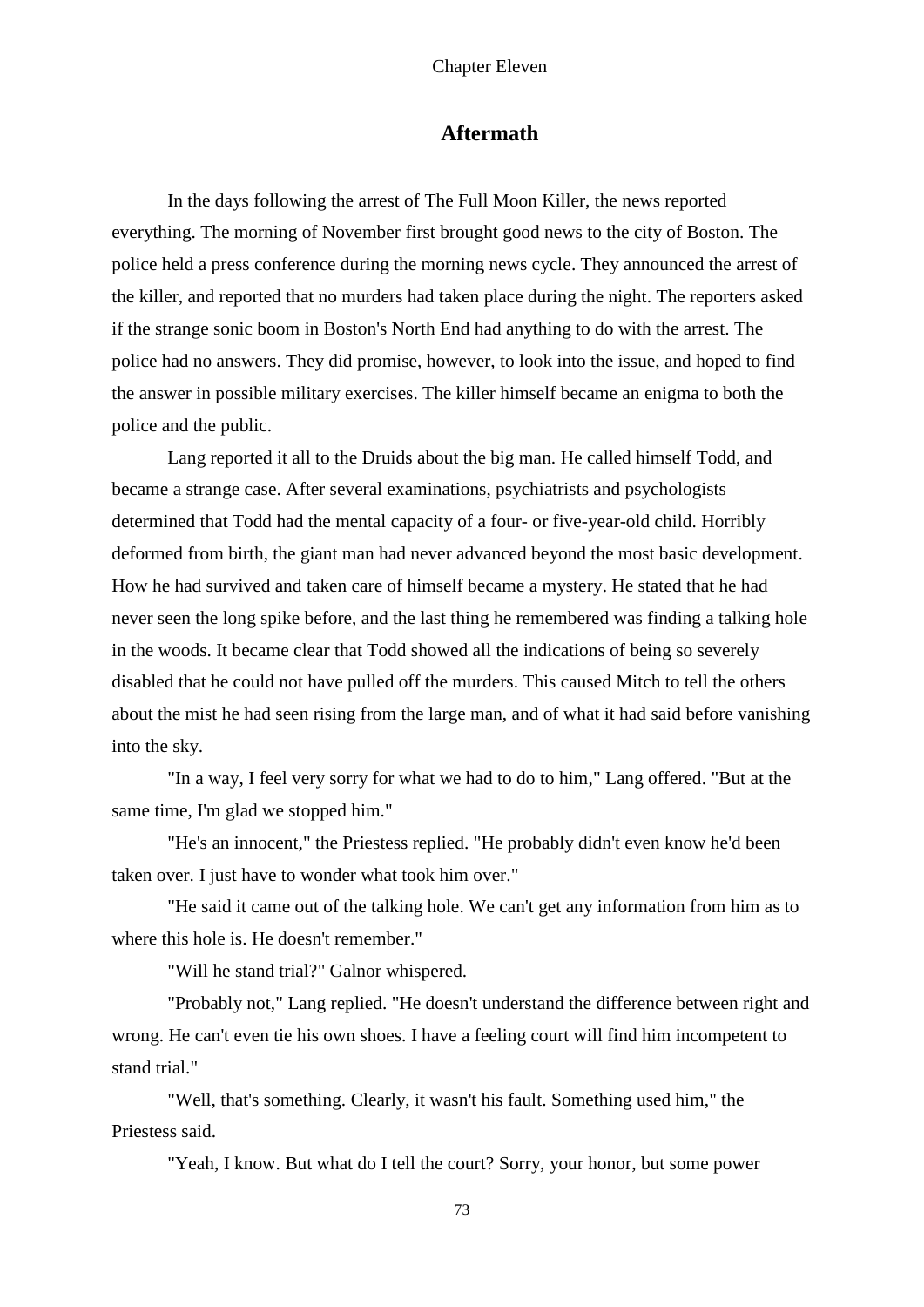beyond time and space possessed this child-like man, forcing him to kill five people, including one of my officers. Sorry, I don't think that will help, Priestess."

"I'm not asking you to, Lang, you know that. But you also feel for this child. A child trapped in a giant body, but a child nonetheless."

"Yes, I do feel for him. And I agree it's not his fault. I just hope they send him somewhere that will take very good care of him."

Even though the city was abuzz with the news of the arrest, Jill and Mitch had another, minor demon to face of their own. Mitch had seen it in a vision, two days after the killer's arrest. He had not been trying to see the future, but it came to him in a dream. He spent several days working on the problem, and informed Jill of what they would face, together. That Friday, coworkers saw both of them smiling brightly as they entered the office for work. Near ten, however, they both received a phone call, demanding that they present themselves to the director of HR.

Mitch knocked on Arthur Dunlap's door. When he answered, the two young people stepped into the office, and closed the door as requested. They sat down in the chairs across from him at his desk. The smiles never left their faces, and that seemed to put the man into a foul mood.

"It has come to my attention that the two of you have violated the company's rules about fraternization," Dunlap started. "You both have been observed, sneaking off together for secret meetings. You, Mr. Walker, have been observed at Miss. Reese's house on several occasions. What do you both have to say for yourselves?"

"It's none of your business, Art. I can call you Art?" Mitch replied.

"Excuse me?"

"You're excused. It is a common issue with people in power. They think they can control the world, when they can't."

"Your insubordination is not helping your case any, Mr. Walker."

"Like I give a fuck, Art. So Jill and I have a relationship, outside of work. It's none of your business, despite what you think."

"One, or both of you, is going to find themselves looking for another job. The choice is yours. I'll let you two decide."

Mitch laughed, loudly. Jill pulled an envelope from her jacket, and dropped it onto the desk.

"There's our answer, Art," Jill hissed.

The older man took the envelope, opened it, and looked surprised at what he found. The envelope contained a computer flash card, an index card, and a letter. The index card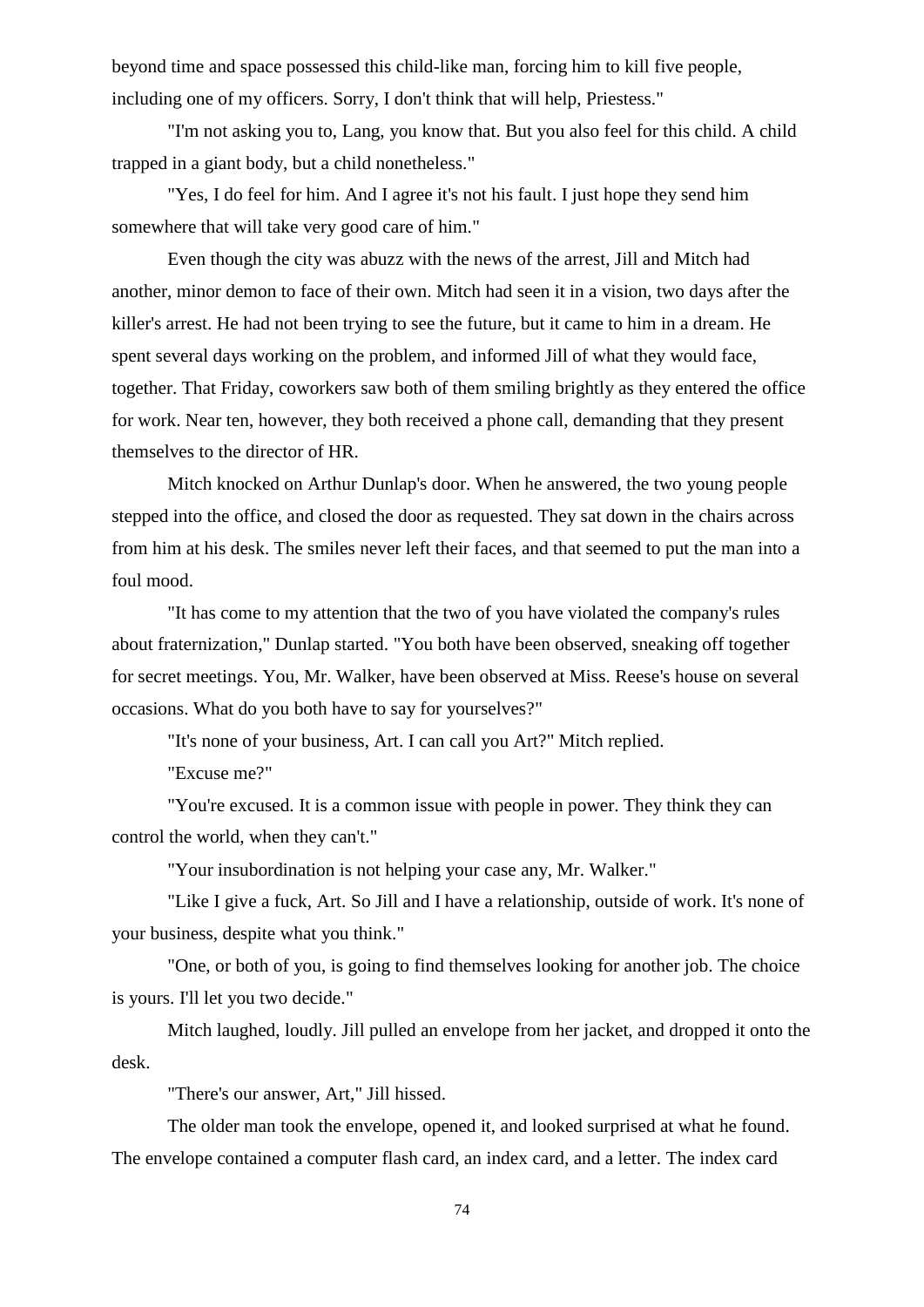said simply, "Play the card." Mr. Dunlap put the card into his computer, and the auto start software took over. As he watched, his face grew whiter. The faint sweat on his forehead left no room for doubt. Mr. Dunlap saw something on his screen that meant trouble.

"How did you…"

"Does it really matter, Art? The fact is, I have it, many copies of it, in fact. Now, what will Mrs. Dunlap and your daughter say when they see this on the evening news? And I mean, really. How many blondes was it? Four, five? Art, for shame," Mitch said as he sneered.

"What do you want?" Dunlap asked, the sweat starting to form on his brow.

"It's easy, read the letter, sign it, give it to your boss. Bye-bye." Mitch laughed as he waved. "If not, one of the copies I have of your extracurricular activities will find its way into the hands of our CEO."

"And if anything unusual happens to either Mitch or me, the police, the press, your wife, they all get copies," Jill said, twisting the knife that much further.

"This is blackmail," Arthur growled. "You two won't get away with this."

"It's not blackmail, Art," Jill replied, "it's called justice. You've been chasing after other women while your wife and daughter have been away. The word you're searching for, Art, is hypocrite. You want to tell us how we can live away from work, but you don't follow your own rules. Do the smart thing, Art, sign the letter, and leave. Don't press your luck. You have no idea who or what you're dealing with," Jill stated in a cold, direct voice.

"So, we're going to get back to work, Art. Have a nice day," Mitch said as he led Jill from the defeated man's office.

"Aren't you abusing your gifts?" Jill asked.

"No, I don't think I am," Mitch replied as he took her hand. "I'm protecting women from a letch, not just saving our jobs. Also, he has no right telling anyone what they can and cannot do in their private lives."

"So, what does your foresight tell you now?"

Mitch closed his eyes and focused on the afternoon. In moments he saw a defeated man, Arthur Dunlap, carrying a box of personal belongs to the elevator. His eyes did not rise to meet any others, and a certain amount of fear showed in his face.

"We win," Mitch answered, "even if it's not the way we wanted."

"How long did it take you to make copies of his stash?"

"Three nights. I had to wait till everyone had gone to sleep, blink-step into his private office, start the copies, and hope I wasn't caught."

"No wonder you look like you haven't slept in a week. You're coming home with me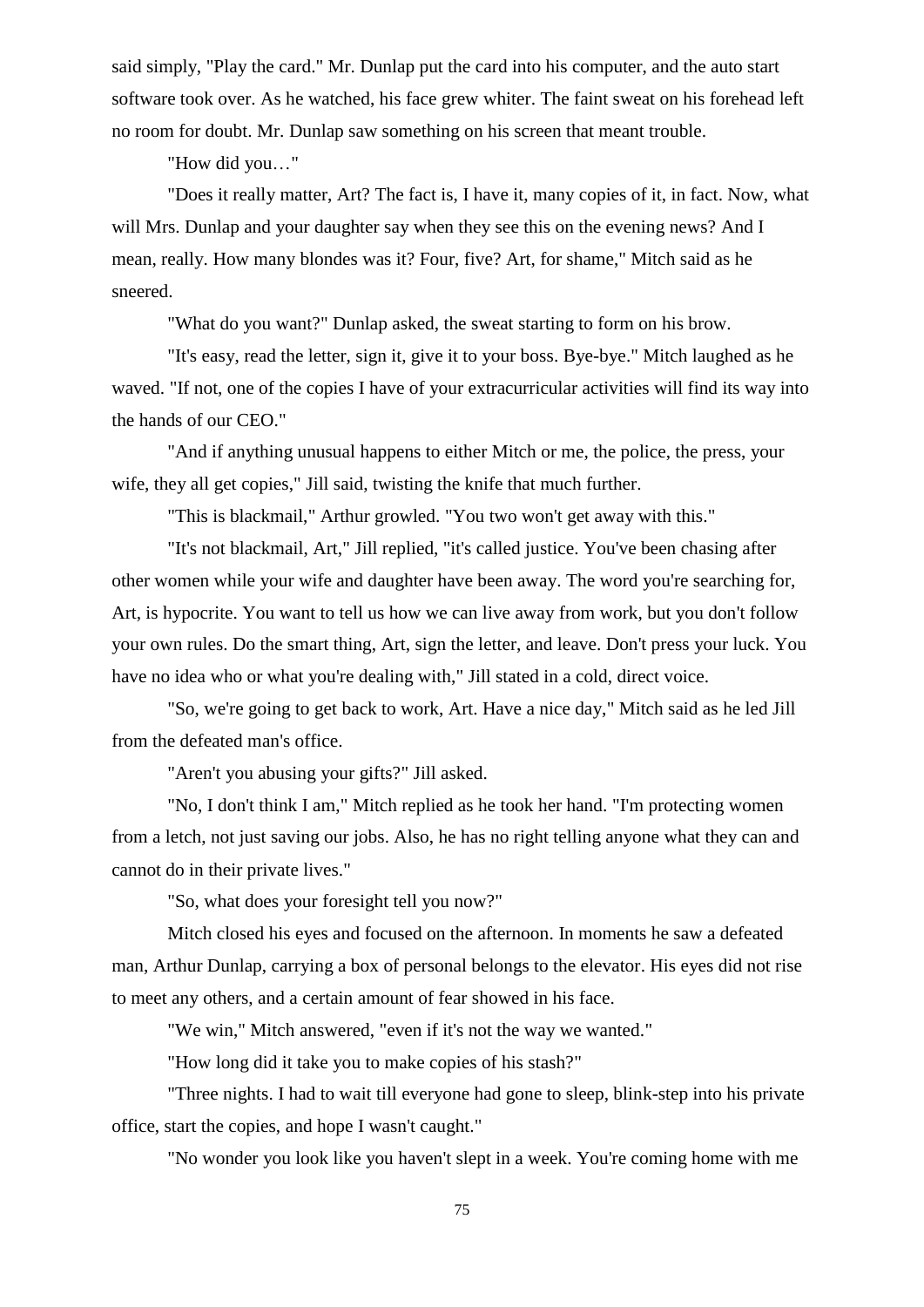this afternoon, Mitch Walker. You will have an excellent home-cooked meal and a very quiet evening."

"Yeah, sure. Right up 'til bed time. Then I'll have this wild woman who can't keep her hands off me. Good thing it's the weekend. I'll just sleep in late on Saturday, if you don't mind," Mitch replied with a hearty laugh.

The two young people went back to their work, and for the first time in weeks, found they both enjoyed working. With the threats removed from their lives, Jill and Mitch focused on the activities they liked in the work place. They went out to lunch together, not even trying to hide their attraction for each other. Many of their coworkers watched in amazement as the two of them held hands, waiting for the elevator. After lunch, they both smiled as they read the company-wide e-mail from the CEO regarding the sudden departure of Arthur Dunlap from the company. The best part of the e-mail was that all of HR's policies regarding employee's private lives were being rescinded at Arthur's request. The CEO wrote it was not the intention of NeoTech, or of the management, to interfere with employees' personal relationships, as long as those relationships did not interfere with work practices.

The afternoon work went by quickly, and the lovers shut everything down for the weekend, anxious to enjoy each other's company without having to worry about other issues. The ride to Jill's house gave Mitch time to relax. The three nights he had spent gathering evidence against Mr. Dunlap had worn him out. He looked forward to a restful weekend in the company of the beautiful woman. When they turned onto Jill's street, he chuckled as he watched the workers at the various houses. The broken glass had all been replaced quickly. The police had no idea what caused the sonic boom on the night they arrested the killer. However, the money to replace the windows had come from an anonymous donor, who also arranged the contracts for the glass companies. The residents did not pay one penny for repairs.

"I see Galnor's generous donation worked out well. How long did it take for them to replace the glass in your house?"

"A day and a half. Not that I'm complaining, I know why the glass was broken. Some of the others are still pissed and think the police used some kind of sonic weapon to catch the killer. But I'm not going to enlighten any of them," Jill said as she parked her car.

"You have visitors," Mitch commented as they walked around to the front of her house.

There on the porch stood Galnor, Lang, and the Priestess. They greeted the two young people happily and Jill quickly showed them into her home. Once settled, the Priestess smiled in a big way and nodded towards Lang.

76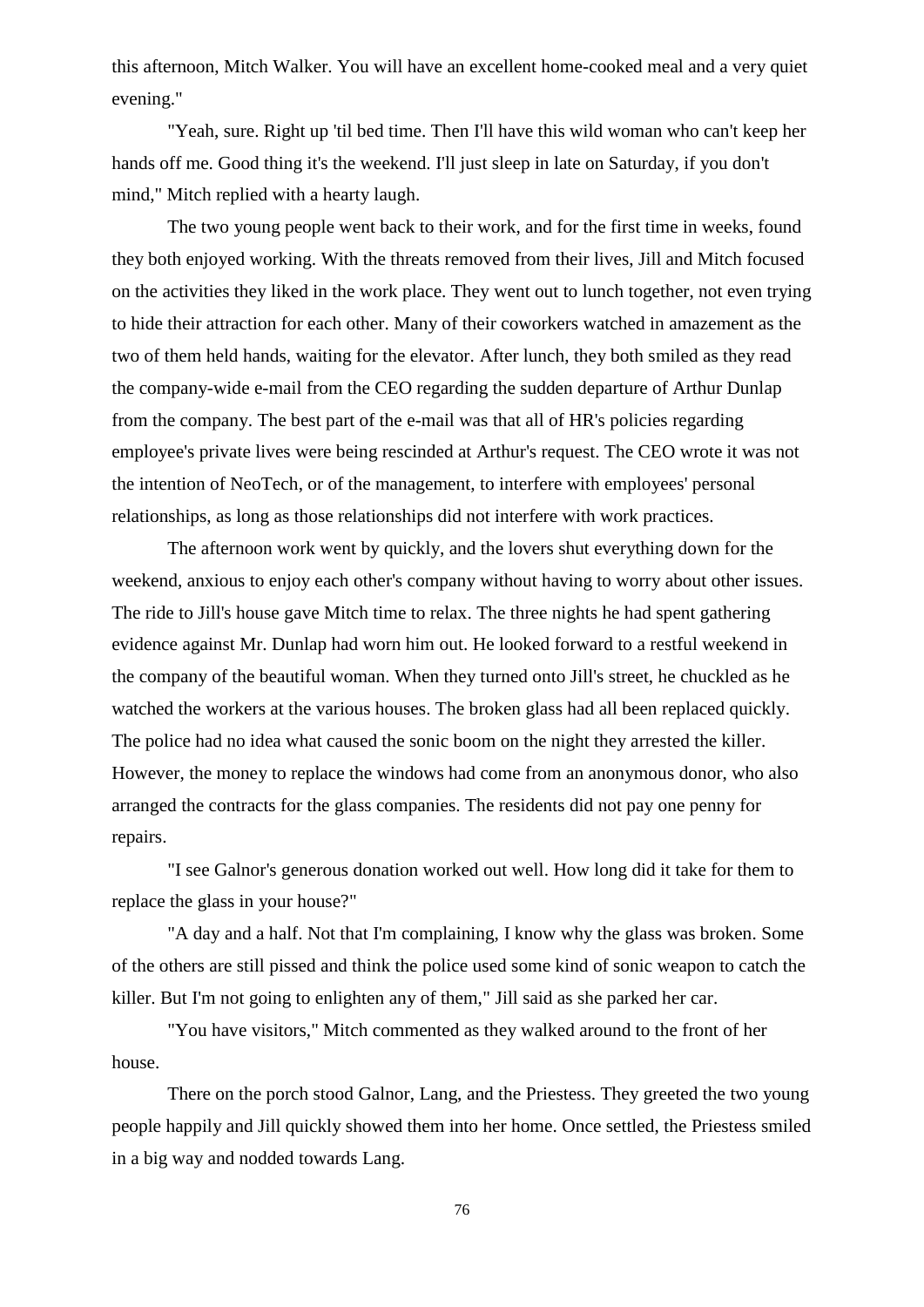"Well, I thought the two of you would like to get this news directly. Todd will not stand trial for the killings. He's been seen now by a half-dozen mental health professionals and even the DA feels sorry for the guy. There is still a lot of paper work to do, but the DA has spoken with the public defender and they agreed that Todd will be declared a ward of the state, and he'll be sent to a group home for care."

"That, Lang, is wonderful news," Jill said.

"Indeed it is," Galnor said. "He had no control over what happened to him, doesn't remember what he did, and is more like a child than a man. I think the state will do the right thing."

"I'm just sorry now that I broke his arm," Mitch said. "I didn't know; none of us did."

"Don't worry about it," Lang said, "he doesn't remember seeing you. He doesn't even know how his arm was broken. He just wants to go somewhere safe and be taken care of."

"Well, an almost happy ending. Has anyone found out what the mist was?" Mitch asked.

"No," the Priestess said. "We've looked everywhere that we know to look. None of the written lore, books, or even the Internet can tell us what that thing might be. You were the only one to hear it speak, Falnon; I didn't have a touch on your mind at the time. I used my gift to keep people in their houses after Lang used the thunderclap. But whatever it is, it won't bother us again for some time."

"Perhaps one day we'll know what it is. Until that time, however, we have added these events to our collective writings," Galnor stated. "We three have come here for another reason. One that I hope someone will consider deeply before answering."

The Priestess stood up and walked over to Jill. She took her hands and smiled. "You, Jill Reese, have been thrust into our lives and ways, without choice. Normally, we only accept students to the training when they seek us out, like Falnon did. You are the first to be asked to join us."

"I don't understand," Jill said.

"You have seen our ways, and worked with us to defend against a common threat. You were pushed into this by circumstances you had no control over. And you responded better than any other person I know would have. The choice is yours, Jill. We will accept you for training and finally initiation in to our Order, as a Druid, if that is what you desire," the Priestess said with deep admiration in her voice.

"It will require the same training that I had," Mitch replied with a grin. "You'll have to study the basis of Druid lore and law, for a year and a day, starting with a new moon."

"Then, on the next new moon after the last day of training, we will meet in the grove

77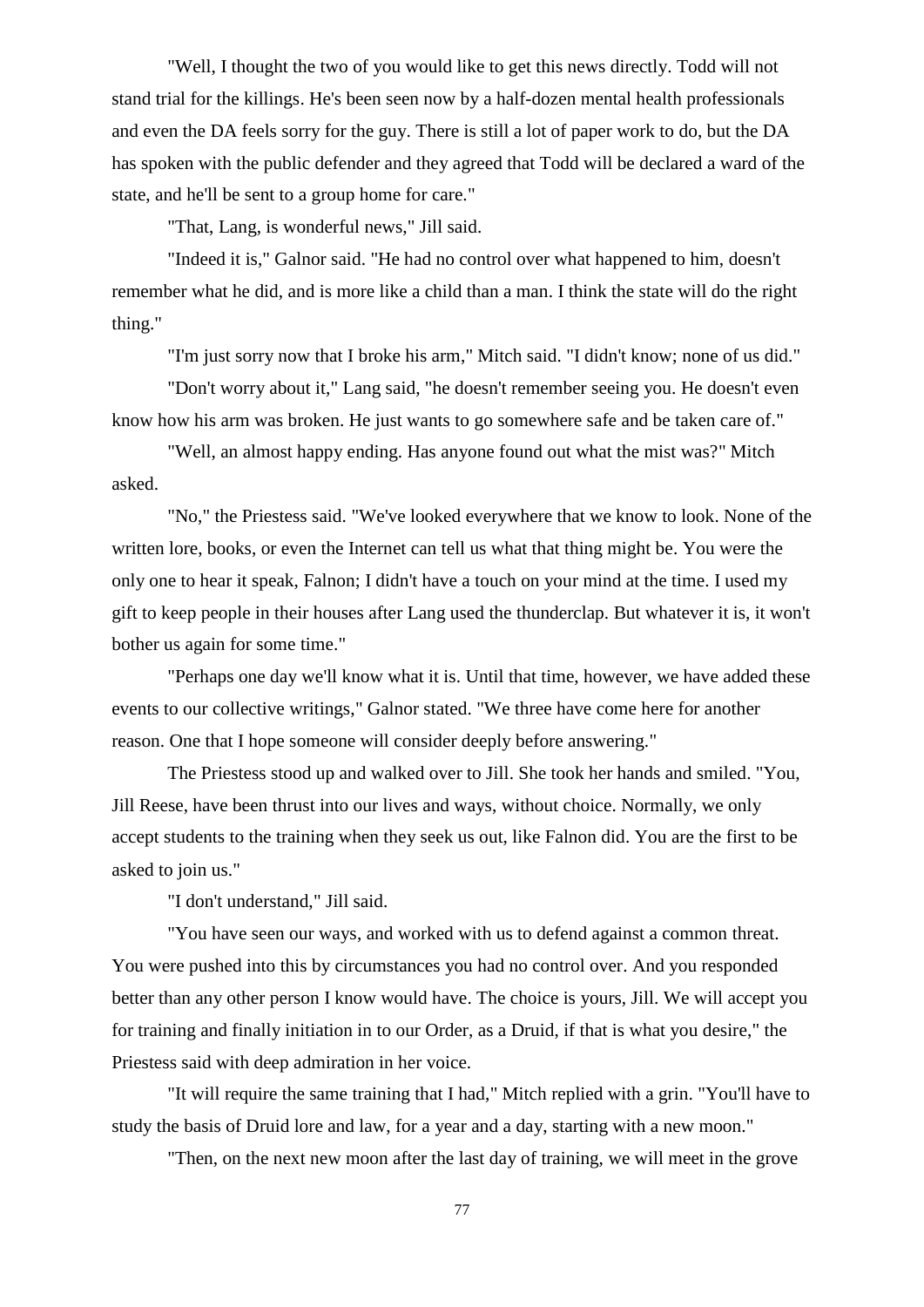and initiate you into the rights of the Druids. Your black cloak will be traded for a white one, and you will receive a vision of your own, and a sliver ring, just like ours," Lang explained.

Jill looked at the four of them thoughtfully. Her mind became a swirling mass of conflicting thoughts. She admired the Druids, not only for saving her life, but also for what they had been willing to do for the entire planet. At the same time, she had seen things that frightened her to her very core.

"You have learned what we all had to discover in our own time. Namely that magic is real, and still exists in this world," Galnor offered. "Those of us that are now Druid did not actually believe the stories, until we received our gifts. You, however, have seen those gifts in action. You know they are real, and I can see that it frightens you."

"You do not have to answer us today. In fact, we want you to take your time," the Priestess said as she squeezed Jill's hand. "It is a big decision, and one that you should not rush into."

"We will, however, add one little incentive to help you make up your mind," Galnor said. "Should you decide to join us, Falnon will be your teacher."

"And I can take my time and think about this," Jill whispered.

"Take all the time you need, Jill," Mitch replied.

"Why me?" Jill asked.

"We believe that everything happens for a reason. Somehow, destiny, fate, magic, you were meant to see what we can do, and to take part in it," the Priestess offered. "We can't know everything, and we don't want to. But I believe that the goddess has something special waiting for you. It's almost as if you were born Druid, meant to be Druid your entire life."

"Or, I just happened to be at the right place at the wrong time, and saw something I shouldn't have seen," Jill replied.

"No, I don't believe that, and neither do you," Galnor said. "You not only saw great evil and chaos, but you didn't run away from it. You practiced with us, helped us focus on what had to be done, and even feel sorry for the innocent man used by some force we can't even name. No, you were supposed to see all of this, Jill, and perhaps, much more." Galnor gently touched her shoulder.

"Okay, give me some time and I'll let you know through Mitch what my answer is," Jill replied.

However, even as the three Druids left, Jill knew where her heart would lead her. She didn't have to think about it, needed no time to consider her options. She'd made up her mind when the Priestess had shown her what Mitch saw of the future. She had decided that night to do whatever she could to help. Not for power, or glory, or recognition, but because it was the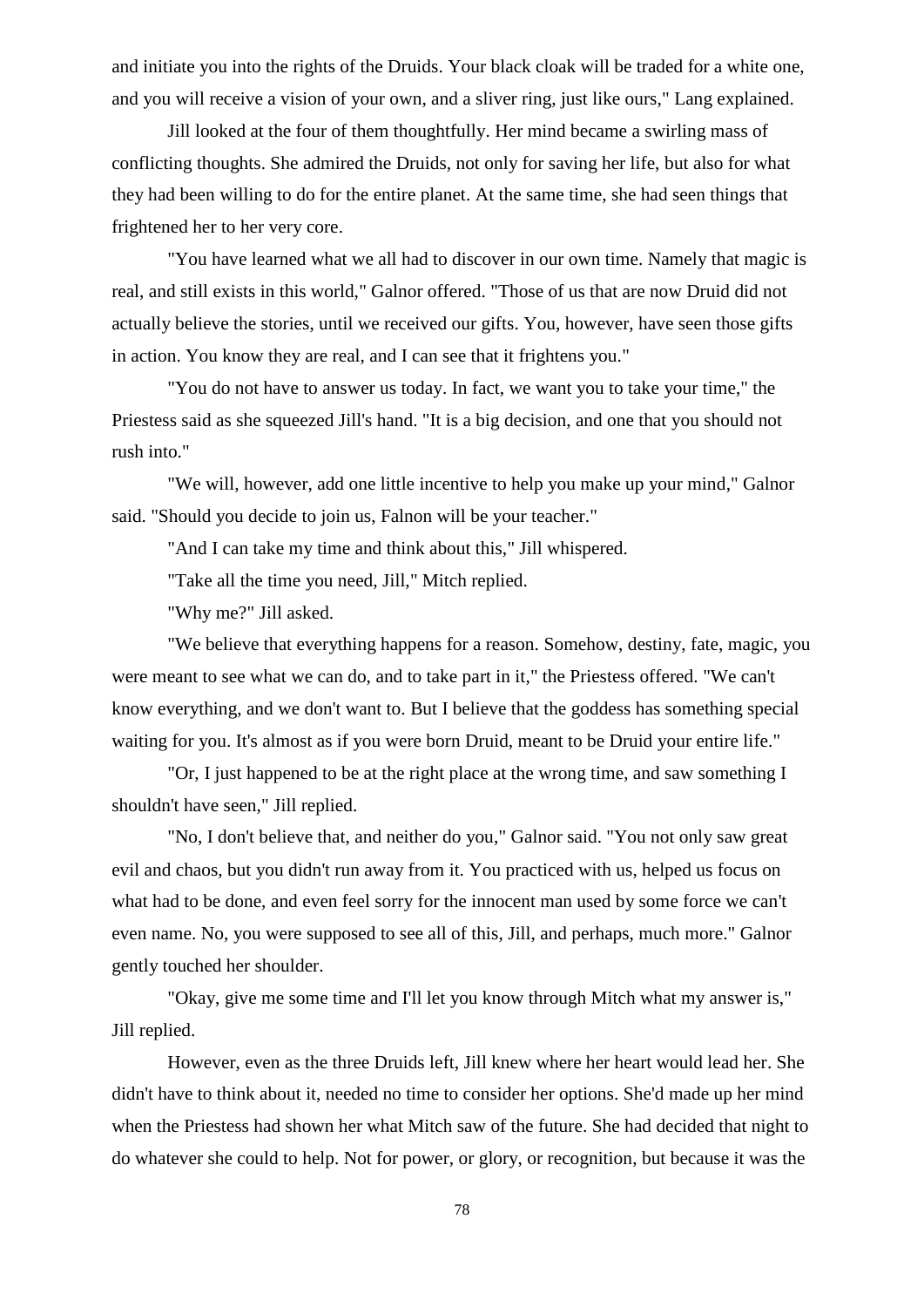right thing to do; and she would continue to follow that concept, no matter where it might take her.

When they went to bed, she gave her body to the man she loved with more passion and desire than either of them could remember. She denied her lover nothing, and he explored her body, and her love, like a starving man given food. They took possession of each other, joined themselves together in a primal dance of life and love. Their bodies heaved together in orgasmic delight, and their desire for each other seemed to know no boundaries. They drank deeply from each other's bodies during their release, and she kept her Druid's throbbing flesh hard and ready for their mutual enjoyment.

It took hours for them to spend all of their sexual energies. Jill sighed as she laid her head on Mitch's chest. He ran his fingers through her soft brown hair. She listened to his heart pounding in his chest as she rubbed his stomach.

"I love you," Mitch whispered.

"And I love you, my Druid," Jill replied. "Love you more than I can express in words. I feel like I'm a part of you, and I like that feeling a lot. I just hope that you can teach me all there is, in only a year and a day."

"You— you agree to their offer?" Mitch asked.

"To both of their offers: To be trained to become a Druid, and to have you as my teacher. I can't think of a better way to learn about this world of yours, then to join all of you in it."

"When would you like to start?" Mitch asked.

"I need to take care of matters with my mom. Dad's brother is still being an ass about Dad's estate. We can start after the new year."

"I'll let them know. You can pick your Druid name whenever you like during the training, but you'll need it before the initiation."

"I already have that name picked out, Falnon. I hope you enjoy spending your nights holding Brigh in your arms."

"I like it. You know, Brigh is the name of one of the Celtic goddesses."

"Yes, I did know that. Why do you think I wanted to use that name? I've always liked it, and it sounds pretty."

"Then I accept you as my student, Brigh. I'll call Galnor in the morning."

"There is one other change I'd like to make as well," Jill started as she sat up. "If you're going to be teaching me, then I'd like to be able to ask you questions and stuff, easily. If it's not against the rules, I'd like it very much if you would share my house with me. Move in here, and be near me."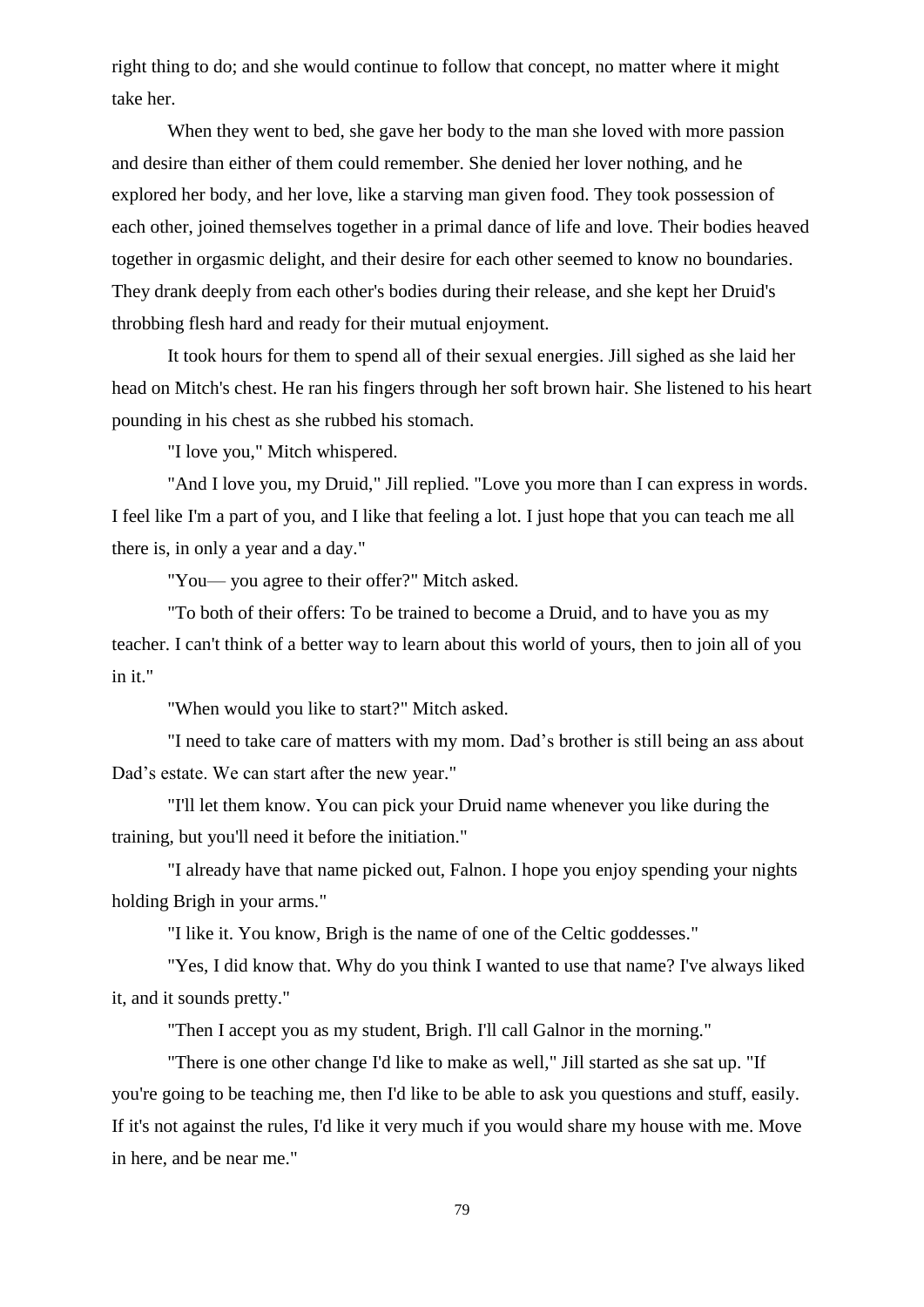"Well, this is a surprise." Mitch laughed. "You're sure I won't be in your way, cramping your style, invading your privacy?" he teased.

"Knock it off." Jill laughed, slapping his chest lightly. "You're more than my teacher, you're also my lover. I want you to live here with me, Mitch. I want to keep you close to me, so I can always be close to you. Please say yes."

"Yes. As soon as my lease is up, I'll move in here with you."

With great joy, Jill lay down against the young man and sighed. She would not only study under him as a student Druid, but she would be with him in passionate love, in her bed, for many nights. She could not be sure which decision made her happiest, but she also did not care. For her, just to be a part of his life satisfied many needs in her own. She looked forward to the days ahead.

As they slept together, the foresight showed Mitch a scene from his future. In the gray hues of his vision, he floated above a large assembly of people. In the midst of this group, he saw himself, and Jill. They both had grown old, but time had not touched their minds. He saw them both addressing a group of not less than thirty white-cloaked Druids. Around them were hundreds of other people, watching in wonder as Mitch taught the Druids. Were the others students? He did not know, and the vision did not answer him. He did learn, however, that far into his own life, Jill would still be by his side. They would become leaders of their own order of Druids, and it looked as if their ancient religion would be accepted by people from all walks of life.

Nevertheless, it did not matter to Mitch if the Druids were accepted or not. All that he cared about slept in his arms. He would hold her close, and love her deeply, all the days of his life.

The End